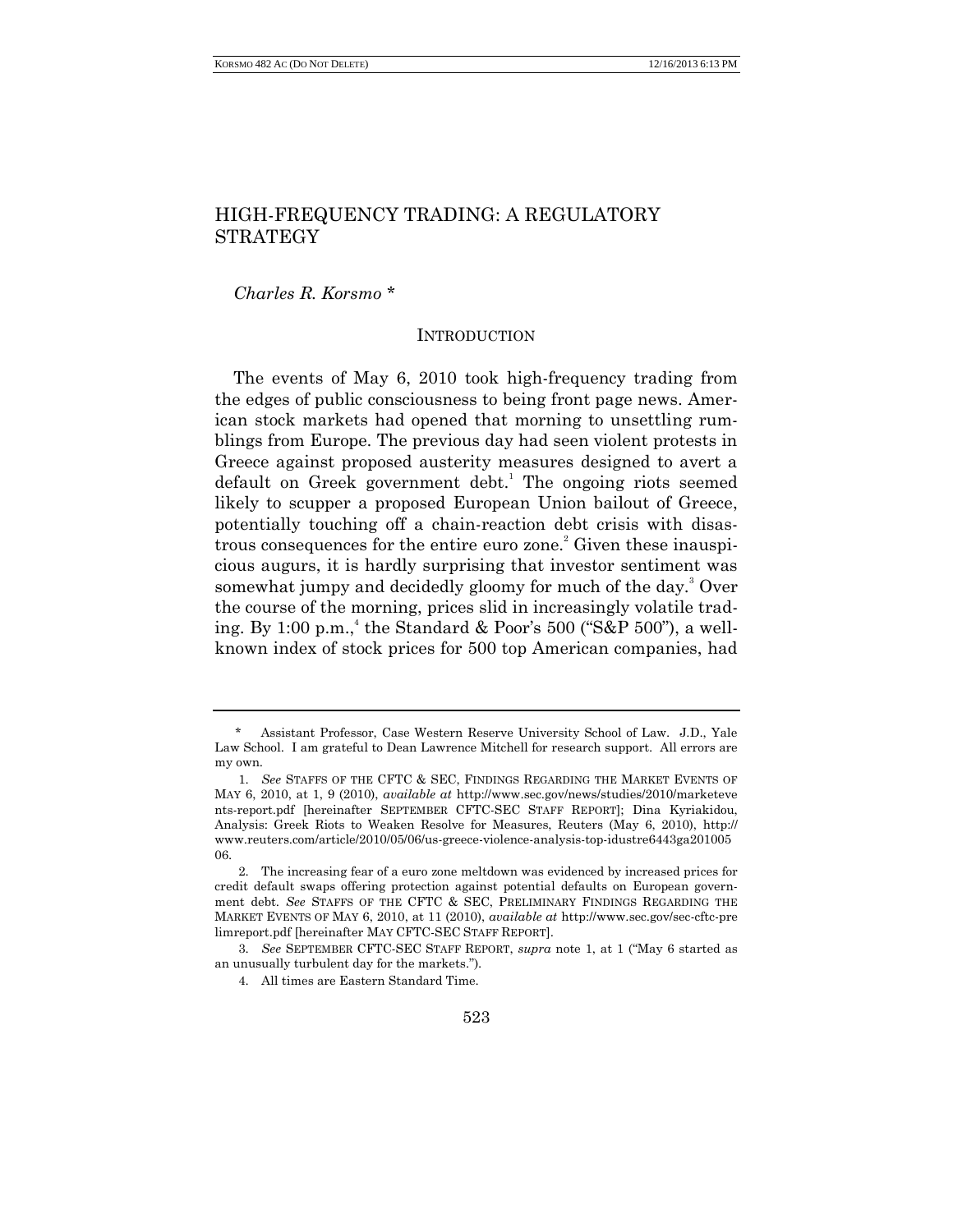fallen by about  $1\%$ <sup>5</sup>—a significant drop, to be sure, but not yet particularly alarming.

Around 1:00 p.m., the dollar value of the Euro started to decline precipitously, and the sell-off in the broader market began to accelerate.<sup>6</sup> The volatility of stock prices increased sharply, triggering automatic slowdowns in trading for numerous stocks traded on the New York Stock Exchange ("NYSE").<sup>7</sup> By 2:00 p.m., the S&P 500 had fallen a total of 2.9% for the day. $8$  Such a large drop is unusual, and undoubtedly cause for consternation, but was nowhere near as severe as the multiple 5%+ daily swings seen at the height of the 2008 financial crisis.<sup>9</sup> Few would have guessed that the stage was now set for the most extraordinary hour in the history of the American stock market.

At 2:32 p.m., the fall in prices again began to pick up steam, with the broad markets dipping another 1% to 2% in less than ten minutes.<sup>10</sup> Then, at 2:41 p.m., the markets went careening entirely off the rails. In less time than it takes to soft-boil an egg, the markets took a sickening plunge of more than 5%, so that by 2:45 p.m. markets were down nearly 10% for the day.<sup>11</sup> One trillion dollars in wealth had apparently melted away over the course of the day, with more than \$500 billion in market capitalization evaporating into thin air in less than five minutes. $12$ 

than normal and ultimately reaching nearly 100 times the normal level. *See* MAY CFTC-SEC STAFF REPORT, *supra* note 2, at 22–23.

<sup>5.</sup> *See* MAY CFTC-SEC STAFF REPORT, *supra* note 2, at 11 & fig. 1.

<sup>6.</sup> SEPTEMBER CFTC-SEC STAFF REPORT, *supra* note 1, at 1.

<sup>7.</sup> As discussed more fully below, the NYSE employs automated "circuit breakers" that slow down trading for a given security when price volatility for that security exceeds certain thresholds. Kristina Peterson, *Programs, NYSE Circuit Breakers Contribute to Market Plunge*, WALL ST. J. MARKET WATCH (May 6, 2010), http://www.marketwatch.com/ story/programs-nyse-circuit-breakers-contribute-to-market-plunge-2010-05-06-193500/. These slowdowns are intended to act as a "speed bump," preventing a stampede that might overwhelm available liquidity—the ready supply of buyers and/or sellers—and are thus known as "Liquidity Replenishment Points" ("LRPs"). *See* SEPTEMBER CFTC-SEC STAFF REPORT, *supra* note 1, at 68. Beginning at around 1:00 PM on May 6, 2010, the number of LRPs triggered began to increase dramatically, at first to several times larger

<sup>8.</sup> SEPTEMBER CFTC-SEC STAFF REPORT, *supra* note 1, at 11.

<sup>9.</sup> *Historical Index Data,* WALL ST. J., http://online.wsj.com/mdc/public/page/2\_3047 djia\_alltime.html (detailing the largest percent losses and largest point losses in one day on the Dow Jones Industrial Average).

<sup>10.</sup> SEPTEMBER CFTC-SEC STAFF REPORT, *supra* note 1, at 9.

<sup>11.</sup> *Id.*

<sup>12.</sup> *See* Edward E. Kaufman Jr. & Carl M. Levin, *Preventing the Next Flash Crash*,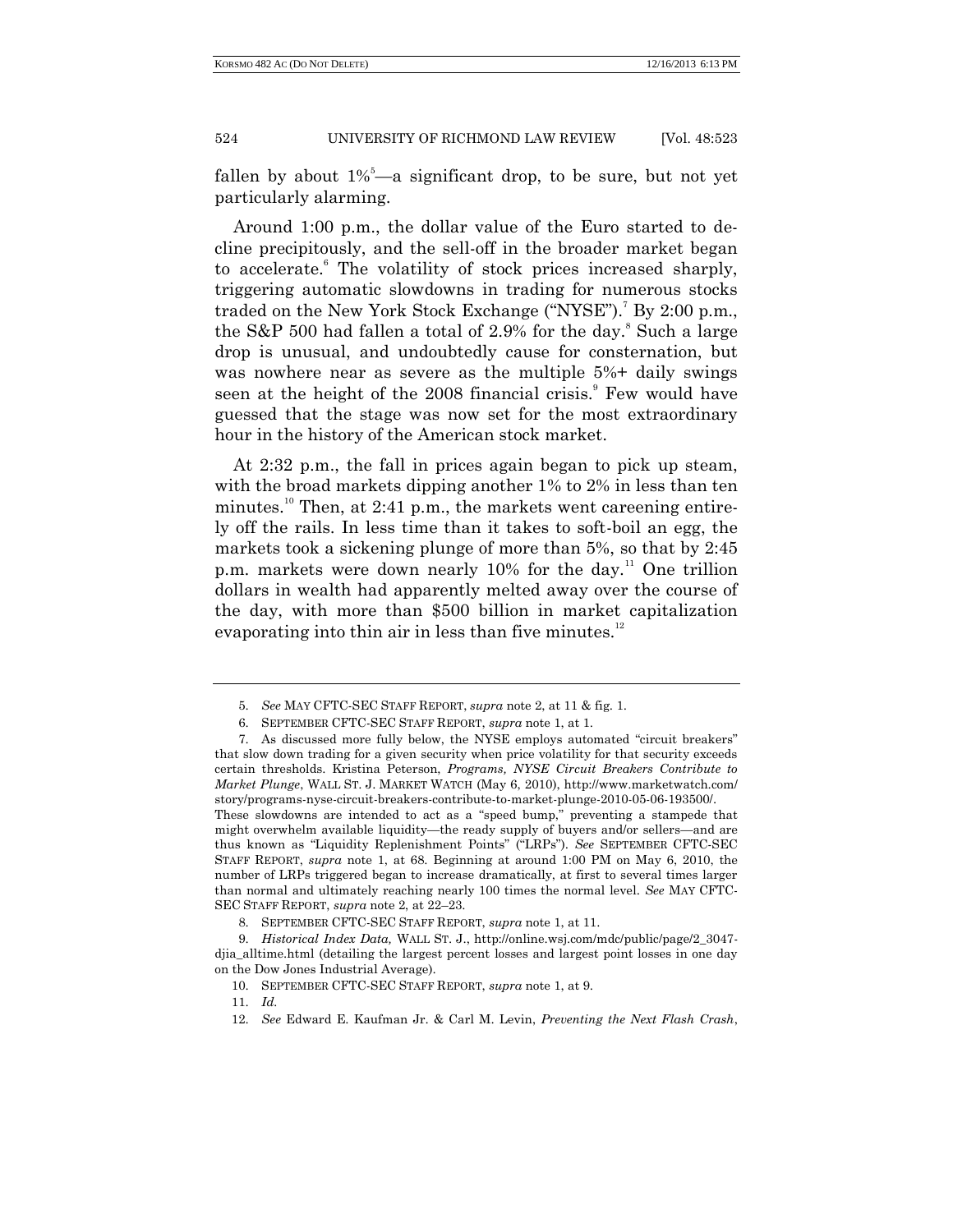What happened next was just as extraordinary. At 2:45 p.m., the broad market began to rebound almost as sharply as it had plummeted, and by 3:00 p.m. the S&P 500 had regained almost all of the ground lost over the past hour.<sup>13</sup> Over the same fifteen minutes, individual stocks traded wildly, with huge and evidently illogical price swings. Proctor & Gamble—a blue-chip component of the benchmark Dow Jones Industrial Average ("DJIA") dropped by 36% in less than four minutes, and then fully recovered in less than a minute.<sup>14</sup> 3M experienced a similarly rapid collapse and recovery.<sup>15</sup> Accenture, a multi-billion dollar consultancy firm, saw its stock price fall from \$40 per share to a penny in a matter of seconds, and then rocket back to \$40 just as quickly.<sup>16</sup> Shares of Apple, which had been trading at around \$250 per share, changed hands at the outlandish price of \$100,000 per share.<sup>17</sup> Hundreds of other securities experienced similar chaos.<sup>18</sup> The markets shuddered up and down for the next hour, returning to orderly trading, and finally closing at 4:00 p.m. down 3%—back to about where they had been at  $2:30$  p.m.<sup>19</sup> The entire rollercoaster ride is shown in Figure 1.

N.Y. TIMES, May 6, 2011, at A27; SEPTEMBER CFTC-SEC STAFF REPORT, *supra* note 1, at 4.

<sup>13.</sup> SEPTEMBER CFTC-SEC STAFF REPORT, *supra* note 1, at 9.

<sup>14.</sup> *Id*. at 84.

<sup>15.</sup> *Id*. at 85.

<sup>16.</sup> *Id*. at 83.

<sup>17.</sup> *Id.* at 86; *Apple Inc. (AAPL) Historical Prices*, YAHOO! FINANCE, http://finance. yahoo.com/q/hp?s=AAPL.

<sup>18.</sup> *See* Henry T.C. Hu, *Too Complex to Depict? Innovation, "Pure Information," and the SEC Disclosure Paradigm*, 90 TEX. L. REV. 1601, 1703 (2012) ("Between 2:40 PM and 3:00 PM, over 20,000 trades across more than 300 securities were executed at prices 60% or more away from 2:40 PM prices.").

<sup>19.</sup> SEPTEMBER CFTC-SEC STAFF REPORT, *supra* note 1, at 1, 6.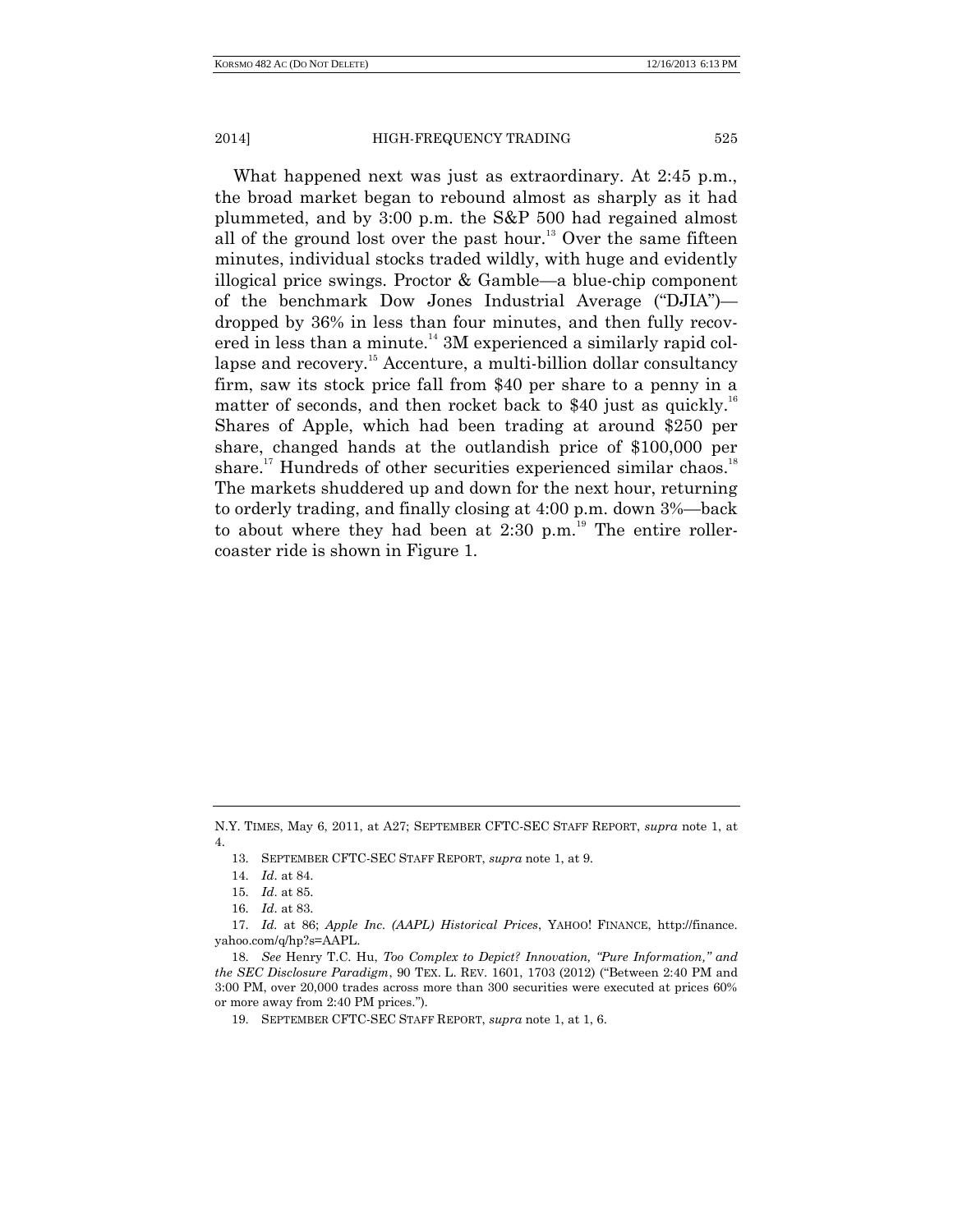

Figure 1: The Flash Crash

After the markets closed, a single question was on everyone's lips: What just happened? Observing the general market collapse around 2:45 p.m., many professional traders simply assumed that something catastrophic, like a major terrorist attack, must have happened—but no cataclysm had occurred.<sup>20</sup> Nothing much at all had happened in the real world. Certainly nothing had happened that would make it reasonable to believe that American companies were worth \$1 trillion less one minute, and then \$1 trillion more fifteen minutes later.<sup>21</sup>

The markets had seen dramatic and unexplained declines before, but never before so rapid. Most notably, the "Black Monday" crash of October 19, 1987 saw markets fall more than 20% in a single day, with no obvious news "trigger" for the collapse. $22$  But

<sup>20.</sup> *Id*. at 4–5 ("[A] number of [market] participants reported that because prices simultaneously fell across many types of securities, they feared the occurrence of a cataclysmic event of which they were not yet aware . . . .").

<sup>21.</sup> That great repository of human experience, YouTube, has preserved for posterity the live coverage from the day, which reveals an amusing mélange of uninformed speculation, blinking incomprehension, and stark terror. Jim Cramer, appearing on CNBC, seems almost relaxed throughout the episode—a sure sign that something is seriously amiss. *See*  FLASH CRASH! *Dow Jones Drops 560 Points in 4 Minutes! May 6th 2010*, YOUTUBE, http://www.youtube.com/watch?v=86g4\_w4j3jU (last visited Dec. 6, 2013).

<sup>22.</sup> Hu, *supra* note 18, at 1702–03; *see* Jerry W. Markham & Rita McCloy Stephanz,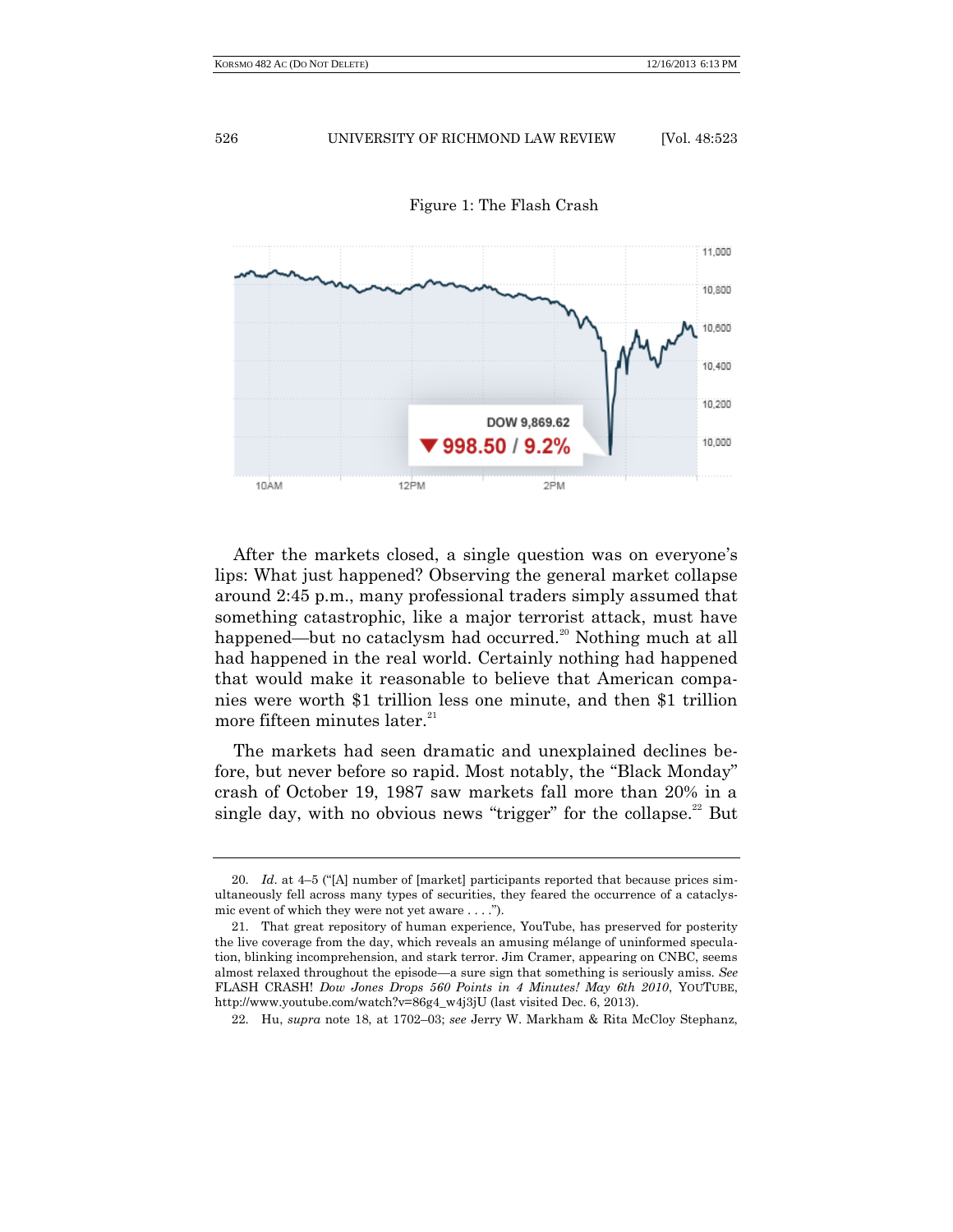the Black Monday crash and other smaller "market breaks" differed from the May 6, 2010 fiasco—which has come to be known as the "Flash Crash"—in that in previous crashes, the markets did not experience an immediate rebound.<sup>23</sup> Markets did not regain their previous highs until nearly two years after the 1987 crash.<sup>24</sup> The fact that markets had largely bounced back within twenty minutes of the 2:45 p.m. nadir made the Flash Crash all the more mysterious.<sup>25</sup>

Initial suspicions focused on the possibility of a "fat finger" trade—that a large investor might have mistakenly entered a "B" for "billion" instead of an "M" for million when entering a sell order, triggering a chain reaction of price declines.<sup>26</sup> However disconcerting the idea that a simple typo could cause such turmoil, the other alternatives were no less troubling. After the "fat finger" explanation was ruled out, suspicion turned to the new, highly computerized and heavily automated structure of the modern American markets. In particular, the Flash Crash cast a powerful spotlight upon the activities of so-called high-frequency traders  $("HFTs")$ .<sup>27</sup> Such traders use high-speed computers to execute rapid-fire trades, usually without real-time human involvement, and

25. Perhaps the closest parallel to the Flash Crash was May 28, 1962, when the market plummeted 5.7% in a single day, only to gain back 4.7% the very next day. H.R. DOC. NO. 88-95, pt. 4, at 832, 834 (1963).

27. The abbreviation "HFTs" will be used throughout to refer to the high-frequency traders who engage in to the act of high-frequency trading. "HFT" will be used to refer to the general phenomenon of high-frequency trading.

*The Stock Market Crash of 1987—The United States Looks at New Recommendations*, 76 GEO. L.J. 1993, 1993 (1988) ("New York Stock Exchange (NYSE) stocks lost \$1 trillion in value and the Dow Jones Industrial Average plunged 508 points in a day . . . known as Black Monday.") (citations omitted).

<sup>23.</sup> *See* Mark Carlson, *A Brief History of the 1987 Stock Market Crash with a Discussion of the Federal Reserve Response* 10 (Fin. And Econ. Discussion Series, Fed. Reserve Bd., Working Paper, 2006), *available at* http://www.federalreserve.gov/pubs/feds/2007/ 200713/200713pap.pdf (stating that trading on Tuesday, October 20, 1987 was "significantly impaired").

<sup>24.</sup> *See* Marsha Meyer & Prashanta Misra, *What, Me Worry About an All-Time Stock Market High?*, CNNMONEY (Oct. 1, 1989), http://money.cnn.com/magazines/moneymag/ moneymag\_archive/1989/10/01/85385/index.htm ("By the end of August [1989] it had begun to look just like the good old pre-crash days.").

<sup>26.</sup> David Easley et al., *The Microstructure of the "Flash Crash": Flow Toxicity, Liquidity Crashes and the Probability of Informed Trading*, 37 J. PORTFOLIO MGMT., no. 2, 2011, at 118; Matt Phillips, *SEC's Schapiro: Here's My Timeline of the Flash Crash*, WALL ST. J. (May 20, 2010), http://blogs.wsj.com/marketbeat/2010/05/20/secs-schapiro-heres-mytimeline-of-the-flash-crash/; see *Fat Finger Error*, INVESTOPEDIA, http://www.investoped ia.com/terms/f/fat-finger-error.asp.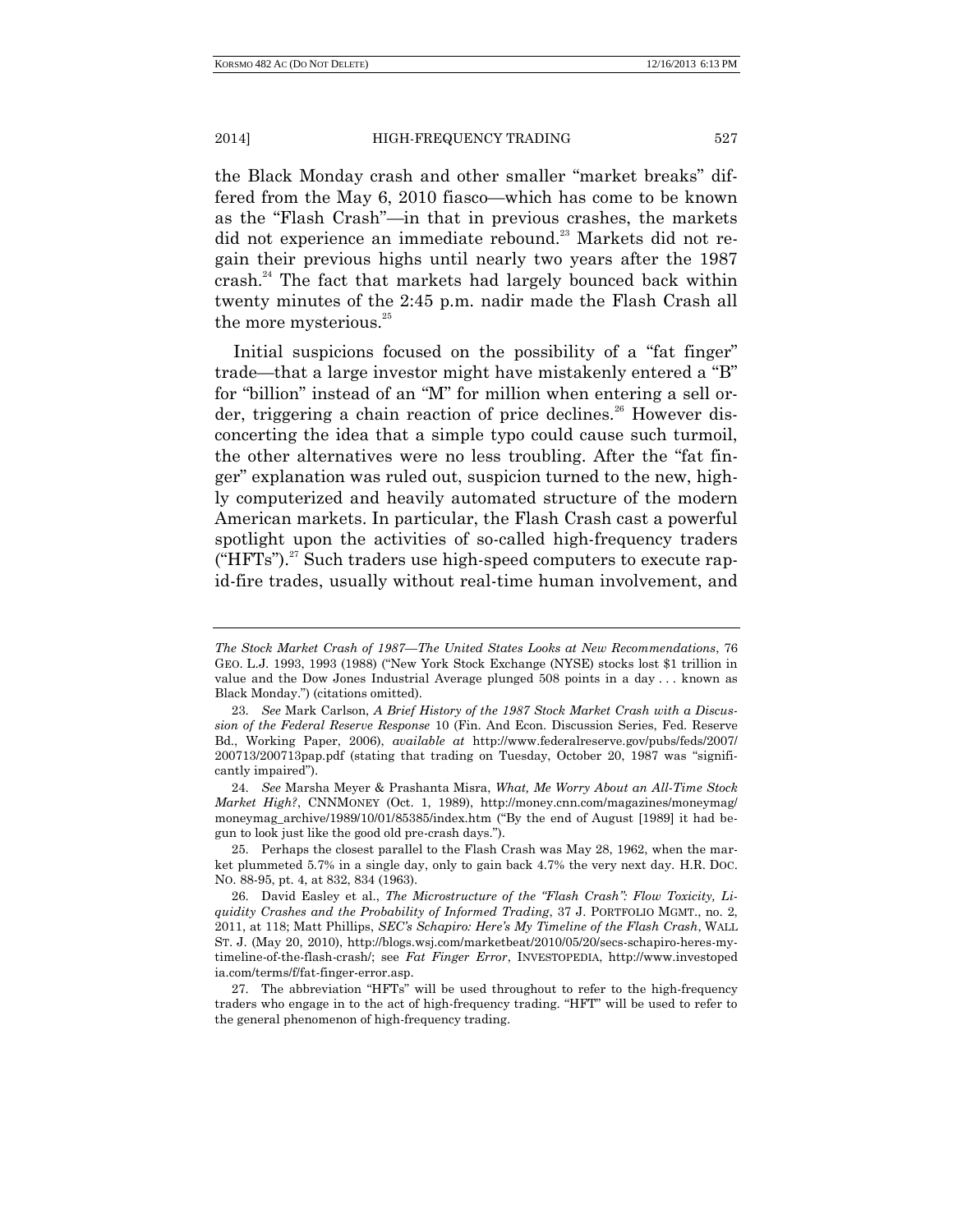have, in a matter of only a few years, gone from non-existent to conducting perhaps a majority of all trades on public securities markets.<sup>28</sup>

High-frequency trading ("HFT") is controversial. HFTs have largely driven out traditional market makers, disrupting longstanding methods of assuring liquidity on public securities markets.<sup>29</sup> HFT may involve manipulative or parasitic trading strategies.<sup>30</sup> The speed and technological sophistication of HFTs may give them advantages over other traders, generating an appearance of unfairness and leading less sophisticated parties to avoid investing in the markets. The sheer volume of trades entered by HFTs can overwhelm market systems, leading to slowdowns and imposing costs on other market participants.<sup>31</sup> The lack of direct human oversight raises the specter of "rogue" algorithms.<sup>32</sup> In many of these regards, however, HFT is not unique and does not pose fundamentally different risks than other market activities.<sup>33</sup>

The most troubling risk associated with HFT, which has generated widespread concern, is that HFTs will inadvertently—or even deliberately—cause extreme volatility events such as the Flash Crash. The evidence is surprisingly mixed as to whether HFT has, in fact, led to an increased incidence of extreme volatili $ty<sub>1</sub><sup>34</sup>$  but this suspicion or fear has led to a welter of proposed reforms and regulations.<sup>35</sup> Because of the relative novelty of HFT,

<sup>28.</sup> SEPTEMBER CFTC-SEC STAFF REPORT, *supra* note 1, at 45.

<sup>29.</sup> *See* Tom C.W. Lin, *The New Investor*, 60 U.C.L.A. L. REV. 678, 689–92 (2013); Scott S. Powell & Rui Gong, *Wall Street's New Race Toward Danger*, BARRON'S, March 8, 2010, at W45.

<sup>30.</sup> *See* Concept Release on Equity Market Structure, Exchange Act Release No. 34- 61,358, 75 Fed. Reg. 3594, 3608–09 (Jan. 21, 2010) [hereinafter SEC Concept Release].

<sup>31.</sup> *See* Wallace Turbeville, *Reign of the High-Frequency Trading Robots*, U.S. NEWS & WORLD REPORT (Oct. 18, 2013), *available at* http://www.usnews.com/opinion/blogs/econo mic-intelligence/2013/10/18/how-high-frequency-trading-is-taking-over-markets.

<sup>32.</sup> *See* Alyse L. Gould, *Regulating High-Frequency Trading: Man v. Machine*, 12 J. HIGH TECH. L. 273, 280–81 (2011).

<sup>33.</sup> *See infra* Part III.

<sup>34.</sup> *See* SEC Concept Release, *supra* note 30, at 3603.

<sup>35.</sup> *See, e.g.*, Dodd-Frank Wall Street Reform and Consumer Protection Act of 2010, Pub. L. No. 111-203, § 967(a)(2)(D), 124 Stat. 1376, 1913 (2010) [hereinafter Dodd-Frank Act] (requiring a study into the effect of HFT practices on the market); SEPTEMBER CFTC-SEC STAFF REPORT, *supra* note 1, at 7.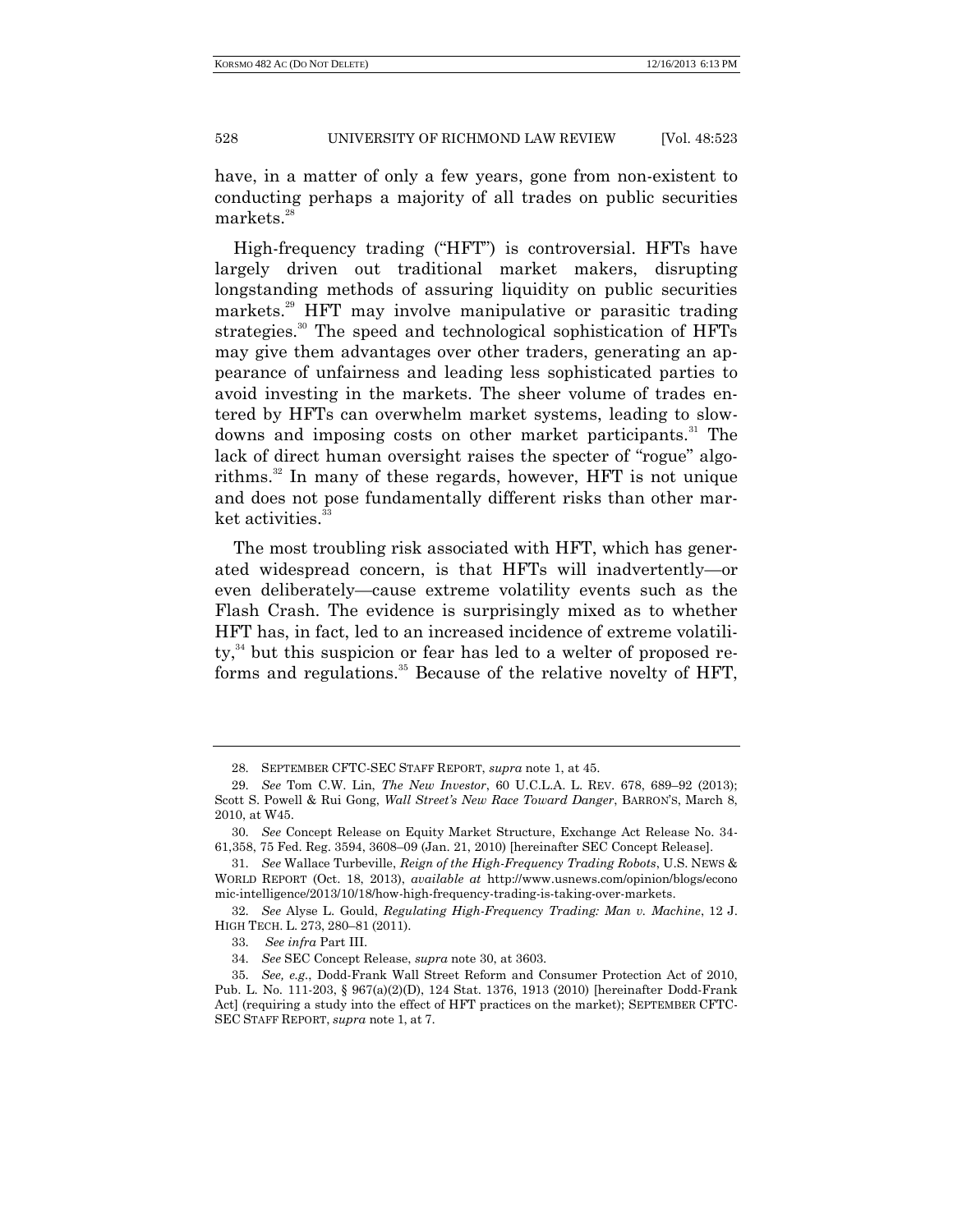however, a consensus approach to dealing with the associated risks has yet to develop.

This article considers how to regulate the risks associated with HFT. This endeavor requires a thoughtful balancing of competing considerations.<sup>36</sup> The fact is often overlooked by critics, but HFT often benefits retail investors and markets as a whole.<sup>37</sup> Any regulatory scheme should be carefully designed so as not to jeopardize these benefits, which may be substantial. At the same time, regulation is necessary to ensure that HFT does not destabilize public markets, and that the public does not believe that HFT has destabilized the markets. While the benefits of HFT are vulnerable to regulatory overkill, widespread fear of HFT could lead retail investors to avoid public securities markets if regulation is seen to be insufficient. Maintaining the benefits of HFT, therefore, requires regulation that carefully addresses the real risks reassuring the public without deterring socially beneficial trading activities.

The regulatory challenge is made all the more difficult by the fact that HFT is an inherently moving target. As explained below, there is seldom a clear line between HFT and other automated market activity. Furthermore, HFTs are protean in nature, introducing new trading strategies and algorithms on a continuous basis.<sup>38</sup> Consequently, regulatory responses must be dynamic, generating and responding to new information in real time, and stimulating market participants to minimize risks themselves. Aiding regulators in this last respect is that many of the most salient risks of HFT are borne, at least in the first instance, by the HFTs themselves or by other sophisticated market participants.<sup>39</sup>

<sup>36.</sup> This article seeks to do for HFT what Merrill and Schizer have recently done for hydraulic fracturing, or "fracking." *See generally* Thomas W. Merrill & David M. Schizer, *The Shale Oil and Gas Revolution, Hydraulic Fracturing, and Water Contamination: A Regulatory Strategy*, 98 MINN. L. REV. 145, 149–50 (2013). Though the topics are, obviously, quite different, this article utilizes a structure and style of analysis quite similar to that employed by Merrill and Schizer.

<sup>37.</sup> *See* Lin, *supra* note 29, at 692–93, 725.

<sup>38.</sup> Gould, *supra* note 32, at 281; Michael J. McGowan, Note, *The Rise of Computerized High Frequency Trading: Use and Controversy*, 2010 DUKE L. & TECH. REV. 16, ¶18; Paul Springer, *HFT & Algo Get Tougher for Traders Large & Small*, TRADER DAILY (Mar. 23, 2011), http://www.traderdaily.com/03/hft-algo-get-tougher-for-traders-large-small/.

<sup>39.</sup> *See infra* Part III.A.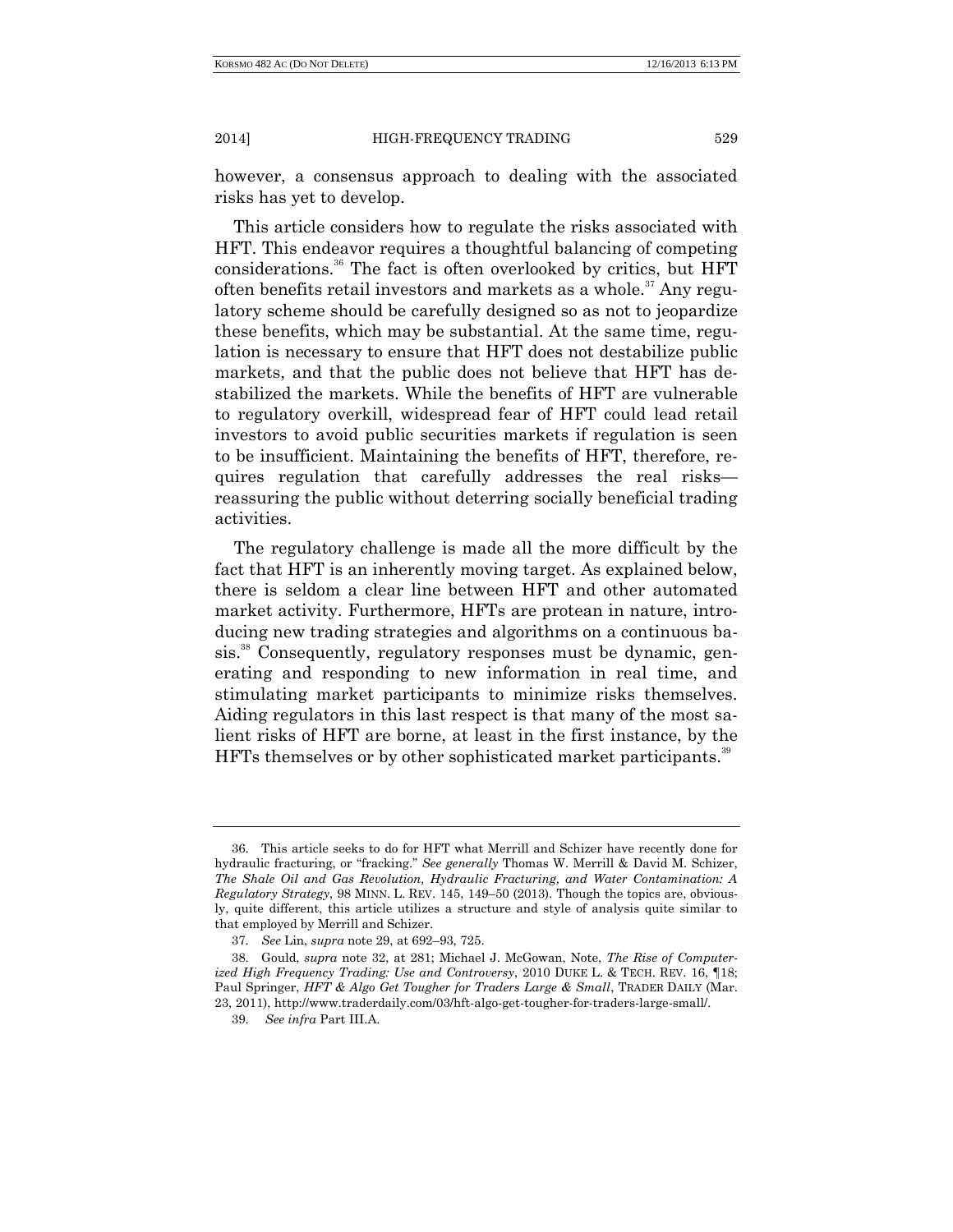Accordingly, the regulatory strategy proposed here consists of four prongs. The first crucial step is to ensure that reliable information regarding HFT is generated in close to real time. In the wake of the Flash Crash, investigators required months to even partially reconstruct trades and orders that had occurred over the course of a few hours.<sup>40</sup> A consolidated audit trail would allow regulators to rapidly reconstruct all trading activity and identify the parties responsible for each order. Such a system would enable quick investigation of unusual market events and, if appropriate, the reliable assignment of liability to the responsible parties. It would also provide a valuable source of data for identifying emerging risks and designing new regulatory strategies to address those risks.

The second regulatory prong is an evolving body of best practices regulation designed to reduce the systemic risks posed by HFT. These regulations should be designed to ensure that both HFTs themselves and other large market participants—operators of securities exchanges such as the NYSE and NASDAQ, in particular—follow best practices. Best practices regulation has at least two advantages over other potential regulatory strategies. First, although it may not be entirely nonintrusive, best practices regulation provides market participants with a degree of stability and certainty. Given the large investments in technology and human capital required for HFT, a relatively stable and predictable regulatory regime is necessary. Second, even where it is not optimal, best practices regulation provides some reassurance to the public that regulators are focused on the relevant risks and are requiring the use of state-of-the-art safeguards.

Best practices regulation has, of course, some limitations. In a fast-changing field like HFT, where the risks are not yet fully understood, the body of regulations must necessarily remain incomplete for the foreseeable future. In addition, best practices regula-

<sup>40.</sup> *See* Jonathan Spicer et al., *Insight: SEC Tightens Leash on Exchange Post "Flash Crash*,*"* REUTERS, Jan. 12, 2012, *available at* http://www.reuters.com/article/2012/01/12 /us-sec-exchanges-leash-idustre80b1ya20120112 (noting that regulators delayed a report on the crash almost five months to gather more data); Gregg E. Berman, Senior Advisor to the Div. Trad. & Mkts., SEC, Speech by SEC Staff at the Annual SIFMA Concept Conference (Oct. 13, 2010), *available at* http://www.sec.gov/news/speech/2010/spch101310geb. htm (describing the difficulty of obtaining trading data from May 6, 2010 in the months after the crash).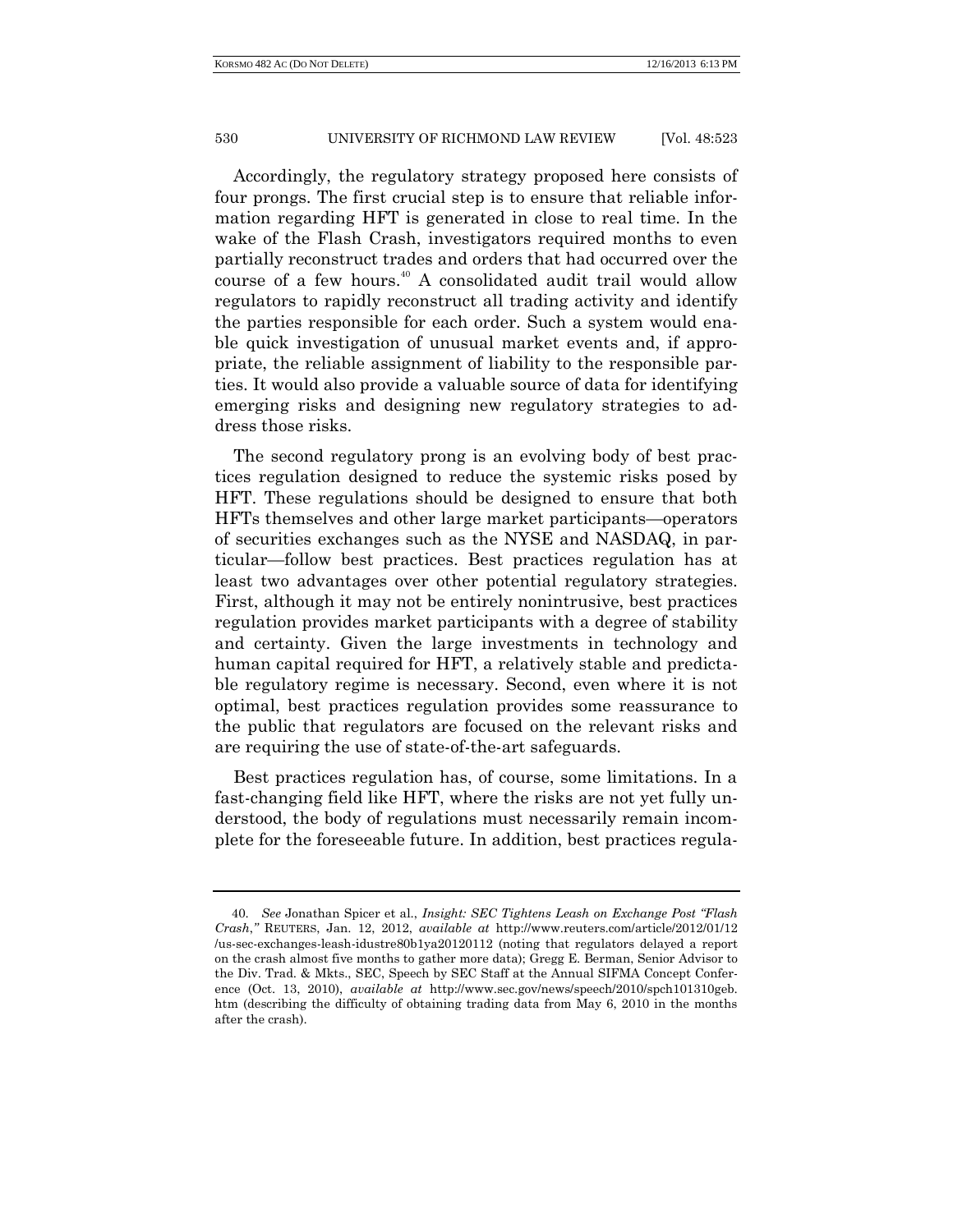tion can be difficult to enforce. If oversight is ineffective and penalties are insufficient, best practices regulation can offer only limited protection. The information-gathering function of the first prong is thus crucial to the effective functioning of the second.

The third prong is to strengthen liability for HFTs and those who sponsor their access to their markets, in order to ensure that they are able to make good on the obligations they incur from their trading activities. Few things are more destructive to the functioning of public securities markets than the introduction of significant counterparty risk—that is, the risk that the party on the other side of the trade will be unable or unwilling to fulfill their contractual obligations to pay money or transfer securities.<sup>41</sup> HFTs and their facilitators must be required to demonstrate that they have the financial wherewithal to make good on any obligations their algorithms—even unintentionally—cause them to incur.

Finally, these regulatory measures should be backstopped by improved circuit breakers designed to temporarily halt trading in individual securities during periods of unusual volatility. Improved circuit breakers are already in the process of being implemented for most securities, and should help to limit the scope of any harm caused by rogue HFTs.<sup>42</sup>

To help ensure that regulation of HFT does not interfere with the move to a national market system, this article recommends that the regulatory center of gravity remain in the U.S. Securities & Exchange Commission ("SEC"), the only agency with the scope and expertise to oversee such activity. In order to help oversight remain dynamic and innovative, however, as much flexibility as possible should be given to the operators of securities exchanges. Exchange operators have a strong economic incentive to protect the integrity of the trading on their exchanges in order to attract trading volume and increase profits. This economic incentive should be preserved to the extent possible, such that competitive

<sup>41</sup>. Jeremy C. Kress, *Credit Default Swaps, Clearinghouses and Systemic Risk: Why Centralized Counterparties Must Have Access to Central Bank Liquidy*, 48 HARV. J. LEGIS. 49, 55–56 (2011).

<sup>42.</sup> Order Granting Accelerated Approval to Proposed Rule Changes Relating to Trading Pauses Due to Extraordinary Market Volatility, Exchange Act Release No. 34-62,252, 98 SEC Docket 2160 (June 10, 2010).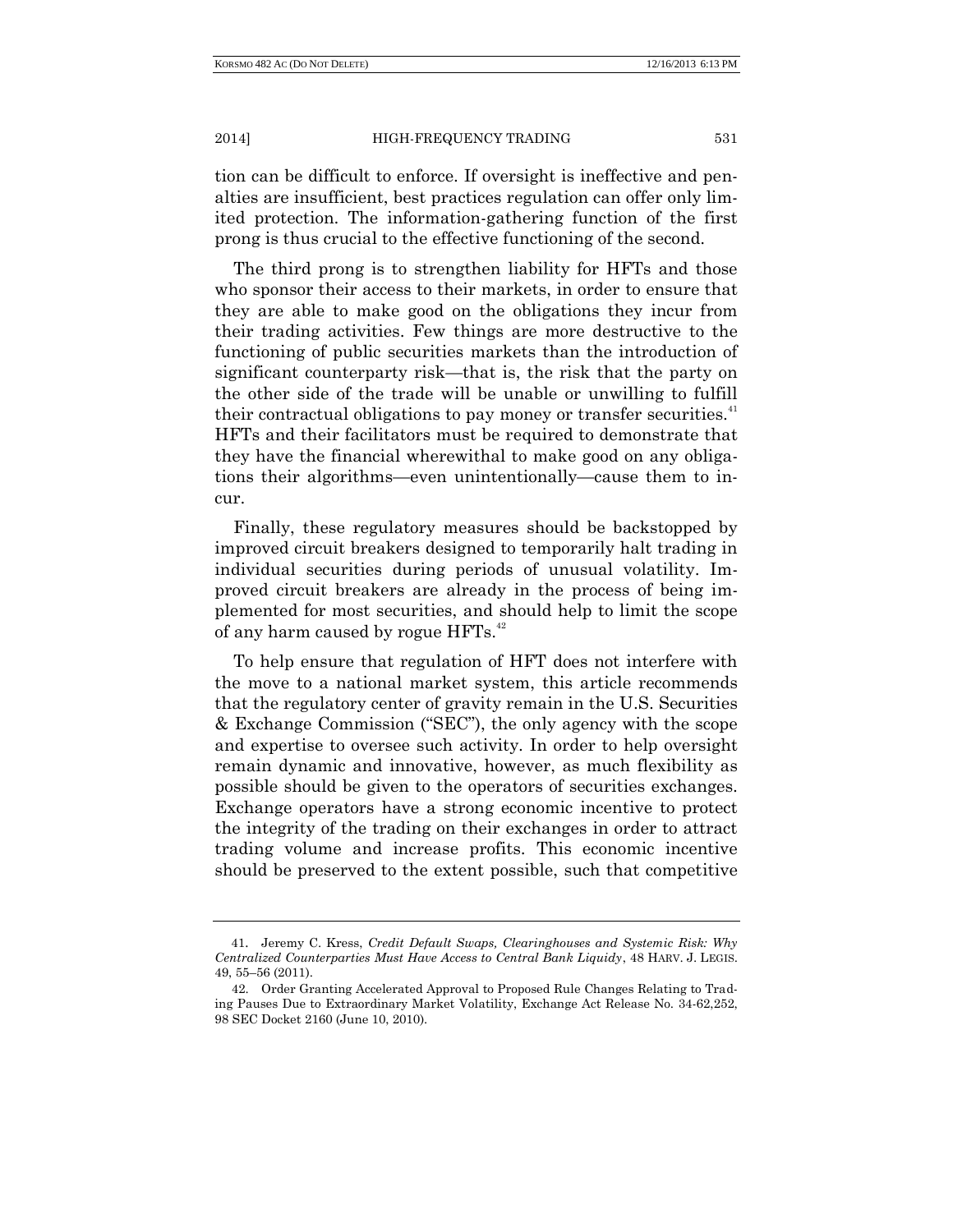pressure will help to drive development of cost-effective safeguards. Private sector actors are likely to be more nimble in regulatory innovation, as well.

This article presents the first broad-view examination of HFT in the legal literature, and one of the first categorizations of the various potential dangers associated with such trading and with the modern electronic market structure in general.<sup>43</sup> The article proceeds in seven parts. Part I provides a brief introduction to HFT, and to the structure of the modern securities markets. Part II summarizes the economic benefits of HFT—including the substantial benefits to small investors. Part III identifies and categorizes a number of potentially regulation-justifying dangers and harms associated with HFT that are either not unique to HFT or that can be best addressed by private actors. Part IV considers the risks of increased volatility and public loss of confidence associated with HFT. Part V offers a general framework for choosing a regulatory strategy and uses it to critique regulatory proposals put forth by various academics and industry participants and suggests a superior regulatory approach to HFT. Part VI fleshes out the proposed regulatory strategy, including the use of liability and circuit breakers. Part VII discusses implementing this regulatory strategy, including the proper role of private sector actors such as exchange operators.

# I. HIGH-FREQUENCY TRADING AND THE MODERN MARKET

## A. *The Structure of the U.S. Securities Markets*

In order to understand the mechanics and strategies involved in HFT, it is necessary to have at least a rudimentary picture of the structure of the U.S. equity markets. Until the 1970s, trading stocks and other securities in the United States almost always involved, at the end of the day, a face-to-face transaction. Stocks

<sup>43.</sup> *See, e.g.*, Didier Sornette & Susanne Von der Becke, *Crashes and High Frequency Trading: An Evaluation of Risks Posed by High-Speed Algorithmic Trading* 5 (Swiss Finance Institute, Research Paper, No. 11-63, 2011), *available at* http://ssrn.com/abstract= 1976249 ("Being a fairly new phenomenon, academic research on this subject is still limited in numbers and to some extent inconclusive with respect to potential risks posed by HFT."). Rather than an attempt at comprehensive evaluation, Sornette and Von der Becke focus primarily on the liquidity effects of HFT.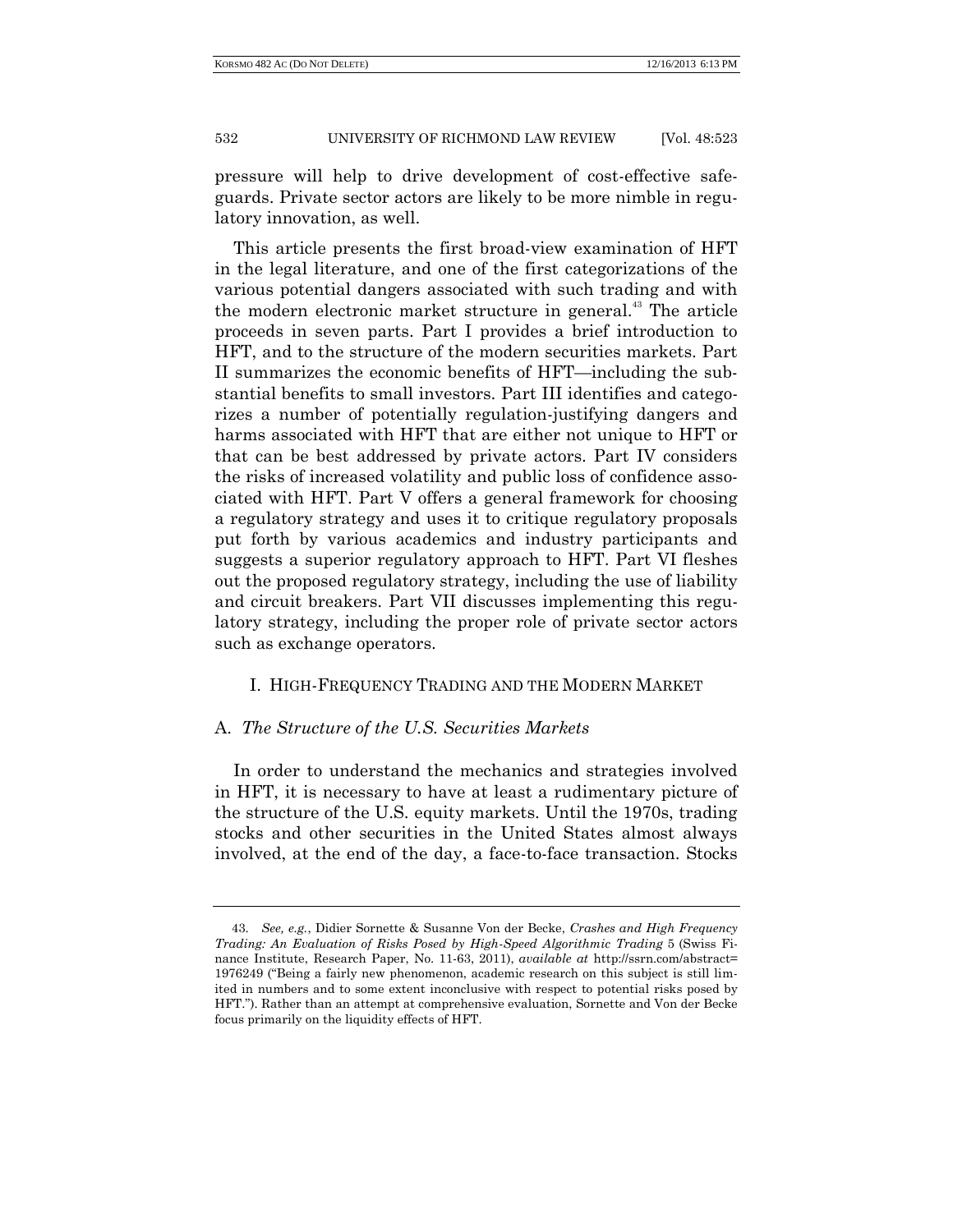and related securities were listed and traded largely on a single exchange, and orders would be sent to a registered member of the exchange for execution through a dedicated individual—a specialist—who would manually book trades on the trading floor.<sup>44</sup> This began to change in 1971, when the National Association of Securities Dealers created the National Association of Securities Dealers Automated Quotations ("NASDAQ") system, the first securities market to use a computerized system for matching buyers and sellers.<sup>45</sup> From that point on, markets have seen increasing computer automation in the execution of trades and, more recently, on the investors' side in the placement of the orders themselves.<sup>46</sup>

Change has been especially rapid over the past decade. As late as 2006, stocks listed on the NYSE—which account for approximately three-fourths of the market capitalization of companies listed on U.S. exchanges—were still traded primarily manually on the NYSE's Wall Street trading floor.<sup>47</sup> In part due to changing technology, and in part due to new SEC regulations intended to foster greater competition between exchanges (known as "Regulation NMS" for "national market system"), <sup>48</sup> the NYSE instituted a fully automated quotation system in October 2006, which began to displace manual trading.<sup>49</sup> The result has been a dramatic shift in patterns of trading. In 2005, nearly 80% of trading volume in NYSE-listed stocks took place on the NYSE.<sup>50</sup> By 2009, as trading became fragmented among competing trading venues, that figure dropped to only 25%.<sup>51</sup> At the same time, the volume of trades skyrocketed, and the average speed with which orders could be

<sup>44.</sup> *See* SEC Concept Release, *supra* note 30, at 3594.

<sup>45.</sup> *See, e.g.*, Peter Gomber et al., High-Frequency Trading 8 (Mar. 2011) (unpublished manuscript), *available at* http://ssrn.com/abstract=1858626; *What is NASDAQ?*, NASDAQ, http://www.nasdaqomx.com/aboutus/company-information/whatisnasdaq.

<sup>46.</sup> *See* Gomber et al., *supra* note 45, at 6, 8.

<sup>47.</sup> SEC Concept Release, *supra* note 30, at 3594.

<sup>48.</sup> *See* Regulation NMS Release No. 34,51808, 70 Fed. Reg. 37,496, 37,496–98 (June 29, 2005) [hereinafter Regulation NMS Release].

<sup>49.</sup> SEC Concept Release, *supra* note 30, at 3594–95.

<sup>50.</sup> *See id*. at 3613; Peter Cohan, *Does It Matter That A German Exchange May Control the NYSE?*, DAILY FIN. (Feb. 10, 2011), http://www.dailyfinance.com /2011/02/10/nysedeutsche-boerse-merger-stock-exchange-germany/; Aaron Lucchetti, *Niederaver's First Challenge: NYSE Floor Traders' Future*, WALL ST. J. (Nov. 21, 2007), http://online.wsj.com /news/articles/SB119561394296900182.html.

<sup>51.</sup> SEC Concept Release, *supra* note 30, at 3595.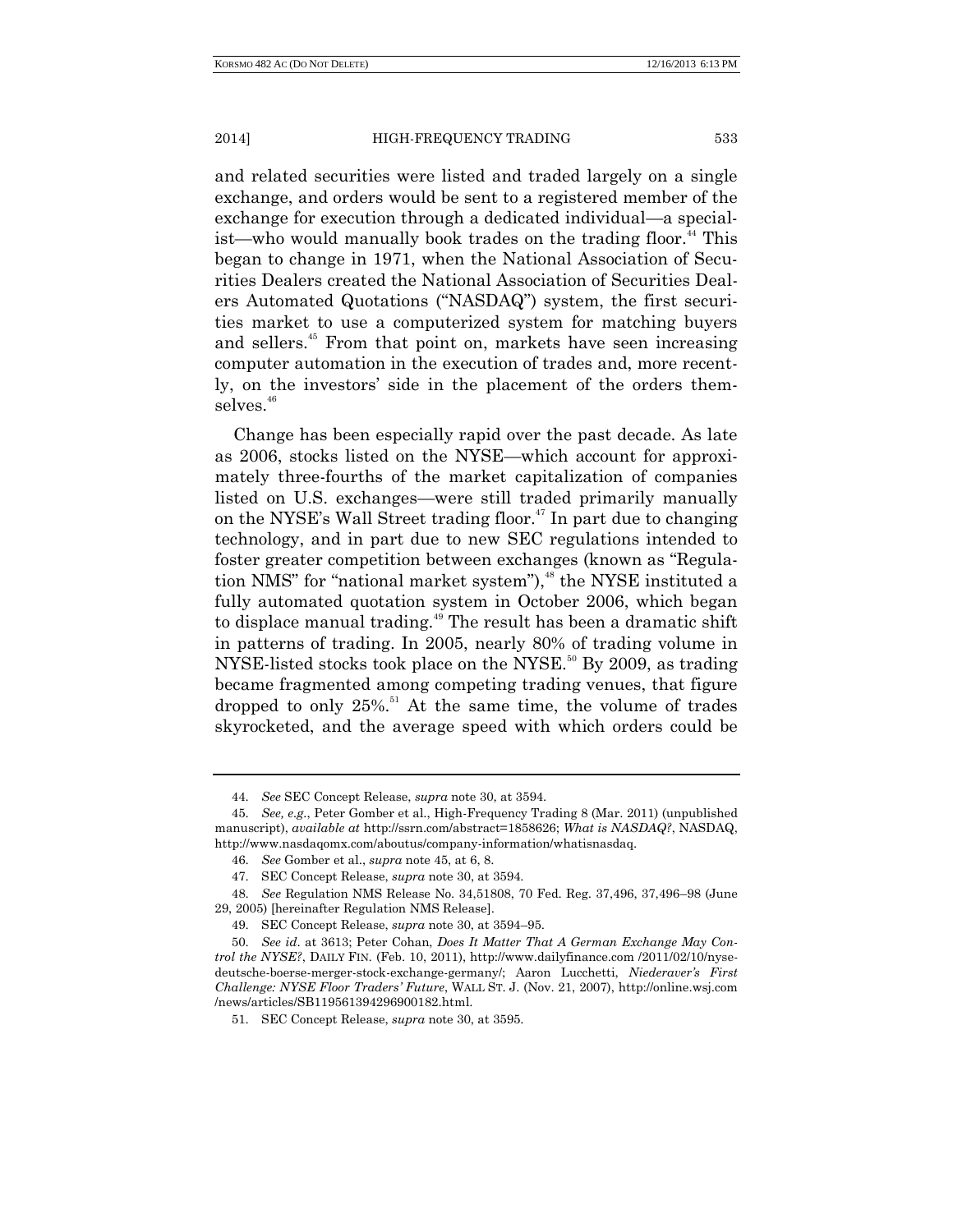executed fell from more than ten seconds to a fraction of a second.<sup>52</sup>

During this period, trading activity has spread across a number of dispersed trading venues, and the venues themselves have begun to function in an entirely automated fashion.<sup>53</sup> The majority of this trading occurs on a handful of official exchanges that are registered with the SEC and electronic communication networks ("ECNs") that function much like traditional exchanges but are regulated somewhat differently.<sup>54</sup> Both types of exchanges typically use what are called "central limit order books" which make available to all market participants a continually updated list, or "book," of outstanding offers to buy (bids) or sell (offers) at various prices.<sup>55</sup>

A substantial fraction of trades, however—in the neighborhood of a quarter—take place in somewhat less transparent forums.<sup>56</sup> When a large investor attempts to buy or sell a large block of shares, the mere fact that they are doing so—if revealed in the limit order book—can cause the price of those shares to move against them.<sup>57</sup> This can occur for a number of reasons. Other market participants might believe that the large trader has new information about the value of the security in question, and adjust their own estimates in response. Less innocently, the large trader might fall victim to other traders "front-running" the large order, a practice described below.<sup>58</sup> To minimize this risk, many institutional investors conduct at least some of their trading on

<sup>52.</sup> *Id*. at 3595–96. Trading on other exchanges can be even faster. Even three years ago, NASDAQ was reporting an average time to accept, process, and fill an order of only 294 microseconds. *Id*. at 3598 n.25.

<sup>53.</sup> *Id*. at 3594.

<sup>54.</sup> *Id*. at 3597–99.

<sup>55.</sup> *See* Gomber et al., *supra* note 45, at 8. For example, the limit order book for ABC stock might show that 100 shares had last changed hands at \$10, and that there are 500 shares being offered at \$10.01, 300 offered at \$10.02, 800 offered at \$10.03, and so on. Traders enter into trades in two basic ways. First, they can enter limit orders—resting offers to buy or sell a certain quantity of a security at a certain price, which remain in the limit order book until executed or cancelled—or they can enter market orders—an aggressive order to buy or sell a certain quantity of a security at whatever is the best price currently available in the limit order book. *See* David Kane, Andrew Liu & Khanh Nguyen, *Analyzing an Electronic Limit Order Book*, 3 R. J. 64, 64 (2011).

<sup>56.</sup> SEC Concept Release, *supra* note 30, at 3598.

<sup>57.</sup> *Id.* at 3599.

<sup>58.</sup> *See infra* note 126 and accompanying text.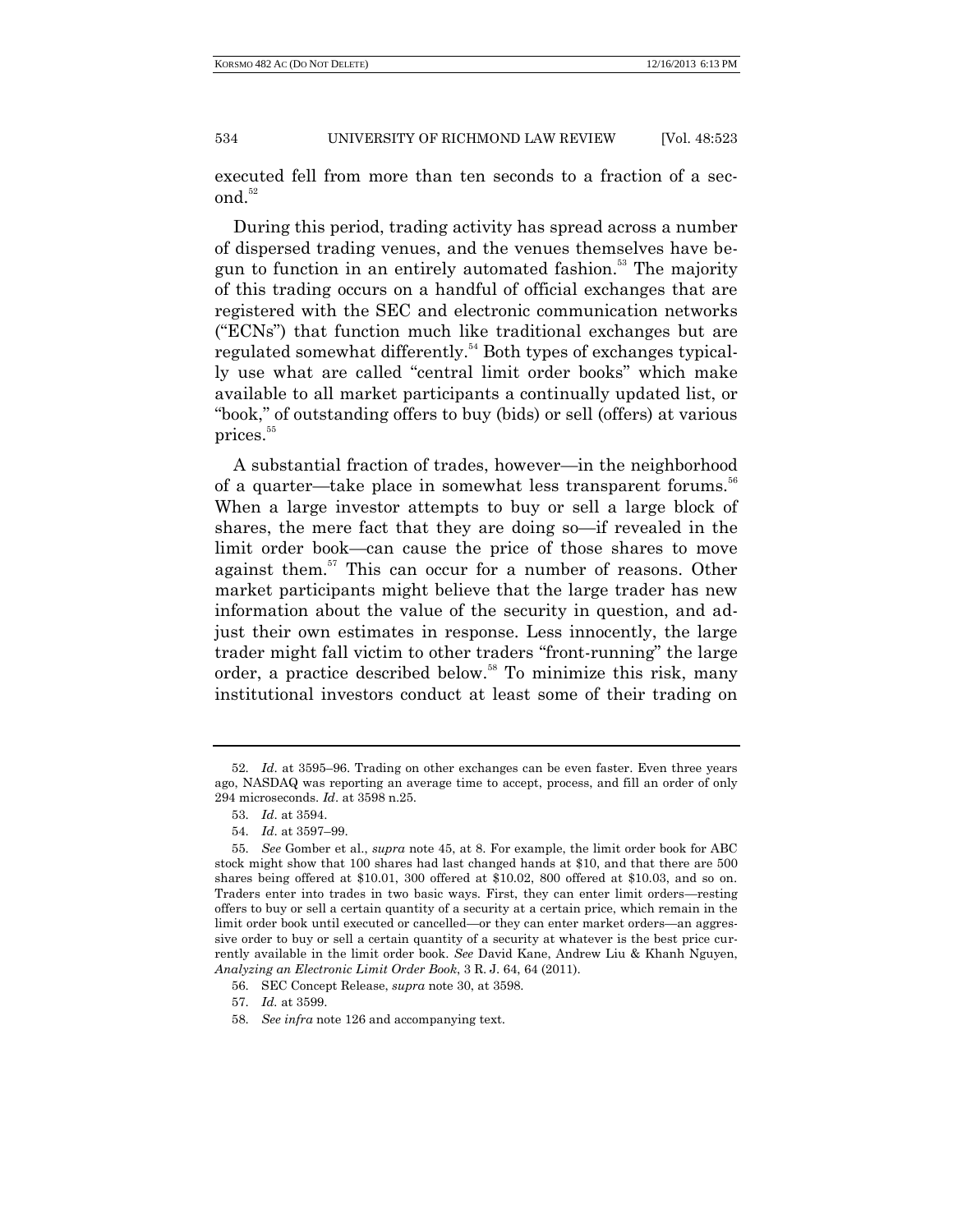one or more of several dozen so-called "dark pools" that "offer trading services to institutional investors and others that seek to execute [large trades] in a manner that will minimize the movement of prices against the trading interest and thereby reduce trading costs."<sup>59</sup> In particular, dark pools do not make publicly available their limit order books, thus rendering a large block trade invisible to other market participants until after it has already been executed.<sup>60</sup>

Another phenomenon that leads to somewhat less transparent trading is broker-dealer internalization. A broker-dealer is a person or firm who is "engaged in the business of effecting transactions in securities for the account of others" (brokering) and also "engaged in the business of buying and selling securities for his own account" as a principal (dealing).<sup>61</sup> A trade is said to be "internalized" when a broker-dealer receives an order from a client and executes it either against another client's offsetting order, or by buying or selling the shares directly on their own accounts.<sup>62</sup> In either case, internalized trades, like dark pool trading, can involve liquidity—a supply of willing buyers and sellers—that is not contemporaneously visible on publicly available limit order books.<sup>63</sup>

These dispersed trading venues are linked in several ways. First, Regulation National Market System ("NMS") created a consolidated market data system, designed to provide "a comprehensive, accurate, and reliable source of information for the prices and volumes of any NMS stock at any time during the trading day." <sup>64</sup> This data is "collected and distributed pursuant to a variety of Exchange Act rules and joint-industry plans."<sup>65</sup> In the interests of pre-trade transparency, this data includes "consolidated quotation data" consisting of the best bids and offers in the limit order books of the market players mentioned above, updated in

<sup>59.</sup> SEC Concept Release, *supra* note 30, at 3599.

<sup>60.</sup> *See id*.

<sup>61.</sup> *Guide to Broker-Dealer Registration*, U.S. SECS. & EXCH. COMM'N: DIVISION OF TRADING AND MARKETS (Apr. 2008), http://www.sec.gov/divisions/marketreg/bdguide.htm #II (citing Securities Exchange Act of 1934, 15 U.S.C. §§ 78c(a)(4)(A), (a)(5)(A) (2012)).

<sup>62.</sup> *See* SEC Concept Release, *supra* note 30, at 3599–3600.

<sup>63.</sup> *Id.* at 3612.

<sup>64.</sup> *Id.* at 3600.

<sup>65.</sup> *Id*.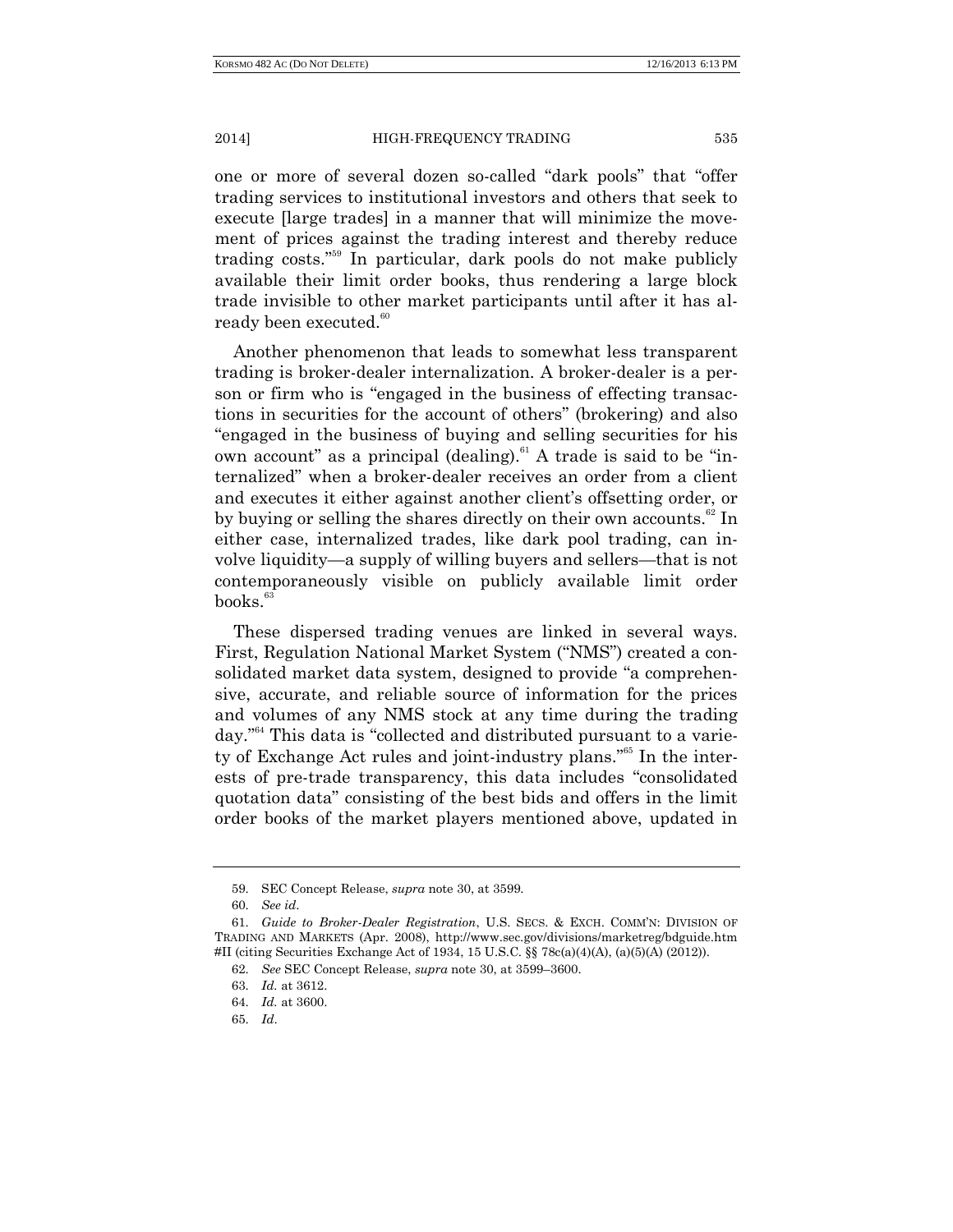real time.<sup>66</sup> If a customer does not want their order to be displayed prior to execution—for reasons suggested above—it need not be displayed. Thus, orders placed in dark pools or internalized by a broker-dealer may be kept from appearing in the consolidated quotation data. $67$  But orders may not be selectively displayed: "[T]he display of orders to some market participants generally will require that the order be included in the consolidated quotation data that is widely available to the public."<sup>68</sup>

For post-trade transparency, Regulation NMS requires realtime (or close to it) reports of executed trades, or "consolidated trade data." <sup>69</sup> This reporting requirement applies to dark pools and internalized trades as well as to more traditional trades on exchanges.<sup>70</sup> The net result of these requirements, and the systems built to implement them, is that real time quotation and trade data is available to market participants with average latencies measured in milliseconds.<sup>71</sup>

The second major way markets are intertwined is via the SEC's "Order Protection Rule," which requires that any order must be executed at the best price available anywhere in the nation.<sup>72</sup> That is, when a trading center—whether a registered exchange or any of the other types of trading venues mentioned above receives an order to buy or sell a security, it is required to execute that order at the best price currently listed in the consolidated quotation data.<sup>73</sup> If the trading center is unable or unwilling to

SEC Concept Release, *supra* note 30, at 3601.

<sup>66.</sup> *Id.* ("With respect to pre-trade transparency . . . Regulation NMS requires exchange members and [certain other market participants] to provide their best-priced quotations . . . [and] make this information available to vendors.").

<sup>67.</sup> *Id*. at 3599.

<sup>68.</sup> *Id*. at 3600.

<sup>69.</sup> *Id.*

<sup>70.</sup> *Id*.

<sup>71.</sup> *Id*. at 3601.

<sup>72.</sup> *See* Regulation NMS Release, *supra* note 48, at 37,496–97 & n.2. As the SEC notes, the Order Protection Rule

provides a baseline assurance that: (1) Marketable orders will receive at least the best displayed price, regardless of the particular trading center that executes the order or where the best price is displayed in the national market system; and (2) quotations that are displayed at one trading center will not be bypassed by trades with inferior prices at any trading center in the national market system.

<sup>73.</sup> Regulation NMS Release, *supra* note 48, at 37,504–05.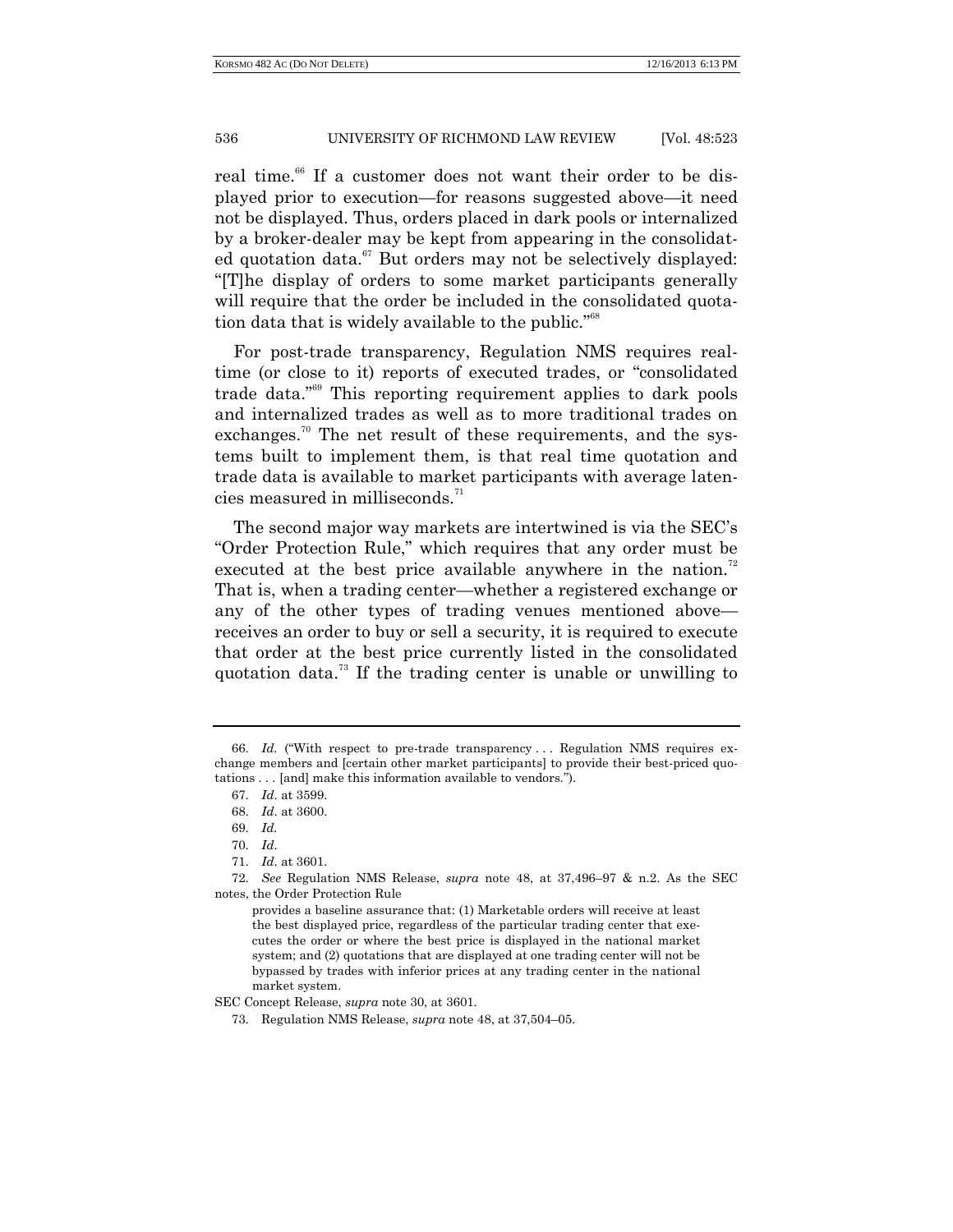execute the order at the best price, then it must either cancel and return the order or route it to another trading center displaying the best price.<sup>74</sup> In essence, the Order Protection Rule imposes a mandatory "Home Depot-style" low price guarantee—trading venues are required to match or beat their competitors' prices.

A third way in which markets are linked is through the SEC's requirement of "fair access."<sup>75</sup> The SEC sets limits on fees for access to a trading center's quotation data, and prohibits trading centers from "imposing unfairly discriminatory terms that would prevent or inhibit any person from obtaining efficient access" to the securities being offered.<sup>76</sup>

To summarize, over the past forty years—and particularly over the past eight years—the structure and mechanics of the U.S. equity markets have undergone a radical sea-change. Less than a decade ago, the bulk of trading took place in a handful of venues, and most trades involved direct human intermediation at some stage of the process.<sup>77</sup> The average time to execute a trade was certainly fast by everyday standards, but was still measured on a relatively human scale, in terms of seconds.<sup>78</sup>

Today, trading is widely scattered across a large number of venues of varying characteristics, tied together by the consolidated market data system and the Order Protection Rule.<sup>79</sup> Virtually all trades are executed fully automatically, with no human intermediation on the execution side.<sup>80</sup> Even more remarkably, as discussed below, the majority of trades are now conducted without any human intermediation even on the *order* side—that is, most decisions to buy and sell are made by computer algorithm,

<sup>74.</sup> SEC Concept Release, *supra* note 30, at 3601.

<sup>75.</sup> *Id*. at 3602.

<sup>76.</sup> *Id*.

<sup>77.</sup> *See supra* note 44 and accompanying text.

<sup>78.</sup> *See supra* note 52 and accompanying text.

<sup>79.</sup> *See supra* note 72 and accompanying text.

<sup>80.</sup> *See* Hu, *supra* note 18, at 1702 ("In 1975, when Congress directed the SEC to facilitate the establishment of a national-market system to link together the multiple individual markets that trade securities, trading was dominated by exchanges with manual trading floors. Today, the market is dominated by automated trading. Moreover, trading volume is now dispersed—fragmented—among many highly automated trading centers that compete for order flow. By October 2009, the NYSE executed only 25.1% of the consolidated share volume in its listed stocks.").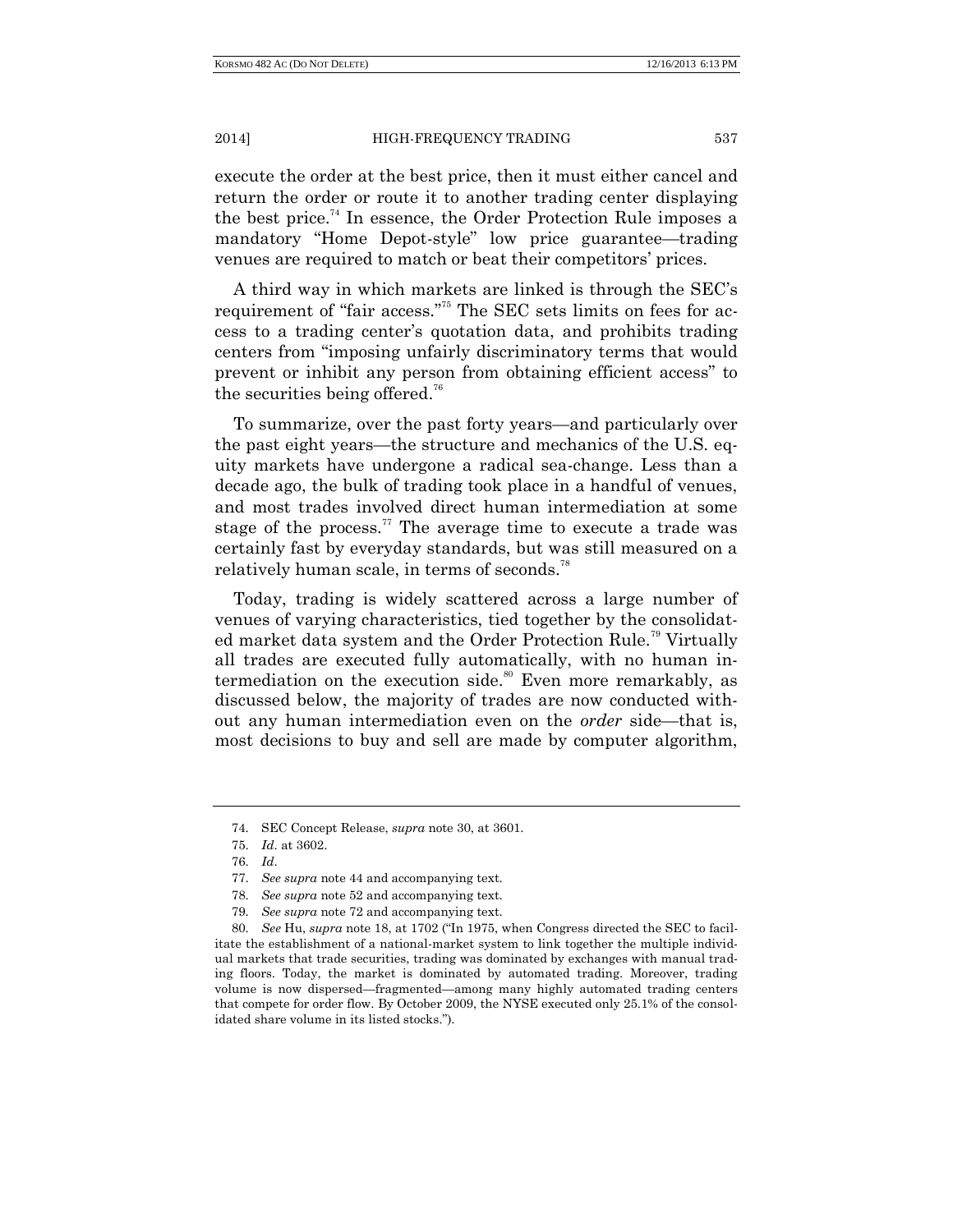and executed without prior human oversight.<sup>81</sup> Average execution times are now measured on an inhuman electronic scale, in terms of milliseconds and microseconds.<sup>82</sup>

## B. *High-Frequency Trading*

Perhaps the most dramatic outgrowth of the changes described above has been the large-scale emergence of HFT. The phenomenon is new enough that it lacks an authoritative, uncontroversial definition. The first step to understanding what is meant by HFT is to recognize that it is a subset of the broader (and older) phenomenon of algorithmic trading—that is, "[c]omputerized trading controlled by algorithms." <sup>83</sup> In essence, algorithmic trading is simply the use of computers—running specialized software implementing pre-determined decision-making rules—to evaluate market conditions and other data to make trading decisions without the need for human involvement. More expansively:

In algorithmic trading (AT), [traders'] computers directly interface with trading platforms, placing orders without immediate human intervention. The computers observe market data and possibly other information at very high frequency, and, based on a built-in algorithm, send back trading instructions, often within milliseconds. A variety of algorithms are used: for example, some look for arbitrage opportunities, including small discrepancies in the exchange rates between three currencies; some seek optimal execution of large orders at the minimum cost; and some seek to implement longer- term trading strategies . . . . <sup>84</sup>

One group of researchers has identified the following helpful "common characteristics" of algorithmic trading: (1) the use of pre-designed trading decisions; (2) implementation by professional traders; (3) automated observation of market data in real time; (4) automated order submission; (5) automated order management; (6) lack of pre-trade human intervention; and (7) use of direct market access (in other words, the trader's computer inter-

<sup>81.</sup> *See infra* Part I.B.

<sup>82.</sup> *See supra* note 52 and accompanying text.

<sup>83.</sup> Johannes Prix et al., *Algorithmic Trading Patterns in Xetra Orders*, 13 EUR. J. FIN. 717, 717 (2007).

<sup>84.</sup> Alain Chaboud et al., *Rise of the Machines: Algorithmic Trading in the Foreign Exchange Market* 1 (Fed. Reserve, Int'l Fin., Discussion Paper No. 980, 2009), *available at* http://www.federalreserve.gov/pubs/ifdp/2009/980/ifdp980.pdf.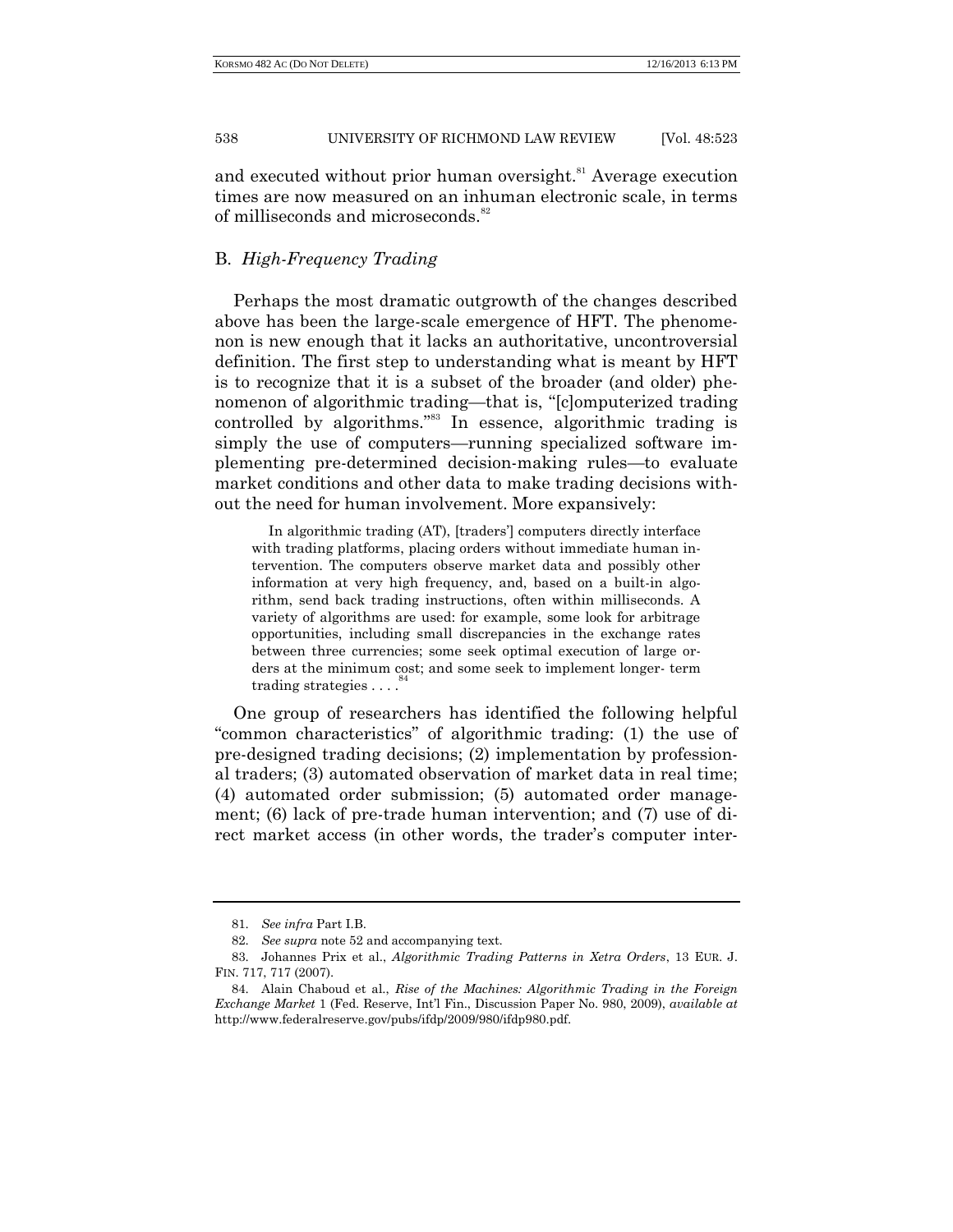faces directly with the exchange's computerized trading system).<sup>55</sup> U.S. regulators have not put forth an official definition of algorithmic trading, but in 2010 the European Commission defined it in broad terms as "the use of computer programmes to enter trading of orders where the computer algorithm decides on aspects of execution of the order such as the timing, quantity and price of the order." 86

Algorithmic trading is not, in fact, anything new. It has been used for decades to manage orders and execute trading decisions made by actual humans in such a way as to minimize the market impact and cost of making a large trade.<sup>87</sup> Until recently this was probably the most common use for algorithmic trading, and many definitions of algorithmic trading allude to this function.<sup>88</sup> The SEC has referred to this use of algorithmic trading as well, noting that "[m]any brokers also offer sophisticated algorithms that will take the large orders of institutional investors and others, divide a large 'parent' order into many smaller 'child' orders, and route the child orders over time to different trading centers in accordance with the particular trading strategy chosen by the customer." <sup>89</sup> As discussed below, the SEC's favored explanation is that such an algorithm triggered the Flash Crash.

While algorithmic trading is nothing new—particularly algorithmic execution of orders involving human judgment—what is new is the rapid, computerized placement of orders that removes the human element from the decision-making process altogether. Such fully automated systems make possible true HFT, which is thus a subset of algorithmic trading. HFT is characterized by

<sup>85.</sup> Gomber et al., *supra* note 45, at 14. The authors provide a helpful appendix listing various academic and regulatory definitions of algorithmic trading. *Id*. at 74–75.

<sup>86.</sup> European Commission, *Public Consultation: Review of the Markets in Financial Instruments Directive (MiFID)* 14 (European Commission, Working Paper, 2010), *available at* http://ec.europa.eu/internal\_market/consultations/docs/2010/mifid/consultation\_paper\_ en.pdf.

<sup>87.</sup> *See* Chaboud et al., *supra* note 84, at 1; Gomber et al., *supra* note 45, at 13–14.

<sup>88.</sup> *See* Peter Gomber & Markus Gsell, *Catching Up with Technology—The Impact of Regulatory Changes on ECNs/MTFs and the Trading Venue Landscape in Europe*, 1 COMPETITION & REG. IN NETWORK INDUS. 535, 541 (2006) ("*Algorithmic Trading* emulates a broker's core competence of slicing a big order into a multiplicity of smaller orders and of timing these orders to minimize market impact via electronic means."); Gomber et al., *supra* note 45, at 21 ("Most non-HFT algorithmic strategies aim at minimizing the market impact of (large) orders.").

<sup>89.</sup> SEC Concept Release, *supra* note 30, at 3602.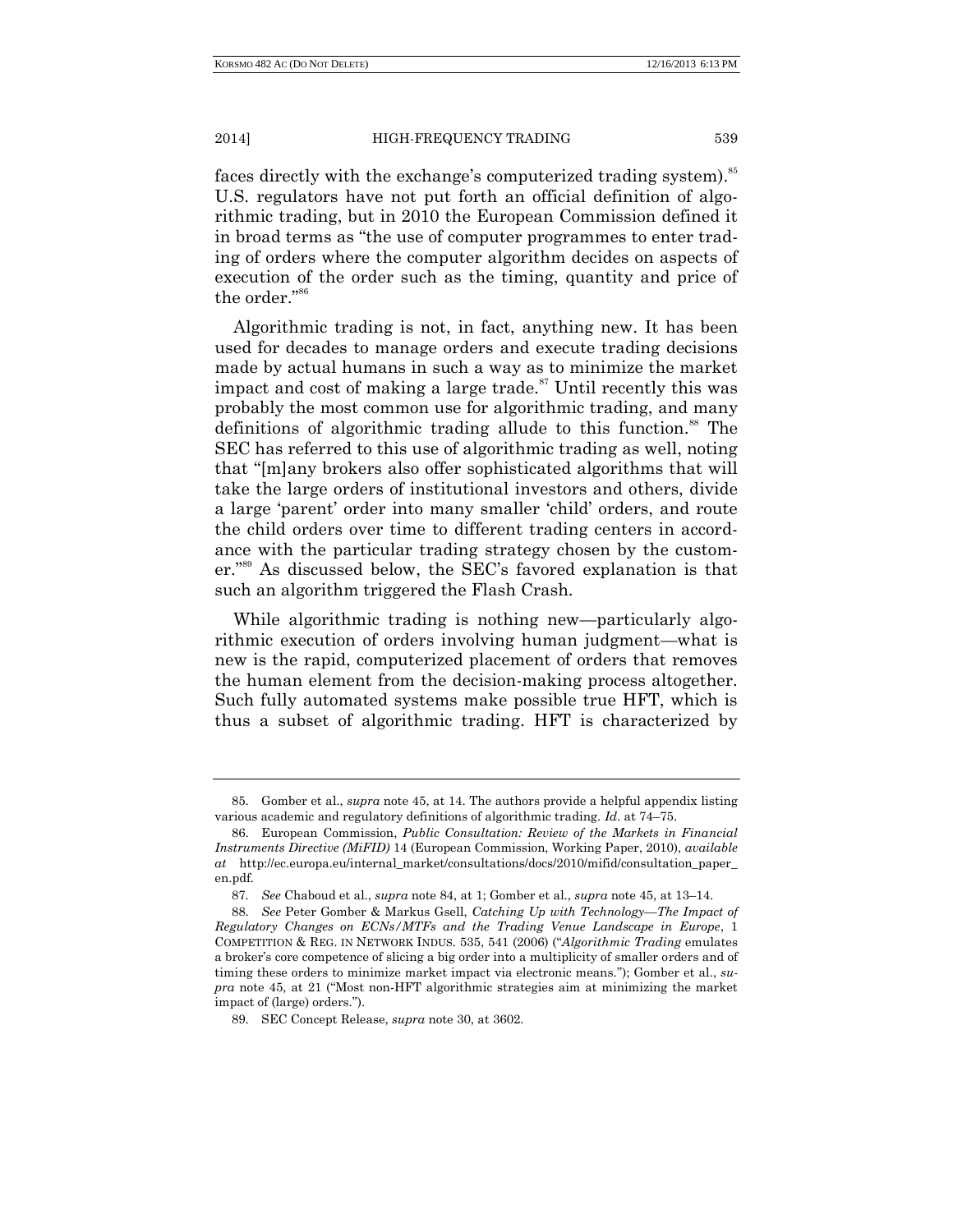very rapid trading at an extremely high volume.<sup>90</sup> While non-HFT users of algorithmic trading may have holding periods "that are minutes, days, weeks, or longer," HFTs "hold their position[s] for a very short horizon and try to close the trading day in a neutral position." <sup>91</sup> In general, HFTs attempt to profit from small, even transient, price moves compounded over huge numbers of trades, rather than seeking to profit from long-term price moves driven by fundamentals, like more traditional investors.<sup>92</sup>

While the SEC has not officially defined HFT, in 2010 they offered the following useful gloss:

[HFT] is relatively new and is not yet clearly defined. It typically is used to refer to professional traders acting in a proprietary capacity that engage in strategies that generate a large number of trades on a daily basis. These traders could be organized in a variety of ways, including as a proprietary trading firm (which may or may not be a registered broker-dealer . . . ), as the proprietary trading desk of a multi-service broker-dealer, or as a hedge fund . . . . Other characteristics often attributed to proprietary firms engaged in HFT are: (1) [t]he use of extraordinarily high-speed and sophisticated computer programs for generating, routing, and executing orders; (2) use of colocation services and individual data feeds offered by exchanges and others to minimize network and other types of latencies;  $\frac{3}{3}$  (3) very

<sup>90.</sup> *See* Jakvsa Cvitanić & Andrei Kirilenko, *High Frequency Traders and Asset Prices* 2 (Nat'l Sci. Found., Working Paper, 2010), *available at* http://ssrn.com/abstract=1569067 ("[HFT] typically refers to trading activity that employs extremely fast automated programs for generating routing, canceling, and executing orders in electronic markets.").

<sup>91.</sup> Jonathan A. Brogaard, High Frequency Trading and Its Impact on Market Quality 5 (July 6, 2010) (unpublished thesis, Northwestern University), *available at* http://www. futuresindustry.org/ptg/downloads/HFT\_Trading.pdf; *see also* Cvitanić & Kirilenko, *supra* note 90, at 2 ("High frequency traders submit and cancel a massive number of orders and execute a large number of trades, trade in and out of positions very quickly, and finish each trading day without a significant open position."); John D'Antona, Jr., *HFTs Adapting to Stay Profitable*, TRADERS MAG. (Mar. 12, 2012), http://rblt.com/news\_details.aspx? id=191 ("Rosenblatt defines HFT broadly as any strategy that requires very low latency/ high capacity technology, makes very small profits per share and trades very large volumes.").

<sup>92.</sup> An analysis by Rosenblatt Securities, a brokerage firm, suggests that in 2011, HFTs made an average profit of between \$0.0005 and \$0.00075 per share traded. D'Antona, *supra* note 91.

<sup>93.</sup> As explained more fully below, "co-location services" refers to when an exchange allows HFTs to locate their computers on-site at the exchange, connecting directly to the exchange's computers. The speed of an electronic signal is limited by the finite speed of light, requiring approximately a nanosecond to travel each foot. The rapidity of HFT is such that the reduction of data-transmission time from co-location—even by a few microseconds, as compared to a computer located a block or more away from the exchange—can often confer an important competitive edge. *See infra* notes 196–200 and accompanying text.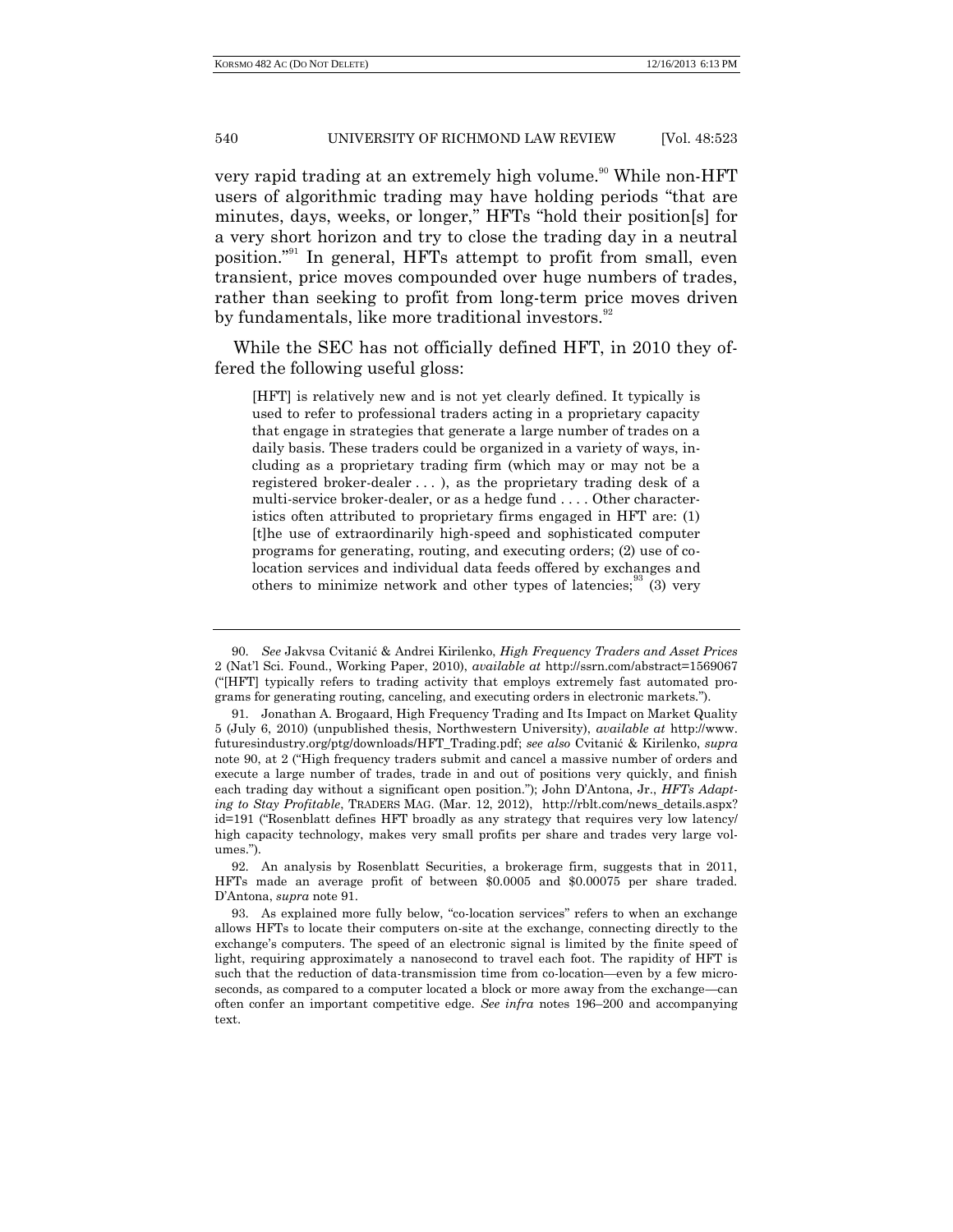short time-frames for establishing and liquidating positions; (4) the submission of numerous orders that are cancelled shortly after submission; and (5) ending the trading day in as close to a flat position as possible (that is, not carrying significant, unhedged positions over-night). 94

A number of different types of market players engage in HFT. Data assembled by the TABB Group—a financial research firm suggests that a little under half of HFT volume comes from dedicated HFT shops, a little under half comes from the proprietary trading wings of major investment banks (most prominently, Goldman Sachs), and the remainder from a smattering of hedge funds.<sup>95</sup>

Authoritative numbers regarding HFT are hard to come by, but it is clear that in the grander scheme of things, HFT is actually a relatively small industry. All told, a few hundred out of the approximately 20,000 trading firms operating in the United States engage in HFT.<sup>96</sup> Estimates of the profits earned from HFT are likewise sketchy and divergent, with HFTs themselves hesitant to trumpet their results for fear of attracting regulatory attention. Various investigations, however, suggest that net profits from HFT increased from almost nothing ten years ago to a peak of around \$5 billion in 2009, before declining sharply to less than \$2 billion in 2011 and \$1.5 billion in 2012 amid greater competition and changing market conditions.<sup>97</sup> By way of comparison, J.P.

<sup>94.</sup> SEC Concept Release, *supra* note 30, at 3606. Gomber and his colleagues offer a similar list of characteristics: (1) very high numbers of orders; (2) rapid placement cancellation of orders; (3) proprietary trading (using the trader's own capital, rather than acting as a broker); (4) an attempt to profit from buying and selling as a middleman; (5) no significant net position at the end of the trading day; (6) very short holding periods; (7) seeking low margins leveraged over many trades; (8) low latency requirements; (9) use of colocation services; and (10) a focus on highly liquid securities. Gomber et al., *supra* note 45, at 15. Again Gomber and his colleagues provide a helpful appendix listing various academic and regulatory definitions of HFT. *Id*. at 74–75 app. II.

<sup>95.</sup> *See* Gomber et al., *supra* note 45, at 24 ("While consolidated information on the major players in HFT is still scarce, the community of market participants leveraging HFT technologies to implement their trading strategies is highly diverse. Its members range from broker-dealer operated proprietary trading firms and broker-dealer market making operations to specialized HFT boutiques to quantitative hedge funds leveraging HFT technology in order to increase the profits from their investment and trading strategies.").

<sup>96.</sup> *See* Rob Iati, *The Real Story of Trading Software Espionage,* WALL ST. & TECH. (July 10, 2009), http://wallstreetandtech.com/trading-technology/the-real-story-of-tradingsoftware-espio/218401501.

<sup>97.</sup> *See* Nathaniel Popper, *High-Speed Trading No Longer Hurtling Forward*, N.Y. TIMES, Oct. 14, 2012, at B1.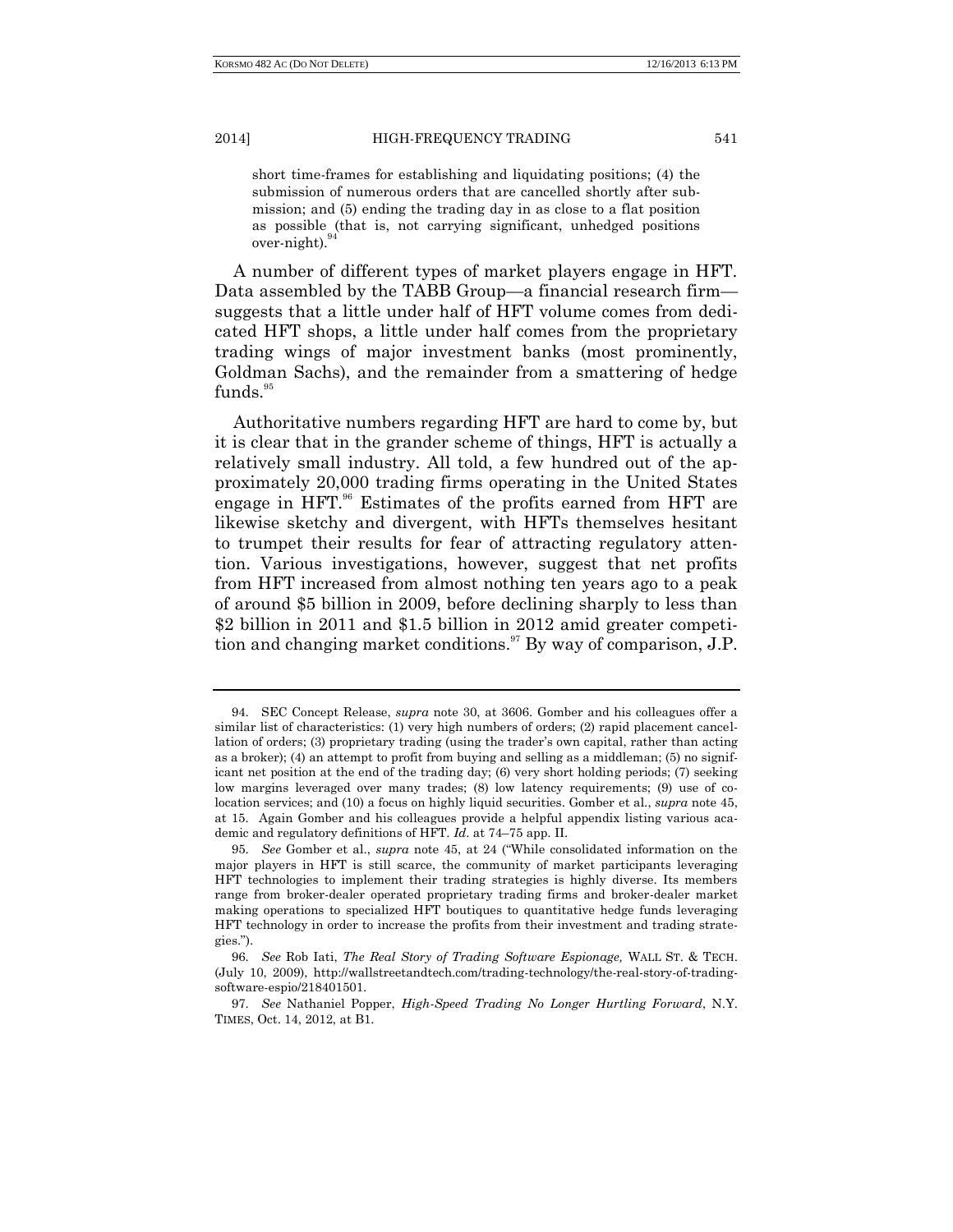Morgan Chase & Co.—a prominent investment bank—earned profits of \$11.6 billion in 2009 and \$18.9 billion in  $2011.^{88}$  Apple, Inc., earned more profits in each quarter of 2011 than HFT earned all year.<sup>99</sup>

Despite the small number of HFTs and the (relatively) small profits earned from such activity, HFT has had an outsized impact on trading in U.S. equity markets. Again, starting from almost nothing only ten years ago, HFT now accounts for a majority of all shares traded in U.S. equities.<sup>100</sup> Thus, the small size of the HFT industry almost certainly understates the importance of HFT to the operation of U.S. equity markets.

The short holding periods and flat positions utilized by HFTs obviously preclude traditional long-term buy-and-hold value investing,<sup>101</sup> but most trading strategies used by HFTs are actually qualitatively similar to trading activities that have been around for decades. While the speed and volume of HFT is unlike anything that has come before, most of the investment strategies pursued using HFT are not particularly innovative. <sup>102</sup> The SEC

101. One of the most famous and successful "value" investors, Warren Buffett, is known for saying "our favorite holding period is forever." *See, e.g.*, Letter from Warren E. Buffet, Chairman of the Board, Berkshire Hathaway, to Shareholders (Feb. 28, 1989), *available at* http://berkshirehathaway.com/letters/1988.html.

102. *See, e.g.*, Gomber et al., *supra* note 45, at 24 ("While the universe of HFT strate-

<sup>98.</sup> JPMorgan Chase & Co., Annual Report (Form 10-K), at 62 (Feb. 28, 2013).

<sup>99.</sup> *Compare* Apple Inc., Annual Report (Form 10-K), at 75 (Oct. 31, 2012), *with* Popper, *supra* note 97. To update that classic comparison for making large dollar amounts seem small, Americans spent more than \$50 billion on their pets in 2011. *See* Press Release, American Pet Products Association, Pet Owners are Expected to Spend More than \$52 Billion on Their Pets in 2012 (Mar. 1, 2012), *available at* http://media.americanpetpro ducts.org/press.php?include=143498.

<sup>100.</sup> *See* SEC Concept Release, *supra* note 30, at 3606 ("Estimates of HFT volume in the equity markets vary widely, though they typically are 50% of total volume or higher."); Hu, *supra* note 18, at 1702 ("HFT, a term referring loosely to professional traders acting in a proprietary capacity that engage in strategies generating a large number of trades on a daily basis, may account for at least 50% of equity trading."); Mi Hyun Yoon, Comment, *Trading in a Flash: Implication of High-Frequency Trading for Securities Regulators Worldwide*, 24 EMORY INT. L. REV. 913, 922 (2010) ("HFT is believed to have accounted for 50% to 70% of [the jump in trading volume] while also accounting for similar proportions of the trading volume increases in electronic futures and options markets."); Scott Patterson & Geoffrey Rogow, *What's Behind High-Frequency Trading*, WALL ST. J., Aug. 1, 2009, at B1 ("High-frequency trading now accounts for more than half of all stock-trading volume in the U.S."). The proportion of trading attributable to HFT appears to have lessened somewhat since the height of the financial crisis, when high market volatility made HFT especially profitable, for reasons that will become clear later. *See* Popper, *supra* note 97 (citing data by Tabb Group and Rosenblatt Securities showing HFT's share of trading volume declining from 61% in 2009 to 51% in 2012).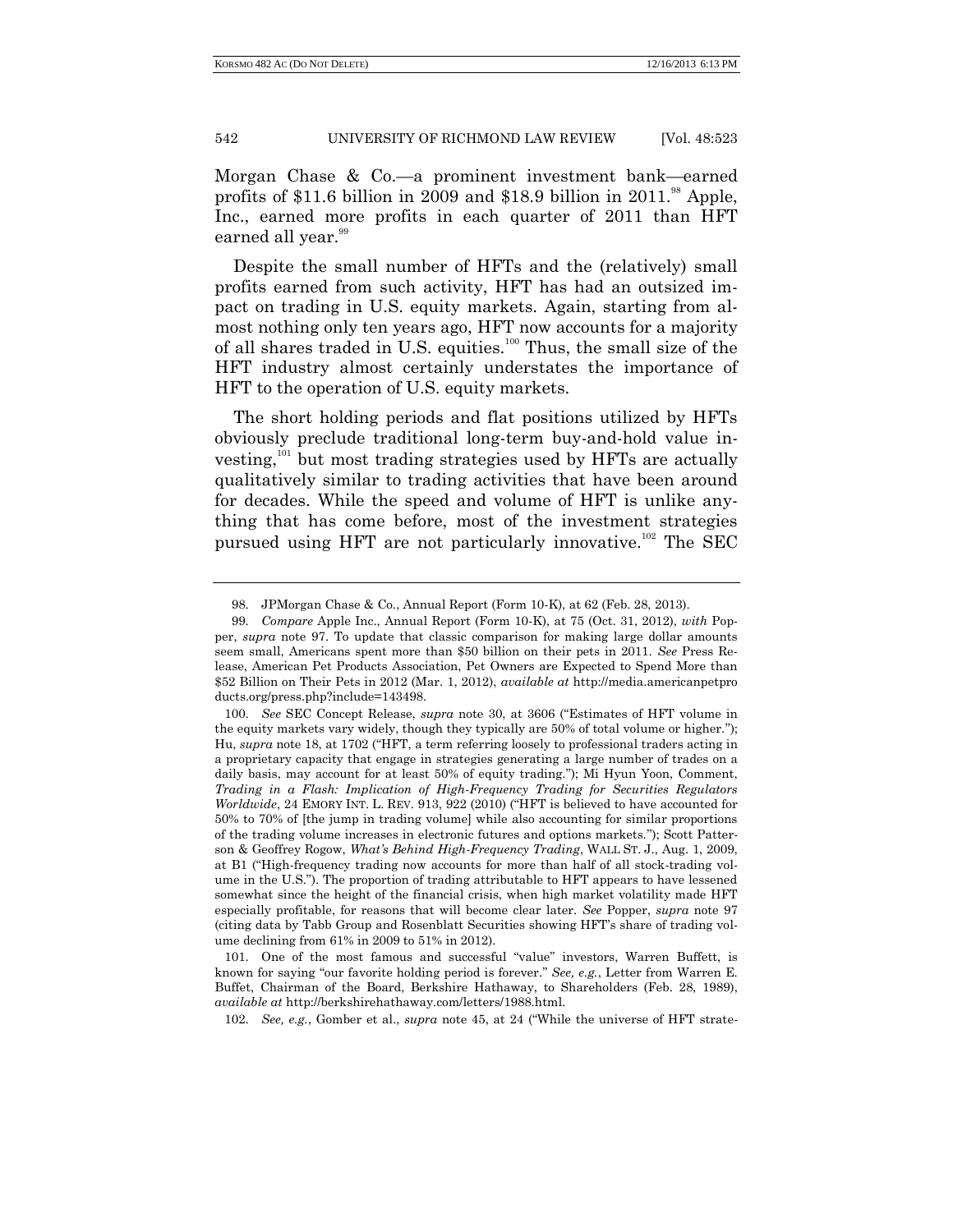has divided the most prominent of these strategies into four categories: (1) market making; (2) arbitrage; (3) structural strategies; and (4) directional strategies.<sup>103</sup> Of these, the first two are longstanding—and generally beneficial—trading activities. The third and fourth are potentially more troubling, though also not exactly new. A brief examination of these potential strategies follows.

One of the most common uses of HFT is to conduct market making, providing liquidity to the markets.<sup>104</sup> Market making refers to the placement of limit orders to buy (sell) shares just below (above) the most recent market price.<sup>105</sup> The market maker seeks to profit from the difference between the price at which she will sell and the price at which she will buy (the "spread").<sup>106</sup> As its name implies, market making generally helps to ensure smooth functioning of markets, by providing liquidity in the form of a ready supply of shares to buy or sell.<sup>107</sup> Market making is not a new phenomenon. Traditionally, this market making function has been performed by "specialists" given privileged access to the trading venue in exchange for an affirmative obligation to maintain active quotes in the market.<sup>108</sup> With the advent of HFT, an increasing amount of this market making activity is performed by

104. *See* Gomber et al., *supra* note 45, at 25 ("One of the most common HFT strategies is to act as a liquidity provider.").

gies is to [sic] diverse and opaque to name them all, some of these strategies are well known and not necessarily new to the markets. The notion of HFT often relates to traditional trading strategies that use the possibilities provided by state-of-the-art [information technology].").

<sup>103.</sup> *See* SEC Concept Release, *supra* note 30, at 3607–10. The Australian Securities and Investment Commission ("ASIC") set forth a similar categorization scheme. Report 215: Australian Equity Concept 47–48, Austl. Sec. & Inv. Comm'n 2010, *available at* http://www.asic.gov.au/asic/pdflib.nsf/LookupByFileName/rep-215.pdf/\$file/rep-215.pdf. ASIC puts forth three categories—liquidity provision, statistical arbitrage, and liquidity

detection—which largely overlaps with the four categories identified by the SEC. *Id*.; *see also* Gomber et al., *supra* note 45, at 24–31 (using a similar categorization scheme).

<sup>105.</sup> *See id*. at 16.

<sup>106.</sup> *See* SEC Concept Release, *supra* note 30, at 3607 (describing how the market maker profits "from earning the spread by buying at the bid and selling at the offer").

<sup>107.</sup> In general, resting (limit) orders can be said to provide liquidity to the market, while orders seeking immediate execution at the best available price ("market" or "aggressive" orders) consume liquidity by executing against these resting orders. Peter N. Kolm & Lee Maclin, *Algorithmic Trading, Optimal Execution, and Dynamic Portfolios*, in THE OXFORD HANDBOOK OF QUANTITATIVE ASSET MANAGEMENT 371, 372–373 (Bernd Scherer & Kenneth Winston eds., 2012).

<sup>108.</sup> *See* SEC Concept Release, *supra* note 30, at 3607 ("Professional traders with a permanent presence in the marketplace, standing ready to buy and sell on an ongoing basis, are a perennial type of participant in financial markets.").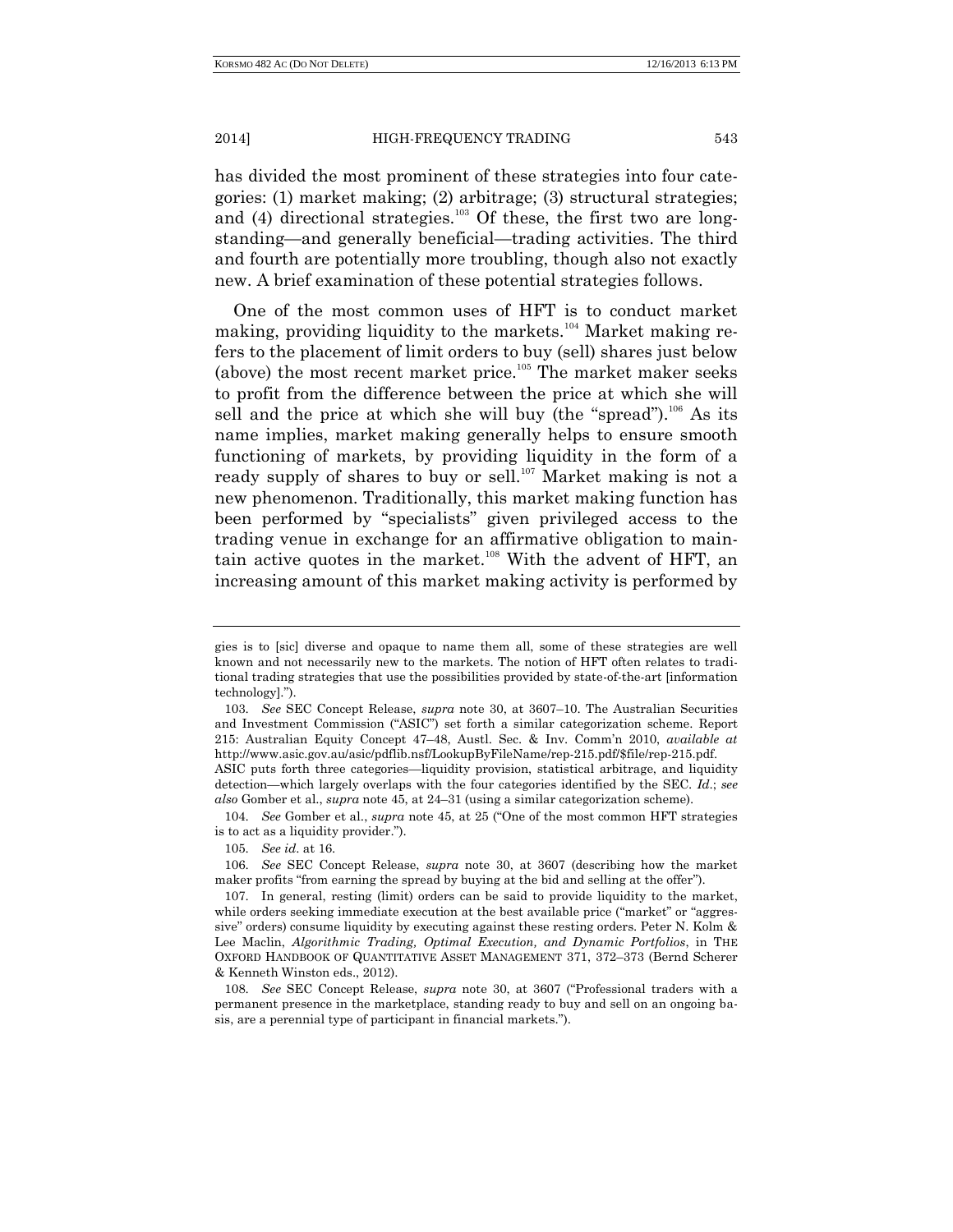proprietary traders without any special access privileges—other than that provided by their superior technology—but also, notably, without any obligation to continue providing liquidity during periods of market turmoil.<sup>109</sup>

Because high liquidity makes an exchange more attractive to traders by reducing trading costs, trading venues compete for liquidity by offering rebates to traders who provide liquidity by supplying resting orders.<sup>110</sup> The NASDAQ, for example, paid market maker rebates of nearly \$1.4 billion in  $2009$ .<sup>111</sup> These incentives offer HFTs another way to profit from market making, by designing their algorithms in a way that seeks to capture these rebates.<sup>112</sup> As discussed more fully below, such rebate-hunting strategies are at least potentially of concern. If HFTs are able to design their algorithms to profitably capture rebates by offering liquidity when it is cheap to provide (and therefore least needed) and withdrawing liquidity when it is expensive to provide (and therefore needed most)—or by making and cancelling orders so quickly that no genuine liquidity is actually provided in the first place—then they would be driving up the cost of trading for longterm investors without providing any compensating benefits.<sup>113</sup>

111. NASDAQ OMX, Annual Report (Form 10-K), at 57 (Feb. 18, 2010), *available at* http://ir.nasdaqomx.com/secfiling.cfm?filingID=1193125-11-45348.

<sup>109.</sup> *Id.* ("Proprietary firms largely have replaced more traditional types of liquidity providers in the equity markets, such as exchange specialists on manual trading floors and OTC market makers that trade directly with customers. In contrast, proprietary firms generally are not given special time and place privileges in exchange trading (nor are they subject to the affirmative and negative trading obligations that have accompanied such privileges)."); Gomber et al., *supra* note 45, at 25 ("While many HFTs provide the market with liquidity like registered market makers, they frequently do not face formal obligations to quote in the markets in which they are active.").

<sup>110.</sup> *See* SEC Concept Release, *supra* note 30, at 3608 ("One important aspect of passive market making is the liquidity rebates offered by many exchanges and ECNs when resting orders that add liquidity are accessed by those seeking to trade immediately by taking liquidity."); Gomber et al., *supra* note 45, at 25 ("[T]rading venues incentivize these liquidity provider[s] by granting rebates ... in order to increase market quality and attractiveness."); Yoon, *supra* note 100, at 923 ("In competing for liquidity, exchanges reward rebates to members for non-marketableorders [sic] that merely *offer* liquidity at a particular price while charging an access fee to those who look for and execute against these limit orders, taking liquidity.").

<sup>112.</sup> *See* Gomber et al., *supra* note 45, at 26 ("Other [HFT] liquidity provision strategies are built around particular incentive schemes of some markets."); Yoon, *supra* note 100, at 923–24.

<sup>113.</sup> *See* SEC Concept Release, *supra* note 30, at 3608 (asking whether "liquidity rebates reward proprietary firms for any particular types of trading that do not benefit longterm investors or market quality," and positing the existence of "risk-free trading strate-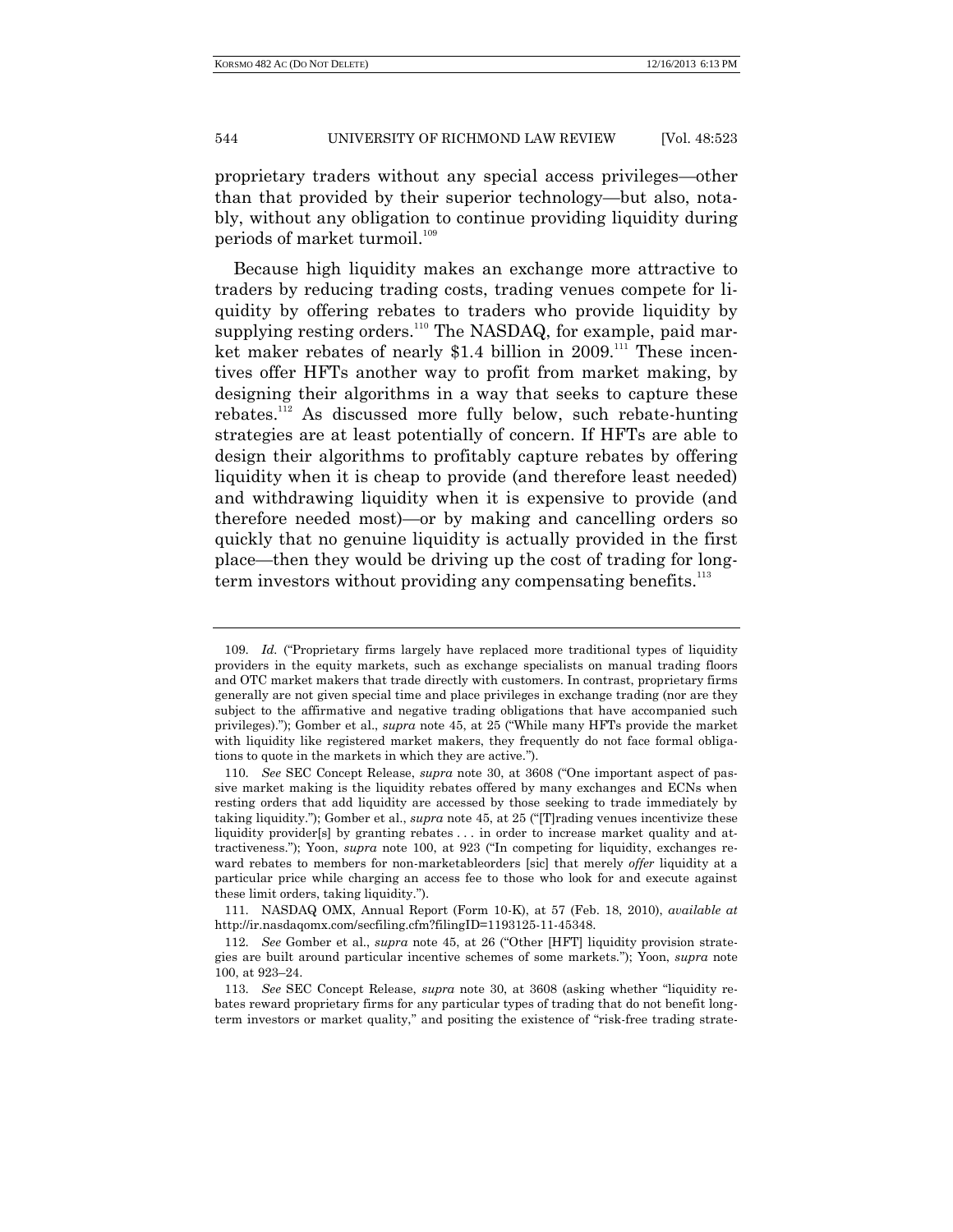Another long-standing market strategy brought into the electronic age by HFT is arbitrage. At its simplest, arbitrage is the attempt to profit from a situation where the same (or equivalent) goods are selling for different prices at the same time, by buying at the lower price and selling at the higher price.<sup>114</sup> When the same security trades in more than one venue, any price discrepancy between those venues presents an arbitrage opportunity, as does any discrepancy between the price of a derivative or index fund and the underlying securities.<sup>115</sup> With liquid, interconnected markets and large numbers of sophisticated traders, risk-free arbitrage opportunities in modern markets tend to be fleeting<sup>116</sup> and HFTs "leverage state of the art technology to profit from small and short-lived discrepancies between securities."<sup>117</sup>

116. Gomber et al., *supra* note 45, at 27 ("Opportunities to conduct arbitrage strategies frequently exist only for very brief periods (fractions of a second).").

117. *Id*.

gies driven solely by the ability to recoup a rebate that offer little or no utility to the marketplace"); Yoon, *supra* note 100, at 923–24.

<sup>114.</sup> *See* SEC Concept Release, *supra* note 30, at 3608 ("An arbitrage strategy seeks to capture pricing inefficiencies between related products or markets."). An everyday example of arbitrage is cigarette smuggling in New York City. Cigarettes sold in the city are subject to excise taxes totaling almost \$7 per pack, driving the cost of a single pack of cigarettes to \$12 or more. Meanwhile, untaxed cigarettes sold on Native American reservations on Long Island, or in nearby low-tax states like New Hampshire can cost less than \$5 a pack. This enormous price differential creates a classic arbitrage opportunity, and has spawned an active smuggling trade seeking to take advantage of it. *See* Joseph Goldstein, *A Cigarette for 75 Cents, 2 for \$1: The Brisk, Shady Sale of "Loosies," N.Y. TIMES,* Apr. 4, 2011 at A1; Catherine Rampell, *Cigarette Taxes vs. Cigarette Smuggling*, N.Y. TIMES BLOG (ECONOMIX) (Jan. 10, 2013), http://economix.blogs.nytimes.com/2013/01/10/ cigarettes-taxes-vs-cigarette-smuggling/?\_r=0.

<sup>115.</sup> *See* SEC Concept Release, *supra* note 30, at 3608 ("For example, the [arbitrageur] may seek to identify discrepancies between the price of an ETF and the underlying basket of stocks and buy (sell) the ETF and simultaneously sell (buy) the underlying basket to capture the price difference."); Gomber et al., *supra* note 45, at 28 ("[I]f, e.g. an option is priced too high relative to its underlying; arbitrageurs can earn profits by selling the option and simultaneously buying the underlying. In a similar way, ETF arbitrageurs trade ETFs against their underlying and profit from respective pricing inefficiencies."). ETFs exchange-traded funds—are simply investment funds that adjust their holdings in an attempt to track the returns of an index. Thor McLaughlin, *Eyes Wide Shut: Exchange Traded Funds, Index Arbitrage and the Need for Change*, 27 REV. BANK & FIN. L. 597, 599 (2008). Some of the largest and most liquid ETFs, for example, seek to track well-known indexes such as the S&P 500. Peter N. Hall, Note, *Bucking the Trend: The Unsupportability of Index Providers' Imposition of Licensing Fees for Unlisted Trading of Exchange Traded Funds*, 57 VAND. L. REV. 1125, 1126 n.2 (2004). Investors seeking to earn the same return as the S&P 500 can simply buy an ETF, rather than having to own all 500 component stocks. McLaughlin, *supra*, at 599–600. When the price of an ETF and the underlying index diverge, an arbitrage opportunity may arise.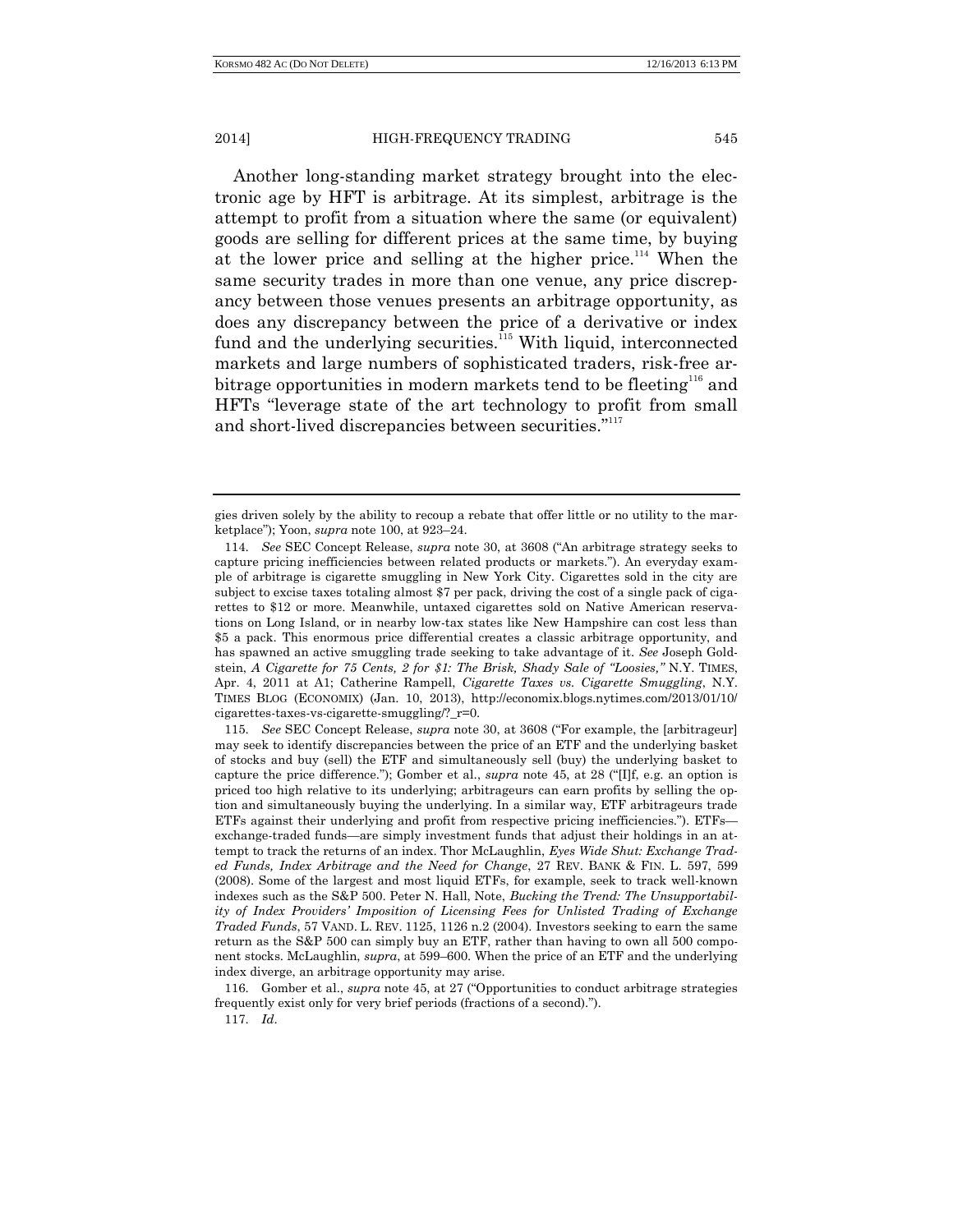HFTs may also use so-called "structural" strategies that attempt to "exploit structural vulnerabilities in the market or in certain market participants." <sup>118</sup> In particular, HFTs can potentially use their superior speed to take advantage of other market participants. When exchanges offer co-location arrangements and direct data feeds, HFTs can potentially process and react to market information more quickly than traditional traders relying on the consolidated market data, and "profit by identifying market participants who are offering executions at stale prices."<sup>119</sup> Such strategies are sometimes described as "latency arbitrage," in that they seek to profit from pricing discrepancies caused by brief delays in market data being conveyed to traders. $120$ 

The above three types of strategies are all "market neutral," in the sense that they do not involve taking an unhedged position in the belief that prices are going to move in a particular direction in a lasting fashion. The remaining HFT strategies—while still involving rapid trades and short holding periods—may be termed "directional" in that they do involve identifying potential price movements.<sup>121</sup> To the extent that such strategies are simply very fast efforts at determining that a security has strayed from its "true" value, they are uncontroversial and likely contribute to market efficiency.<sup>122</sup> HFTs may also seek to trend-follow, riding waves of market momentum just like classic day-traders during the dot-com boom. $123$ 

Two other types of "directional" strategy are potentially more problematic, though again not entirely novel. The first are socalled "order anticipation strategies."<sup>124</sup> As has been noted, when a trader seeks to execute a large order, it can cause prices to

<sup>118.</sup> SEC Concept Release, *supra* note 30, at 3608.

<sup>119.</sup> *Id*.; *see also* Yoon, *supra* note 100, at 924–25.

<sup>120.</sup> *See* Gomber et al., *supra* note 45, at 29.

<sup>121.</sup> SEC Concept Release, *supra* note 30, at 3608.

<sup>122.</sup> *See id*. ("Some 'directional' strategies may be as straightforward as concluding that a stock price temporarily has moved away from its 'fundamental value' and establishing a position in anticipation that the price will return to such value. These speculative strategies often may contribute to the quality of price discovery in a stock.").

<sup>123.</sup> *See* Gomber et al., *supra* note 45, at 30 ("Momentum based trading strategies are not new and have been implemented by traditional traders for a long time.").

<sup>124</sup>. Diego Leis, *High Frequency Trading: Market Manipulation and Systemic Risks from an EU Perspective* 23 (Feb. 29, 2012), *available at* http://ssrn.com/abstract=2108344.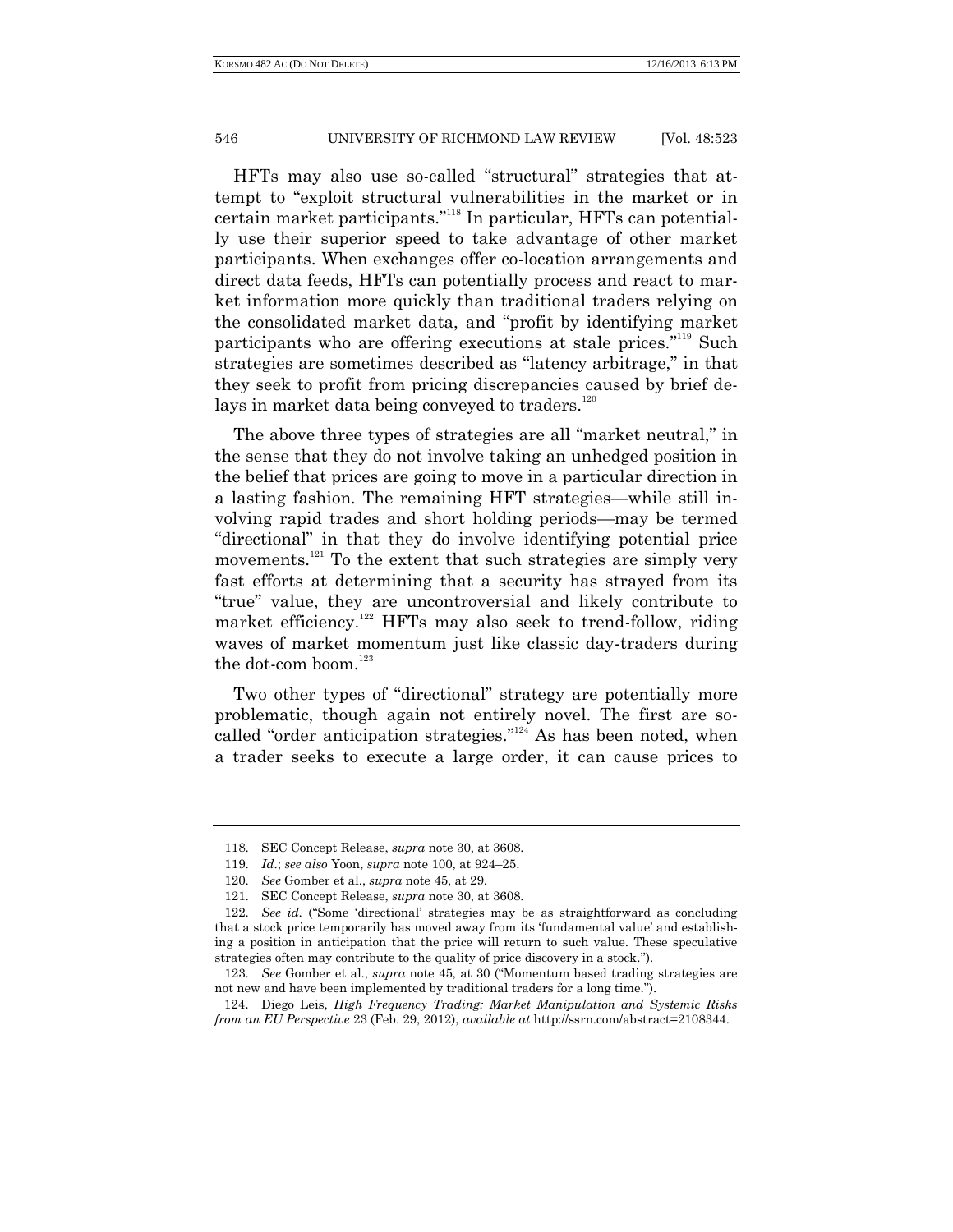move. <sup>125</sup> To prevent this, investors typically seek to disguise large trades by breaking them up into a number of smaller trades. Order anticipation strategies seek to identify such large, disguised trades, and trade ahead of them—a practice sometimes known as "front-running"—to take advantage of any resulting price movement.<sup>126</sup> Again, order anticipation long predates  $HFT$ ,<sup>127</sup> though

126. Leis, *supra* note 124, at 24. *See* LARRY HARRIS, TRADING AND EXCHANGES: MARKET MICROSTRUCTURE FOR PRACTITIONERS 245 (2003) ("Order anticipators are speculators who try to profit by trading before other traders trade. They make money when they correctly anticipate how other traders will affect prices or when they can extract option values from the orders that other traders offer to the market."); AUTH. FOR THE FIN. MKTS., HIGH FREQUENCY TRADING: THE APPLICATION OF ADVANCED TRADING TECHNOLOGY IN THE EUROPEAN MARKETPLACE 34 (2010), [hereinafter AFM] *available at* http://www.afm.nl/~/ media/files/rapport/2010/hft-report-engels.ashx (defining "order anticipation strategies" as being when "a trader looks for the existence of large (for example) buyers, in the objective of buying before these orders, in order to benefit from their impact."). As suggested by Harris, order anticipators can make money in two basic ways. Most directly, they can

Buy (sell) ahead of the large orders with the goal of capturing a price movement in the direction of the large trading interest (a price rise for buyers and a price decline for sellers). After a profitable price movement, the [order anticipator] then may attempt to sell to (buy from) the large buyer (seller) or be the counterparty to the large buyer's (seller's) trading.

SEC Concept Release, *supra* note 30, at 3609; *see also* Yoon, *supra* note 100, at 913–14 (describing an order anticipation strategy of this type).

Somewhat more subtly, the order anticipator can profit from an implied option created by the large trader. If, for example, the large trader is attempting to buy shares at \$10, the order anticipator can swoop in and buy as many shares as possible at \$10.01. If the price goes up, the order anticipator profits. If the price does not go up, the order anticipator can simply turn around and sell to the large trader at \$10, thus capping their losses at a penny per share. *See* SEC Concept Release, *supra* note 30, at 3609 ("In addition, the [order anticipator] may view the trading interest of the large buyer (seller) as a free option to trade against if the price moves contrary to the [order anticipator's] position."); *see also*  Gomber et al., *supra* note 45, at 29 ("Using this strategy, a trader who has detected a large order within the order book places his own order ahead of the large order. If he has detected for example a large buy order, he places his own buy order at a slightly higher limit. Should prices now move upwards, he profits from the rise. However, should prices fall, the large order resting in the book serves as an option/hedge against which the trader can sell his own shares, thereby limiting his possible losses as long as the large limit order rests within the book.").

127. *See* SEC Concept Release, *supra* note 30, at 3609 ("Order anticipation is a [sic] not a new strategy."). The classic form of order anticipation is when a broker-dealer uses its

<sup>125.</sup> Prices can move for at least two reasons. First, the fact that a trader is buying or selling a large amount of a given security conveys information about their belief as to the value of that security. To the extent that other market participants think the trader has new information about the security, they may rationally adjust their own beliefs as to the value of the security as a result. This phenomenon is sometimes known as the "information effects" of a trade. Second, a large trade might move prices directly by simply exhausting the available liquidity near the market price. This phenomenon is sometimes known as the "liquidity effects" of a trade. *See* Charles R. Korsmo, *Mismatch: The Misuse of Market Efficiency in Market Manipulation Class Actions*, 52 WM. & MARY L. REV. 1111, 1143–51 (2011) (discussing information effects and liquidity effects).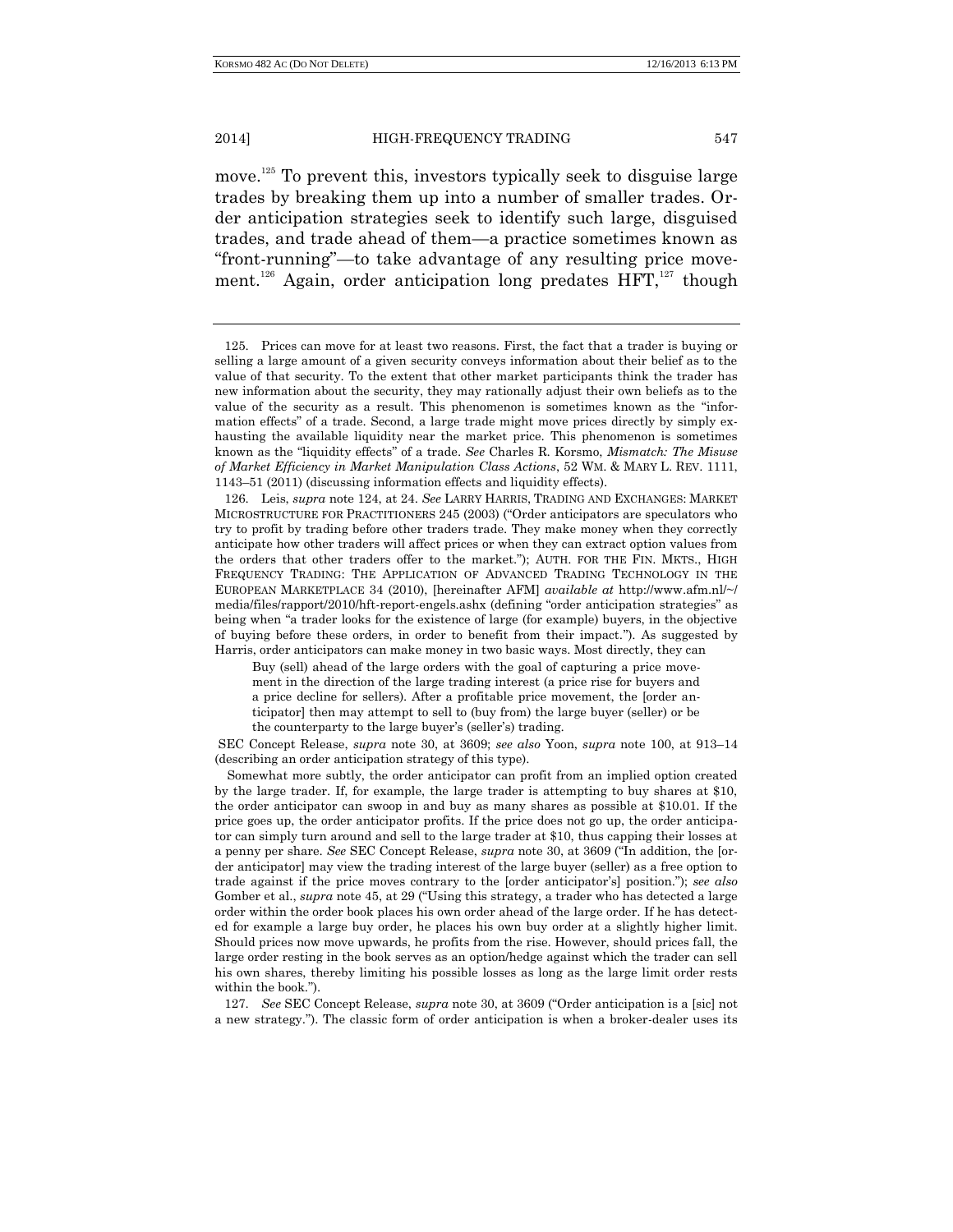HFTs bring sophisticated new tools to the table. HFTs can "ping" or "snipe" trading venues $128$  with small, rapid orders, and employ "sophisticated pattern recognition software" to sniff out hidden orders and attempt to trade ahead of them.<sup>129</sup>

The second type of directional strategy that is potentially troubling is a "momentum ignition" strategy.<sup>130</sup> Such a strategy seeks to "spoof" other traders—and perhaps most particularly, other HFTs seeking to exercise order anticipation strategies—into believing that large trading interest is present in the market.<sup>131</sup> If prices react to this phantom demand, HFTs can profit by trading into the reaction. Momentum ignition, again, closely resembles classic forms of market manipulation though HFT technology has allowed new levels of sophistication. A sophisticated manipulator will attempt to identify and reverse-engineer trading algorithms used by other traders, and then design his own algorithm so as to trick them by rapidly placing and cancelling orders to give the illusion of large buying or selling demand.<sup>132</sup> This type of manipulation has long been illegal, but the difficulty of discerning between

For example, the trader may intend that the rapid submission and cancellation of many orders, along with the execution of some trades, will 'spoof' the algorithms of other traders into action and cause them to buy (sell) more aggressively.... By establishing a position earl[y], the [HFT] will attempt to profit by subsequently liquidating the position if successful in igniting a price movement.

*Id*. AFM defines "spoofing" and the related concept of "layering" as follows:

AFM, *supra* note 126, at 34.

own capital to trade ahead of its customers' orders. Such misappropriation of order information is already clearly illegal and actively prosecuted. *Id.*

<sup>128.</sup> Gomber et al., *supra* note 45, at 28–29 (internal quotation marks omitted); Leis, *supra* note 124, at 23–24.

<sup>129.</sup> SEC Concept Release, *supra* note 30, at 3609; *see* Leis, *supra* note 124, at 23–24.

<sup>130</sup>. Leis, *supra* note 124, at 24.

<sup>131.</sup> *See* SEC Concept Release, *supra* note 30, at 3609 (internal quotation marks omitted); Leis, *supra* note 124, at 24.

<sup>132.</sup> *See* SEC Concept Release, *supra* note 30, at 3609. The SEC describes the process thus:

<sup>&</sup>quot;*Spoofing*: introducing an order (for example a buy order) to the order book, which is not meant to be executed, whose size and ranking in the order book results in a change in the spread to another (in this example: higher) level. *Layering*: a form of spoofing in which a trader on one side of the order book (for example the buy side) inserts a large quantity of orders with *different* price limits. This is designed to create the impression of increasing pressure on one side of the order book. The actual intention of this trader however is to trade opposite transactions to the orders originally inserted (in this example: to sell). The buy orders in question are then cancelled before they are executed."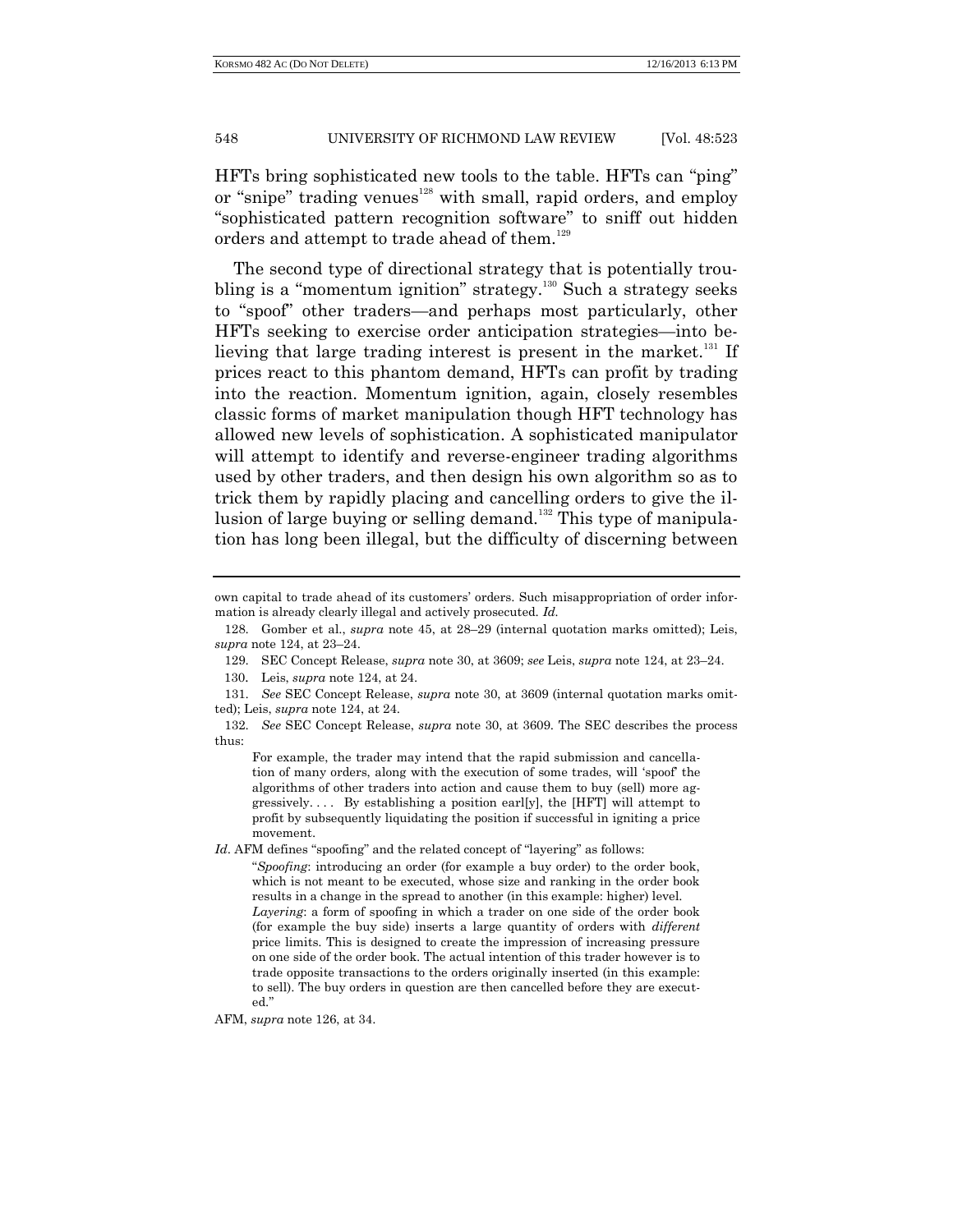manipulative and legitimate patterns of trading—perhaps made even more challenging in a world of HFT—makes it hard to estimate the prevalence of illegal momentum ignition strategies.<sup>133</sup>

While other uses of HFT are possible, the four categories introduced above represent the dominant strategies, and most forms of HFT activity can be categorized under one or more of these headings.

# II. THE BENEFITS OF HIGH-FREQUENCY TRADING

With so much of the focus on the *dangers* of HFT, it is easy to lose sight of the *benefits*, which are potentially substantial. Some of these benefits are relatively clear-cut and uncontroversial (even if they are often overlooked). For other seeming benefits, though, disagreement exists as to whether they are illusory.

On the one hand, it is clear that the emergence of HFT has resulted in dramatically reduced spreads and faster execution times, at least under ordinary conditions. The average time required to execute a trade on the major exchanges, which was once measured in minutes and was still measured in seconds as little as a decade ago, has fallen to a tiny fraction of a second.<sup>134</sup> As a result, investors are now able to execute trades almost instantaneously, without fear that prices or other information will grow stale before their orders go through.

At the same time, bid-ask spreads have narrowed considerably. Bid-ask spreads represent the cost of liquidity—the price an investor pays to have a market maker stand ready to trade with them at any time. $135$  In the not so distant past, bid-ask spreads represented a significant cost for traders in all but the most heavily traded securities.<sup>136</sup> HFTs have brought intense competition

<sup>133.</sup> *See* SEC Concept Release, *supra* note 30, at 3609–10.

<sup>134.</sup> *See* TECHNICAL COMM. OF THE INT'L ORD. OF SEC. COMM'NS, REGULATORY ISSUES RAISED BY THE IMPACT OF TECHNOLOGICAL CHANGES ON MARKET INTEGRITY AND EFFICIENCY 26 (2011) ("Execution speed has fallen from seconds to as little as microseconds within ten years. Some measures of liquidity have improved with implicit trading costs (like quoted bid-ask spreads) and explicit costs (e.g., trading fees) declining.") [hereinafter IOSCO REPORT]; *see also* Jason Zweig, *Staying Calm in a World of Dark Pools, Dark Doings*, WALL ST. J., Oct. 24, 2009, at B1.

<sup>135</sup>. Leis, *supra* note 124, at 26.

<sup>136.</sup> *See, e.g*., *Minimum Resting Time in Europe is "Going to be Awful," Warn Market Users*, MARKETS MEDIA (Oct. 17, 2012), http://marketsmedia.com/minimum-resting-time-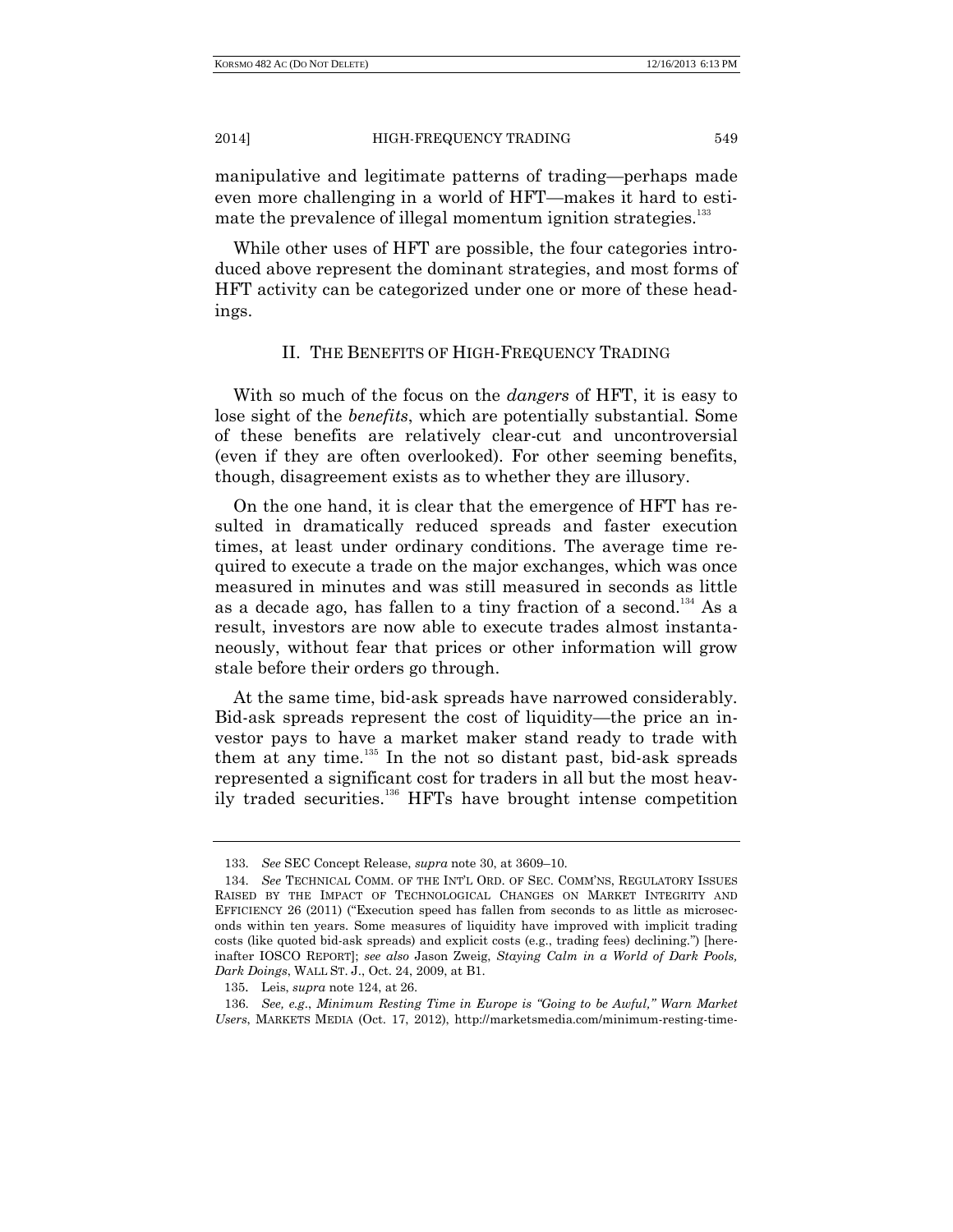and superior technology to market making, reducing such costs dramatically.<sup>137</sup> HFTs ability to readjust orders at a very high speed in reaction to changing market conditions is one of the primary drivers of the narrowing of spreads in the past decade. By increasing the speed at which market makers are able to react, HFTs are able to reduce the risk of being wrong-footed by changing conditions, and thus need smaller spreads to compensate for such risk.<sup>138</sup> The effect has been large. In a 2009 interview, for example, Joe Gawronski of Rosenblatt Securities noted that "[f]ifteen years ago, some spreads between buying and selling prices could be at least a quarter; today, it often is a penny."<sup>139</sup> Similarly, high trading volume and intense competition have helped cause other trading costs to drop precipitously. By way of example, online brokerage fees from popular broker Charles Schwab were at least 2% in the late 1990s, prior to HFT becoming widespread.<sup>140</sup> In more recent years, such brokerage fees have totaled, at most,  $0.3\%$ .<sup>141</sup>

Long-term investors benefit from a lower cost of trading as a result of these developments. As such, HFT is often "render[ing] you a service as a buy-and-hold investor: On the very rare occasions when you do need to trade, you will be able to do so more efficiently than ever before."<sup>142</sup> These reduced costs benefit the broader economy as well. With lower trading costs, investors will demand less of a premium as compensation, and thus pay more for the same financial returns. The net result is a lowered cost of raising capital through the public markets.

*Minimum Resting Time*, *supra* note 136.

in-europe-is-going-to-be-awful-warn-market-users/.

<sup>137.</sup> IOSCO REPORT, *supra* note 134, at 14.

<sup>138.</sup> *Id*. Owain Self, head of algorithmic trading at the investment bank UBS, explained the effect of this greater speed in the context of a proposal by European regulators to limit the speed at which HFTs can update their market quotes. He noted that

if you're trading an ETF . . . where the underlying price of the constituents could change thousands of times a second and you are only allowed to update your quotes twice a second, you are going to have to have a wider spread to allow for that volatility on the underlying price. So spreads are bound to widen.

<sup>139.</sup> Zweig, *supra* note 134.

<sup>140.</sup> *Id*.

<sup>141.</sup> *Id*.

<sup>142.</sup> *Id*.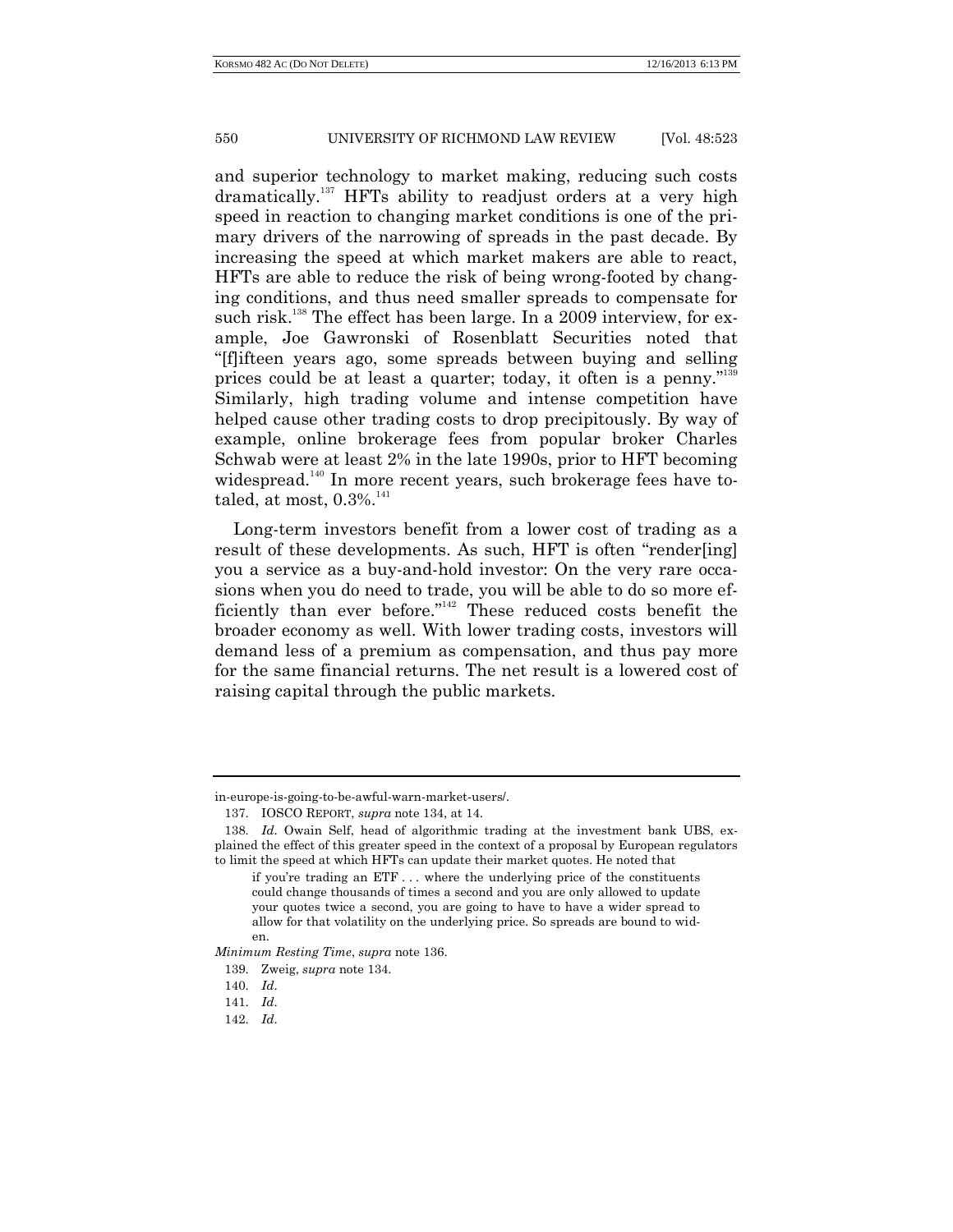# III. FAMILIAR RISKS THAT ARE NOT UNIQUE TO HIGH-FREQUENCY TRADING

Balanced against these benefits are a large number of potential risks. The most important of these risks—and the one that is both serious and peculiar to HFT—is the risk of liquidity crunches leading to extreme volatility events like the Flash Crash, as described in Part IV. But before turning to the risk of volatility spikes, Part III reviews six other risks associated with HFT: (1) market manipulation by HFTs; (2) "parasitic" trading by HFTs; (3) unfairness to less technologically sophisticated investors; (4) negligently designed rogue algorithms; (5) reducing allocative efficiency by driving prices away from fundamental values; and (6) overburdening of market infrastructure.

These risks have two unifying themes. First, each of these risks has been singled out by proponents of new regulations for HFTs. Second, with the possible exception of the last risk, none of them are unique to HFT. Virtually all arose before HFT existed, and still exist as a result of non-HFT market activity. Because these risks are already familiar, they are already governed—at least to some extent—by existing regulatory regimes. While HFT might justify an increase in the scale of regulation aimed at these risks, or in the technique and intensity of enforcement, it is unlikely to require new HFT-specific regulatory regimes. Likewise, while the risk of overburdening of market infrastructure may be particular to HFT, it is a risk that is highly amenable to solution by private actors without the need for new public regulation.

## A. *Market Manipulation*

As noted in Part I, one type of directional HFT strategy momentum ignition—is simply a technologically augmented version of one of the classic forms of market manipulation. The concept of market manipulation has a long and checkered intellectual history.<sup>143</sup> Market manipulation was banned in 1934, and prevention of manipulation has been said to be at "the very heart" of the securities acts.<sup>144</sup> Nonetheless, the securities acts do not de-

<sup>143.</sup> *See* Daniel R. Fischel & David J. Ross, *Should the Law Prohibit "Manipulation" in Financial Markets?*, 105 HARV. L. REV. 503, 503–06 (1991); Korsmo, *supra* note 125, at 1135–43.

<sup>144.</sup> LOUIS LOSS, FUNDAMENTALS OF SECURITIES REGULATION 853 (2d ed. 1988) (quot-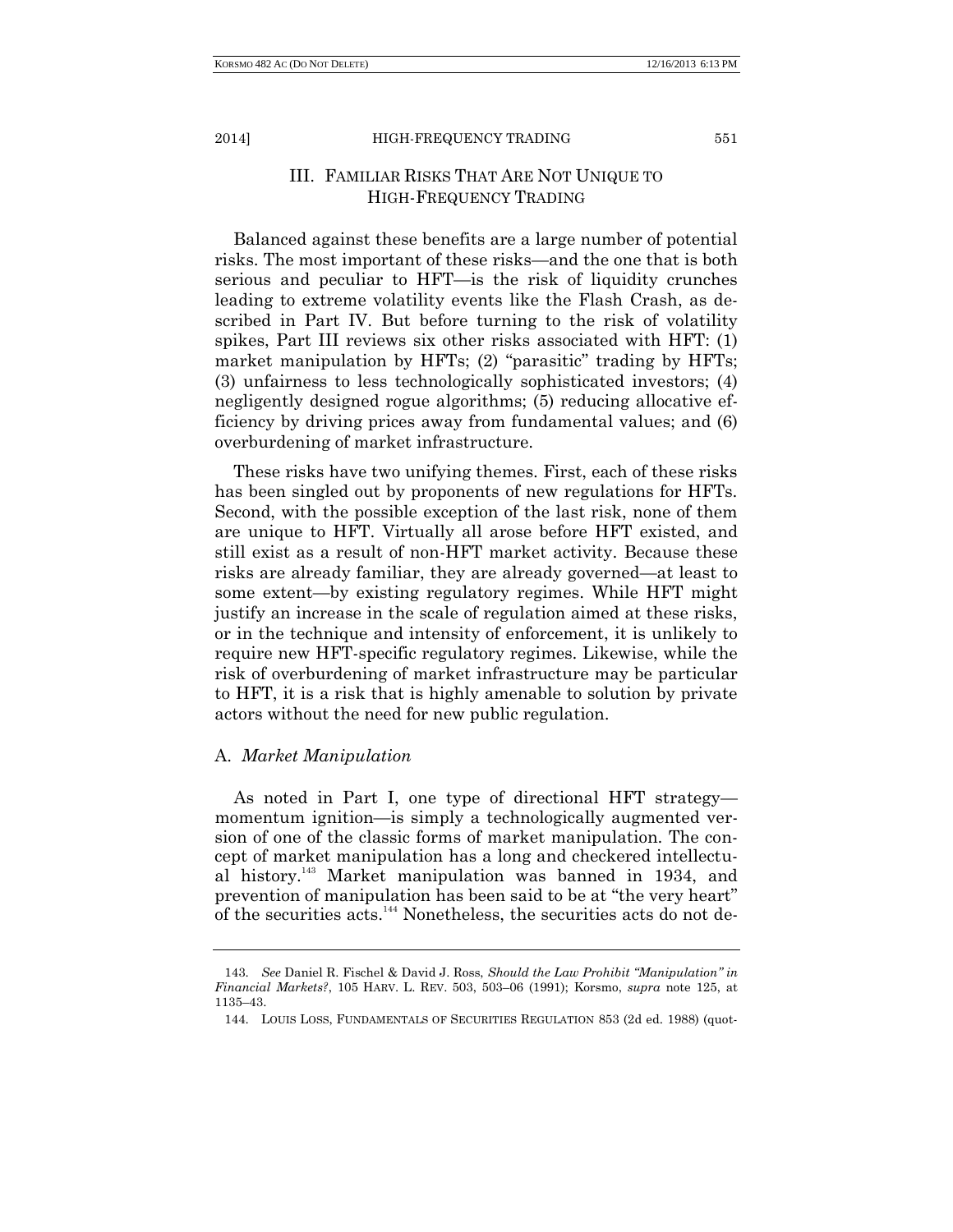fine "manipulation" beyond banning wash sales and matched orders,<sup>145</sup> "and courts have struggled to find a meaningful definition." <sup>146</sup> The term "manipulation" has also failed to acquire an agreed-upon meaning in the academic literature. In a well-known article, Daniel Fischel and David Ross spelled out the deficiencies in some of the most common definitions of "manipulation,"<sup>147</sup>

145. Wash sales are economically fictitious transactions in which there is no change in actual, beneficial ownership, while matched orders are offsetting purchases and sales entered into by a single party or members of a cooperating group of traders. Seth S. Gomm, *See No Evil, Speak No Evil*: Stoneridge Investment Partners, LLC v. Scientific-Atlanta, Inc. *and the Supreme Court's Attempt to Determine the Issue of Scheme Liability*, 61 ARK. L. REV. 453, 456 (2009).

147. Fischel & Ross, *supra* note 143, at 506. Specifically, Fischel and Ross reject attempts to define manipulation as conduct "designed to do one of three things: (1) interfere with the free play of supply and demand; (2) induce people to trade; or (3) force a security's price to an artificial level." *Id.* at 507. They reject the first formulation because the term "interfere" is "circular absent a definition of manipulation." *Id.* All trades and traders are a part of the "play of supply and demand." *Id.* A large investor who places a large order in the honest belief that the stock is a good investment will alter the supply and demand in the same fashion as one who places a large order for manipulative purposes. In attempting to define manipulation, the entire problem is to distinguish between demand that is in some sense "legitimate" and demand that is somehow "illegitimate." Without some definition of manipulation "that distinguishes between legitimate and illegitimate demand, the concept of interference with supply and demand does not advance the inquiry." *Id.*

Although acknowledging that "inducement of trading . . . is sometimes said to be the essence of manipulation," Fischel and Ross reject this second formulation as "hopelessly overbroad." *Id*. (quoting Steve Thel, *Regulation of Manipulation Under Section 10(b): Securities Prices and the Text of the Securities Exchange Act of 1934*, 1988 COLUM. BUS. L. REV. 359, 410 (1988)). At one extreme, of course, every bid or offer is intended to induce someone to trade—the counterparty to the trade. *Id.* at 507–08. Clearly this cannot be what is meant. There are also many perfectly legitimate situations in which firms or individuals may act to induce trades by people other than counterparties. Most obviously, any time a firm discloses new information about the "value or riskiness" of the firm's securi-

ing STAFF OF H. COMM. ON THE INTERSTATE & FOREIGN COMMERCE, 77th CONG., REP. OF THE SECURITIES AND EXCHANGE COMMISSION ON PROPOSALS FOR AMENDMENTS TO THE SECURITIES ACT OF 1933 AND THE SECURITIES EXCHANGE ACT OF 1934, at 50 (1941)) (internal quotation marks omitted). Section 2 of the 1934 Securities Exchange Act ("1934 Act") declares that "[n]ational emergencies . . . which burden interstate commerce and adversely affect the general welfare, are precipitated, intensified, and prolonged by manipulation and sudden and unreasonable fluctuations of security prices. . . ." 15 U.S.C. § 78b(4) (2012). In the wake of the market crash that marked the beginning of the Great Depression, popular imagination assigned a great deal of blame to so-called "stock pools" insiders, bankers, and speculators who supposedly combined to manipulate the stock market. *See* Paul G. Mahoney, *The Stock Pools and the Securities Exchange Act*, 51 J. FIN. ECON. 343, 344 (1999) ("The purpose of the pools, the Senate concluded, was to manipulate the price of the chosen stock upward through the pool's purchases, then to sell the overpriced stock prior to the inevitable price decline.").

<sup>146.</sup> Korsmo, *supra* note 125, at 1135; *see also* Fischel & Ross, *supra* note 143, at 506 (noting that "even though both have the prevention of manipulation as a primary goal," neither the Securities Exchange Act nor the Commodity Exchange Act provide a definition of "market manipulation"); LOSS, *supra* note 144, at 860 n.75 ("[T]he word 'manipulative' as used in §§ 10(b) and 15(c)(1) has never had any precise meaning  $\dots$ .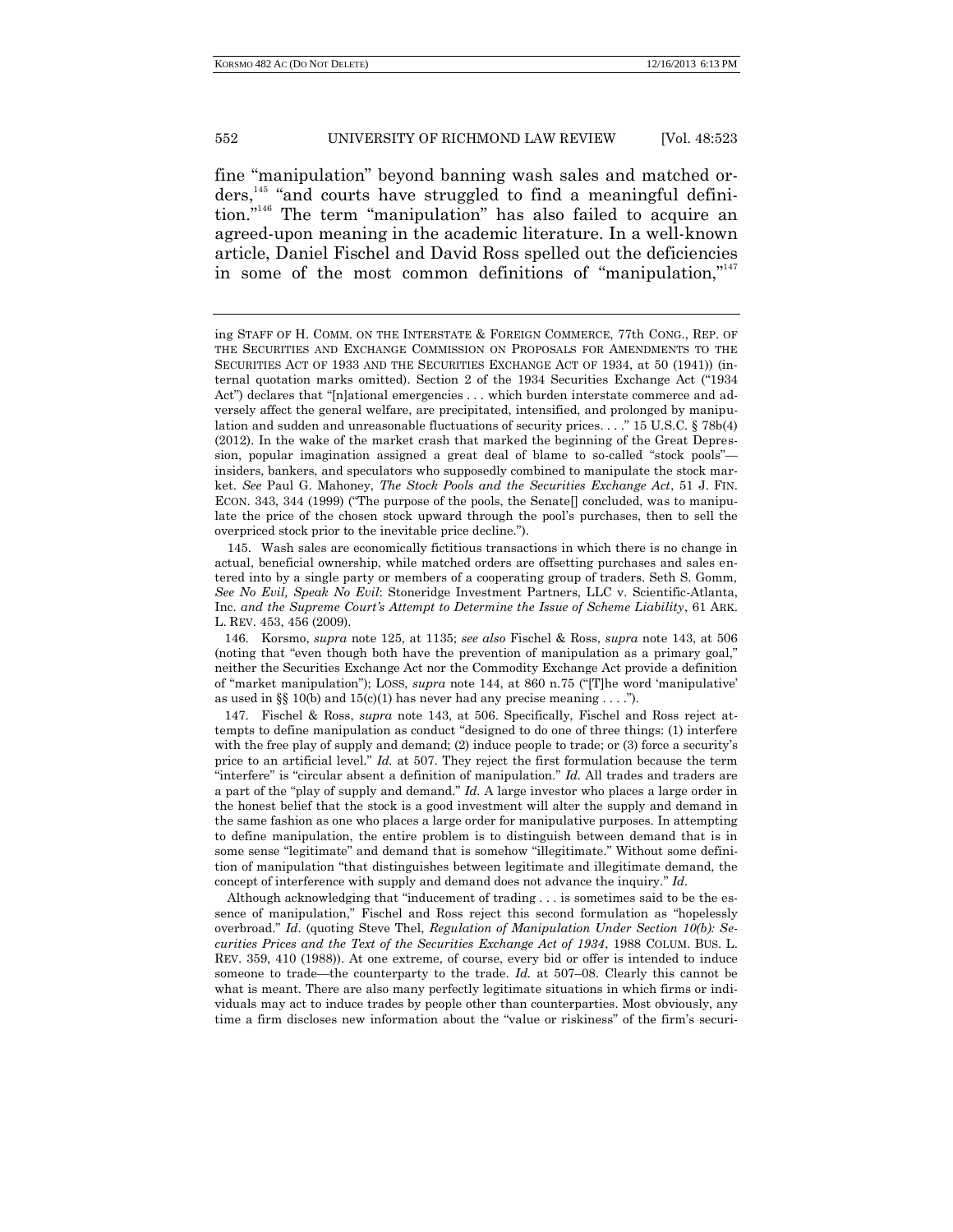before settling on the following definition:

(1) [T]he trading is intended to move prices in a certain direction; (2) the trader has no belief that the prices would move in this direction but for the trade; and (3) the resulting profit comes solely from the trader's ability to move prices and not from his possession of valuable information.  $\real^{148}$ 

To cover the HFT world, we need only expand this definition slightly to allow the possibility of strategies where it is the placement of a large number of orders that is intended to move prices, rather than any actual trading. With this minor addition, the definition is quite workable for our purposes. Without being overly broad, it aptly identifies trading strategies that are made profitable primarily as a result of effectively tricking other investors, and without providing any obvious benefits in terms of liquidity or price-discovery. It also focuses on the type of "tradebased" manipulation most likely to be characteristic of HFT—that is, manipulation that works by engaging in trading activity that,

ties, it is "likely [to] lead to increases in the volume of trading and thus can be said to have 'induced' trading." *Id.* at 508.

The third formulation—forcing security prices to an artificial level—"has intuitive appeal because creation of artificial prices, unlike trading, is socially undesirable." *Id*. The problem with this formulation as an attempt to craft an "objective" definition of manipulative conduct—not depending on the intent of the trader—is the inability to determine whether a price level is "artificial." *Id*. What is to distinguish between a manipulator and an investor who trades in the genuine belief that prices will move in a given direction, but who proves to be mistaken, with prices ultimately moving in the other direction? *Id*. at 509. "Trading based on a genuine belief that prices will ultimately move in the direction of the trades is the essence of nonmanipulative trading," but the third proposed formulation provides nothing to distinguish it from manipulation. *Id.*

More subtly, "[d]efining manipulation by reference to whether the trades move prices closer to their correct level" could threaten "property rights in information." *Id.* "[T]rades, as well as disclosures, can reveal information." *Id.* As noted previously, trades can signal the presence of new or superior information. Ronald J. Gilson & Reinier H. Kraakman, *The Mechanisms of Market Efficiency*, 70 VA. L. REV. 549, 572–79 (1984). If trades were perfectly informative, however, it would destroy the ability of investors to profit from generating new information, imperiling the very mechanisms on which market efficiency depends. *See id.* at 577; Sanford Grossman, *On the Efficiency of Competitive Stock Markets Where Trades Have Diverse Information*, 31 J. FIN. 573, 585 (1976) ("The price system can be maintained only when it is noisy enough so that traders who collect information can hide that information from other traders."). In order to preserve incentives for investors to acquire information in the first place—and thus fulfill the information-generating function of markets—"[t]raders must be allowed to disguise their trades to avoid disclosing the information they possess to other traders." Fischel & Ross, *supra* note 143, at 509–10. A definition of market manipulation built around forcing prices to an "artificial" level would threaten the ability of traders to disguise their trades. *Id*. at 510.

<sup>148.</sup> Fischel & Ross, *supra* note 143, at 510.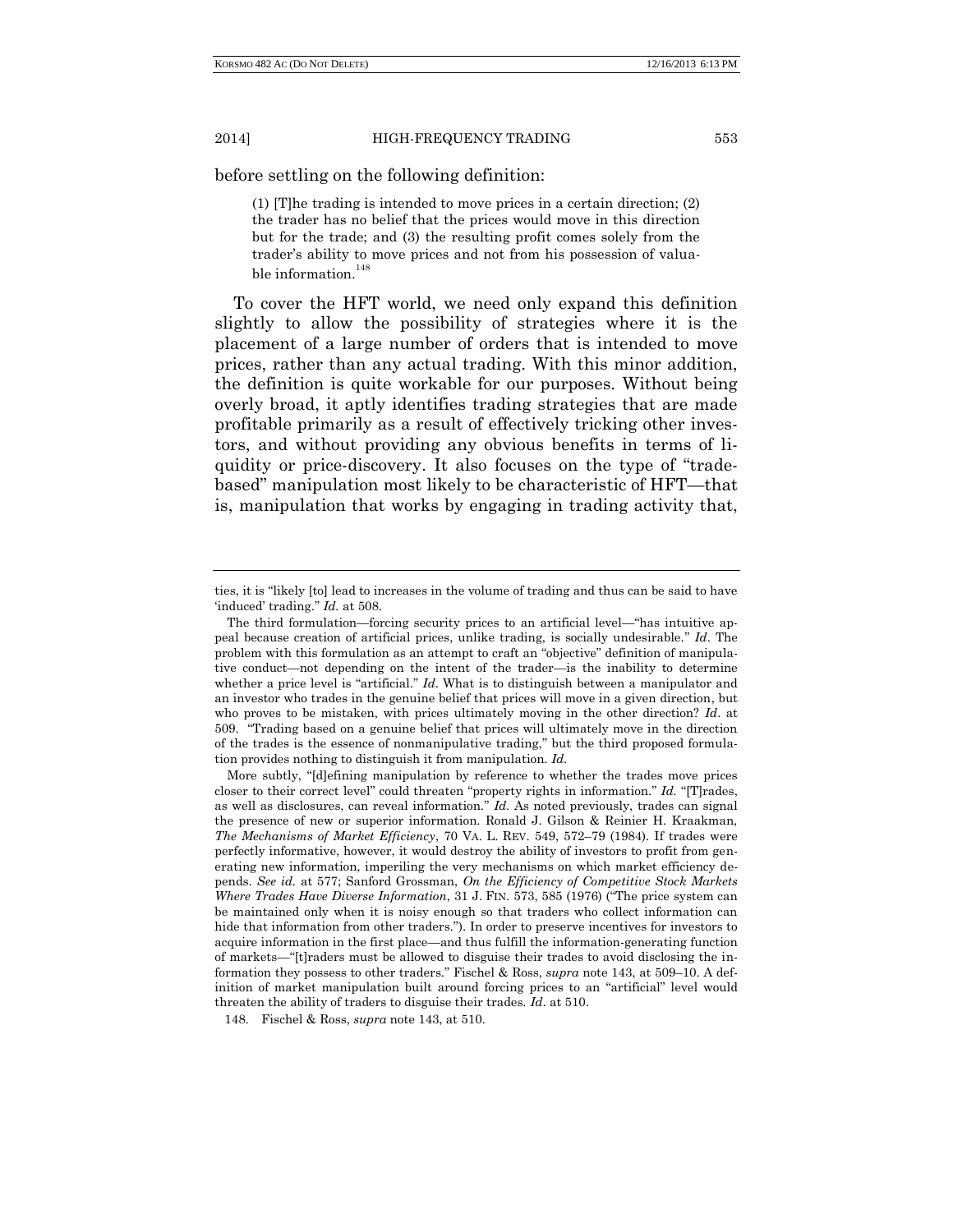while perhaps conveying a false impression to other market players, does not involve making any actual false statements.<sup>149</sup>

It is useful to consider a few examples of trade-based manipulation. The so-called "Norwegian Robot Case" is illustrative of the types of strategies HFTs might use. Beginning in 2007, two Norwegian day traders managed to reverse-engineer an algorithm being used by Timber Hill Europe AG ("Timber Hill") to provide market making services for a number of securities.<sup>150</sup> They found that the algorithm—designed to allow Timber Hill to place limit orders at prices just above and just below the market price looked at orders being executed, but did not take into account the size of those orders.<sup>151</sup> The day traders were able to take advantage of this ill-designed market making algorithm.<sup>152</sup> Over a period of several months, they repeatedly bought relatively large quantities of small stocks, and then executed a series of small purchases over the course of a minute or two, causing Timber Hill's algorithm to raise its prices.<sup>153</sup> The traders could then dump their larger positions at the elevated prices for a profit.<sup>154</sup>

Another example involves the type of momentum ignition strategy discussed above, and also led to actual sanctions for the

<sup>149.</sup> *See id*. at 510–11. "Trade-based" manipulations are to be distinguished from more straightforwardly fraud-like forms of manipulation, sometimes known as "action-based" manipulation or "information-based" manipulation. *See* Franklin Allen & Douglas Gale, *Stock-Price Manipulation*, 5 REV. FIN. STUD. 503, 505 (1992); Leis, *supra* note 124, at 31–32. The classic example of an action-based manipulation is where management announces a decision (such as a decision to close a profitable factory) that depresses the stock price, buys up as much of the stock as possible, and then reverses the decision. Allen & Gale, *supra*, at 503–05. Information-based manipulation involves the spreading of false rumors or information in an attempt to move the stock price, such as in a classic "pump-and-dump" scheme. Leis, *supra* note 124, at 32–33. Neither of these types of manipulation—which would perhaps be better analyzed as straightforward frauds requires HFT technology, or is particularly characteristic of HFT activity.

<sup>150.</sup> *See* Leis, *supra* note 124, at 46–47.

<sup>151.</sup> *See id*. at 47; *see also* Chris V. Nicholson, *Oslo Court Sentences Traders for Beating Machine*, N.Y. TIMES DEALBOOK (Oct. 14, 2010), http://dealbook.nytimes.com/2010/10/14/ oslo-court-sentences-traders-for-beating-machine/?-r=0.

<sup>152.</sup> *See* Leis, *supra* note 124, at 47.

<sup>153.</sup> *See id*.; Martin Sandbu, *How Norwegian Algo Traders Made Their Money*, FIN. TIMES (Oct. 17, 2010), http://www.ft.com/intl/cms/s/0/35d6244c-d9fa-11df-bdd7-00144fea bdc0.html.

<sup>154.</sup> Leis, *supra* note 124, at 47; *see also* Nicholson, *supra* note 151; Sandbu, *supra* note 153. The unusual trading patterns were eventually noticed, and the two traders were ultimately "found guilty of market manipulation in violation of the Norwegian Securities Trading Act." Leis, *supra* note 124, at 47.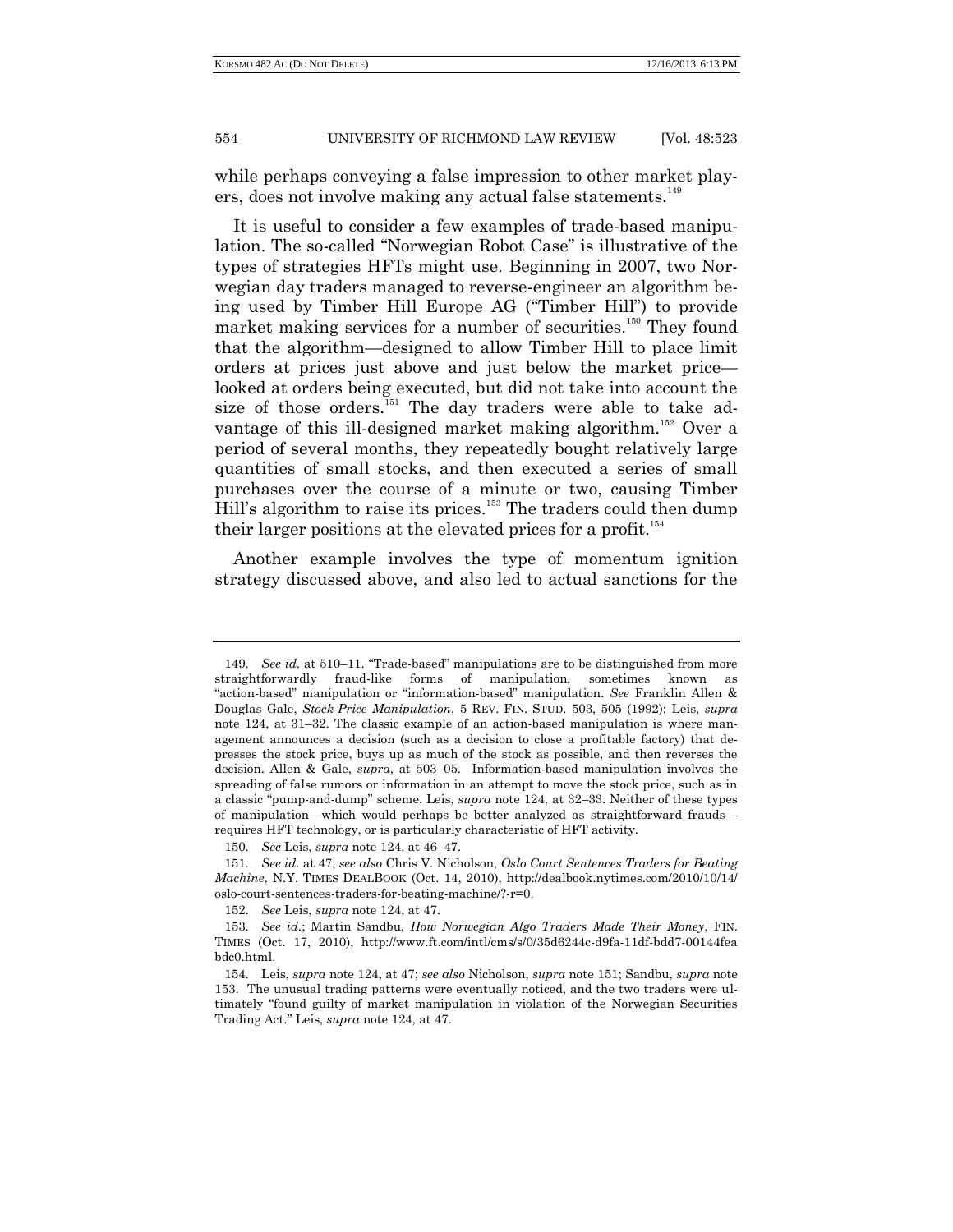perpetrators.<sup>155</sup> While, again, the activity in question was not technically  $HFT$ ,<sup>156</sup>, the case provides a clear example of the types of strategies allegedly employed by HFTs. Trillium Brokerage Services ("Trillium"), a New York-based brokerage firm, together with a number of affiliated traders "engaged in a repeated pattern of layering conduct to take advantage of trading." <sup>157</sup> If, for example, Trillium wanted to buy stock ABC at \$9.95, but the best (lowest) available offer was \$10.00, Trillium would enter a limit order at \$9.95, and then proceed to "layer the book" by entering large sell orders at just above the best available offer—at \$10.01,  $$10.02$ , and so on.<sup>158</sup> Other traders would see these large sell orders in the book, and—Trillium hoped—interpret them as representing large, genuine selling interest.<sup>159</sup> As a result, these traders would lower their estimate of the value of the stock, and reduce their bid and offer prices accordingly.<sup>160</sup> Once the prices fell enough to hit Trillium's resting buy order at \$9.95, the order would be executed.<sup>161</sup> Within seconds of executing its buy order, Trillium would cancel all of its sell orders, with the net result being that these "non-bona fide" sell orders enabled Trillium to obtain shares more cheaply than they otherwise could.<sup>162</sup>

While neither the Norwegian Robot Case nor the Trillium case technically involved HFT, they are excellent examples of the kind

<sup>155.</sup> *See* Leis, *supra* note 124, at 48. The firm involved, together with some of the responsible individuals, was ultimately fined more than \$2 million by the Financial Industry Regulatory Authority ("FINRA"), a private regulatory organization that oversees the financial industry. Trillium Brokerage Servs., LLC, Letter of Acceptance, Waiver and Consent No. 20070076782-01, at 11–12 (FINRA, Sept. 13, 2010) [hereinafter Letter of Acceptance].

<sup>156.</sup> Press reports on the matter occasionally referred to the case involving a "high frequency trading firm"—likely keying off of FINRA's press release, which described the case as involving "an illicit high frequency trading strategy." *See* Jean Eagleshaw, *High-Frequency Trades Earn \$2.3m Fine*, FIN. TIMES (Sept. 13, 2010), http://www.ft.com/intl/ cms/s/0/488b7a66-beab-11df-a755-00144feab49a.html; Janet M. Angstadt, *FINRA Sanctions Trillium Brokerage Services, Director of Trading, Chief Compliance Officer and Nine Traders \$2.26 Million for Illicit "Layering" Trading Strategy*, CORPORATE & FIN. WKLY. DIGEST (Sept. 17, 2010), http://www.jdsupra.com/legalnews/finra-sanctions-trillium-broke rage-servi-57752/. It appears, however, that the orders involved—while undoubtedly numerous and rapid by conventional standards—were entered manually, rather than as part of an HFT strategy.

<sup>157.</sup> Letter of Acceptance, *supra* note 155, at 5.

<sup>158.</sup> Leis, *supra* note 124, at 48–49.

<sup>159.</sup> *See id*.

<sup>160.</sup> *See id*. at 49; Angstadt, *supra* note 156.

<sup>161.</sup> Letter of Acceptance, *supra* note 155, at 5.

<sup>162.</sup> *Id*.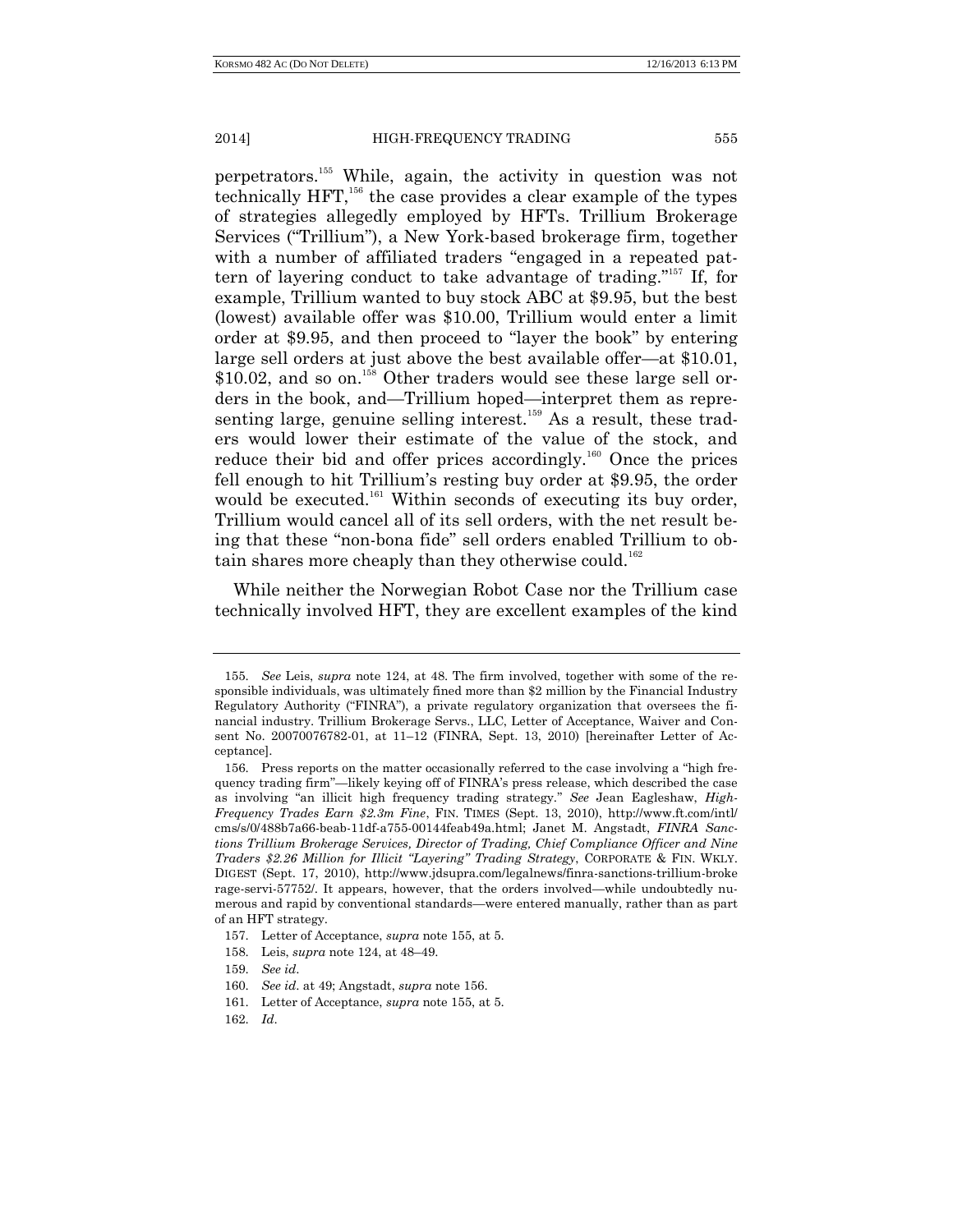of trading in which HFTs are often suspected of engaging: designing their algorithms to sniff out and prey upon vulnerable strategies—often automated strategies—used by other traders.<sup>163</sup> The Norwegian day traders used actual orders to take advantage of a particularly lousy trading algorithm, but the Trillium case shows how more sophisticated HFTs can potentially exploit other traders entirely through the use of orders the HFTs never intend to execute.

These cases demonstrate two additional points. First, that manipulation—even manipulation using techniques similar to those that might be employed by HFTs—is not unique to HFTs. Second, in both of these cases, the perpetrators were identified and punished under existing regulations. These same long-standing regulations could easily be interpreted so as to encompass the types of manipulation HFTs might attempt.

This is not to say that manipulation by HFTs is not potentially problematic. HFT may increase the sheer amount of manipulation taking place. There is some reason to fear that HFTs may be able to solve the classic problem always faced by would-be manipulators—how to get out at a profit before the manipulative effect evaporates. Information effects from trading are "likely to be symmetrical—that is, any change in price caused by manipulative trades is likely to be offset when the manipulative trades are unwound." <sup>164</sup> The sheer speed of HFT could allow them to manipulate and exit the market before other traders are able to react.<sup>165</sup>

<sup>163.</sup> IOSCO REPORT, *supra* note 134, at 28 ("IOSCO was not presented with clear evidence of the systematic and widespread use of abusive practices by those engaging in HFT. Hence HFT and market manipulation should be kept as two distinct concepts and should not be automatically equated.").

<sup>164.</sup> *See* Korsmo, *supra* note 125, at 1145; *see also* Fischel & Ross, *supra* note 143, at 519 ("If purchases increase the demand and thus the price, sales will have the opposite effect."). Of course, the manipulator does not need to profit from actually re-selling (or buying) the stock at a manipulated price if she can profit from some contractual right tied to the market price of a security at a particular time. The most straightforward example would be a stock option expiring at the end of a trading day, giving the holder the contractual right to receive a payment tied to the closing price of the stock. HFTs (or other traders) could attempt to flood the market for the underlying stock with last-minute orders in an attempt to drive up the price—and the corresponding payment under the option contract—before the market closes, a practice known as "marking the close." *See* EMILIOS AVGOULEAS, THE MECHANICS AND REGULATION OF MARKET ABUSE: A LEGAL AND ECONOMIC ANALYSIS 131 (2005).

<sup>165.</sup> *See* IOSCO REPORT, *supra* note 134, at 28 ("[One] concern is whether technological advantage offers HFT firms the possibility of engaging in abusive practices on a larger scale than would have previously been possible.").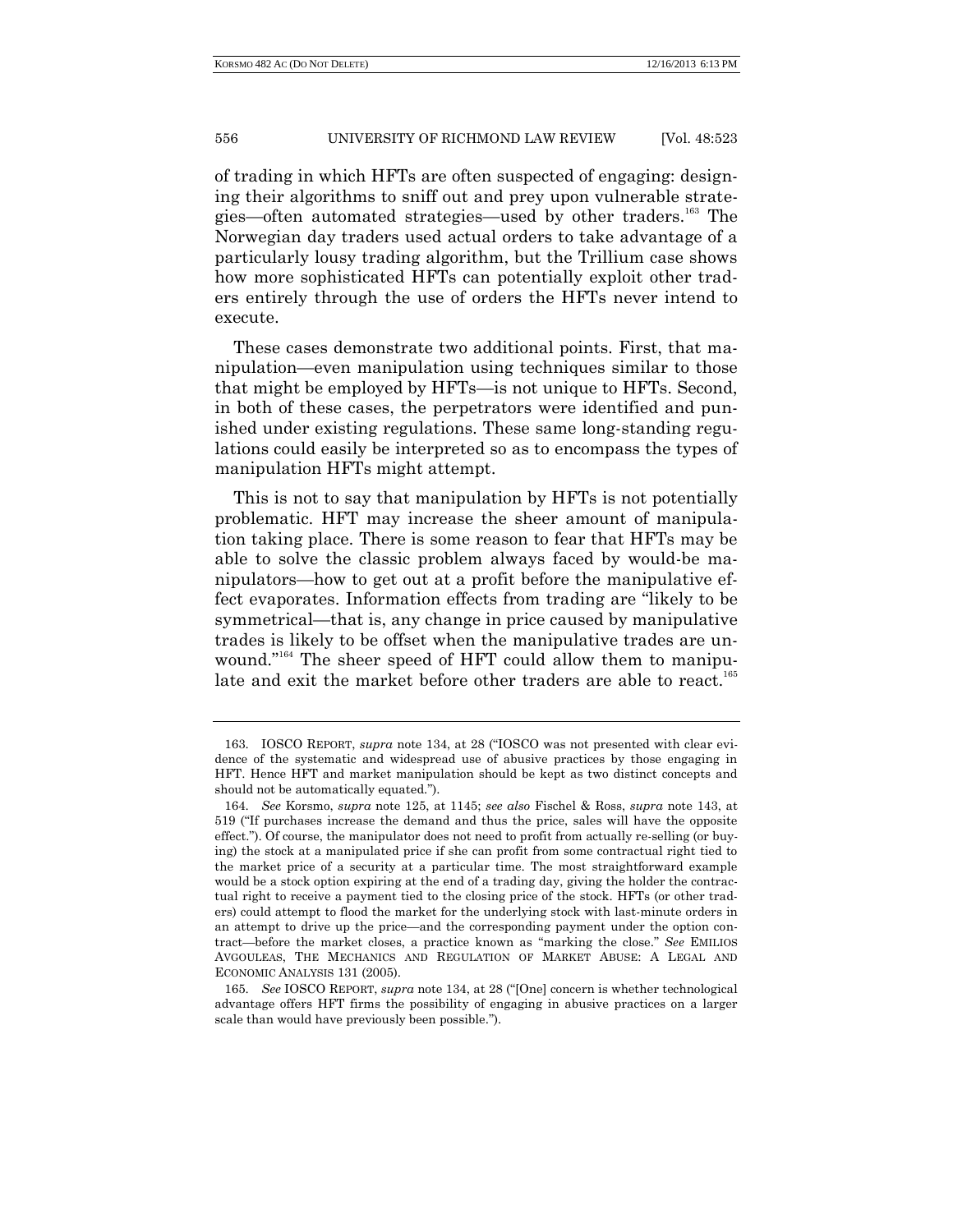Furthermore, the huge order volumes generated by HFT could potentially mask illicit layering activity, making manipulative trading more difficult to detect.<sup>166</sup> As a result, greater investment in detection and enforcement—greatly assisted by the new consolidated audit trail discussed below<sup>167</sup>—may be required.

The danger of new forms of manipulation by HFTs is, however, somewhat limited by the nature of the parties potentially injured by HFT market manipulation. In a true HFT manipulation, only other highly sophisticated traders—most likely other HFTs would even be able to respond quickly enough to detect the rapidly placed and cancelled orders in time to be fooled by them.<sup>168</sup> These sophisticated traders are likely well-positioned to take steps, such as redesigning their algorithms, to protect themselves against such manipulations.<sup>169</sup> It might be thought that other unknowing investors who just happen to buy or sell the manipulated security during the period of the manipulation could also be harmed. But so long as such trading is unrelated to the manipulation, it will be functionally random—the unknowing investor is as likely to benefit as to suffer from any given manipulation.<sup>170</sup>

## B. *Parasitic Trading*

Closely related to manipulation is what I will call "parasitic" trading. By "parasitic" I mean strategies designed purely to prey upon other traders, without providing any obviously compensating benefits in terms of price discovery or liquidity. Many of the harms just considered could also be termed parasitic. Both the Norwegian Robot Case and the Trillium case involved trading schemes seeking to exploit the algorithms used by other traders.

<sup>166.</sup> *See* Leis, *supra* note 124, at 36 ("HFT use an elevated order-to-trade ratio, which implies the cancellation of most . . . submitted orders at a very high frequency. These orders are supposedly cancelled because of the continuous update of information, especially when used by market-makers. However, they could also be extremely effective in layering the market by simulating inexistent liquidity.").

<sup>167.</sup> *See infra* Part VI.A.

<sup>168.</sup> *See supra* Part I.B.

<sup>169.</sup> *See* Gomber et al., *supra* note 45, at 60 (stating that HFTs are "sophisticated market players").

<sup>170.</sup> *See* Fischel & Ross, *supra* note 143, at 516. Counterparties to contracts tied to the manipulated securities, such as the holders of options, could also be harmed if the manipulation causes them to suffer under the contract. This risk could also be protected against by using financial contract terms that are not overly sensitive to short-term price fluctuations—something that is already best practices in legal drafting.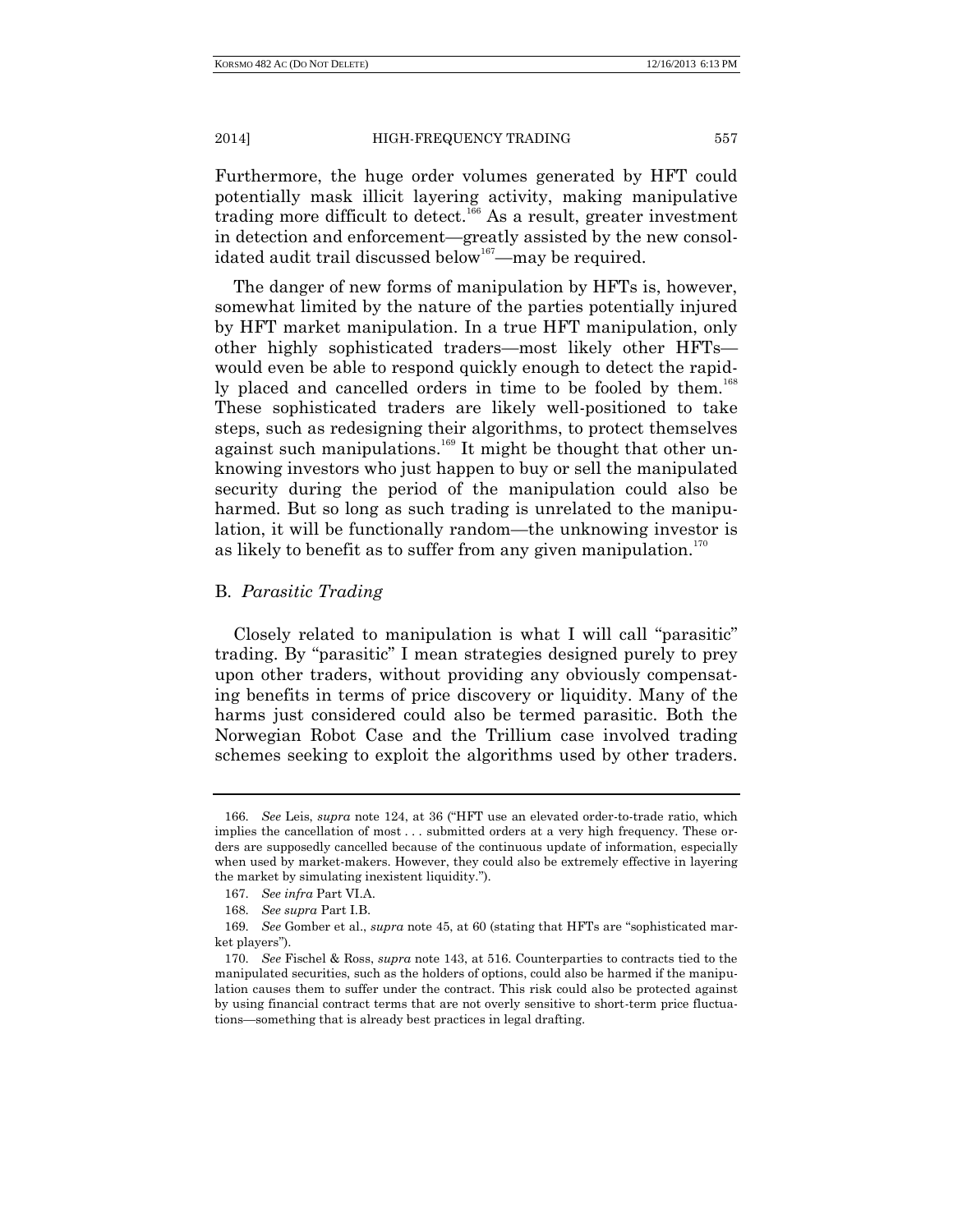Most generally, HFTs may deploy algorithms designed to "sniff[] out" and take advantage of vulnerable algorithms used by other traders (including other  $HFTs$ ).<sup>171</sup>

The trading strategy most commonly referred to as "parasitic," however, is order-anticipation, or front-running.<sup>172</sup> Order anticipation is not a new phenomenon, and has long been regarded as parasitic in nature.<sup>173</sup> As with market manipulation, though frontrunning has long existed, HFT may enable somewhat new forms or more widespread use of such strategies. Order anticipation traditionally involved misappropriation or mishandling of order information by brokers. $174$  The advent of HFT, however, has opened up the possibility of more sophisticated order-anticipation activity.<sup>175</sup> As described above, a high-frequency trader might place large numbers of small orders designed to "ping" or "snipe" order books, identifying patterns that suggest that another trader is seeking to execute a large purchase (sale), either all at once or disguised by being divided into a number of smaller chunks.<sup>176</sup> Anticipating that the large purchase (sale) will cause the price to rise (fall), the trader can quickly trade in front of the large buyer (seller), and either benefit from the subsequent price move or, at worst, turn around and reverse the trade by trading with the large buyer (seller), thus essentially obtaining a free option. $177$ 

In addition to the fact that parasitic trading is not novel, an important consideration to keep in mind is that parasites are not necessarily an entirely bad thing. They may have a crucial role to

<sup>171.</sup> Gomber et al., *supra* note 45, at 28–29 (internal quotation marks omitted).

<sup>172.</sup> *See supra* notes 124–29 and accompanying text.

<sup>173.</sup> *See* HARRIS, *supra* note 126, at 251.

<sup>174.</sup> *See id.* at 246–47 (stating that brokers must be careful with their order information so it is not exploited by front-runners).

<sup>175.</sup> *See* Leis, *supra* note 124, at 24 ("Up to a few years ago, [order anticipators] traded ahead on orders that were for example unwittingly or unintentionally exposed by brokers. Nowadays algorithms used by HF traders are much more efficient and allow a wide variety of techniques to extract a trading surplus.").

<sup>176.</sup> *See* SEC Concept Release, *supra* note 30, at 3609 (internal quotation marks omitted) ("The type of order anticipation strategy referred to in this release involves any means to ascertain the existence of a large buyer (seller) that does not involve violation of a duty, misappropriation of information, or other misconduct. Examples include the employment of sophisticated pattern recognition software to ascertain from publicly available information the existence of a large buyer (seller), or the sophisticated use of orders to 'ping' different market centers in an attempt to locate and trade in front of large buyers and sellers.").

<sup>177.</sup> *Id*.; *see also* Yoon, *supra* note 100, at 916–17 n.17.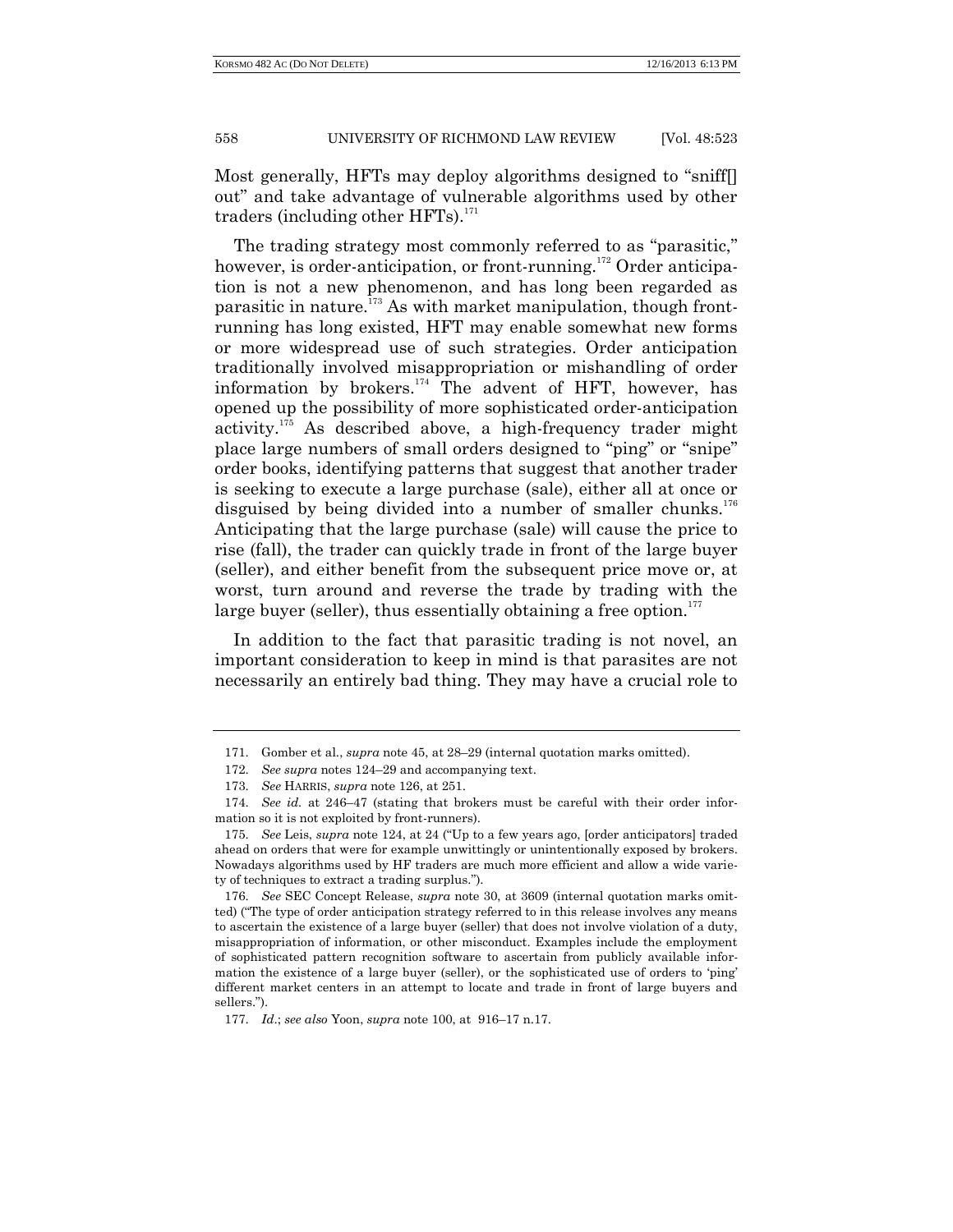play in the market ecosystem, just as they do in the actual ecosystem. In particular, they may drive the evolution of defensive mechanisms that make the market as a whole more robust and resilient against shock or exploitation.<sup>178</sup> A market with no parasitic traders may seem strong and healthy during placid times, but in reality may be catastrophically vulnerable to attack and exploitation should parasites arise.<sup>179</sup> In a market with a population of parasitic traders, market participants are forced to innovate in their own algorithms to avoid exploitation by the algorithms of others, leading to a rough equilibrium, robust against  $exploitation.<sup>180</sup>$  Even if imperfect, such a dynamic equilibrium may be preferable to the precarious stability that could arise from lack of parasitic pressure. To take only the most prominent example, the simplistic execution algorithm alleged to have set off the acute phase of the Flash Crash is one that could, and probably should, be punished out of existence by order anticipators.

It is also important to recall that the primary victims of parasitic trading are far from defenseless—they are themselves large, sophisticated traders making large transactions. Front-running, after all, depends on detecting orders large enough to move the market, $181$  so we would expect institutional investors (and their customers) to be the parties most directly injured by widespread parasitic trading. Nor are resources spent by these institutional investors to parasite-proof their execution algorithms simply resources wasted. Large fundamental traders always have an incentive to reduce the information content of their trades, such

<sup>178.</sup> *See* Ilia Dichev et al., *The Dark Side of Trading* 8 (Emory Univ. Law Sch. Pub. Law & Legal Theory Research Paper Series, Paper No. 11-143, 2011), *available at* http:// papers.ssrn.com/S013/papers.cfm?abstract\_id=1754215.

<sup>179.</sup> Examples of this phenomenon in biology abound. During the American Civil War, the apparently hale and hearty Midwestern farm-boys of the Union armies—lacking immunity against many childhood diseases common in cities—died in droves when they came into contact with the apparently weak and sickly Northeasterners. *See* JAMES M. MCPHERSON, THIS MIGHTY SCOURGE: PERSPECTIVES ON THE CIVIL WAR 120 (2007) ("Midwestern states in Union armies suffered a disease mortality rate 43 percent higher than those from the more urban states of the Northeast."). An even starker example is the vulnerability of the Native American population to diseases such as smallpox and bubonic plague that had long been endemic in Eurasia. *See* JARED DIAMOND, GUNS, GERMS, AND STEEL: THE FATES OF HUMAN SOCIETIES 77–78 (1997). A colorful example from literature is the vulnerability of the H.G. Wells's Martians to the common cold in his "War of the Worlds." *See* H.G. WELLS, THE WAR OF THE WORLDS 171 (David Y. Hughes ed., 1995).

<sup>180.</sup> McGowan, *supra* note 38, at ¶¶ 19, 42.

<sup>181.</sup> *See* Jerry W. Markham, *"Front-Running"—Insider Trading Under the Commodity Exchange Act*, 38 CATH. U. L. REV. 69, 70–71 (1988).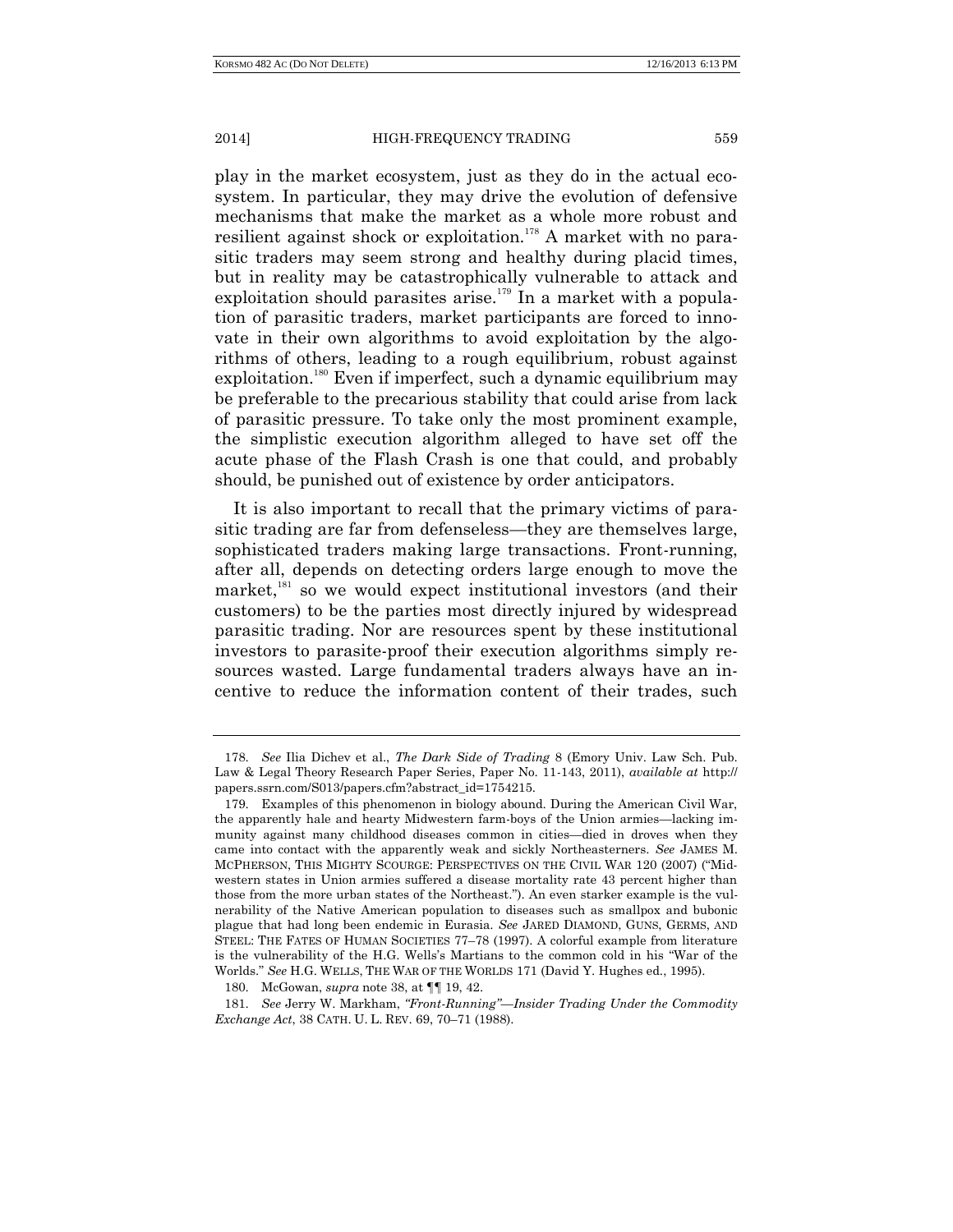that they can capture more of the benefits of uncovering new information in the first place.

On the flip-side, the so-called parasites are simply using publicly available information—orders in the market—to make trading decisions, and in doing so making sure that information is fully reflected in the market price. As one CEO of a HFT firm has argued, this "is what the market is supposed to do."<sup>182</sup> As such, any regulatory steps to curb order anticipation not involving a violation of some exogenous duty would likely be misguided. They would, in effect, command market participants to trade without reference to one of the most salient pieces of public information regarding a security's value—what other sophisticated market participants think, as evidenced by their trading activity. Regulatory intervention would also arguably protect market participants who are fully capable of protecting themselves, and in so doing encourage the proliferation of poorly designed execution algorithms.<sup>183</sup>

# C. *Unfairness*

A somewhat less precise but nonetheless widespread fear is that HFT is simply unfair. At its most basic, this fear is that the small retail investor is not able to compete with the heavy artillery of HFTs, and that even traditional large non-HFT institutional investors are, or soon will be, unable to keep up.<sup>184</sup> Several more specific market practices are often singled out as systematically unfair. I will address three of these practices: flash orders, co-location, and direct data feed access.

<sup>182.</sup> Richard Gorelick, CEO of RGM Advisors, TABB Group's SEC Roundtable, *available at* http://tabbforum.com/opinions/tbd-3.

<sup>183.</sup> Gomber et al., *supra* note 45, at 60–61; Matt Prewitt, Note, *High-Frequency Trading: Should Regulators Do More?*, 19 MICH. TELECOMM. & TECH. L. REV. 131, 151 & n.137 (2012).

<sup>184.</sup> Richard Gorelick, CEO of the prominent HFT firm RGM Advisors, has sarcastically noted that HFT is typically portrayed in the press as "unfair, highly profitable and socially useless." Nina Mehta, *High-Frequency Traders Strike Back*, TRADERS MAG. (Sept. 22, 2009), http://www.tradersmagazine.com/news/hft-firms-strike-back-104398-1.html?pg= 1.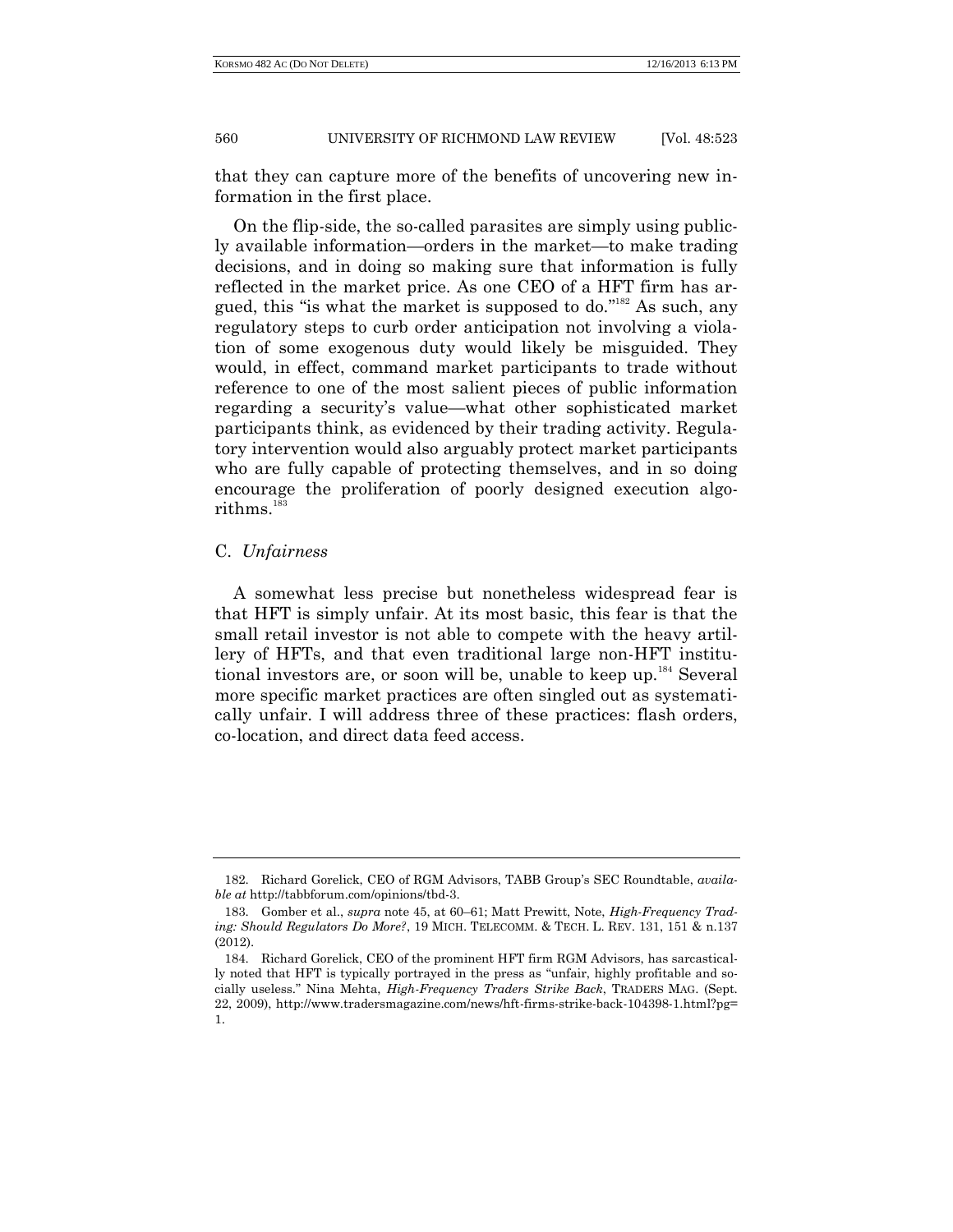Flash orders are a somewhat unusual procedure.<sup>185</sup> Consider the following example. A trader places an order to buy 1,000 shares of a certain stock. The order is routed to an exchange, and the exchange determines that there are no sellers available on the exchange at the best price available nationwide. As explained above, the exchange traditionally has had the option of either routing the order to another exchange or canceling the order.<sup>186</sup> Flash orders, however, provide a third option. With a flash order, instead of immediately re-routing or canceling the order, the exchange "flashes" the order to its customers, making it available for a fraction of a second.<sup>187</sup> Anyone who sees the order and desires to sell to the buyer at the best-quoted price can do so during that split second.<sup>188</sup>

The purpose of this procedure is to allow market participants the seller in this example—to trade without first placing an order that will be visible in the limit order book.<sup>189</sup> As noted above,

<sup>185.</sup> *Cf*. Austin J. Sandler, *The Invisible Power of Machines: Revisiting the Proposed Flash Order Ban in the Wake of the Flash Crash*, 2011 DUKE L. & TECH. REV. 003, ¶ 4 ("These trading methods are obscure, the technology behind them is highly-sought after, their details are kept secret, and the implications for the market are uncertain.").

<sup>186.</sup> *See* Lawrence Harris, *The Economics of Flash Orders*, U.S.C. MARSHALL SCHOOL OF BUSINESS 1 (Dec. 4, 2009), *available at* http://www.sec.gov/comments/s7-21-09/s72109- 97.pdf (describing the process of a flash order).

<sup>187.</sup> *Fact Sheet: Banning Marketable Flash Orders*, U.S. SECS. AND EXCH. COMM'N (Sept. 17, 2004), http://www.sec.gov/news/press/2009/2009-201-factsheet.htm.

<sup>188.</sup> The SEC has described the mechanics of a flash order as follows:

An order to buy is "flashed" by the exchange that received the order when the exchange has determined it has no willing seller at the best quoted price. Rather than seeking out a seller in a competing exchange or market, the exchange 'flashes' the order to certain of its participants. By doing this, the exchange is able to seek out willing sellers on its market who may have decided not to publicly display their sell price.

Using high-speed technology, potential sellers that receive the flash can see the buy order and, within a fraction of a second, respond with their own order to execute against the flashed order. The time periods vary in length, but generally are one second or less.

If there is no response to the flashed order, the exchange generally will route orders away to execute against the best-priced quotations on other markets.

*Id*.

<sup>189.</sup> The trader whose order is "flashed" may also benefit from getting a liquidity rebate for technically being the liquidity-supplying resting order. *See* SEC Concept Release, *supra* note 30, at 3608. In addition, the exchange itself benefits from being able to fulfill the order itself, rather than having to reroute it to a competitor for execution. *See* Nina Mehta, *Flash Order Debate Moves to Options After Direct Edge Bows Out*, BLOOMBERG (Mar. 1, 2011) [hereinafter Mehta, *Flash Order*], http://www.bloomberg.com/news/print/ 2011-03-01/flash-order-debate-moves-to-options-after-direct-edge-bows-out.html ("Flashing allows venues to match orders by soliciting trading responses from users instead of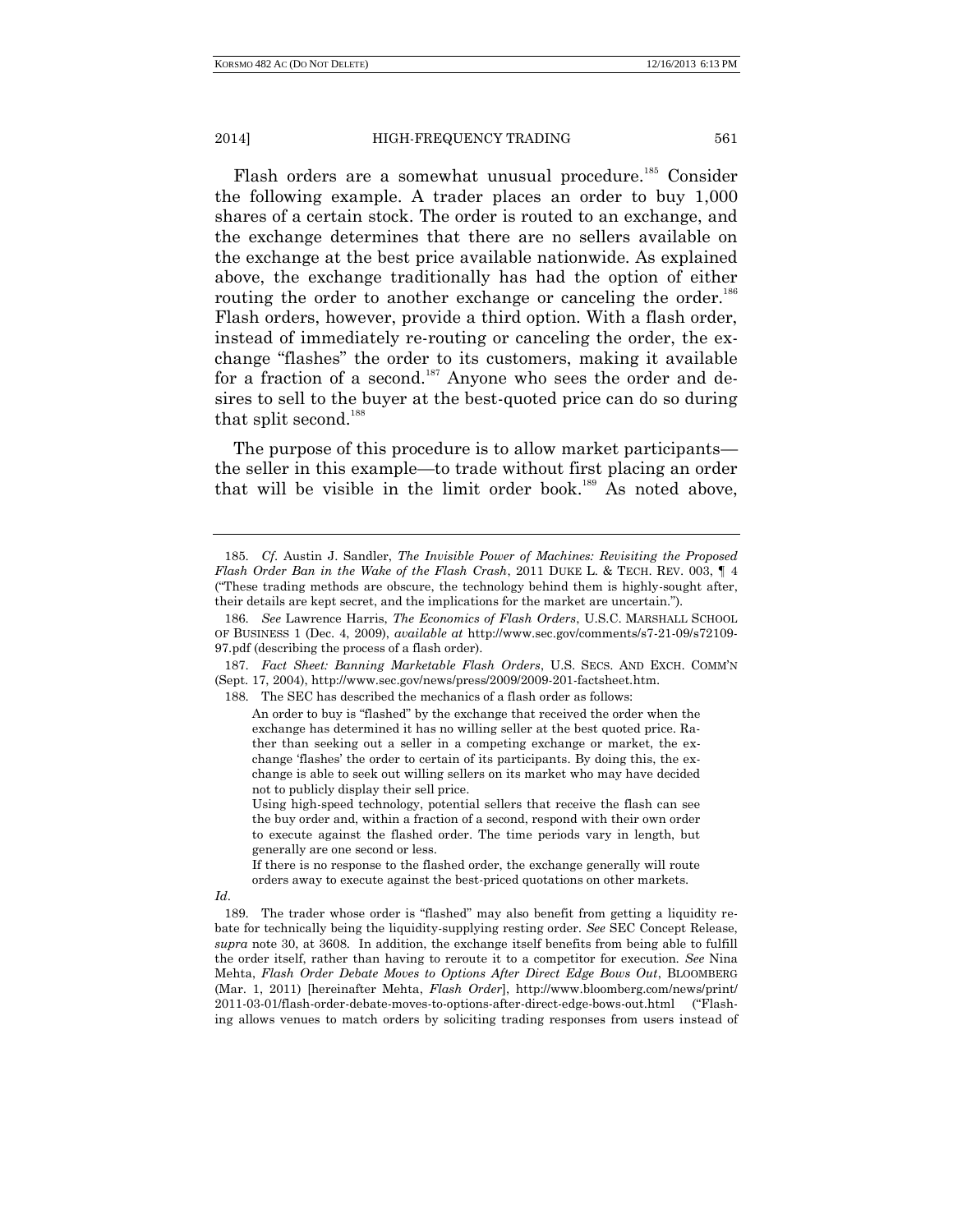merely placing an order can cause the price to move against a large trader.<sup>190</sup> Front-running is, in part, designed to exploit this tendency. Flash trading helps to alleviate this problem. The seller is able to participate in the market without first revealing her selling interest to the world.<sup>191</sup>

Whatever their advantages, flash orders also contribute to at least an appearance of unfairness. The basic problem is easy to see. In order to take advantage of a flash order, one needs to be able to observe, evaluate, and respond to the flash order in the fraction of a second it is in existence.<sup>192</sup> Doing so requires the expensive technology utilized by HFTs—a small investor sitting at home with a laptop and an E-Trade account will not take advantage of any flash orders.<sup>193</sup> The SEC, in proposing a neverimplemented ban on flash trading, suggested that flash orders "could lead to a two-tiered market in which the public does not have access, through the consolidated quotation data streams, to information about the best available prices for U.S.-listed securities that is available to some market participants through proprietary data feeds." <sup>194</sup> At root, this concern simply boils down to a

sending buy or sell requests that they can't fill to rivals quoting better prices.").

<sup>190.</sup> Yoon gives a simplified example involving a wine expert who desires to keep her trading interest in a certain wine secret, because revealing her buying interest would cause other market participants to revise their estimates of the wine's value, causing the market price to rise even before she is able to buy the wine. Flash orders would potentially enable her to make a purchase without first revealing her trading interest. Yoon, *supra* note 100, at 930–31. Comparably, the mere fact that Warren Buffett is interested in buying stock in a particular company can cause the company's stock to go up significantly, raising the price he himself would have to pay if he is unable to buy before his interest is discovered.

<sup>191.</sup> At the same time, flash orders also create a new opportunity for front-running on the flashed order. The buyer in our example got the best-quoted price available nationally, as required. At least potentially, however, HFTs could spot the flash order and trade in front of it before the flash order expires and is rerouted to another exchange. Thus, flash orders could conceivably contribute to the parasitic trading discussed earlier. *See supra* Part III.B. While concluding that the risk is overblown, a December 2009 article noted that "several commentators and pundits have complained bitterly that flashes expose information that may allow traders to 'front-run' orders." Michelle Price, *So Who is Afraid of the Flash Trade?*, THE BANKER (Dec. 1, 2009), http://www.thebanker.com/tech-trading/ trading/trading-so-who-is-afraid-of-the-flash-trade?ct=true; *see also* Cristina McEachern Gibbs, *Laying Down the Law*, WALL ST. & TECH., Nov. 1, 2009, at 20 (stating that flashing an order "gives the recipient the ability to front-run the customer whose order has been flashed").

<sup>192.</sup> *Fact Sheet: Banning Marketable Flash Orders*, *supra* note 187.

<sup>193.</sup> *Id*.

<sup>194.</sup> Elimination of Flash Order Exception from Rule 602 of Regulation NMS, Exchange Act Release No. 34,60684, 74 Fed. Reg. 48,632, 48,633 (Sept. 23, 2009). Direct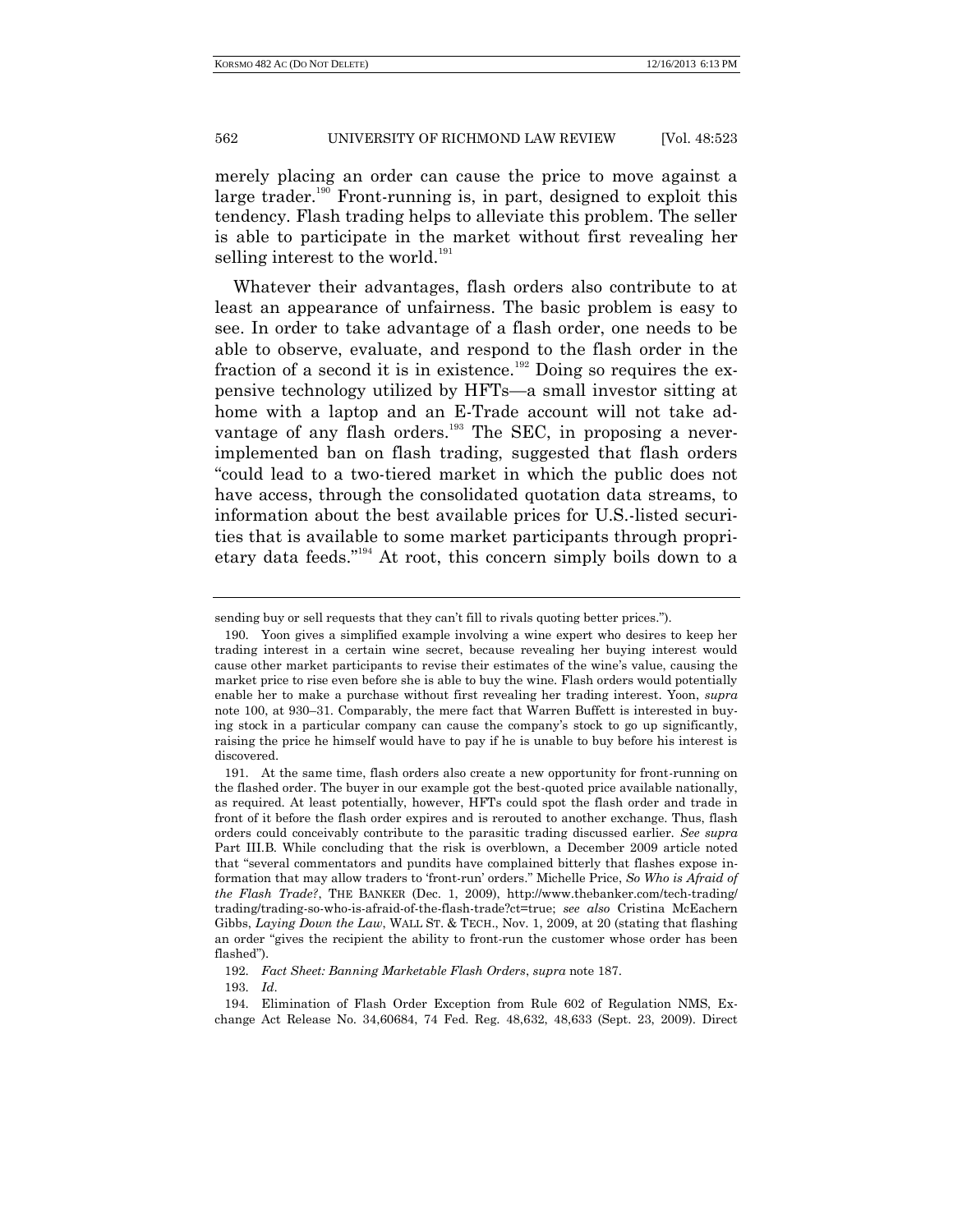question of whether it is "fair" to effectively give first crack at an order to those with the resources and sophistication to obtain and utilize the necessary technology. 195

A second HFT-related market practice that has come under fire as "unfair" is co-location. In seeking to reduce latency, HFTs will often seek to place their computers as physically close to an exchange's data center as possible.<sup>196</sup> Doing so minimizes the distance data needs to travel between computers, and thus—due to the finite speed of electronic signals—the communications delay.<sup>197</sup> Many trading centers rent "rack space" on-site, so that HFTs and other proprietary traders can locate their computers at the exchange, right next to the exchange's own servers.<sup>198</sup> Exchanges must receive SEC approval for offering co-location services,<sup>199</sup> and the SEC requires that "terms of co-location services

196. Gomber et al., *supra* note 45, at 10 n.9 (stating that market participants use colocation services "for the purpose of locating their network and computing hardware closer to the matching engines" in order to control latency issues).

197. *See* Charles M. Jones, *What Do We Know About High-Frequency Trading*? 10 (Columbia Business School, Research Paper), *available at* http://online.wsj.com/public/resour ces/documents/HFT0324.pdf. At the speed of light, each additional foot of wire down which an electronic signal must travel increases the delay by approximately 1 nanosecond (one billionth of a second). While this might not sound like much, HFTs whose computers are even one Manhattan crosstown block further away from the exchange than their rivals will suffer a speed disadvantage of at least 2 microseconds (~1000 feet each way).

198. *See* SEC Concept Release, *supra* note 30, at 3598 ("To further reduce latency in transmitting market data and order messages, many exchanges also offer co-location services that enable exchange customers to place their servers in close proximity to the exchange's matching engine."); *see also* Gomber et al., *supra* note 45, at 10 ("In order to reduce latency, automated traders make use of co-location or proximity services that are provided by a multitude of market operators. By co-locating their servers, market participants can place their trading machines directly adjacent to the market operator's infrastructure.").

Edge, an exchange that was a leader in flash trading, has vigorously disputed this characterization, arguing that flash orders actually democratize access to liquidity that is not publicly displayed. Letter from Eric W. Hess. Gen. Counsel, Direct Edge, LLC, to Elizabeth Murphy, Sec'y, U.S. Sec. and Exch. Comm'n (Nov. 20, 2009), *available at* http://www. sec.gov/comments/s7-21-09/s72109-82.pdf ("[W]e do not view technology that instantaneously aggregates passive and aggressive liquidity as creating a two-tier market. Rather, flash technology democratizes access to the non-displayed market and in this regard, *removes* different 'tiers' in market access.").

<sup>195.</sup> Flash orders could also potentially have liquidity and efficiency effects. In short, flash orders allow traders to avoid having to place publicly visible orders in the limit order book, potentially reducing liquidity and the public availability of full supply and demand information. *See infra* notes 217–23, 264–65 and accompanying text.

<sup>199.</sup> SEC Concept Release, *supra* note 30, at 3610 (citing 15 U.S.C. § 78c(a)(27) (2012)) ("Exchanges that intend to offer co-location services must file proposed rule changes and receive approval of such rule changes in advance of offering the services to customers."). The NASDAQ received SEC approval for co-location in 2009. *See* Vince Veneziani, *SEC*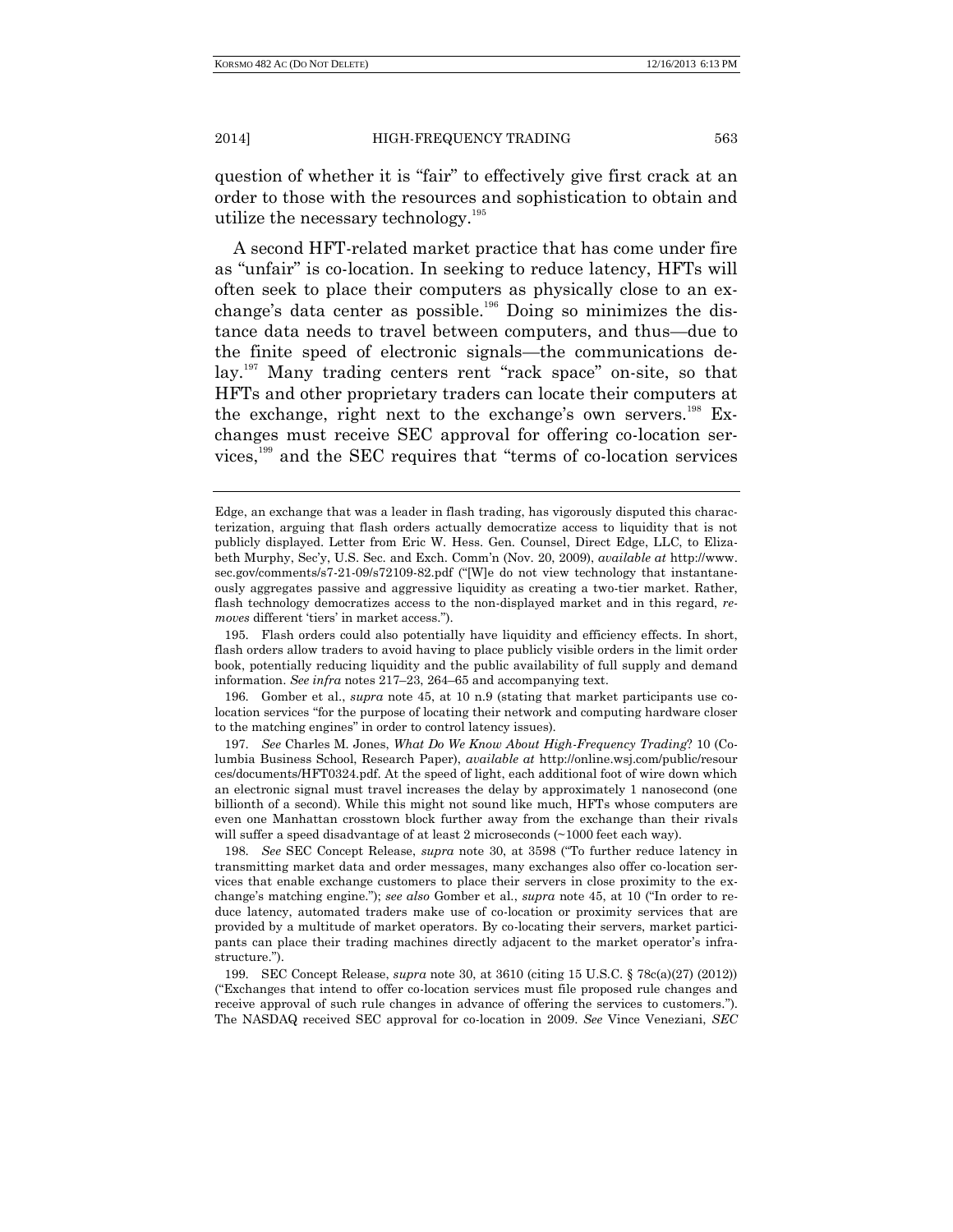must not be unfairly discriminatory, and the fees must be equitably allocated and reasonable."200

Like any kind of preferential access, co-location services can be seen as inherently unfair. Co-location raises the possibility of special treatment for preferred customers, but even where it is offered in a facially non-discriminatory fashion, co-location will naturally favor those with the resources and sophistication to take advantage of it. $^{201}$ 

A third, related fairness concern is the availability of direct data feeds from exchanges. Many exchanges offer customers the ability to receive data feeds directly from the exchange at the same time the data is provided to the consolidated quotation system.<sup>202</sup> Under the applicable regulations, exchanges can transmit data to their customers at the same time they transmit the data to the consolidated system.<sup>203</sup> To the extent these customers can process the data more quickly than the time it takes for the data to be routed through the consolidated quotation system, they can gain a crucial speed advantage.<sup>204</sup>

201. *Id*.

*Gives Kiss of Approval to NASDAQ Co-Location*, BUS. INSIDER (Oct. 23, 2009), http:// www.businessinsider.com/nasdaq-co-location-business-to-be-regulated-by-the-sec-2009-10. 200. SEC Concept Release, *supra* note 30, at 3610 (citing 15 U.S.C. §§ 78f(b)(4), (5) (2012)).

<sup>202.</sup> *See id.* at 3601 ("In addition to providing quotation and trade information . . . for distribution in consolidated data, many exchanges and ECNs offer individual data feeds directly to customers that include information that is provided in consolidated data."); SEPTEMBER CFTC-SEC STAFF REPORT, *supra* note 1, at 36 ("Most of the firms we interviewed are concerned with data latency in the milliseconds (such as market makers, internalizers, and HFTs) subscribe directly to the proprietary feeds offered by the exchanges.").

<sup>203.</sup> *See* SEC Concept Release, *supra* note 30, at 3611 (citing Regulation NMS Release, *supra* note 48, at 37,567) ("When it adopted Regulation NMS in 2005, the Commission did not require exchanges . . . to delay their individual data feeds to synchronize with the distribution of consolidated data, but prohibited them from independently transmitting their own data any sooner than they transmitted the data to the plan processors.").

<sup>204.</sup> *Id.* at 3611 ("Given the extra step required . . . to transmit market data to plan processors, and for plan processors to consolidate the information and distribute it [to] the public, the information in the individual data feeds . . . generally reaches market participants faster than the same information in the consolidated data feeds."); Yoon, *supra* note 100, at 925 n.74 (noting that it takes approximately five to ten milliseconds for the consolidated quotation system to process and distribute information from the exchanges, and noting that "with the help of their super-fast computers and close location to the plan processors, high-frequency traders can receive the information in their individual data feeds provided by exchanges and ATSs before the rest of the market.").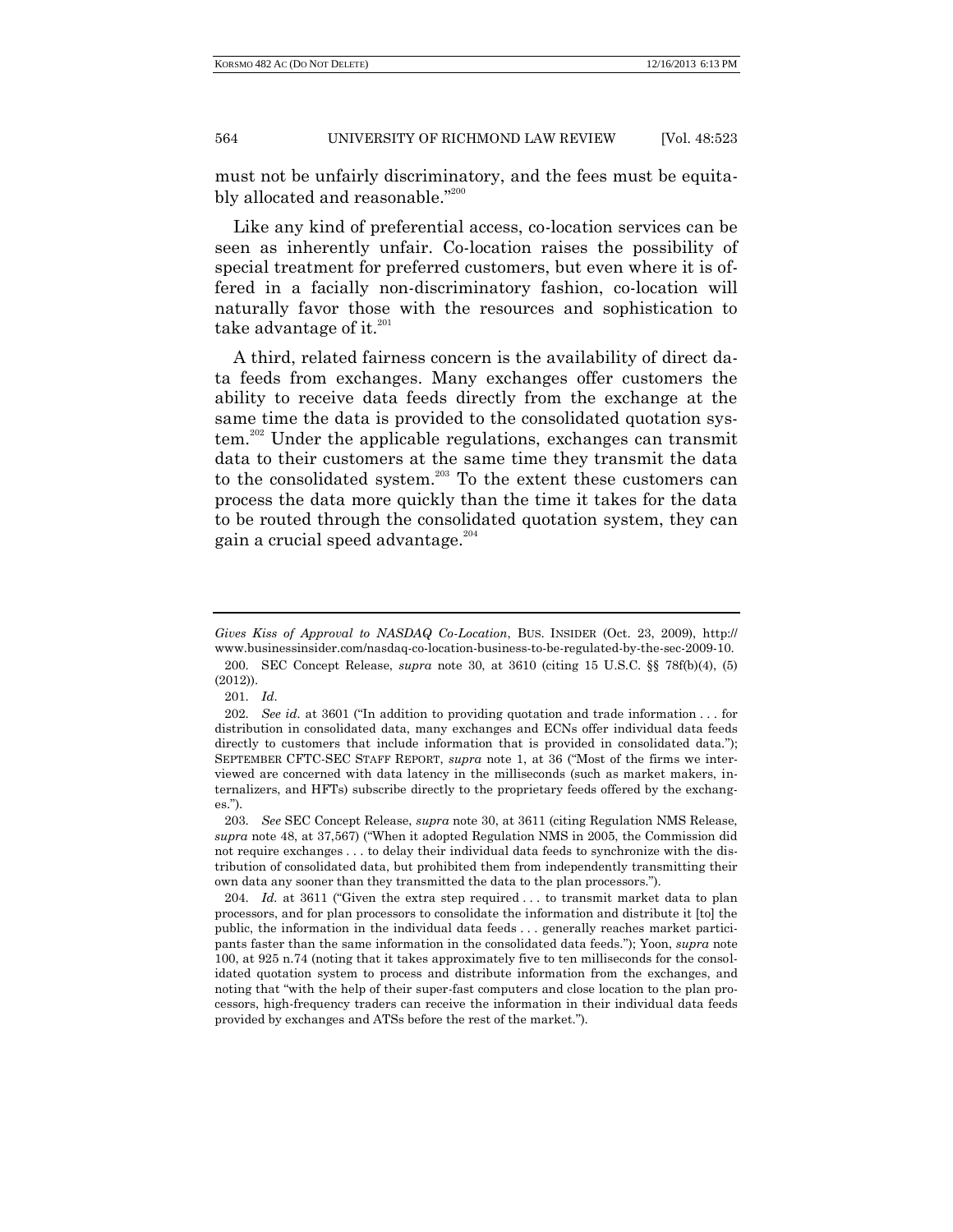As with co-location services, the SEC requires exchanges "that offer individual data feeds to make the data available on terms that are fair and reasonable and not unreasonably discriminatory.<sup>205</sup> The practice is nonetheless arguably unfair to retail investors. Again, only market participants with the wealth and sophistication required to pay for, receive, and process the data feeds in real time will be able to take advantage of such feeds. These traders—HFTs in particular—can gain still more of a speed advantage, receiving information, in a practical manner, before that information is available to the public. During the critical period of the Flash Crash, this problem became especially acute. Due to the flood of trading activity, average delays for NYSE stocks on the consolidated quotation system stretched to more than ten seconds, while proprietary data feeds containing the same information maintained delays of only eight milliseconds (0.008 seconds).<sup>206</sup> To the extent this speed advantage is also accompanied by disparities in the information provided—with the direct data feeds including additional information—the potential unfairness is even greater. 207

The necessarily imprecise notion of unfairness makes it somewhat difficult to say who might be "injured" by these practices. The principal worry is that they will, over time, result in a transfer of resources away from long-term and retail investors to shortterm and technologically sophisticated investors, without any compensating benefit to such investors or to market efficiency in general.<sup>208</sup> To the extent that these transfers result in long-term retail investors avoiding the equity markets, more systemically negative consequences are possible.

In some sense, however, the broadest fears that the sheer speed or sophistication of HFTs, in and of themselves, renders HFT uniquely "unfair" are misguided, if not entirely unfounded. In many ways, HFTs operate on a playing field that is, if any-

<sup>205.</sup> SEC Concept Release, *supra* note 30, at 3601; *see also* Regulation NMS Release, *supra* note 48, at 37,567.

<sup>206.</sup> SEPTEMBER CFTC-SEC STAFF REPORT, *supra* note 1, at 77.

<sup>207.</sup> SEC Concept Release, *supra* note 30, at 3611 ("[T]he consolidated data feeds include the best-priced quotations of all exchanges and certain ATSs and all reported trades. The individual data feeds of exchanges . . . generally will include their own best-priced quotations and trades, as well as other information, such as inferior-priced orders included in their depth-of-book.").

<sup>208.</sup> *See id*. at 3605.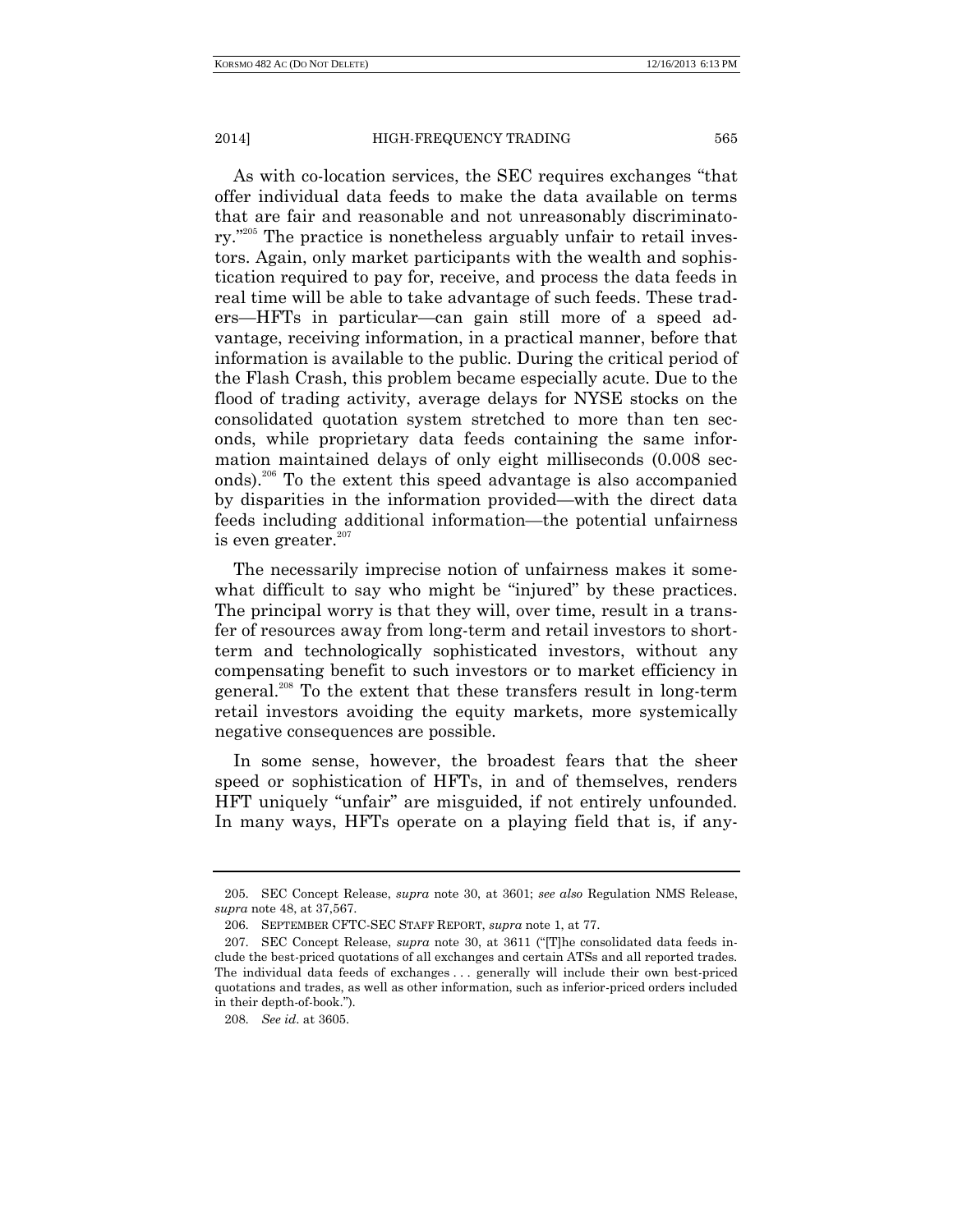thing, far more level than what previously existed. There have always been market participants with speed or other advantages. Traditionally, market "specialists" with special trading floor privileges would have physical speed and proximity advantages over ordinary traders.<sup>209</sup> Unlike specialists, HFTs are not granted any "special time and place privileges in exchange trading (nor are they subject to the affirmative and negative trading obligations that have accompanied such privileges)." <sup>210</sup> Arguably, the open access to co-location, data feeds, and flash orders to anyone willing and able to pay for them is far more "democratic" than what came before.<sup>211</sup>

Of course, "it could be worse . . . and was" is not necessarily a winning argument. But it is worth noting the essential strangeness of the argument that trading capabilities available to the well-financed and technically capable are somehow intrinsically unfair. It is not entirely unlike complaining that Boeing and Lockheed-Martin have an "unfair" advantage vis-à-vis a garageworkshop tinkerer in bidding on aircraft contracts.<sup>212</sup> Furthermore, retail investors who invest via large funds, or even trade through a major broker, can often piggyback on the sophistication of these larger entities. As the CFTC-SEC Initial Report emphasized, "[i]t is important to note that retail order flow is generally handled by [broker-dealers] who are also among those participants that use proprietary exchange feeds to make trading and routing decisions."213

It also bears repeating that total profits from HFT are likely in the single-digit billions, and apparently falling as markets adapt.<sup>214</sup> While these profits are large in everyday terms, they pale in comparison to the profits of even a single large investment

<sup>209.</sup> *See* Yoon, *supra* note 100, at 926–27.

<sup>210.</sup> SEC Concept Release, *supra* note 30, at 3607.

<sup>211.</sup> *See* Gibbs, *supra* note 191 (noting that "[a]nyone who wants to invest the resources can compete").

<sup>212.</sup> As Yoon puts it:

This notion of the free market applies to other industries. For example, in the computer chip industry, a computer chip manufacturing company can invest a massive amount of capital in research and development, while ordinary people are also free to start their own research as long as they can obtain funding.

Yoon, *supra* note 100, at 937.

<sup>213.</sup> SEPTEMBER CFTC-SEC STAFF REPORT, *supra* note 1, at 77.

<sup>214.</sup> *See* Popper, *supra* note 97.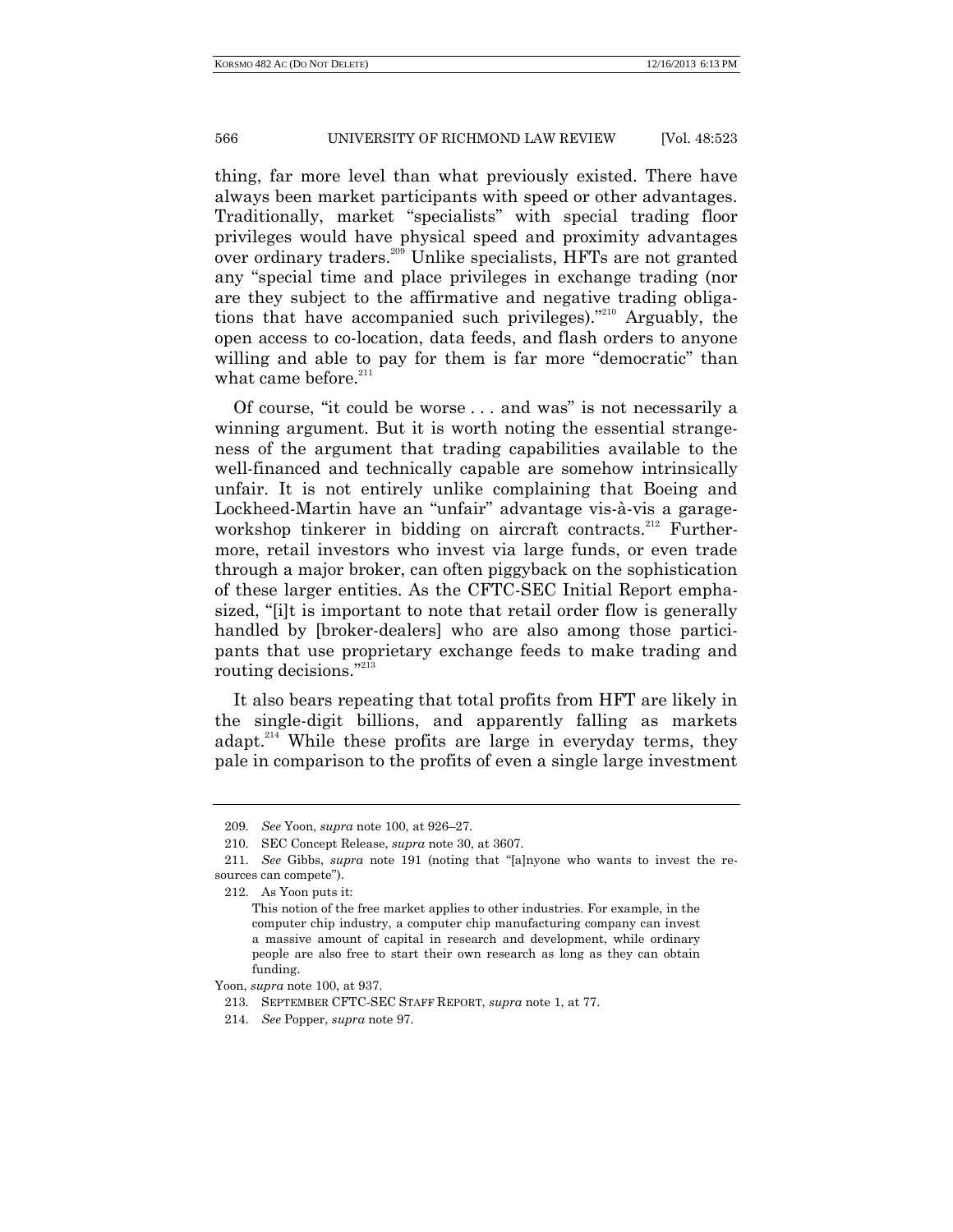bank, and cannot plausibly be said to represent an enormous or unprecedented transfer of wealth from the weak and slow to the strong and fast. $215$ 

Finally, as will be discussed further in Part V, the specific "unfair" practices mentioned here are all amenable to regulation by the exchanges themselves. If non-HFTs find it disadvantageous to trade on exchanges offering flash orders, co-location, and direct data feeds, competitive pressure should force exchanges to curtail these practices. Indeed, a regulatory ban on flash orders would, at this point, be largely redundant, as trading venues have been backing away from them ever since they began to attract negative publicity.<sup>216</sup>

# D. *Negligent or "Rogue" Algorithms*

The dangers surveyed thus far have primarily been intentional, in that they are the result of deliberately undertaken trading strategies, whether those strategies should be considered legitimate or not. Similar dangers, however, can arise from inadvertence on the part of HFTs and other algorithmic traders. In particular, poorly designed or buggy "rogue" algorithms can cause, and often have caused, extreme dislocations in security prices.

The Flash Crash itself is perhaps the most dramatic example of the chaos a poorly designed algorithm can cause, even if the faulty algorithm in question was not being used by HFTs. Though the conclusion remains controversial,<sup>217</sup> the joint CFTC-SEC report on the Flash Crash identifies a single large, algorithmically executed trade as providing the catalyst for the crisis portion of the Flash Crash.<sup>218</sup> A large long-term trader decided to sell ap-

<sup>215.</sup> *See supra* Part I.B.

<sup>216.</sup> *See* Mehta, *Flash Order*, *supra* note 189.

<sup>217.</sup> *See, e.g.*, Hu, *supra* note 18, at 1704 ("Outsiders reject this CFTC-SEC narrative."); Easley et al., *supra* note 26, at 122–24, (arguing that order "toxicity," in the sense of the probability that market makers were being taken advantage of by informed traders, reached historic highs just before the crash, causing market makers to withdraw liquidity and flee the market); Ananth Madhavan, *Exchange-Traded Funds, Market Structure and the Flash Crash* 20 (Jan. 13, 2012), *available at* http://ssrn.com/abstract=1932925; Press Release, CME Group, CME Group Statement on the Joint CFTC-SEC Report Regarding the Events of May 6 (Oct. 1, 2010), *available at* http://investor.cmegroup.com/investor-rela tions/releasedetail.cfm?ReleaseID=513388 (arguing CME Group Markets "functioned property" and "operated as designed").

<sup>218.</sup> *See* SEPTEMBER CFTC-SEC STAFF REPORT, *supra* note 1, at 2.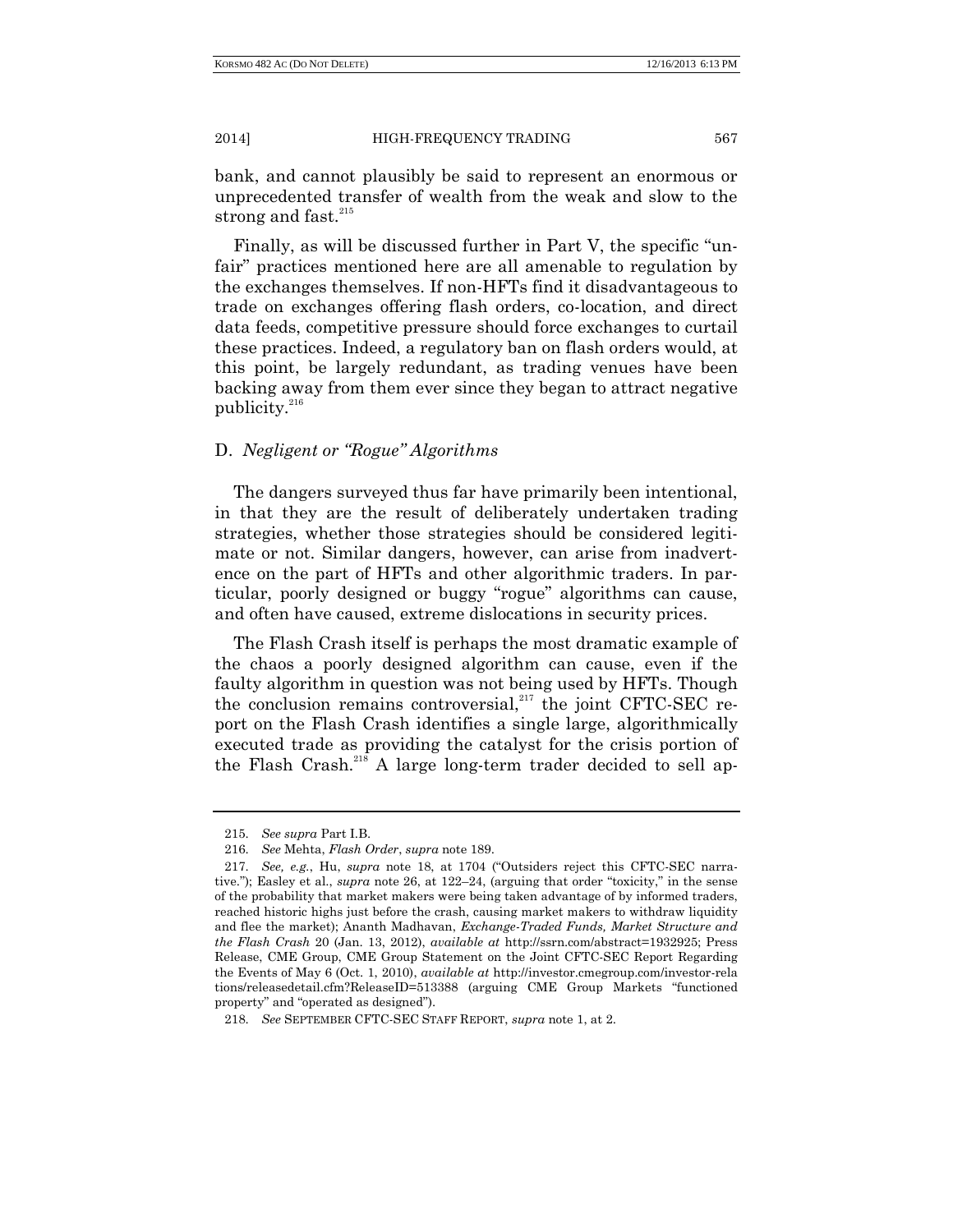proximately \$4.1 billion in E-Mini S&P 500 ("E-Mini") futures contracts<sup>219</sup> using an algorithm designed to break up the trade into many smaller trades, in part to disguise the large change in position, and in part to avoid simply swamping available liquidity in the market.<sup>220</sup>

The algorithm was designed to target a rate of execution equal to 9% of the total E-Mini trading volume over the previous minute, but—disastrously—did not take price or total time into account.<sup>221</sup> Volume is a traditional proxy for liquidity, and "volumetargeting" is a time-honored method of executing large orders, but times have changed.<sup>222</sup> In a world of HFT, volume is not always a particularly good proxy for liquidity.<sup>223</sup> Especially under highly volatile market conditions—such as those that prevailed on the day of the Flash Crash—HFTs may engage in very large numbers of quick trades in an attempt to capture price movements. This large volume can mask the fact that this apparent liquidity is actually very shallow, as the HFTs typically have no appetite for accumulating any significant position.

In any event, under the volatile conditions of the early afternoon of May 6, 2010, the \$4.1 billion sale, targeted at 9% of volume, was executed in only twenty minutes.<sup>224</sup> In the face of this selling, liquidity quickly dried up, driving the price of the E-Mini down by 3% in approximately four minutes, and setting off a chain of liquidity crises as traders sought to arbitrage this sudden price differential between the E-Mini and the S&P 500 itself.<sup>225</sup>

<sup>219.</sup> The holder of an E-Mini contract is entitled to a payment of 50 times the value of the S&P 500 index at the time the contract expires. The E-Mini is one of the most widely traded stock market index futures contract, allowing both speculation and hedging of other positions. *See Equity Index Products: E-Mini: S&P 500 Futures*, CME GROUP, http:// www.cmegroup.com/trading/equity-index/us-index/e-mini-sandp500\_contract\_specification s.html (last visited Dec. 6, 2013).

<sup>220.</sup> *See* SEPTEMBER CFTC-SEC STAFF REPORT, *supra* note 1, at 1–2.

<sup>221.</sup> *Id*. at 2.

<sup>222.</sup> *See, e.g.*, X. Frank Zhang, *High-Frequency Trading, Stock Volatility, and Price Discovery* 8 (2010), *available at* http://ssrn.com/abstract=1691679.

<sup>223.</sup> *See id.* ("[A]s illustrated in the flash crash on May 6th, 2010, high trading volume generated by HFT is not necessarily a reliable indicator of market liquidity, especially in times of significant volatility. The automated execution of large orders by fundamental investors, which typically use trading volume as the proxy for liquidity, could trigger excessive price movement, especially if the automated program does not take prices into account."); *see also* Sornette & Von der Becke, *supra* note 43, at 4 ("[L]iquidity is not equal to volume. HFT arguably increases the volume of transactions.").

<sup>224.</sup> *See* SEPTEMBER CFTC-SEC STAFF REPORT, *supra* note 1, at 2.

<sup>225.</sup> *Id*. at 3–4.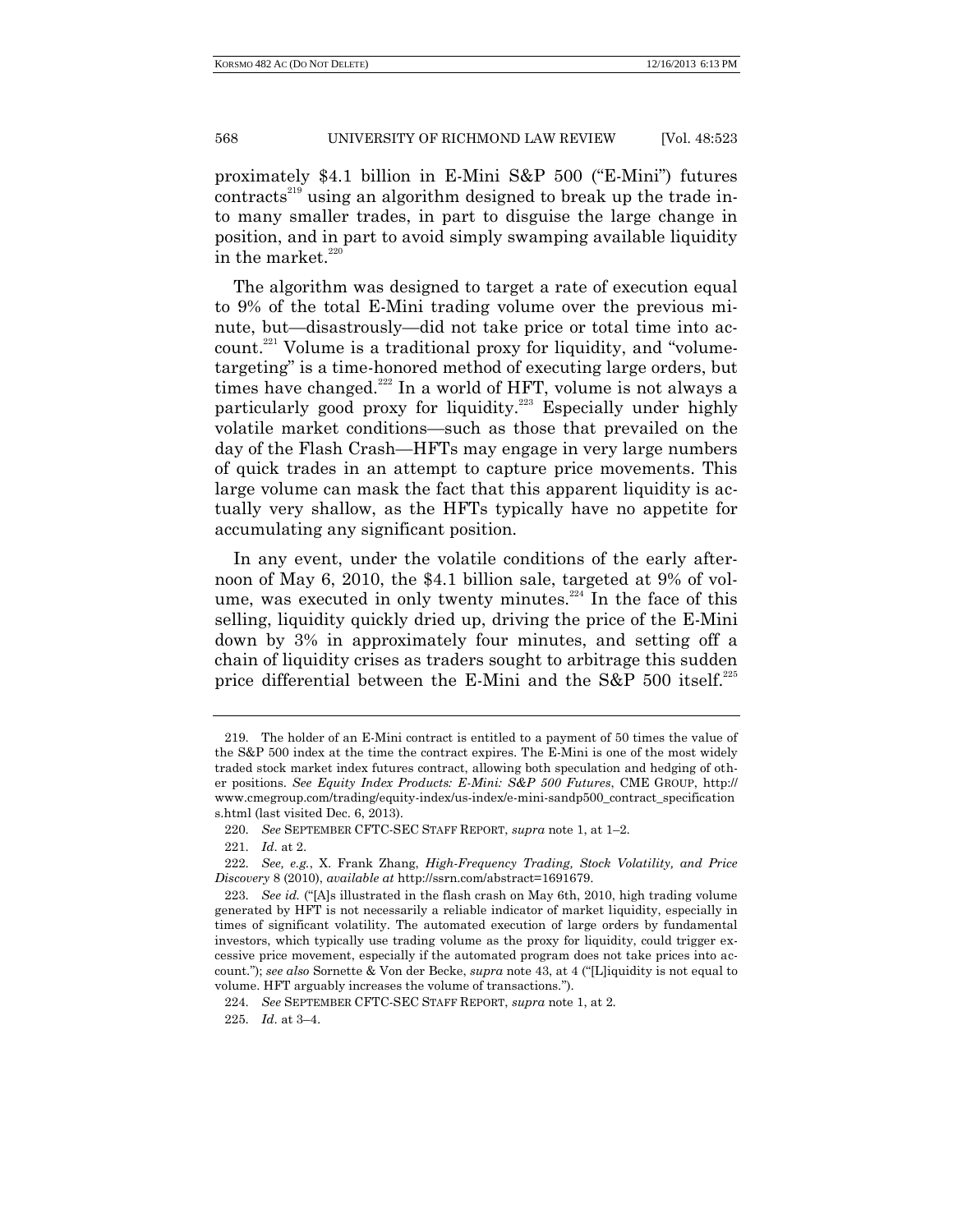Thus, if you believe the CFTC-SEC version of events, the Flash Crash is largely attributable to an outdated algorithm run amok under unusual market circumstances.

Even more stark examples of rogue algorithms exist—though none with such dramatic consequences. On February 3, 2010, just minutes before the close of trading, Infinium Capital Management—a respected Chicago-based HFT boutique—began "livetesting" a new oil-futures trading algorithm.<sup>226</sup> The algorithm immediately began flooding the market with uncontrolled orders, which Infinium's order control systems failed to stop.<sup>227</sup> In a matter of five seconds, the algorithm placed orders equivalent to nearly 4% of average daily volume, before the order router "choked" and crashed.<sup>228</sup> Infinium rapidly unwound the inadvertent trades in the minutes before the market closed, losing more than \$1 million in the process.<sup>229</sup> The flood of orders caused the price of oil to spike by 1.3% in a matter of seconds, before mysteriously slumping by about 5% over the next few days.<sup>230</sup> In addition to the million dollar trading loss, Infinium was fined \$850,000 by the Chicago Mercantile Exchange Group, which manages the Chicago and New York Mercantile Exchanges, for "acts detrimental" to the market. $231$ 

Perhaps the most public HFT debacle was the August 1, 2012, near-implosion of Knight Capital Group, a large HFT group engaged in market making that constituted, at its peak, approximately 10% of all volume on the NYSE and NASDAQ.<sup>232</sup> On the

<sup>226.</sup> *See* Jonathan Spicer, *Firm Faces Civil Charges for Oil Trading Mayhem*, REUTERS, Aug. 25, 2010 [hereinafter Spicer, *Oil Trading Mayhem*], *available at* http:// www.reuters.com/article/2010/08/25/us-trading-oil-probe-idustre67o2qq20100825.

<sup>227.</sup> *See id*.

<sup>228.</sup> *Id*.; *see also* Sornette & Von der Becke, *supra* note 43, at 13 (internal quotation marks omitted).

<sup>229.</sup> *See* Spicer, *Oil Trading Mayhem*, *supra* note 226.

<sup>230.</sup> *Id*.

<sup>231.</sup> *See CME Fines Infinium \$850K for Trading Glitches*, FUTURESMAG (Nov. 29, 2011) (internal quotation marks omitted), http://www.futuresmag.com/2011/11/29/cme-fin es-infinium-850k-for-trading-glitches. In addition to the fine levied against Infinium itself, the trader responsible for entering the orders was personally fined \$50,000 and issued a temporary ban against trading on the Mercantile Exchanges. *See High-Frequency Oil Trader Fined for Runaway Trades*, REUTERS, Dec. 23, 2011, *available at* http://www.reut ers.com/article/2011/12/23/us-cme-infinium-trader-idUSTRE7BM1BF20111223.

<sup>232.</sup> *See* Stephanie Ruhle et al., *Knight Trading Loss Said to Be Linked to Dormant Software*, BLOOMBERG (Aug. 14, 2012), http://www.bloomberg.com/news/2012-08-14/knight -software.html.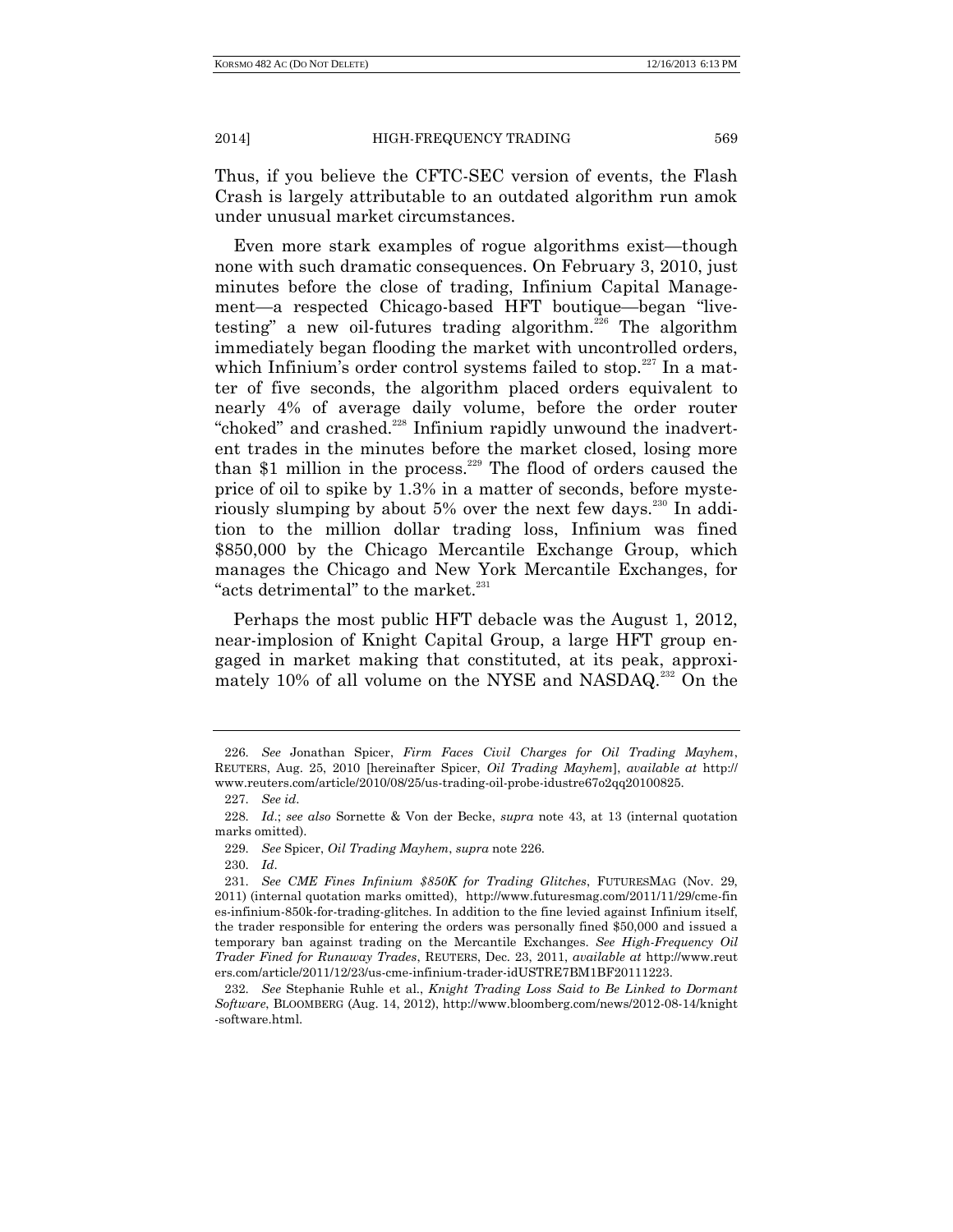morning of August 1, a new market making algorithm installed overnight went berserk, entering huge numbers of market orders, and causing prices in nearly 150 companies to be disrupted, with some rising by several hundred percent.<sup>233</sup> The broken algorithm caused Knight to lose approximately \$440 million—three times its annual earnings—in the first thirty minutes of trading.<sup>234</sup> The NYSE stepped in and cancelled trades in a handful of securities as "clearly erroneous," but left Knight to take the vast bulk of its losses.<sup>235</sup> Within two days, Knight—which is itself a publicly traded company—saw its stock price fall by 75%, and was forced to seek an emergency injection of capital.<sup>236</sup> Despite the injection of funds, Knight was unable to survive as an independent firm, and was ultimately bought by a rival market making firm.<sup>237</sup>

As is clear from the examples above, regulatory processes already exist for identifying and punishing users of rogue algorithms. More broadly, however, there is an inherent tension in trying to prevent harms from negligence, in that the greatest harm tends to fall on the negligent party itself. That is, the consequences of a shoddy or glitchy algorithm are likely to be most dire for the party responsible for the algorithm in the first place.

<sup>233.</sup> *See* Maureen Farrell, *Knight's Bizarre Trades Rattle Markets*, CNN (Aug. 1, 2012), http://buzz.money.cnn.com/2012/08/01/trading-glitch/?iid=H\_MKT\_News; Caroline Valetkevitch & Chuck Mikolajczak, *Error by Knight Capital Rips Through Stock Market*, REUTERS, Aug. 1, 2012, *available at* http://www.reuters.com/article/2012/08/01/us-usa-nys e-tradinghalts-idusbre8701bn20120801.

<sup>234.</sup> *See* Matthew Heusser, *Software Testing Lessons Learned From Knight Capital Fiasco*, CIO (Aug. 14, 2012), http://www.cio.com/article/713628/software\_testing\_lessons\_ learned\_from\_Knight\_capital\_fiasco.

<sup>235.</sup> *See* Pallavi Gogoi, *Knight Capital Blames Software For Computer Trading Glitch*, USA TODAY (Aug. 2, 2012), http://usatoday30.usatoday.com/money/economy/trade/story/ 2012-08-02/Knight-Capital-trading-glitch/56692822/1; Bob Pisani, *The Knight Fiasco: How Did it Lose \$440 Million?*, CNBC.COM (Aug. 2, 2012), http://www.cnbc.com/id/48458289.

<sup>236.</sup> Pallavi Gogoi & Christina Rexrode, *Cost of Glitch for Knight Capital: \$440 Million*, ASSOCIATED PRESS WORLDSTREAM (Aug. 5, 2012), http://bigstory.ap.org/article/costglitch-knight-capital-440-million.

<sup>237.</sup> Halah Touryalai, *Knight Capital's Trading Disaster Ends In Merger With Getco, Joyce Named Chairman*, FORBES (Dec. 19, 2012), http://www.forbes.com/sites/halahtourya lai/2012/12/19/knight-capitals-trading-disaster-ends-in-merger-with-getco-joyce-named-ch airman/. Other high-profile examples include the March 23, 2012 system problems that caused BATS Global Markets—a stock exchange—to withdraw its own initial public offering ("IPO") on the first day of trading following a glitch that caused its stock to fall from \$16 to four cents, and the system problems that plagued the NASDAQ during Facebook's May 18, 2012 IPO. Ben Rooney, *BATS: Well, This is Awkward*, CNN MONEY (Mar. 23, 2012), http://money.cnn.com/2012/03/23/markets/bats-ipo/; *see* Henry T.C. Hu, *Efficient Markets and the Law: A Predictable Past and an Uncertain Future*, 4 ANNUAL REV. FIN. ECON. 1, 19–20 (2012); Hu, *supra* note 18, at 1705–06.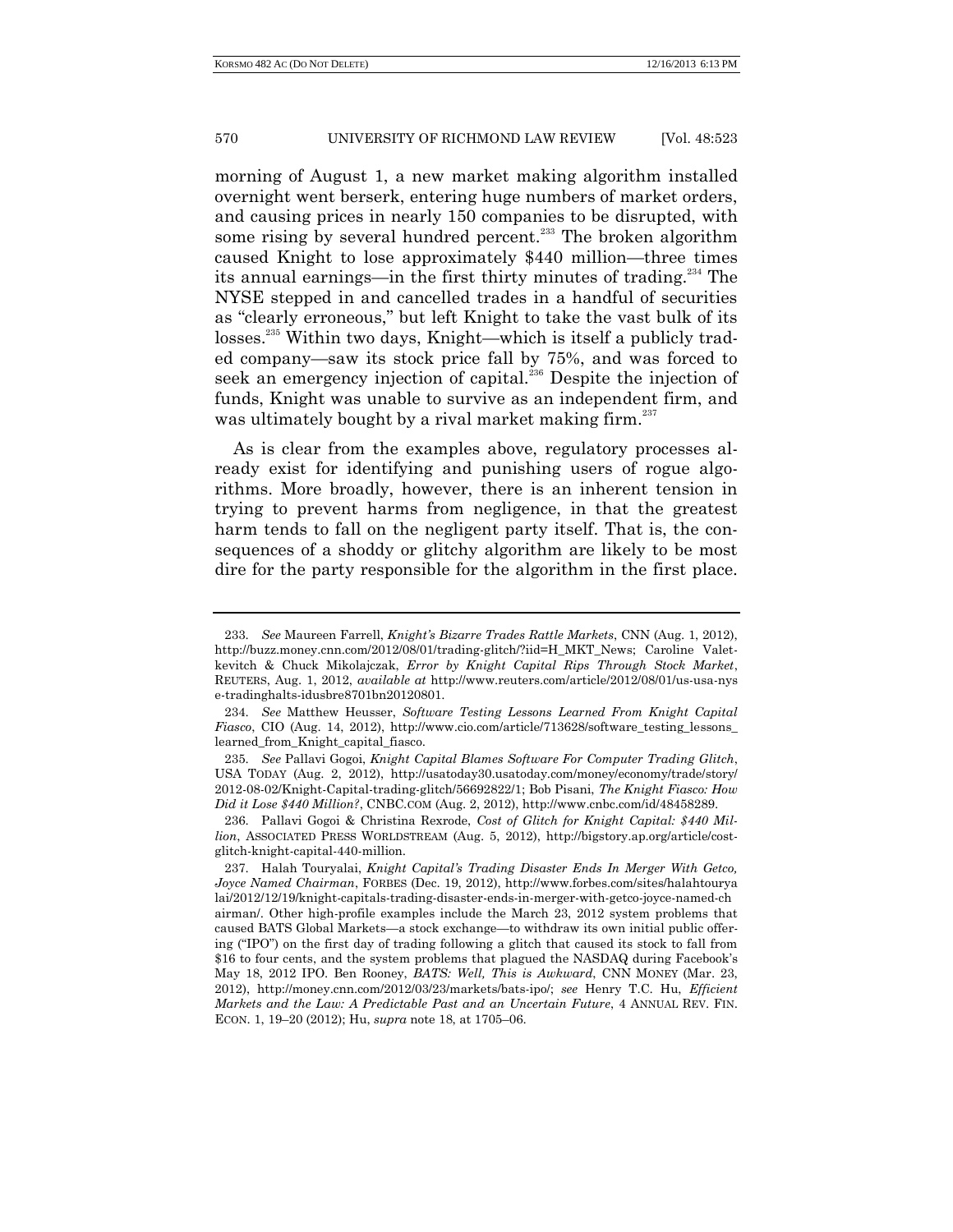While no figure has been made public, the user of the execution algorithm that allegedly precipitated the Flash Crash undoubtedly lost tens or even hundreds of millions of dollars as a result of the botched execution of the \$4 billion sell order. Similarly, it is difficult to see what sanction a regulator could have imposed on Knight for its half-hour adventure in rogue trading that would be more consequential than the instant \$400 million loss, which effectively ended Knight's life as an independent firm. While others were undoubtedly hurt in these episodes (and still others undoubtedly benefited), from a deterrence standpoint it is hard to see that the market itself systematically under-deters such negligence. The main goal with regard to negligence-type harms, then, as elaborated below, is simply to ensure that a responsible party is appropriately on the hook when mistakes are made.

# E. *Efficiency Harms*

It is sometimes speculated that HFT could reduce allocative efficiency by driving prices away from fundamental values.<sup>238</sup> Perhaps the most basic function of capital markets is to generate accurate prices so that resources can be allocated to their most productive uses.<sup>239</sup> If HFT reduces efficient price discovery and causes departures from accurate pricing, it could result in distortions and inefficiencies throughout the economy.

On the one hand, to the extent that HFT is at least partly responsible for the types of extreme market movements observed in the Flash Crash and the various mini-flash crashes, it is patently obvious that HFT leads to substantial departures from fundamental value. Nothing happened during the Flash Crash that justified believing U.S. equities were fundamentally worth nearly \$1 trillion less at 2:45 p.m. than they were at 2:30 p.m. or 3:00 p.m. Nor can the other dramatic spikes and crashes described above be explained by reference to changing expectations for the given firm's prospects.

<sup>238.</sup> Zhang, *supra* note 222, at 1–2, 11. The notion of "fundamental value" is notoriously sticky. For our purposes, it is not necessary to be too precise, and we can simply take it to mean "prices justified by reference to future expected cash flows." *See* Kenneth Ferris & Barbara Petitt, *Valuation for Mergers and Acquisitions: An Overview*, FIN. TIMES PRESS (Aug. 5, 2013), http://www.ftpress.com/articles/article.aspx?p=2109325.

<sup>239.</sup> Zhang, *supra* note 222, at 3 n.2 (describing efficiently allocating "scarce capital resources to their most productive use" as "the key objective of the capital market").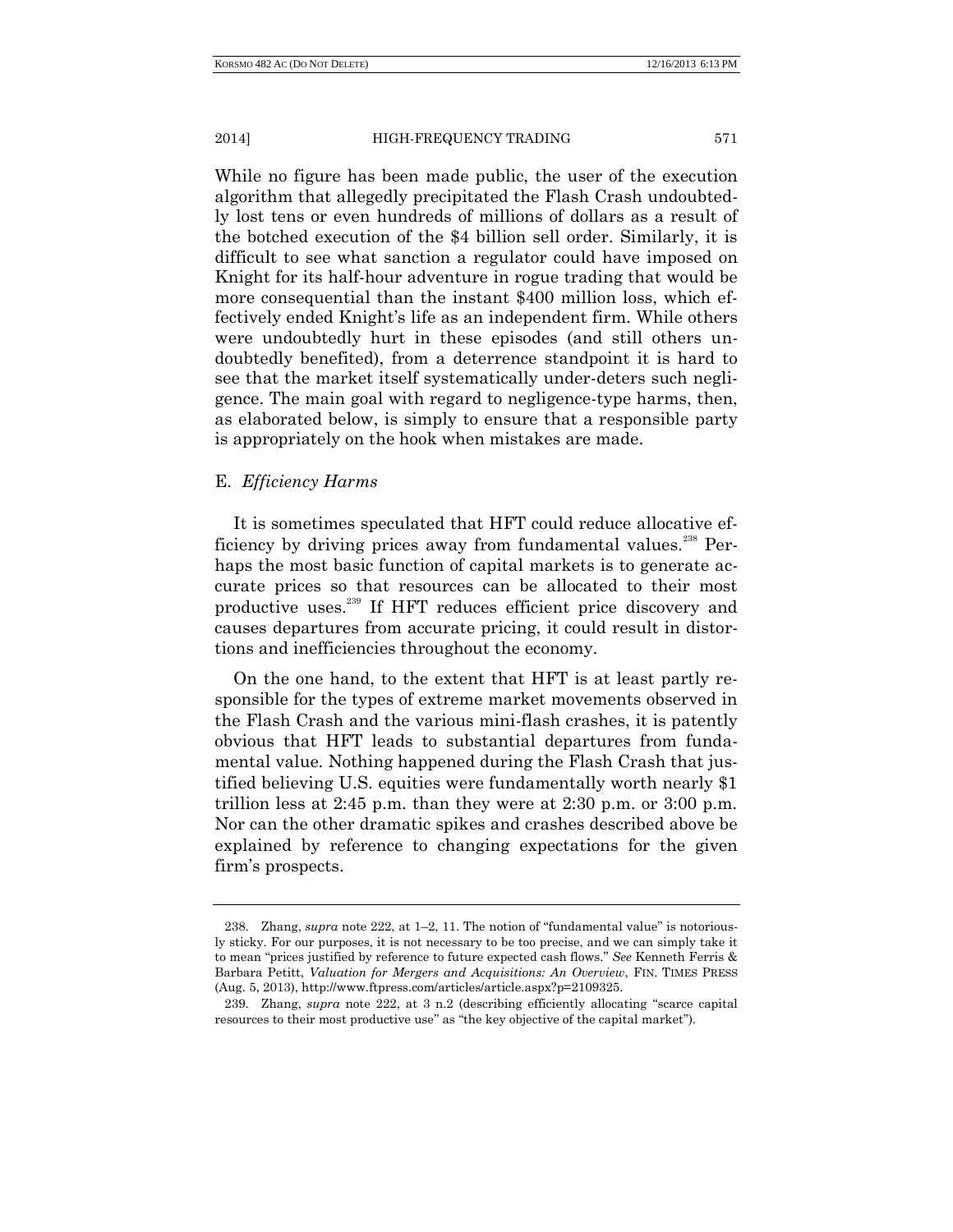More broadly, if HFT has led to greater volatility in stock prices, those prices will, by definition, stray further from fundamental value on average, assuming the real economy itself has not become more volatile. At root, the notion that stock prices will reflect the best estimate of fundamental value depends on the notion that investors are basing trading decisions on material information about the underlying firms' prospects.<sup>240</sup> HFTs, however, generally trade on small-scale price moves, caring little for the individual stock's actual price. With the rise of HFT, "when most trades are based on statistical and often short-lived correlations in stock returns and investors do not hold stocks for the investment purpose (HFT traders typically do not carry any position overnight), the presence of efficient pricing becomes more questionable."<sup>241</sup> The harms stemming from a market with less accurate pricing would be truly systemic, potentially resulting in misallocation of resources throughout the economy.

The actual evidence as to HFT's effect on efficient pricing is still preliminary and mixed. The SEC has noted that HFT's arbitrage activities may help to limit moves away from fundamental value, and "often may contribute to the quality of price discovery in a stock."<sup>242</sup> This notion is supported by several empirical investigations suggesting that HFT has increased the efficiency with which new information is incorporated into securities prices and reduced price discrepancies between related securities.<sup>243</sup> Another study finds that HFT activity causes prices to overreact to news about fundamentals, with prices taking a substantial amount of time to recover from the overreaction.<sup>244</sup>

<sup>240.</sup> *See* Ray Ball & Philip Brown, *An Empirical Evaluation of Accounting Income Numbers*, 6 J. ACCT. RES. 159, 160, 164–65 (1968); S.P. Kothari, *Capital Markets Research in Accounting*, 31 J. ACCT. & ECON. 105, 108–09 (2001); Charles M.C. Lee, *Market Efficiency and Accounting Research: A Discussion of 'Capital Market Research in Accounting' by S.P. Kothari*, 31 J. ACCT. & ECON. 233, 235–36 (2001).

<sup>241.</sup> Zhang, *supra* note 222, at 1–2.

<sup>242.</sup> SEC Concept Release, *supra* note 30, at 3608.

<sup>243.</sup> *See* IOSCO REPORT, *supra* note 134, at 25 ("Some empirical studies suggest that HFT has a positive impact on efficiency of the price discovery mechanism. An important role identified as being performed by HFT firms is that they contribute to price [convergence] across different trading venues."); Brogaard, *supra* note 91, at 64; Terrence Hendershott & Ryan Riordan, *Algorithmic Trading and Information* 22–23 (Net Inst., Working Paper No. 09-08, 2009), *available at* http://www.netinst.org/Hendershott\_Riordan\_09- 08.pdf.

<sup>244.</sup> Zhang, *supra* note 222, at 34.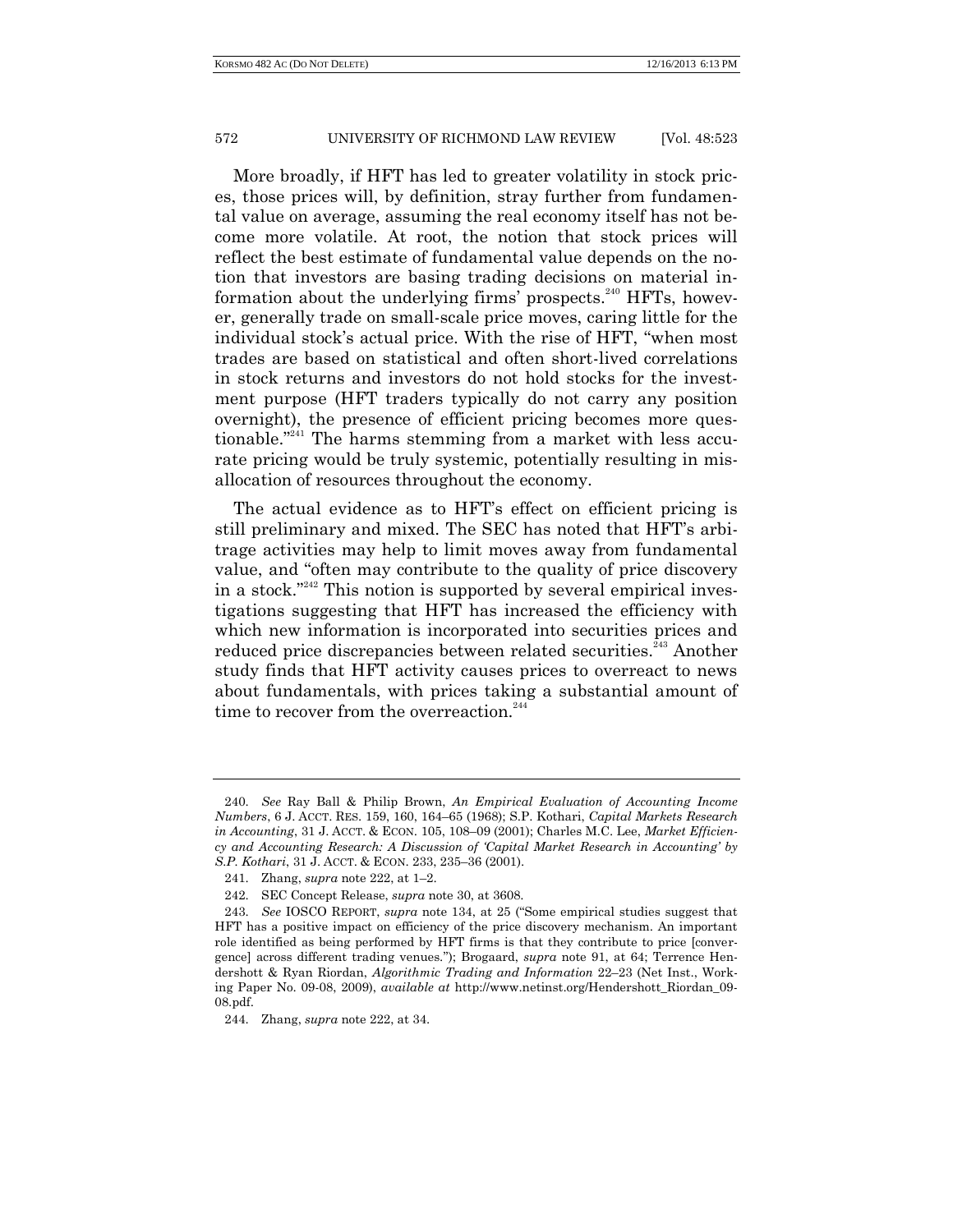It should, however, be noted that misallocations of capital would be more likely to arise if HFT resulted in prolonged deviations from fundamental value. Spikes and crashes lasting milliseconds—or even minutes and hours—are unlikely to result in substantial misallocation of resources, no matter how large the anomaly.<sup>245</sup> As such, the urgency of regulation on these grounds is attenuated.

More serious, but also more speculative, is the risk that parasitic trading could undermine the conditions necessary for markets to generate and synthesize information, again threatening the allocative function of markets. Traders have an incentive to uncover new information only to the extent that they can profit by trading on that information. If parasitic strategies reduce the profitability of generating new information, they also reduce the incentive to generate it in the first place. In particular, if large traders are unable to hide their trades from parasitic HFTs, it would reduce the ability of those investors to profit from generating or uncovering new information and imperil the mechanisms on which market efficiency depends.<sup>246</sup> Thus, parasitic trading poses the additional systemic risk of impairing the informationgenerating function of markets. As noted above, however, large fundamental investors are likely well-placed to protect themselves via more sophisticated order-execution algorithms.<sup>247</sup>

The need to develop such algorithms, and other responses to HFT, has led some commentators to decry a "technology arms race.<sup>"248</sup> As HFTs develop more sophisticated pattern recognition

<sup>245.</sup> *See id.* at 3 n.2 ("It is unclear how a price discovery delayed by 50 millisecond [sic] or 2 seconds would affect resource allocation in any meaningful way.").

<sup>246.</sup> *See* Fischel & Ross, *supra* note 143, at 509–10 ("Traders must be allowed to disguise their trades to avoid disclosing the information they possess to other traders."); Gilson & Kraakman, *supra* note 147, at 577–79; Grossman, *supra* note 147, at 585 ("The price system can be maintained only when it is noisy enough so that traders who collect information can hide that information from other traders."); Sanford J. Grossman & Joseph E. Stiglitz, *On the Impossibility of Informationally Efficient Markets*, 70 AM. ECON. REV. 393, 393 (1980) ("We propose here a model in which there is an equilibrium degree of disequilibrium: prices reflect the information of informed individuals (arbitrageurs) but only partially, so that those who expend resources [to uncover new information] do receive compensation.").

<sup>247.</sup> *See supra* Part III.A.

<sup>248.</sup> *See, e.g.*, Yoon, *supra* note 100, at 922 (quoting Liz Mayer & Emily Lambert, *The New Monsters of Wall Street*, FORBES, Sept. 21, 2009, at 40, 44) (internal quotation marks omitted) ("HFT has led to a 'technology arms race' among its players, who invest hundreds of millions of dollars into developing trading software and algorithms."); Sornette & Von der Becke, *supra* note 43, at 20 (suggesting measures to prevent a "technology arms race");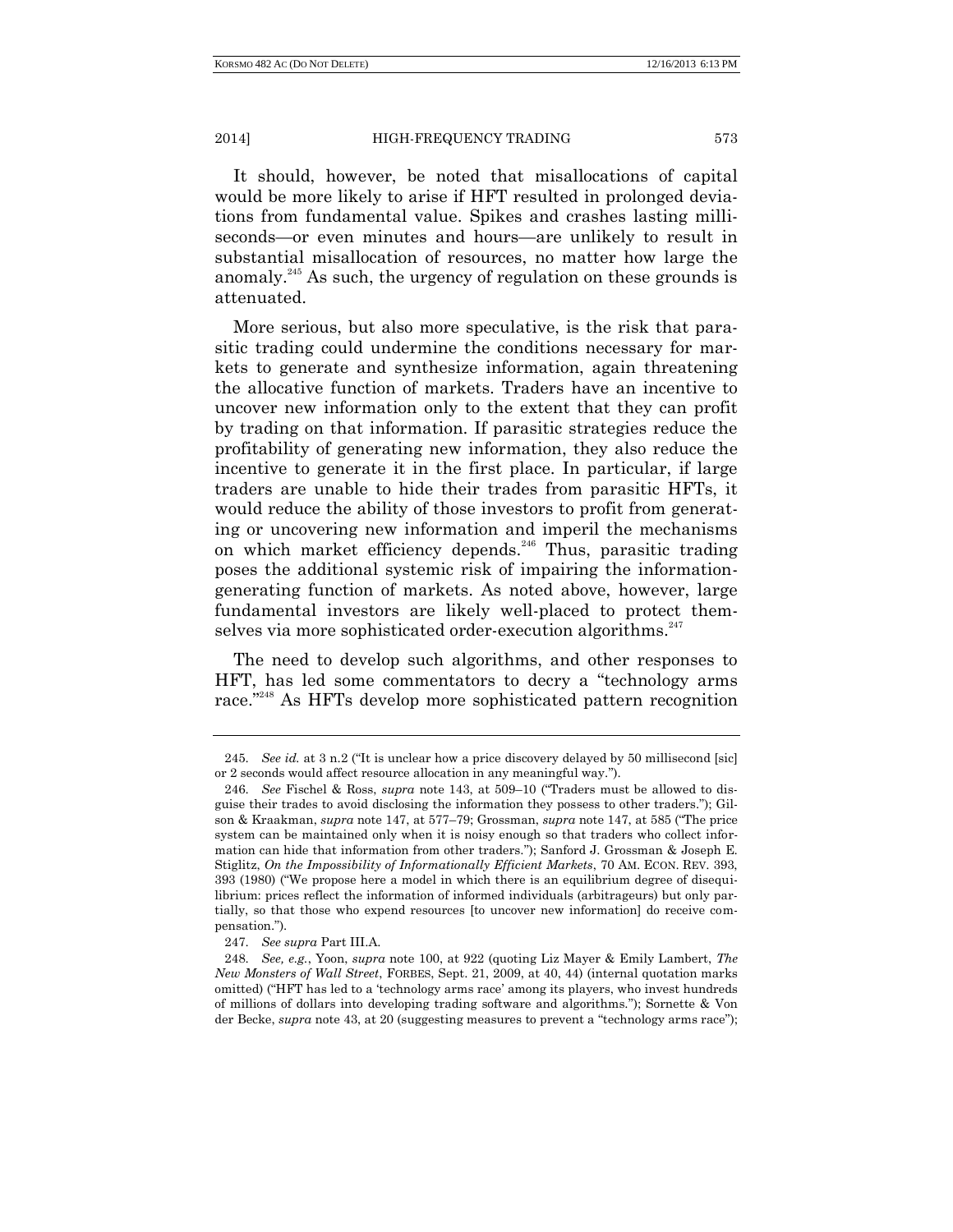algorithms, other traders seeking to avoid detection and exploitation must revise and improve their own algorithms, potentially resulting in significant deadweight losses.<sup>249</sup> As is often the case, discussion of a technological arms race may simply reflect the (well-founded) fear that innovation will upset the status quo and undermine the legacy firms that benefit from that status quo. As such, claims of a destructive arms race should be met with the same skepticism that would greet similar claims made by, say, an auto manufacturer.

Another kind of broad "efficiency" harm must be taken more seriously: the harm that might result if large numbers of investors withdraw from the markets altogether due to the belief that the market is in some way "rigged" or overly dangerous. Indeed, there is some evidence of large outflows of investment capital following the Flash Crash, amid widespread speculation that HFTs played at least a part in the fiasco.<sup>250</sup> These outflows can potentially generate economy-wide harm. A reduction in invested capital can lead to increased costs of capital for public companies in addition to whatever social harms might flow from small investors being effectively frozen out of the stock markets.<sup>251</sup> These risks emphasize the importance of developing an overall regulatory strategy that is perceived as effective by the general investing public.

## F. *Overburdening of Market Infrastructure*

Finally, there have been claims that HFTs are over burdening market infrastructure by the sheer volume of their trading activity. HFTs are, indeed, profligate users of exchange infrastructure. Despite the small number of HFTs, they account for more than half of all trades on U.S. exchanges (although a slightly lower

Leis, *supra* note 124, at 76 (positing the existence of a "technological arms race" in United States and European equity markets); IOSCO REPORT, *supra* note 134, at 28 ("[A]n academic participating in the IOSCO panel sessions stressed the risk that HFT participation in the market may lead to an *arms race*, as market participants compete against one another to possess the fastest and most sophisticated technology, which is very costly.").

<sup>249.</sup> As is noted subsequently, to the extent innovation in algorithms is generally beneficial, any costs must be set against these benefits. *See infra* Part IV.A.

<sup>250.</sup> Frank Zhang & Stuart B. Powell, Viewpoint, *The Impact of High-Frequency Trading on Markets: Before Rushing to Judge HFT, Investors Need to Understand the Empirical Evidence*, CFA INST., Mar. 2011, at 10, 11.

<sup>251.</sup> *See* IOSCO REPORT, *supra* note 134, at 27; Madhavan, *supra* note 217, at 1.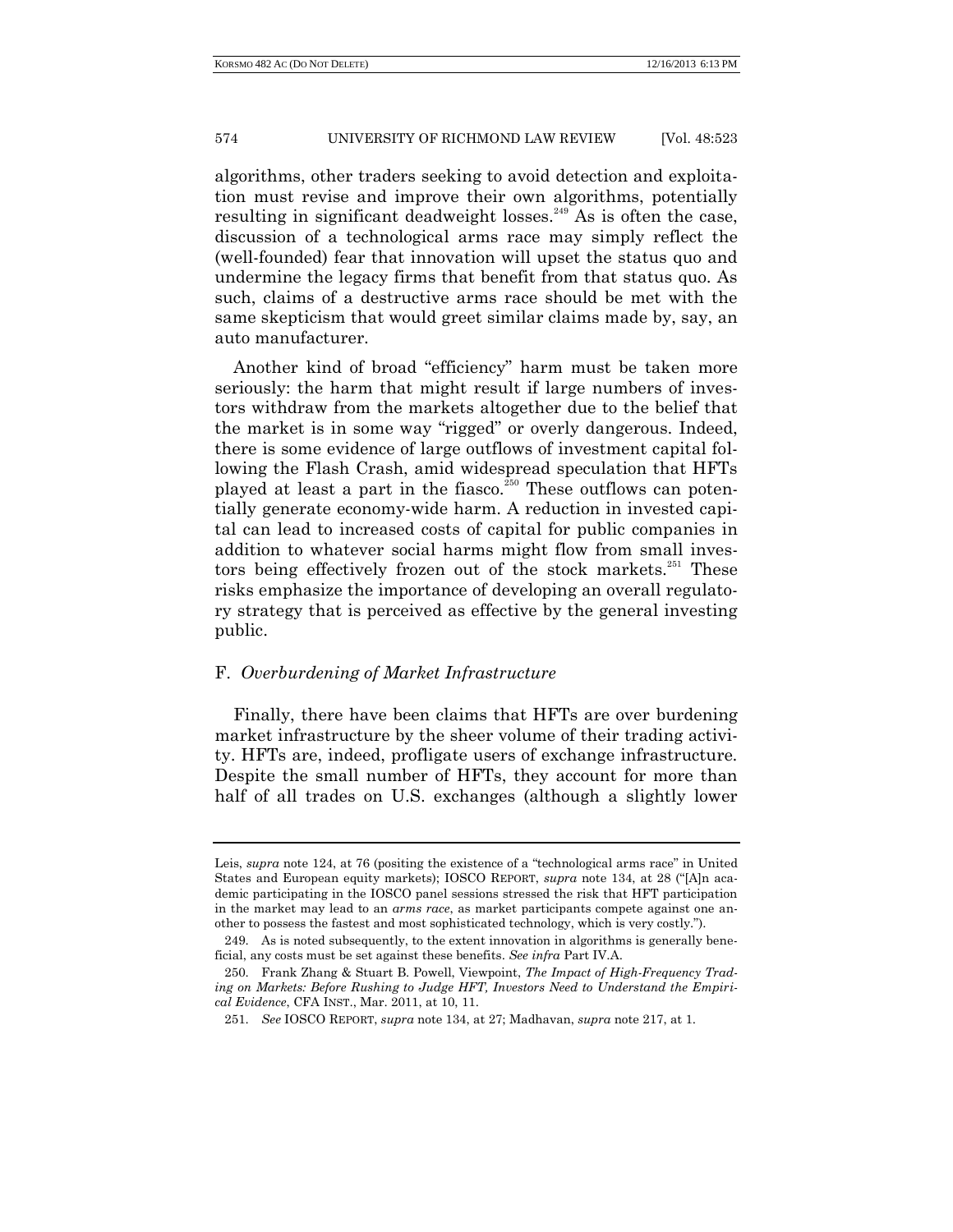percentage than a few years ago). <sup>252</sup> Because HFT strategies typically involve unusually high order-to-trade ratios—with the vast majority of orders being canceled without being executed—HFTs account for an even higher proportion of total data traffic on exchanges.<sup>253</sup> Even without any deliberate malfeasance on the part of HFTs, this flood of data can strain exchanges, increasing latency and system instability. $254$  To cope with the enormous quantities of data, exchanges have been forced to invest hundreds of millions of dollars in technological infrastructure. 255

Some reports claim that HFTs engage in a tactic known as "quote stuffing," deliberately spamming an exchange with a huge number of rapid orders and cancellations.<sup>256</sup> The purpose of quotestuffing is two-fold. First, it can cause a slowdown in the consolidated quotation system, increasing the chance of arbitrage opportunities from differences between real-time conditions and orders appearing in the consolidated data.<sup>257</sup> Second, rival HFTs must process and evaluate the quote-stuffer's orders as if they are potentially genuine, while the quote-stuffer's algorithms can safely ignore them, knowing them to be meaningless.<sup>258</sup> Thus, the burst of orders can "distract and slow down rival HFT firms," giving the quote-stuffer a time advantage.<sup>259</sup> Quote-stuffing is a potentially inexpensive way for HFTs to gain the speed advantage that is so crucial in making HFT strategies profitable.

Some commentators—pointing to the delays in the consolidated quotation system noted above—have suggested that quote-

<sup>252.</sup> *See supra* note 100.

<sup>253.</sup> *See* Yoon, *supra* note 100, at 922.

<sup>254.</sup> Prewitt, *supra* note 183, at 133; Jared F. Egginton et al., *Quote Stuffing* 2 (Working Paper, 2013), *available at* http://papers.ssrn.com/sol3/papers.cfm?abstract\_id=1958 281.

<sup>255.</sup> Yoon, *supra* note 100, at 938; *Moving Markets: Shifts in Trading Patterns are Making Technology Ever More Important*, THE ECONOMIST (Feb. 2, 2006), *available at*  http://www.economist.com/node/5475381.

<sup>256.</sup> Egginton et al., *supra* note 254, at 1; Leis, *supra* note 124, at 64.

<sup>257.</sup> *See* Leis, *supra* note 124, at 64–65; Harold Malmgren & Mark Stys, *The Marginalizing of the Individual Investor: The Inside Story of Flash Crashes, Systemic Risk, and the Demise of Value Investing*, INT'L ECON., Summer 2010, at 22, 24.

<sup>258.</sup> *See* Leis, *supra* note 124, at 64; Madhavan, *supra* note 217, at 6.

<sup>259.</sup> *See* Leis, *supra* note 124, at 64; Madhavan, *supra* note 217, at 6 ("Intentional quote stuffing allegedly works by jamming the signal bandwidth of other fast traders who must process quotation changes that *only* the trader posting the rapid quote changes can safely ignore. More generally, the term refers to sudden spikes in quotation activity that appear unrelated to fundamental news events or trading volumes.").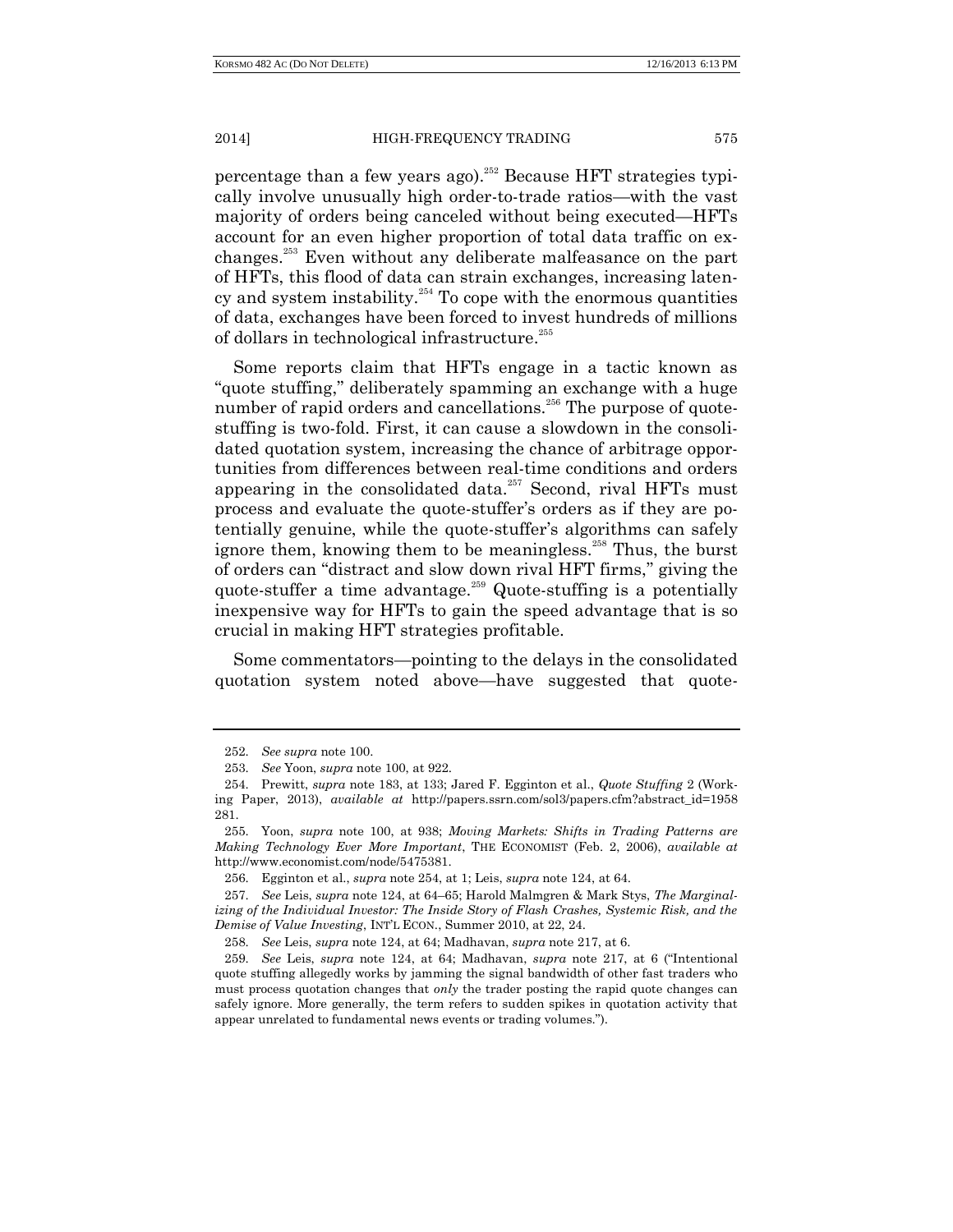stuffing may have played a significant role in the Flash Crash. Nanex, LLC, a developer of market data feed technology and critic of HFT, has argued that quote-stuffing activity caused the delays, which then led to a vicious circle as algorithmic traders sought to arbitrage a phantom price difference between quotes on the NYSE—which were delayed—and quotes on other exchanges.<sup>260</sup> The CFTC-SEC Initial Report on the Flash Crash acknowledged that "[i]t has been hypothesized that these delays [in the quotation data were] due to a manipulative practice called 'quotestuffing' in which high volumes of quotes are purposely sent to exchanges in order to create data delays that would afford the firm sending these quotes a trading advantage," but concluded that it was unlikely the data delays played a large role in the extreme market movements. $^{261}$ 

To the extent these activities are manipulative, the injured parties are largely the same as those already discussed. In addition, however, at least a portion of the harm falls upon the exchanges themselves as the performance of their systems is degraded. The situation is somewhat akin to an email scammer who uses a virus to cause a third party's computer to begin sending thousands of solicitation emails. The targets of the scheme are the recipients of the emails, but the hacked computer also suffers slow-downs and degraded overall performance. Systemic harms are possible as well, if system interference is severe enough to hamper efficient price discovery on the markets.<sup>262</sup>

If excessive HFT activity is clogging up market infrastructure, imposing costs on market operators, then the case for fees designed to shift those costs back to the responsible traders appears strong. Likewise, if savvy HFTs are exploiting liquidity rebate structures to make a profit without generating a corresponding benefit by providing genuine liquidity, the case for an overhaul of those structures is equally strong. Nonetheless, the case for ac-

<sup>260.</sup> *See Analysis of the Flash Crash*, NANEX (June 18, 2010), http://www.nanex.net/ 20100506/FlashCrashAnalysis\_CompleteText.html. Nanex goes on to claim that "as more HFT systems start doing this, it is only a matter of time before quote-stuffing shuts down the entire market from congestion." Andrew Appel, *Did a Denial-of-Service Attack Cause the Stock-Market "Flash Crash?"*, FREEDOM TO TINKER (June 25, 2010), http://freedom-totinker.com/blog/appeal/did-denial-service-attack-cause-stock-market-flash-crash/.

<sup>261.</sup> SEPTEMBER CFTC-SEC STAFF REPORT, *supra* note 1, at 79.

<sup>262.</sup> *See* Egginton et al., *supra* note 254, at 3 (finding that stocks subject to especially intense quoting activity experience reduced liquidity, higher spreads, and higher volatility).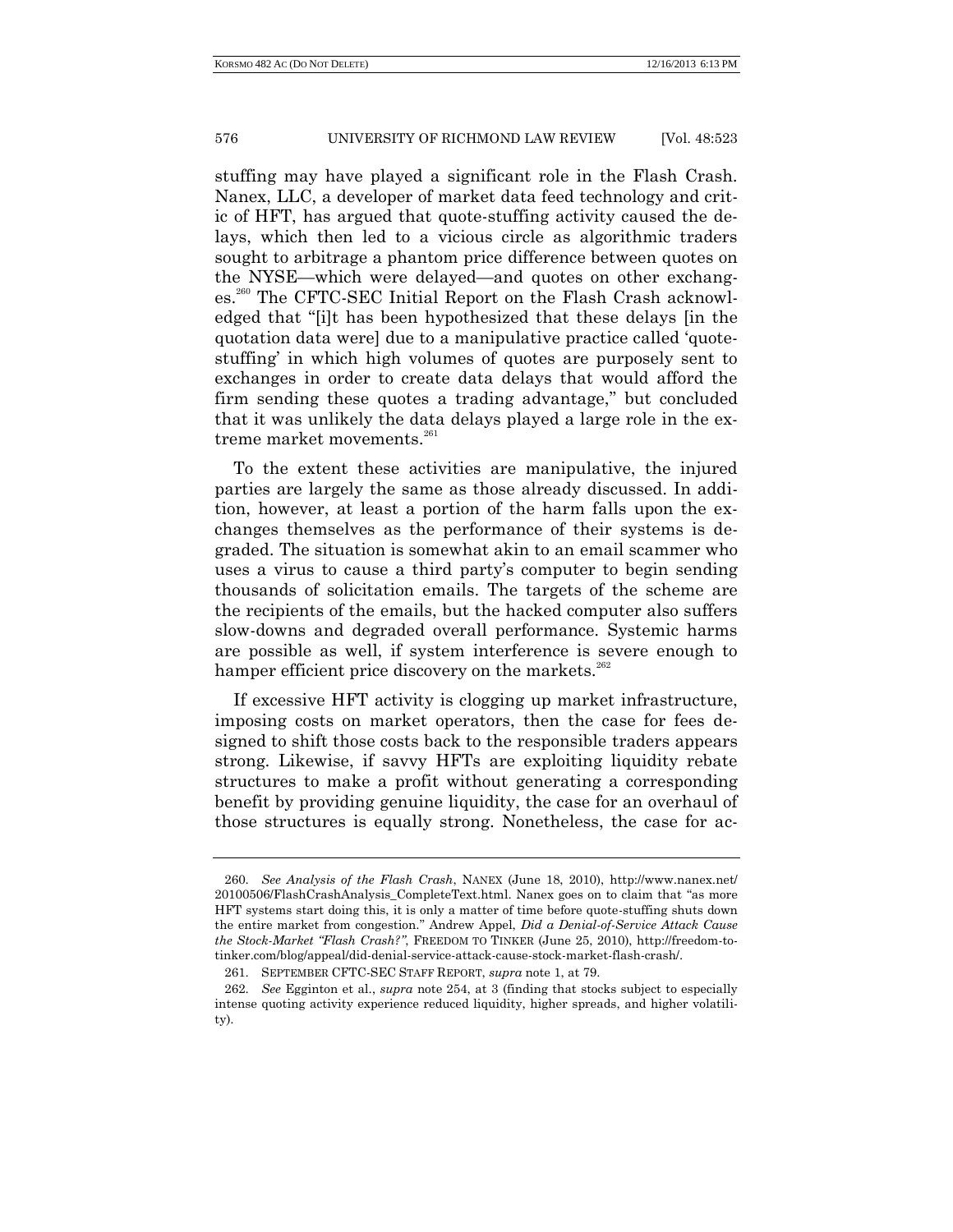tion is not the same as the case for regulation. In this case, as explained further below, the trading venues themselves have both the ability and the incentive to make such improvements. Regulators are unlikely to be particularly competent in designing the necessary fee structures themselves, and take the risk of imposing a one-size-fits-all solution that merely serves to cut off innovation and experimentation to find optimal systems.

## IV. THE NOVEL RISK OF EXTREME VOLATILITY EVENTS

# A. *HFT-Induced Volatility*

The risk of extreme volatility events differs from the risks discussed in Part III in four essential ways. First, the risk is, in important ways, unique to HFT. Second, the risk is potentially serious. Third, the risk of extreme volatility events can be only partially mitigated by private actors. Finally, volatility spikes are highly visible, and thus have attracted a great deal of attention from the media and the investing world. These features combine to make extreme volatility events a prime target for new regulation.

An important challenge for policymakers is that the magnitude of the risk of HFT-related extreme volatility events is uncertain. On the one hand, it is clear that the emergence of HFT has resulted in dramatically reduced spreads and faster execution times, at least under ordinary conditions.<sup>263</sup> On the other hand, extreme volatility events—such as the Flash Crash and the hundreds of mini-flash crashes in individual securities—are taking place at a greater frequency than ever before.<sup>264</sup> The evidence is mixed as to whether HFTs, on net, increase or decrease volatility.<sup>265</sup> Surveying the published research, Sornette and Von der

265. *See* Madhavan, *supra* note 217, at 7 (summarizing the state of research on the question, and concluding that "[r]ecent[] evidence . . . is mixed on the impact of high-

<sup>263.</sup> *See* IOSCO REPORT, *supra* note 134, at 26 ("Execution speed has fallen from seconds to as little as microseconds within ten years. Some measures of liquidity have improved with implicit trading costs (like quoted bid-ask spreads) and explicit costs (e.g., trading fees per transaction) declining."); Zweig, *supra* note 134 (reporting by way of example that online brokerage fees from Charles Schwab total, at most, 0.3%, whereas they were at least 2% a decade ago).

<sup>264.</sup> *See* Graham Bowley, *The New Speed of Money*, N.Y. TIMES, Jan. 2, 2011, at BU1 (noting that "[s]ince May [of 2010] there have been regular mini-flash crashes in individual stocks for which, some say, there are still no satisfactory explanations").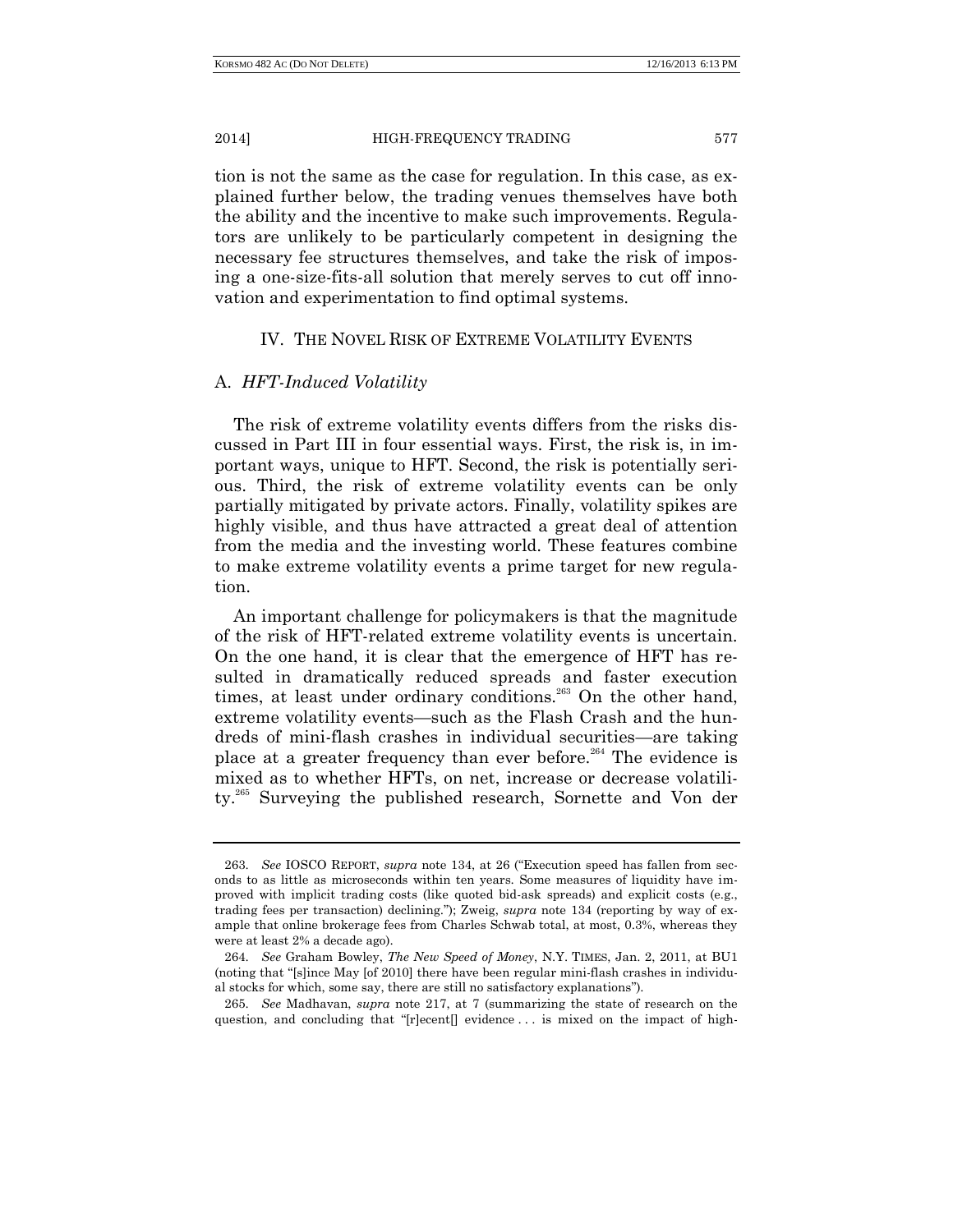Becke conclude that "[w]hile volatility appears to be reduced at the level of individual stocks' bid/ask prices, [HFT] may have amplified tail risk and increased volatility at the macro level."<sup>266</sup>

Some of this increased incidence of extreme volatility may be due to deliberate malfeasance, such as momentum ignition or other forms of illegal market manipulation.<sup>267</sup> Some may be the result of front-running strategies, which potentially amplify the effects of trades by large long-term investors.<sup>268</sup> Some may be a result of HFTs severing the traditional connection between trading volume and liquidity.<sup>269</sup> Legacy order-execution algorithms like the one the U.S. Commodity Futures Trading Commission ("CFTC") and SEC suspect of causing the Flash Crash—often use volume as a proxy for liquidity, and thus may trigger large price movements where it is a poor proxy.<sup>270</sup> Some may be a result of non-manipulative trading strategies whereby HFTs chase shortterm momentum in such a way as to amplify price swings. $^{271}$ 

But the phenomenon of smoother trading in placid times and choppier trading in turbulent times suggests that the worst volatility spikes may be the result of HFTs having elbowed out tradi-

frequency traders and faster trading"); Zhang, *supra* note 222, at 8 ("Whether HFT increases or reduces stock price volatility is not obvious."). Several papers find that increased HFT activity reduces short-term volatility. *See* Joel Hasbrouck & Gideon Saar, *Low-Latency Trading* 32–33 (Cornell Univ., Johnson Sch. Research Paper Series No. 35- 2010, 2013), *available at* http://papers.ssrn.com/sol3/papers.cfm?abstract\_id=1695460; *see also* Brogaard, *supra* note 91, at 1 (finding that "HFTs . . . may dampen intraday volatility"); Sven S. Groth, *Does Algorithmic Trading Increase Volatility? Empirical Evidence from the Fully-Electronic Trading Platform Xetra* § 6.3 (Grothe Universität, Discussion Paper Nov. 16, 2011), *available at* http://www.futuresindustry.org/ptg/downloads/Working Paper\_Algo\_SvenGroth.pdf (finding evidence that algorithmic trading does not substantially increase volatility); Terrence Hendershott, et al., *Does Algorithmic Trading Improve Liquidity?* 66 J. FIN. 1, 10–11 (2011) (noting that when algorithmic trading increases, it narrows the spread and therefore decreases the volatility between the two prices); IOSCO REPORT, *supra* note 134, at 28 ("The available[] evidence is mixed and while some studies suggest that HFT tend[s] to have a stabilizing effect on market volatility, at least during normal market conditions, others provide negative evidence on the impact of HFT on market volatility."). *But see* Dichev et al., *supra* note 178, at 3 (finding that high trading volume can produce "its own volatility above and beyond that based on fundamentals"); Egginton et al., *supra* note 254, at 5; Zhang, *supra* note 222 at 2 ("[S]tock price volatility is positively correlated with HFT after controlling for the volatility of a firm's fundamentals and other exogenous volatility drivers.").

<sup>266.</sup> Sornette & Von der Becke, *supra* note 43, at 6.

<sup>267.</sup> *See supra* text accompanying notes 132, 148.

<sup>268.</sup> *See supra* note 126 and accompanying text.

<sup>269.</sup> *See infra* text accompanying note 271.

<sup>270.</sup> *See supra* Part III.D.

<sup>271.</sup> *See* Zhang, *supra* note 222 at 8.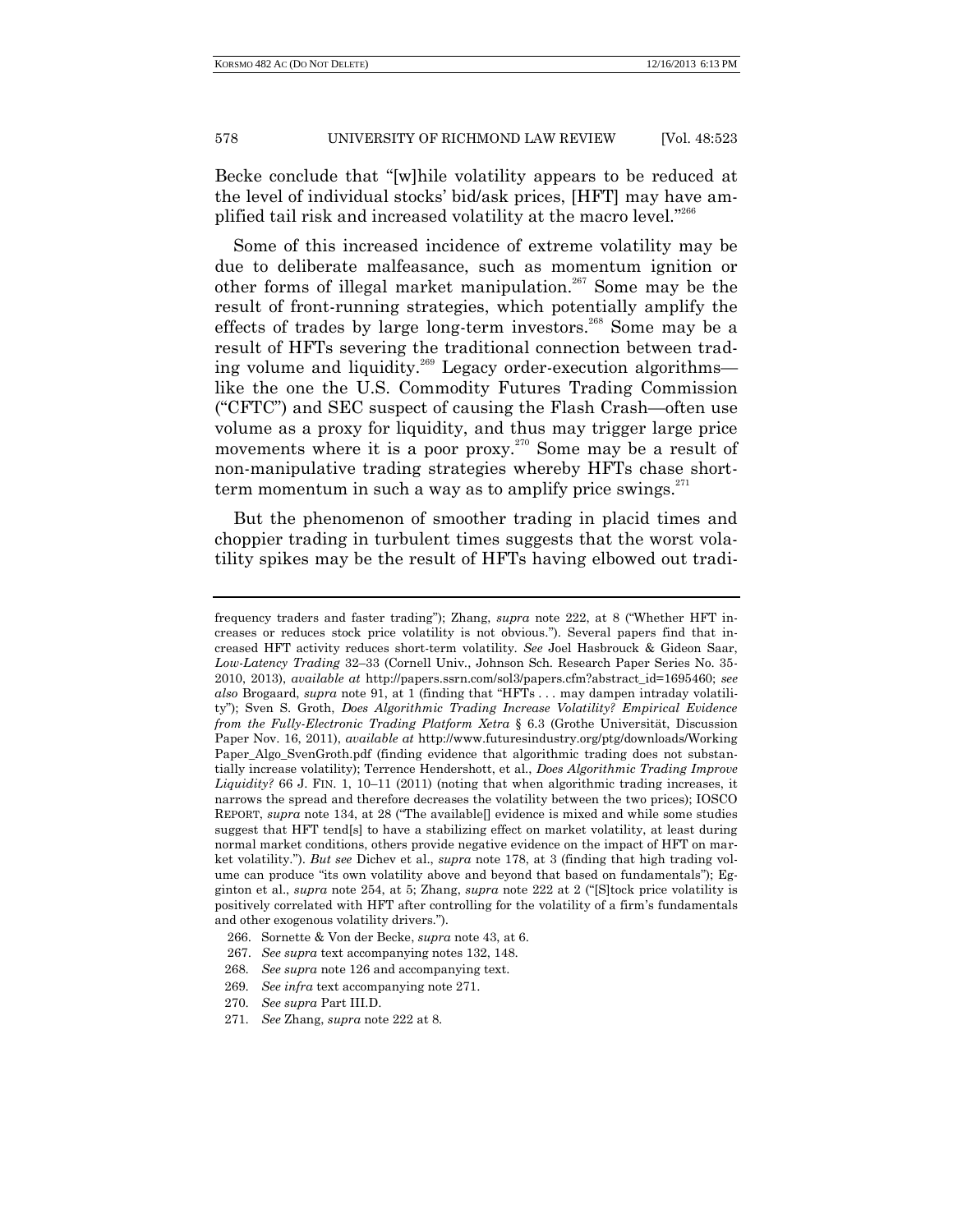tional market makers. As noted above, HFTs generally perform the market making function even more efficiently than their predecessors did, but their speed and lack of any obligation to remain in the market means that they can quickly vanish when market making becomes unappealingly risky, resulting in a dramatic drop in liquidity at just the wrong time. Sornette and Von der Becke, for example, note that "it seems HFT provides liquidity in good times when it is perhaps least needed and takes liquidity away when it is most needed, thereby contributing rather than mitigating instability  $\dots$ ."<sup>272</sup> The International Organization of Securities Commissions' ("IOSCO") report on the subject noted that "it is questioned by some market participants whether HFT firms provide liquidity to the market on a consistent basis, i.e. whether they continue to do so during turbulent conditions and whether they withdraw from the market."<sup>273</sup>

The harms that flow from increased volatility are multifaceted. Most basically, high-profile crashes and spikes may lead retail investors to view the markets as little more than a casino, and to withdraw their capital. Furthermore, investors who are risk-averse—which includes virtually everyone<sup> $^{274}$ </sup>—will tend to require a higher risk premium for more volatile stocks (in other words, investors will pay less for the same expected returns).<sup>275</sup> As a result, high volatility can increase firms' cost of capital.<sup>276</sup> and reduce the value of stock-based compensation to employees and officers.<sup>277</sup> It has also been suggested that increased volatility

<sup>272.</sup> Sornette & Von der Becke, *supra* note 43, at 6; Zhang, *supra* note 222, at 3 ("[T]he positive correlation between HFT and volatility is stronger when market uncertainty is high, a time when markets are especially vulnerable to aggressive HFT strategies and to the withdrawal of HFT market-making activities.").

<sup>273.</sup> IOSCO REPORT, *supra* note 134, at 26. As Sornette and Von der Becke point out, even market makers with an obligation to remain in the market only fulfilled these obligations in a technical sense during the Flash Crash, posting so-called "stub quotes" far from the market price, in the expectation that they would not be executed against. *See* Sornette & Von der Becke, *supra* note 43, at 5 n.5. These stub quotes were the source of some of the most outlandish trades during the Flash Crash (trades for one cent or \$100,000 per share), so one may question whether they were an improvement over no quotes at all. *See* MAY CFTC-SEC STAFF REPORT, *supra* note 2, at 33–34.

<sup>274.</sup> *See* Prasanna Gai & Nicholas Vause, *Measuring Investors' Risk Appetite*, 2 INT'L J. CENT. BANKING 167, 168 (2006); Zhang, *supra* note 222, at 7.

<sup>275.</sup> *See* X. Frank Zhang, *Information Uncertainty and Stock Returns*, 61 J. FIN. 105, 135 (2006).

<sup>276.</sup> *See* Kenneth A. Froot et al., *Shareholder Trading Practices and Corporate Investment Horizons*, 5 J. APPLIED CORP. FIN. 42, 43 (1992).

<sup>277.</sup> *See id*.; Stanley Baiman & Robert Verrecchia, *Earnings and Price-Based Compen-*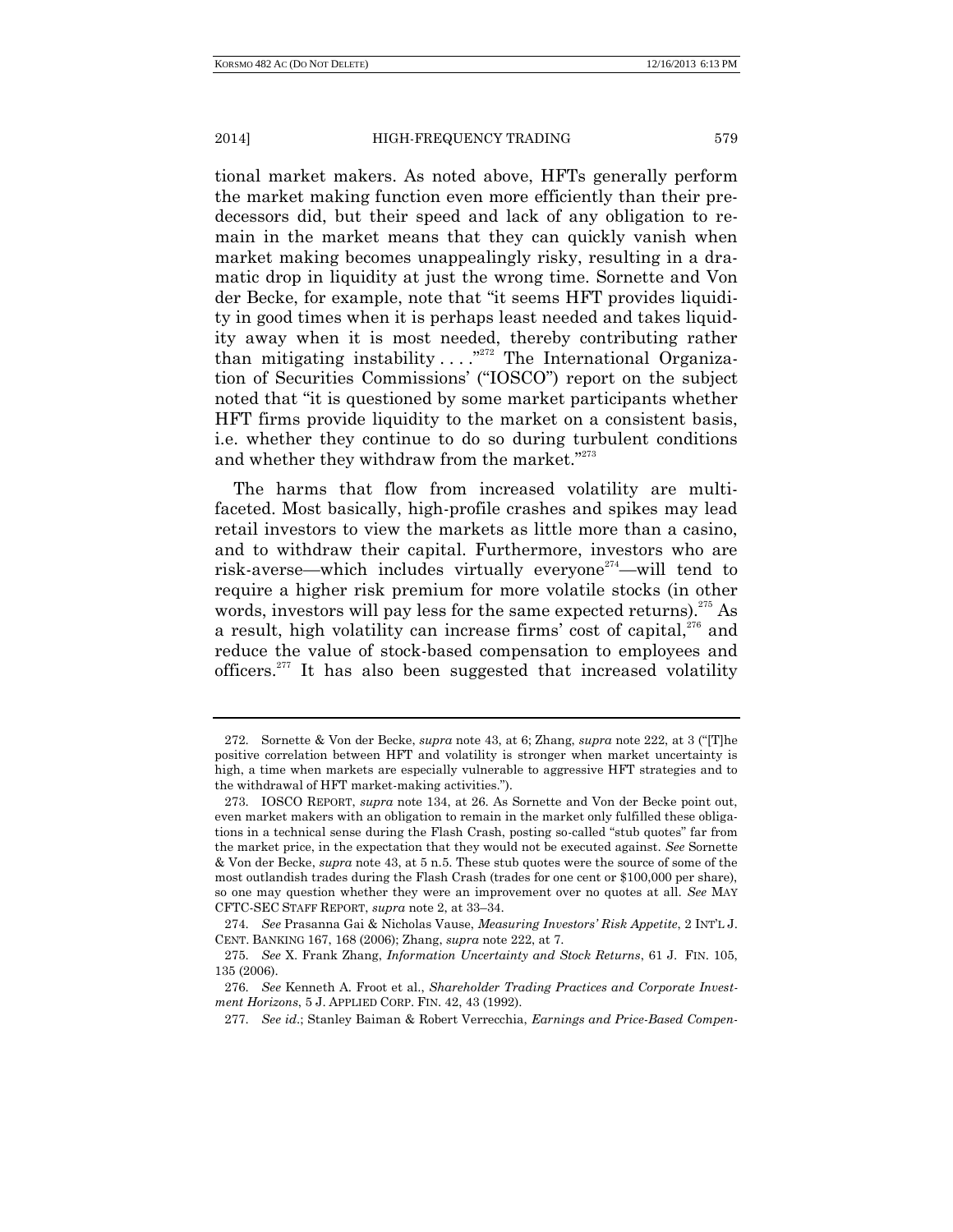leads to increased securities litigation, with all the attendant deadweight losses of such litigation.<sup>278</sup>

# B. *The Regulatory Landscape*

Because HFT is a relatively new practice, it is unsurprising that the governing regulatory regimes are not fully developed. The general regulatory landscape has been sketched above. Before turning to my proposed regulatory response to HFT, however, I offer a brief overview of existing proposals. These proposals are ably summarized in the Joint CFTC-SEC Advisory Committee on Emerging Regulatory Issues' report, "Recommendations Regarding Regulatory Responses to the Market Events of May 6, 2010," and the IOSCO Technical Committee's July 2011 Consultation Report on "Regulatory Issues Raised by the Impact of Technological Changes on Market Integrity and Efficiency." As a result, these regulatory proposals are recapitulated only briefly here.

## 1. Recommendations of the CFTC-SEC Joint Committee

Following the Flash Crash, the CFTC and SEC convened a Joint Advisory Committee (the "Committee") to consider regulatory responses to the extraordinary events of that day.<sup>279</sup> The result was a series of fourteen recommended actions (some multipart), most of which implicate HFT even if they do not explicitly target it.<sup>280</sup> The report divides the fourteen recommended actions into three broad categories: (1) volatility-related actions; (2) re-

*sation Contracts in the Presence of Discretionary Trading and Incomplete Contracting*, 20 J. ACCT. & ECON. 93, 94–95 (1995).

<sup>278.</sup> *See* Jennifer Francis et al., *Shareholder Litigation and Corporate Disclosures*, 32 J. OF ACCT. RES. 137, 144–46 (1994).

<sup>279.</sup> JOINT CFTC-SEC ADVISORY COMM. ON EMERGING REGULATORY ISSUES, RECOMMENDATIONS REGARDING REGULATORY RESPONSES TO THE MARKET EVENTS OF MAY 6, 2010, at 2 (2010) [hereinafter JOINT ADVISORY REPORT].

<sup>280.</sup> *Id*. at 3–14. As the Joint Committee noted in the introduction to its recommendations, "[t]he broad, visible, and often controversial, topic of High Frequency Trading . . . has been pervasive in our discussions and in comments received from others. Rather than detail specific recommendations about HFT in this report, steps to address issues associated with this practice are evident throughout our report." *Id*. at 2.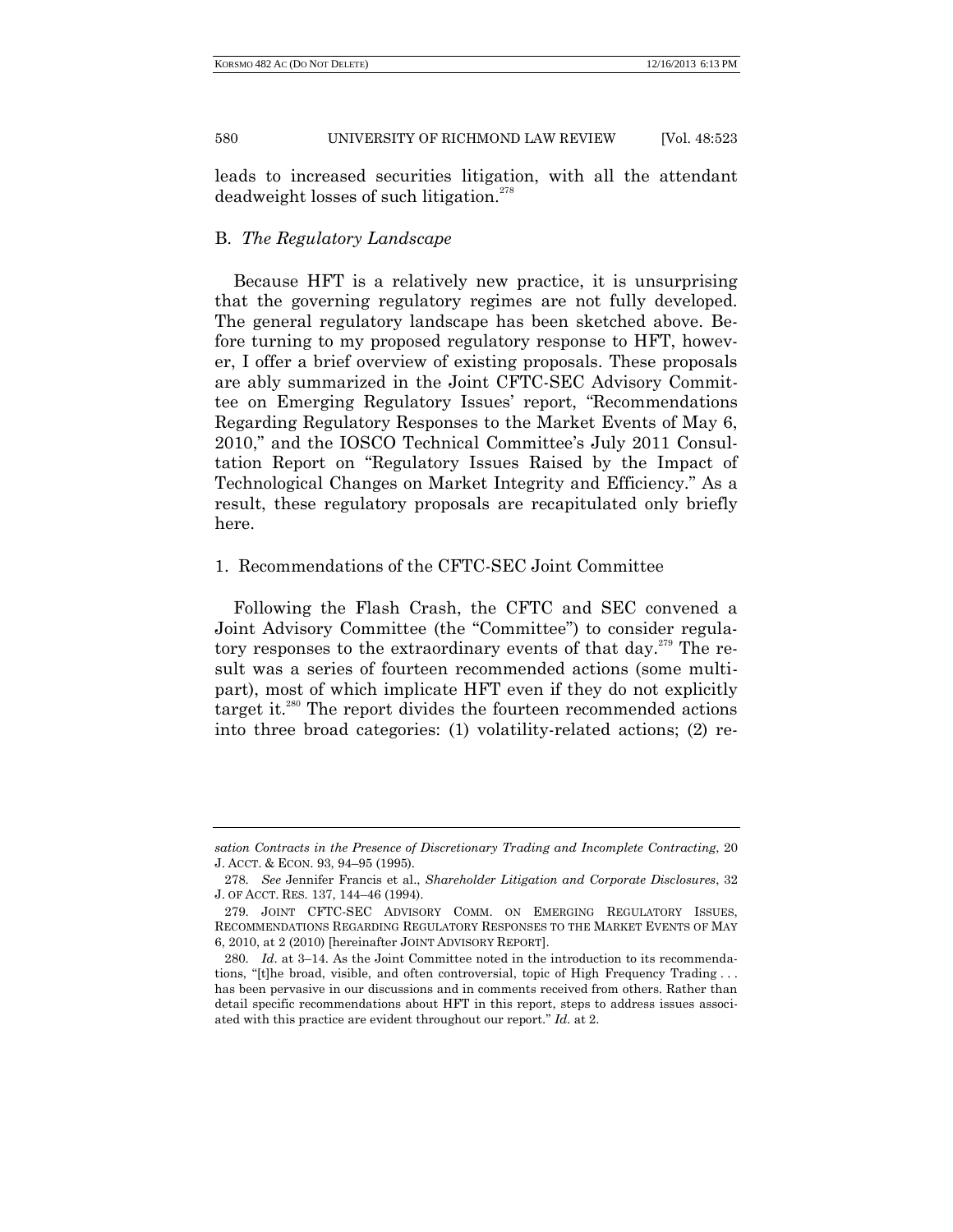strictions on co-location and direct access; and (3) liquidity enhancement issues.<sup>281</sup>

Under the heading of "volatility," the report makes a number of recommendations, most of which have either been implemented or are scheduled to be implemented by the end of  $2013^{282}$  First, the Committee endorsed the broader use of circuit breakers for individual stocks to temporarily halt trading when prices change by more than a certain amount (usually 10%) in a certain period (usually five minutes), and suggested consideration of similar circuit breakers for options and other derivatives.<sup>283</sup> Circuit breakers are intended to short-circuit liquidity freezes, giving time for liquidity to be attracted to the market, and giving algorithmic traders enough time to curb runaway algorithms.<sup>284</sup> Circuit breakers of one form or another were probably the single most called for response in the wake of the Flash Crash,<sup>285</sup> and the SEC and Financial Industry Regulatory Authority ("FINRA") acted quickly, beginning to implement them in S&P stocks in 2010, and expanding their use thereafter.<sup>286</sup> The Committee also recommended rules creating greater certainty as to when individual trades will be cancelled as erroneous in the case of aberrant price movements, and the elimination of stub quotes.<sup>287</sup>

<sup>281.</sup> *Id* at 2–14.

<sup>282.</sup> *Id* at 2–6; *see, e.g.*, *Regulatory Newsletters; Current Regulatory Initiatives: Limit Up-Limit Down Proposals*, NASDAQ OMX, http://www.nasdaqtrader.com/trader.aspx?id= currentregulatory (last visited Dec. 6, 2013).

<sup>283.</sup> JOINT ADVISORY REPORT, *supra* note 279, at 3 & n.1, 5.

<sup>284.</sup> *See id*. at 3 n.1. ("Where there is extreme volatility in a stock, this solution provides for a pause in trading that will allow market participants to better evaluate the trading that has occurred, correct any erroneous 'fat finger' orders and to allow a more transparent, organized opportunity to offset the order imbalances that may have caused the volatility.").

<sup>285.</sup> *See* Gould, *supra* note 32, at 275 (noting that "[t]he SEC quickly implemented circuit breakers reminiscent of the 'Black Monday' market crash of 1987"); *SEC Approves New Stock-by-Stock Circuit Breaker Rules,* U.S. SEC. AND EXCH. COMM'N (June 10, 2010), *available at* http://www.sec.gov/news/press/2010/2010-98.htm (releasing rules "establishing a set of circuit breakers that uniformly pauses trading in a given security across all venues . . . ensur[ing] that all markets pause simultaneously and provide time for buyers and sellers to trade at rational prices").

<sup>286.</sup> JOINT ADVISORY REPORT, *supra* note 279, at 3 n.1. These single-stock circuit breakers are scheduled to be replaced by "limit-up/limit-down" rules in 2013. *See* Office of Investor Education & Advocacy, *SEC Investor Bulletin: New Measures to Address Market Volatility* (last updated Apr. 9, 2013) [hereinafter *SEC Investor Bulletin*], http://www.sec. gov/investor/alerts/circuitbreakersbulletin.htm).

<sup>287.</sup> JOINT ADVISORY REPORT, *supra* note 279, at 3–4. In November 2010, the SEC approved rules effectively barring stub quotes. *See* Order Granting Accelerated Exchange Act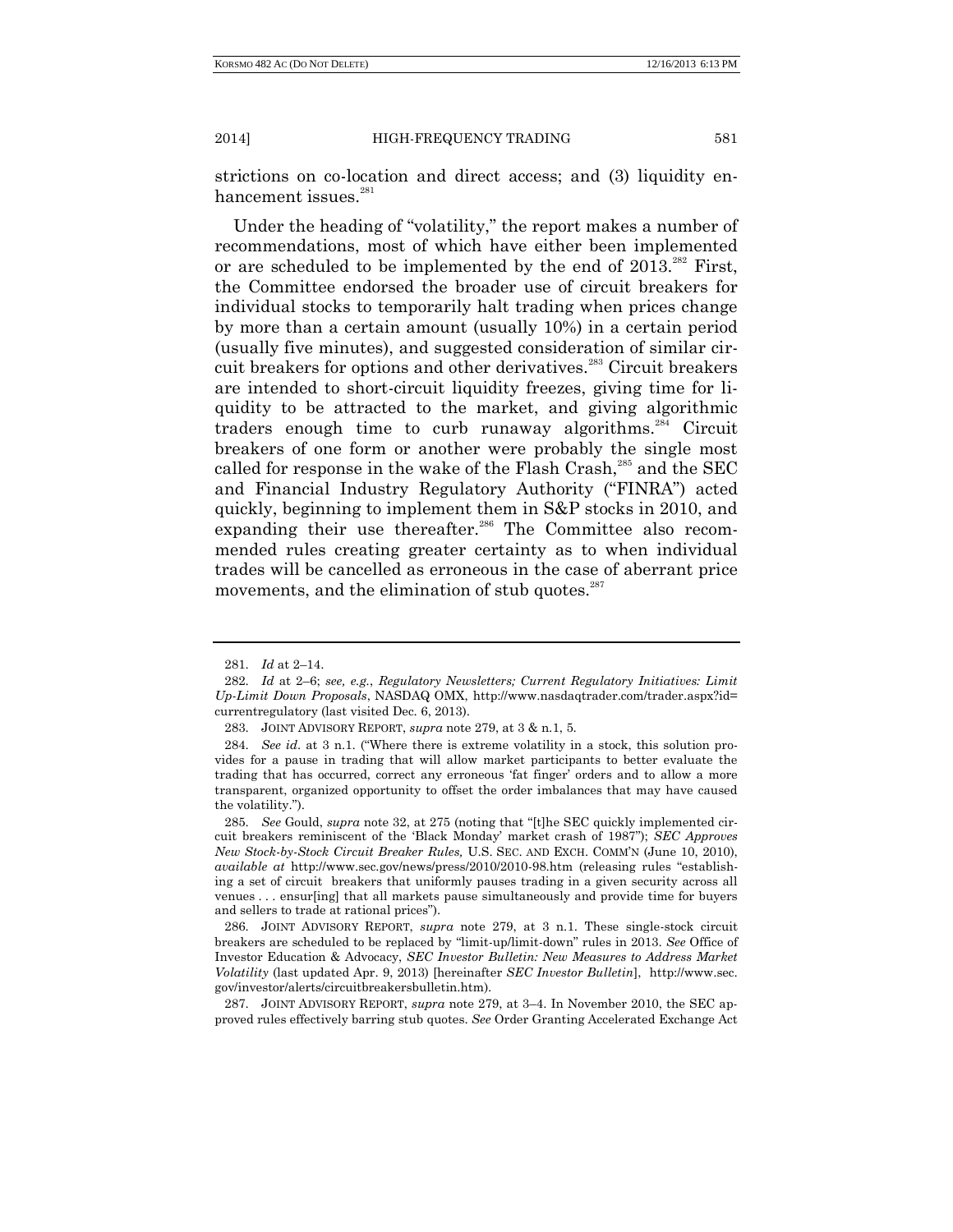Circuit breakers are somewhat blunt tools, in that a single erroneous trade can cause a complete halt in the trading of a security, at least for a few minutes. As such, the Committee recommended implementation of a so-called "limit up/limit down" process that, instead of halting trading of a security altogether, restricts trading to a price band within a certain percentage of the average price over the past few minutes.<sup>288</sup> Like a circuit breaker, a limit up/limit down rule arrests liquidity-driven spikes and crashes, but it does so without halting trading altogether—if liquidity returns within the price band, trading can resume as normal.<sup>289</sup> The SEC has approved a limit up/limit down mechanism, and it is in the process of being implemented, first for S&P  $500$  stocks and later for all securities.<sup>290</sup>

The last recommendation under the heading of "volatility" was that the SEC consider several alterations to the existing marketwide circuit breakers, under which trading is halted across the entire market if the market drops by a certain amount.<sup>291</sup> Most importantly, they suggested considering the amount of the decline necessary to trigger a halt, reducing the minimum duration of the halt, and using the S&P 500 index as the reference instead of the narrower DJIA.<sup>292</sup> The SEC has approved most of these changes, and they have begun to go into effect. $^{293}$ 

The second group of recommendations deals with co-location and direct access to exchange infrastructure, and seeks to control the risks associated with manipulative or poorly designed algo-

Release No. 34,63255 Approval to Proposed Rule Changes to Enhance the Quotation Standards for Market Makers, 75 Fed. Reg. 69,484, 69,484 (Nov. 5, 2010).

<sup>288.</sup> *See* JOINT ADVISORY REPORT, *supra* note 279, at 4–5 (internal quotation marks omitted).

<sup>289.</sup> *See id*., at 4.

<sup>290.</sup> *SEC Investor Bulletin*, *supra* note 286.

<sup>291.</sup> JOINT ADVISORY REPORT, *supra* note 279, at 5–7.

<sup>292.</sup> *See id.* at 6.

<sup>293.</sup> *See SEC Investor Bulletin*, *supra* note 286. Among other things, the scheduled changes include: 1) switching from the Dow Jones Industrial Average to the S&P 500; 2) reducing the "trigger points" from 10%, 20%, and 30% declines to 7%, 13%, and 20% declines; and 3) reducing the lengths of the halt for various declines, with a minimum halt of only 15 minutes. *See* Order Granting Accelerated Approval to Proposed Rule Changes Relating to Trading Halts Due to Extraordinary Market Volatility, Exchange Act Release No. 34,67090, 77 Fed. Reg. 33,531, 33,532 (June 6, 2012); *see also* Ian Poirier, Note, *High-Frequency Trading and the Flash Crash: Structural Weaknesses in the Securities Markets and Proposed Regulatory Responses*, 8 HASTINGS BUS. L.J. 445, 460 (2012) (defining stub quoters as "bids or offers that are far removed from the best price available for a given security").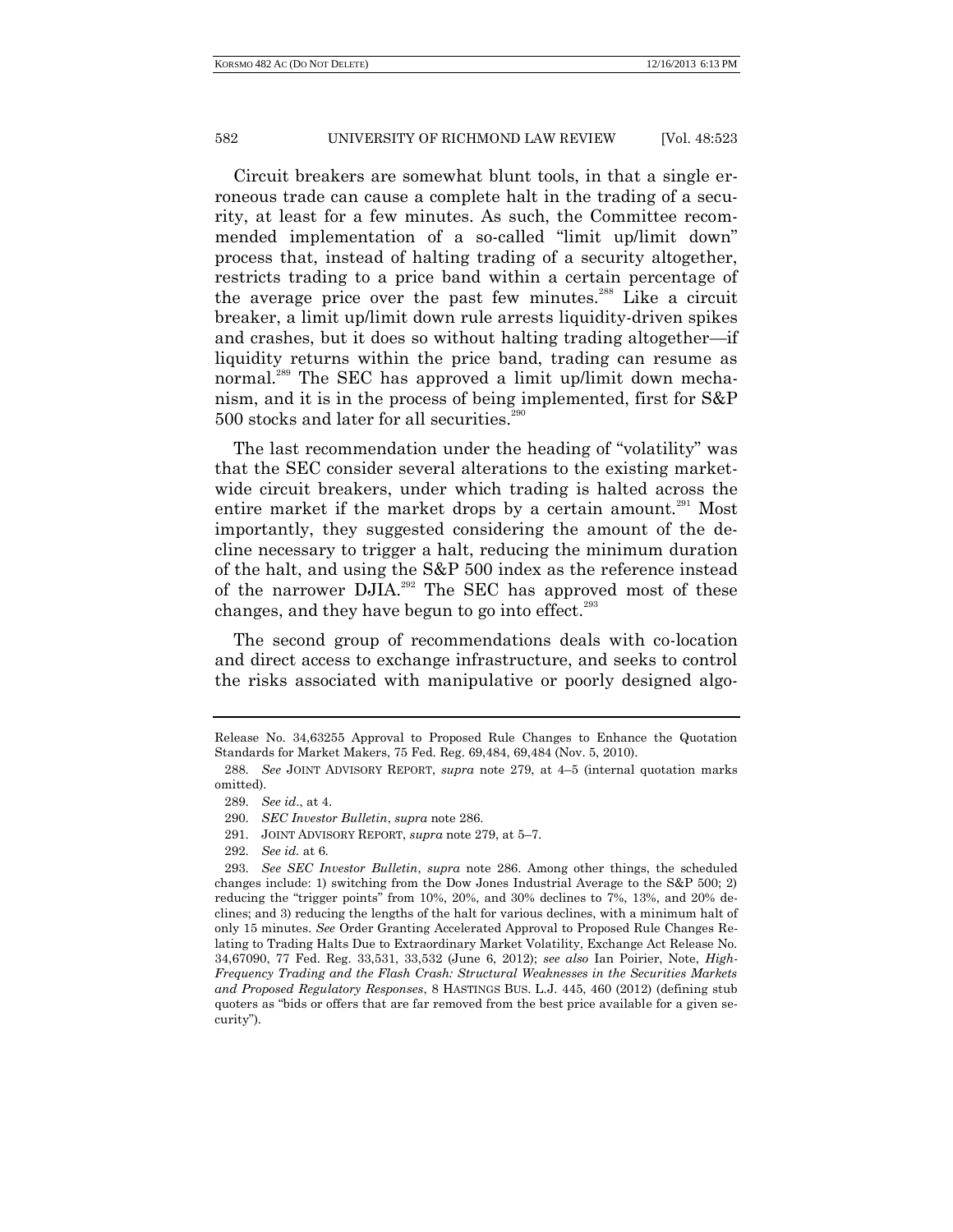rithms.<sup>294</sup> In particular, the Committee suggested that the SEC work with FINRA and the various exchanges to design and implement risk management controls, ensure that parties with access to the market are in compliance with regulatory requirements, and put in place testing and screening measures to prevent erroneous or manipulative trades.<sup>295</sup> In November 2010, the SEC unanimously approved a rule banning so-called "naked access" to exchanges, requiring any trader with direct access to the exchange—or anyone "sponsoring" a trader by providing them access <sup>296</sup>—to implement pre-trade risk controls to minimize the risk of erroneous or overly risky trading.<sup>297</sup>

The Committee further endorsed the CFTC's moves to make similar efforts to prevent "disruptive trading activities," including potentially screening algorithms used by traders for how they might affect liquidity and volatility, prior to their use in the market.<sup>298</sup> The Committee "applaud[ed]" the CFTC's request for comment on "whether it is appropriate to restrict large order execution design that results in disruptive trading," including whether to prohibit "large order algorithms that employ unlimited use of market orders or that permit executions at prices which are a dramatic percentage below the present market price without a pause for human review" (like the one the CFTC-SEC Report argued triggered the Flash Crash).<sup>299</sup>

<sup>294.</sup> JOINT ADVISORY REPORT, *supra* note 279, at 7.

<sup>295.</sup> *See id*.

<sup>296.</sup> Broker-dealers who are members of an exchange typically have two ways of providing trading services to their customers, including HFTs. First, they could provide socalled direct market access ("DMA") by allowing the customer to place orders through the broker-dealer's trading systems. When, however, customers—like HFTs—have a speeddependent trading strategy, such a relay system can cause problematic delays. As a result, some broker-dealers provided so-called "sponsored access," allowing the customer to access the exchange directly. When there are no pre-trade filters or controls in place, such access is sometimes known as "naked" access. The danger is that the "sponsored" customer may not comply with appropriate risk limits or other regulations, resulting in a greater potential that an erroneous or ill-conceived series of trades could result in the sponsoring broker-dealer defaulting on its trading obligations. Yoon, *supra* note 100, at 928–29.

<sup>297.</sup> Risk Management Controls for Brokers or Dealers with Market Access, 75 Fed. Reg. 69,792, 69,792, 69,825–26 (Nov. 15, 2010) (codified at 17 C.F.R. pt. 240); *SEC Adopts New Rule Preventing Unfiltered Market Access*, U.S. SEC. AND EXCH. COMM'N (Nov. 3, 2010), http://www.sec.gov/news/press/2010/2010-210.htm.

<sup>298.</sup> JOINT ADVISORY REPORT, *supra* note 279, at 7–8.

<sup>299.</sup> *Id*. at 8–9.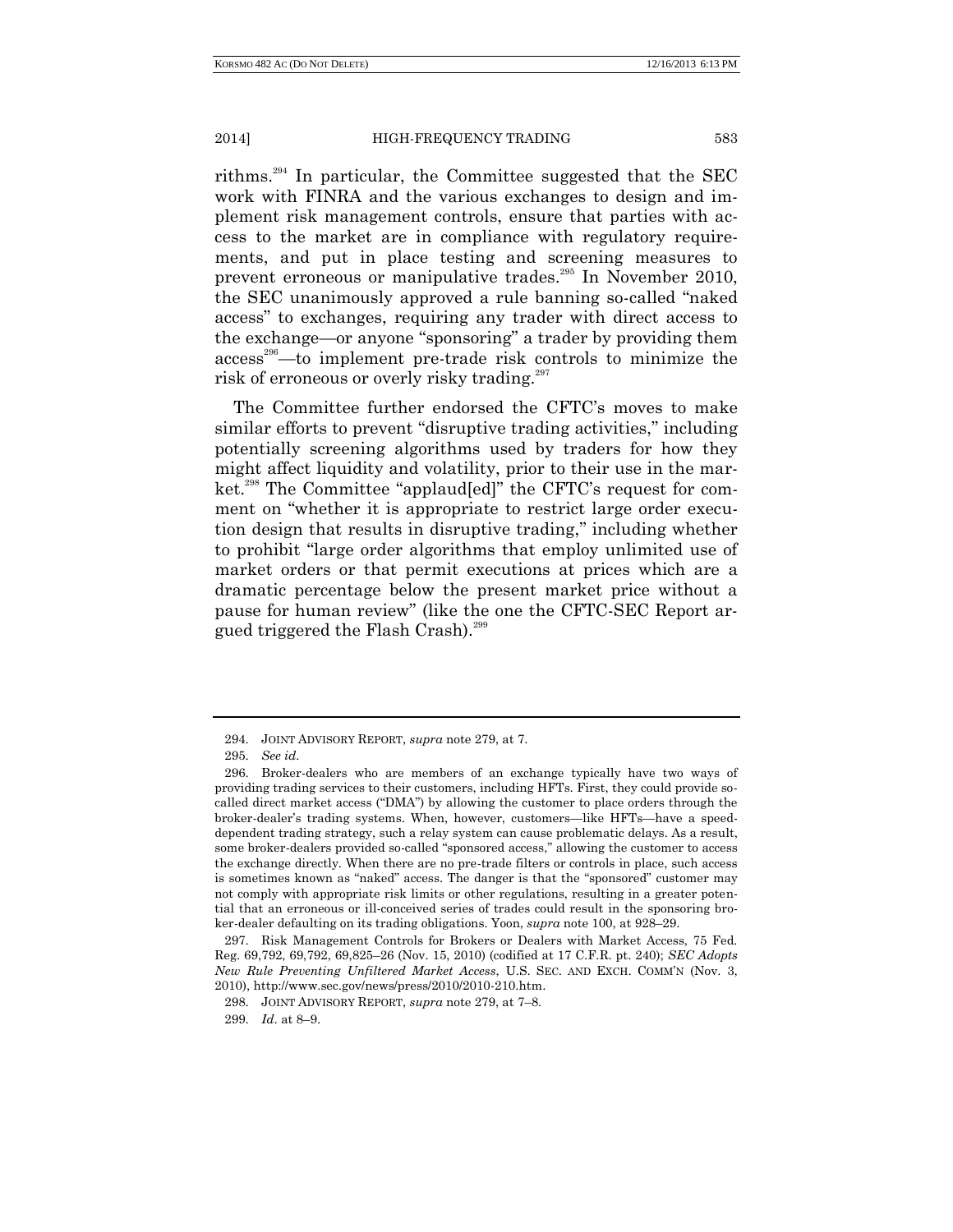The third group of recommendations concerns measures designed to improve the quality of liquidity.<sup>300</sup> The first recommendation is that the SEC work with exchanges to develop a system of liquidity rebates and charges that provides stronger incentives to provide liquidity during turbulent times.<sup>301</sup> Particular emphasis is placed on "peak load" pricing that would offer higher rebates for liquidity providers (and/or higher access fees for liquidity takers) when liquidity is low. $302$  In addition, the Committee—while admitting that it "does not believe it is competent" to determine how best to do so—recommends that the SEC seek ways to urge (or force) traders who engage in market making to maintain quotations that are "reasonably related to the market" (in other words, not so-called "stub quotes" at \$0.01 or \$100,000) in bad times as well as good. $303$  Similarly, the Committee suggests that the SEC consider ways to prevent broker-dealers who typically internalize a large proportion of trades from withdrawing liquidity during volatile markets.<sup>304</sup> Suggested methods include a requirement that internalized trades be "executed at a price materially superior" to the best available bid or offer in the market, or a requirement that "some material portion" of orders be executed under volatile conditions.<sup>305</sup>

The Committee also takes note of the "disproportionate impact that HFT has on Exchange message traffic and market surveillance costs," particularly from the huge numbers of orders placed and subsequently cancelled.<sup>306</sup> In response, the Committee recommends that regulators look for ways to pass these costs back to the HFTs responsible for creating them, "perhaps requiring a uniform fee across all Exchange markets that is assessed based on the average of order cancellations to actual transactions effected by a market participant."<sup>307</sup> The rule is intended to make certain "that if a broker-dealer is going to loan his keys [to HFTs], he not only must remain in the car, but he must also see to it that the

<sup>300.</sup> *Id*. at 8.

<sup>301.</sup> *Id*. at 9–10.

<sup>302.</sup> *Id*. at 9 (internal quotation marks omitted).

<sup>303.</sup> *Id*. at 10–11 (internal quotation marks omitted).

<sup>304.</sup> *Id*. at 12.

<sup>305.</sup> *See id.* at 12.

<sup>306.</sup> *Id*. at 11.

<sup>307.</sup> *Id*.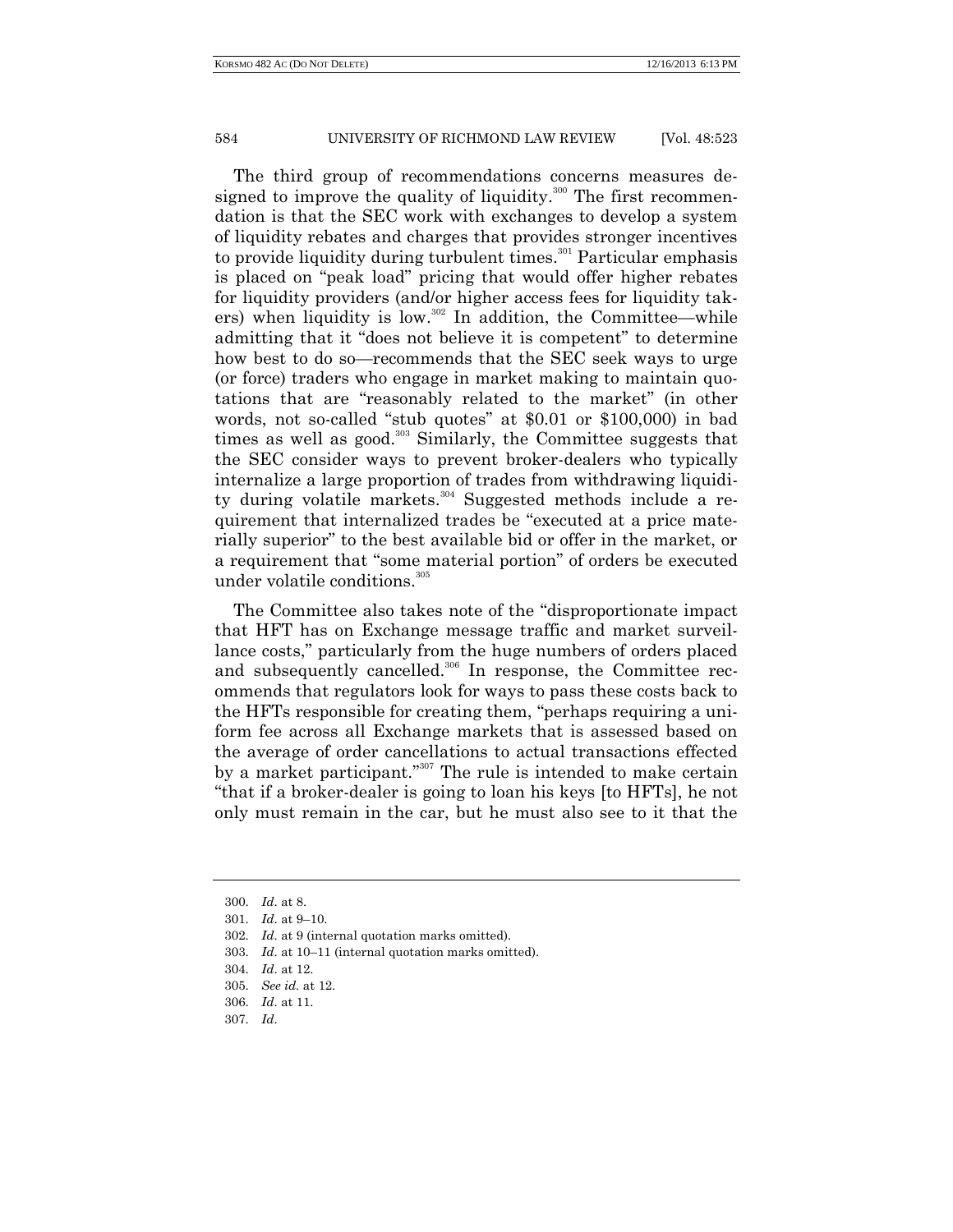person driving observes the rules before the car is ever put into drive."308

Finally, the Committee makes a series of recommendations regarding the gathering and dissemination of trading information by exchanges. One suggestion is to provide incentives for traders to post resting limit orders by instituting a "trade at" rule that requires exchanges to route orders to the best displayed price, rather than being able to simply match the best price without ever publicly displaying an order.<sup>309</sup> Such a rule would essentially end the use of flash orders as currently practiced, as they involve offering an exchange's customers the opportunity to fill an order by matching the best price without ever placing a publicly visible order.<sup>310</sup> Another suggestion is to include some or all limit order book information in the consolidated quotation data, rather than just the best bids and offers.<sup>311</sup> Still another is to make available real-time statistics on liquidity and buy or sell order imbalances, to better allow market participants to profit by supplying liquidity when it is needed.<sup>312</sup> Finally, pointing to the enormous time and resources regulators were forced to expend to perform a forensic reconstruction of even a few minutes of trading activity during the Flash Crash, the Committee recommends that the SEC and CFTC "proceed with a sense of urgency" to create a "consolidated audit trail for the US equity markets," so that orders and executions can be more easily reconstructed and examined by regula- $\text{tors.}^{\text{313}}$  Development of such a system is underway. $^{\text{314}}$ 

<sup>308.</sup> Scott Patterson, *SEC Aims to Ban 'Naked Access*'—*Critics See Liquidity Hit, but Agency Cites Market Stability in Pushing Move*, WALL ST. J., Jan. 14, 2010, at C1 (internal quotation marks omitted).

<sup>309.</sup> JOINT ADVISORY REPORT, *supra* note 279, at 13.

<sup>310.</sup> *Id*. at 12–13. In theory, flash orders would still be possible, so long as the customer filling the order was willing to provide a slight improvement over the best price available in the market. *Id*.

<sup>311.</sup> *Id*. at 13.

<sup>312.</sup> *Id*. at 13–14.

<sup>313.</sup> *Id*. at 14.

<sup>314.</sup> In 2010, the SEC proposed that market operators be required to establish and maintain a consolidated audit trail allowing regulators to trace orders and executions across securities markets. *See* Consolidated Audit Trail, Exchange Act Release No. 34- 62,174, 75 Red. Reg. 32,556 (June 8, 2010). A Final Rule was approved in July of 2012, with implementation to take place in stages over the next two years. *See* Consolidated Audit Trail, Exchange Act Release No. 34-67,457, 77 Fed. Reg. 45,722, 45,809 (Aug. 1, 2012).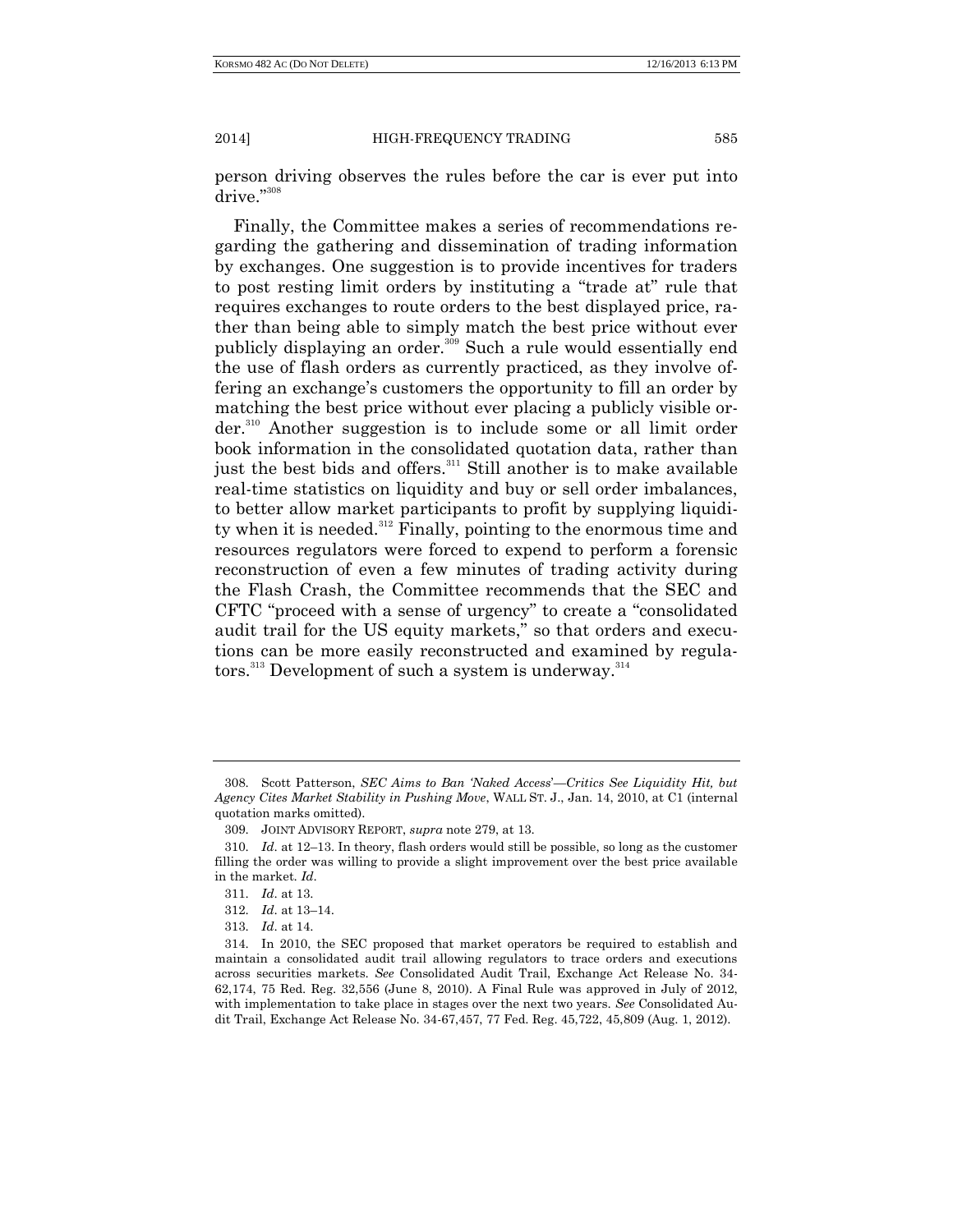#### 2. IOSCO Recommendations

Most of the recommendations in IOSCO's 2011 report overlap with those introduced in the previous section. Nonetheless, a few additional proposals—regulatory possibilities, really—bear special mention. In its report, IOSCO breaks the "suggestions" into three categories, based on the market level at which the proposed regulation would operate: (1) at the trading firm level; (2) at the market operator level; and  $(3)$  at the structural level.<sup>315</sup>

At the trading firm level, IOSCO's report makes the following suggestions for measures that should be given fuller consideration by regulators: (1) "stress testing" and approval requirements for new HFT and other algorithms; (2) taxes or fees for unusually high order placement or cancellation volumes; (3) SEC/CFTC registration requirements for exchange members; and (4) a ban on direct market access for traders unless their trading is subjected to "appropriate pre-trade controls."<sup>316</sup>

At the market operator level, in addition to echoing the CFTC/SEC Joint Committee recommendations with regard to circuit breakers and erroneous trade cancellation procedures, IOSCO suggests the following possible actions: (1) requiring stress testing for market infrastructure operators; (2) requiring market operators to provide "appropriate testing environments" for HFTs and other algorithmic traders to test their algorithms; and (3) introducing larger minimum price changes and/or a minimum time orders must remain on the books before being cancelled.<sup>317</sup>

At the structural level, IOSCO calls for consideration of a ban on flash orders, and of whether layering the book should be considered a form of market manipulation.<sup>318</sup>

<sup>315.</sup> IOSCO REPORT, *supra* note 134, at 38–40.

<sup>316.</sup> *See id*. at 38.

<sup>317.</sup> *Id*. at 39. IOSCO also echoes several other recommendations made by the Joint Committee, in particular: (1) imposing market making responsibilities on HFTs engaged in market making; (2) banning stub quotes; and (3) assessing fees or taxes on high order entry and cancellation rates. *Id*.

<sup>318.</sup> *Id*. at 39–40. IOSCO also follows the Joint Committee in calling for creation of a consolidated audit trail, "able to track orders, quotes and trades in the market," including a system of entity identifiers able to quickly and reliably identify the party responsible for order and trade activity. *Id*. at 40.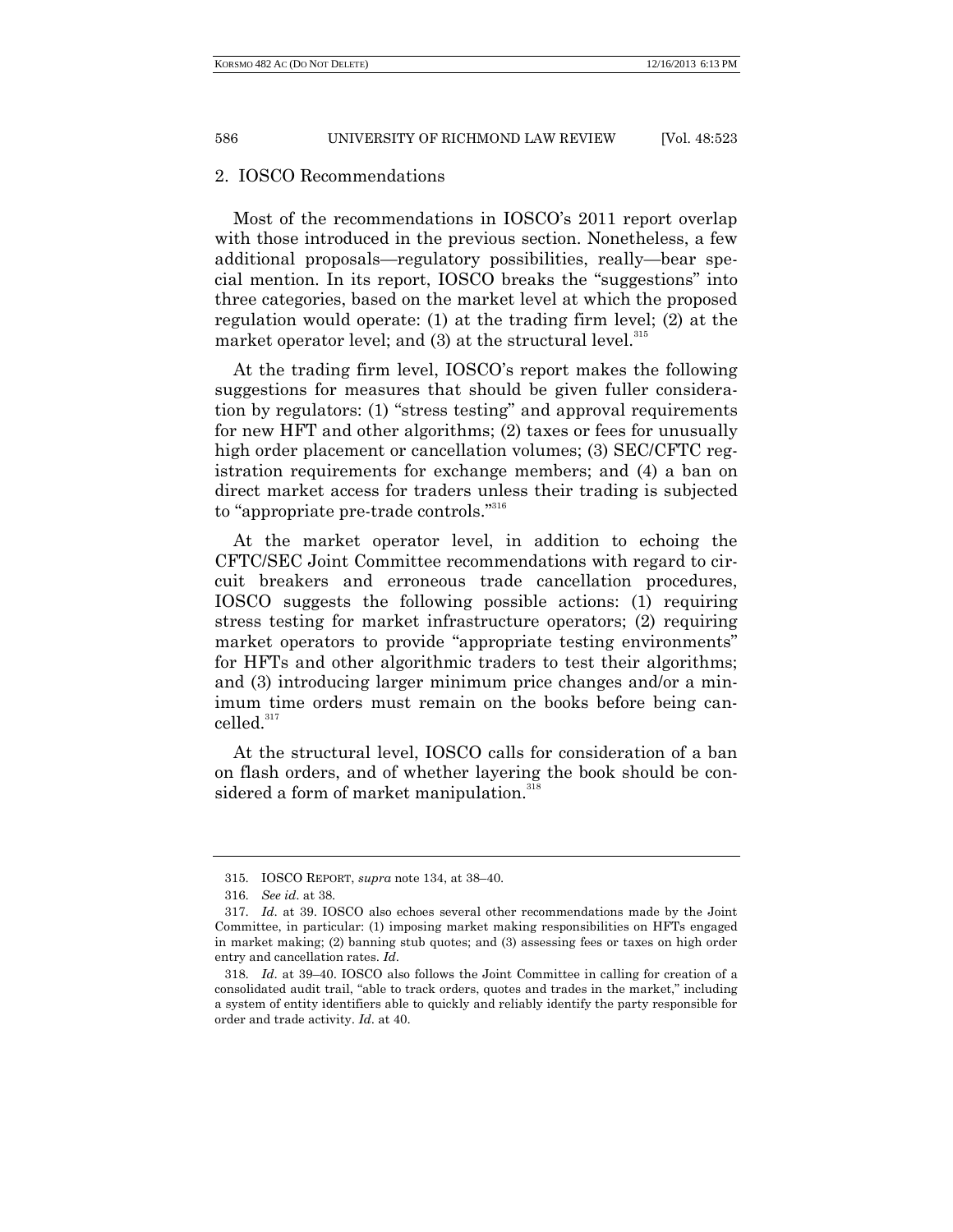## 3. The Possibility of Outright Bans

One particularly straightforward regulatory possibility that has not been emphasized by any of the responsible authorities in the United States—but that has been bruited about by market observers and participants—is simply banning HFT.<sup>319</sup> It may seem that trying to ban HFT would pose insuperable problems of definition, as banning all forms of algorithmic trading is not likely to be desirable. But in practice, it would likely be a relatively simple matter of imposing a small tax or fee on financial transactions—large enough to render HFT strategies unprofitable, but small enough to not substantially increase the cost of trading for traditional market participants. The EU is in the process of implementing just such a tax.<sup>320</sup> Less drastically, but in a similar vein, some industry participants have called for bans on colocation and direct data feed access on fairness grounds.<sup>321</sup> Finally, the SEC has repeatedly called for comment on whether steps should be taken to ban "order anticipation" strategies, though it has yet to make a firm proposal on the matter. $322$ 

<sup>319.</sup> Katherine Heires, *High Frequency Trading: A New Study Finds a Divide on the Impact*, SEC. TECH. MONITOR, http://www.securitiestechnologymonitor.com/news/-24116- 1.html (last visited Dec. 6, 2013).

<sup>320.</sup> The European Commission has proposed a financial transaction tax along these lines, proposed to take effect in 2014. *See* Press Release, European Comm'n, Financial Transaction Tax under Enhanced Cooperation: Commission Sets Out the Details (Feb. 14, 2013), *available at* http://europa.eu/rapid/press-release\_IP-13-115\_en.htm; *see also* Zhang, *supra* note 222, at 35 n.23 ("From a policy perspective, reining in the scope of HFT would be fairly easy if HFT were found to be harmful to the capital market. A small tax on financial transactions would dramatically reduce the volume of high-frequency trading."). Zhang reports a "top hedge fund" telling him that its strategy involved earning five basis points (0.05%) per trade, with an average transaction cost of three basis points (0.03%). Zhang, *supra* note 222, at 35 n.23. If accurate, a tax of just 0.03% would be enough to render this hedge fund's HFT unprofitable, while still constituting only a small fraction of the cost of trading for traditional investors.

<sup>321.</sup> Letter from Edward E. Kaufman, United States Senator, to Mary L. Schapiro, U.S. Sec. & Exch. Comm'n (Nov. 20, 2009), *available at* http://green.lib.udel.edu/webarch ives/kaufman.senate.gov/imo/media/doc/Schapiro Mary 11 20 094.pdf.

<sup>322.</sup> *See, e.g.*, SEC Concept Release, *supra* note 30, at 3609; Press Release, Futures Indus. Ass'n, SEC Roundtable Reveals Sharp Differences of Opinion on High-Frequency Trading (June 2, 2010), *available at* http://www.futuresindustry.org/ptg/sec-roundtable-re veals-sharp-differences-of-opinion-on-highfrequency-trading.asp.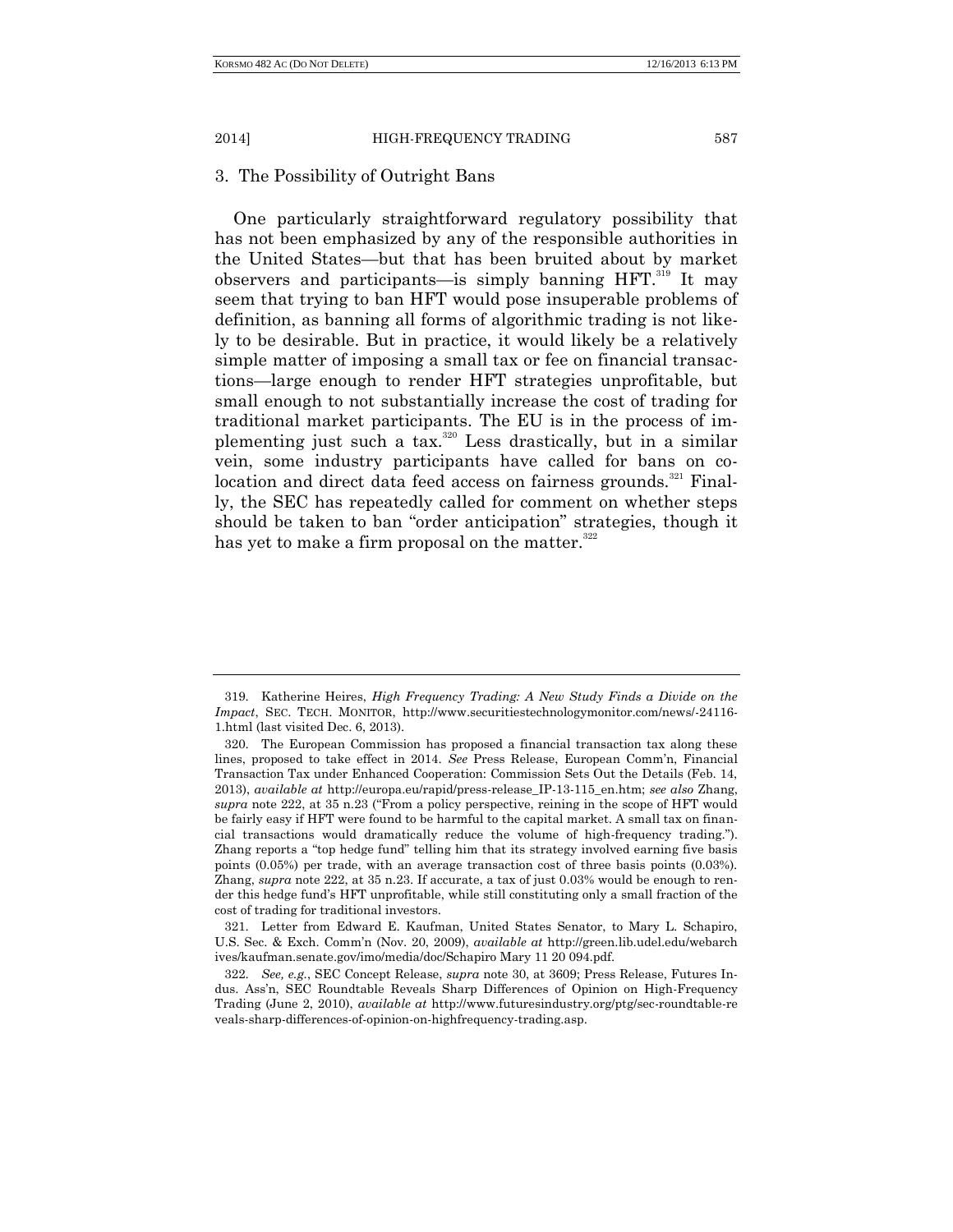# V. CHOOSING A REGULATORY STRATEGY FOR HIGH-FREQUENCY TRADING

How, then, should policymakers respond to the risks associated with HFT? Helpfully, in Section 11A of the Exchange Act, Congress set forth a set of five "objectives" to guide the SEC in constituting a national market system. $323$  In particular, Congress instructed the SEC to pursue the following objectives:

(i) economically efficient execution of securities transactions; (ii) fair competition among brokers and dealers, among exchange markets, and between exchange markets and markets other than exchange markets; (iii) the availability to brokers, dealers, and investors of information with respect to quotations for and transactions in securities; (iv) the practicability of brokers executing investors' orders in the best market; and (v) an opportunity, consistent with [efficiency and best execution], for investors' orders to be executed without the participation of a dealer.  $\real^{324}$ 

To these objectives, we can add some more general guidelines. In a recent paper, Professors Merrill and Schizer offer—in the context of hydraulic fracturing in oil and gas drilling—a helpful template for choosing a regulatory strategy.<sup>325</sup> Following their basic roadmap, I will begin with a brief reminder of the dangers of over-regulation. I will then survey four alternative regulatory strategies identified by Merrill and Schizer: (1) prohibitions; (2) command and control regulations; (3) liability rules; and (4) what they refer to as "Coasean bargains," which I will consider more broadly as private ordering.<sup>326</sup> Next, I will introduce four factors they identify as bearing on the proper choice of regulatory strategy: (1) the feasibility of one-size-fits-all solutions; (2) the seriousness of the potential harm; (3) the administrative costs associated with ex post liability determinations; and (4) the novelty of the technology involved.<sup>327</sup> Finally, I will apply these factors to HFT, and set forth a summary of my proposed regulatory strategy.

<sup>323.</sup> *See* 15 U.S.C. § 78k-1(a)(1)(C) (2012).

<sup>324.</sup> *Id*.

<sup>325.</sup> *See generally* Merrill & Schizer, *supra* note 36, at 211–16.

<sup>326.</sup> *Id*. Merrill and Schizer also discuss disclosure as a potential regulatory strategy for example, requiring oil drillers to disclose the risks associated with fracking to surrounding landowners. *Id*. at 208. Such a strategy has no obvious analog—at least not a *useful* analog—and is thus not considered here.

<sup>327.</sup> *See id*. at 216–17, 218 n.345, 219–22.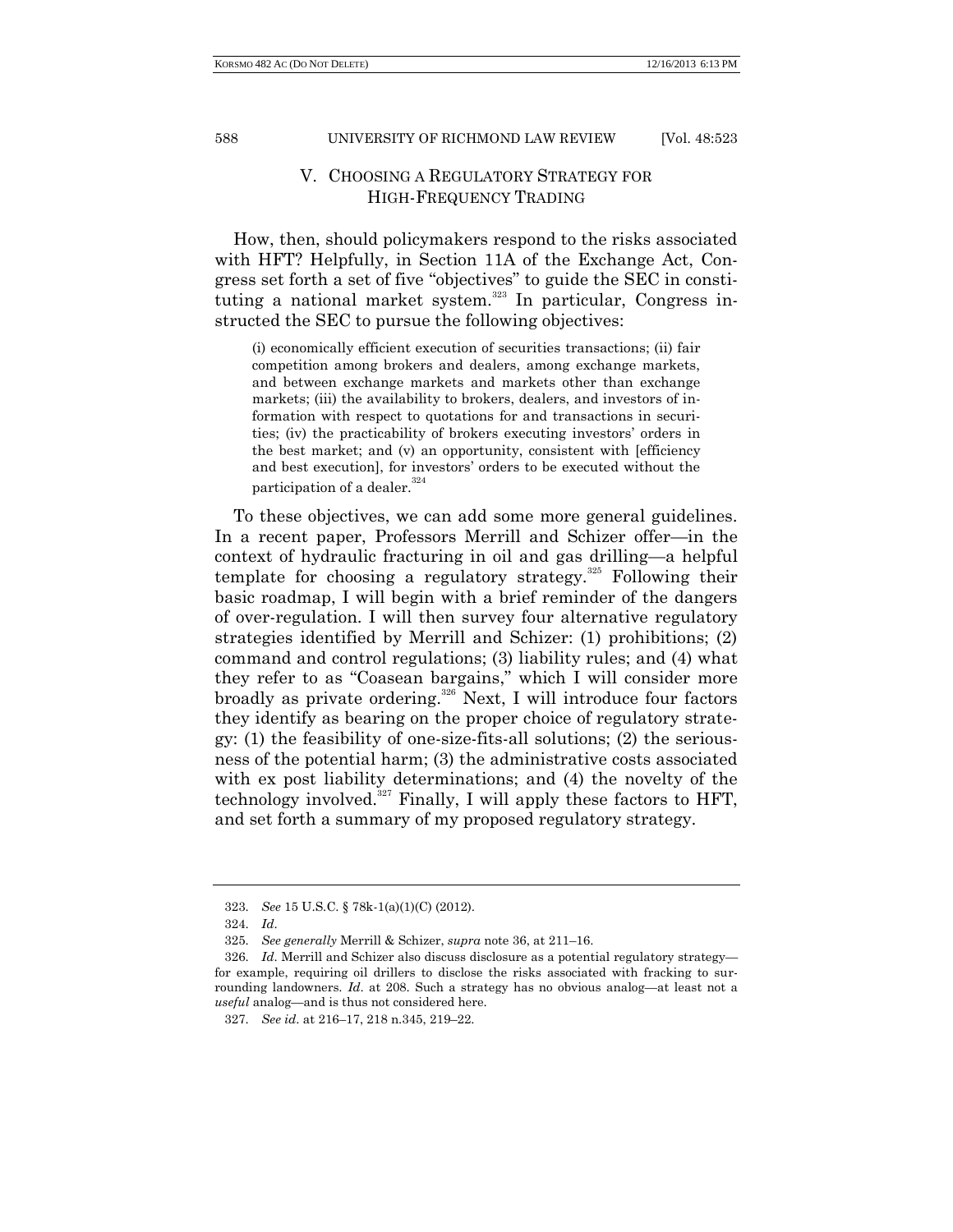## A. *Over-Regulation*

While HFT does not inspire the kind of dread and hysteria that often accompany environmental or terrorist risks, there is nonetheless some reason to be concerned about the risk of regulatory overkill. In particular, HFTs are new and relatively small fish in a large, shark-infested pond. Politically influential and wellfinanced legacy market actors—including investment banks, hedge funds, mutual funds, market makers, and other institutional investors—could potentially seek to stifle competition from HFTs by calling for debilitating regulation. Thus it is important to approach calls for additional regulation of HFT by other financial industry players with an appropriate level of skepticism.

# B. *Possible Regulatory Strategies*

# 1. Prohibitions

As noted above, one obvious strategy for dealing with the risks of HFT is simply to ban it, as the EU is in the process of doing.<sup>328</sup> As Merrill and Schizer point out, "[p]rohibition is obviously the most protective regulatory strategy." <sup>329</sup> Prohibition can be an appropriate strategy when the risks of the activity in question outweigh the benefits, together with the enforcement costs associated with prohibition. Prohibition, where it is completely effective, reduces both the costs and the benefits of the banned activity to zero.

Prohibition has several well-known downsides as a regulatory strategy. First, where the benefits of the prohibited activity are significant, and the risks are either small or can be managed in a less drastic fashion, prohibition constitutes over-regulation.<sup>330</sup> By ending the activity altogether, prohibition also cuts off the possibility of innovations that would reduce risk while preserving benefits.<sup>331</sup> Finally, enforcement costs may be high where detection is

<sup>328.</sup> *See supra* Part IV.B.3.

<sup>329.</sup> Merrill & Schizer, *supra* note 36, at 206.

<sup>330.</sup> *Id*.

<sup>331.</sup> *See id*.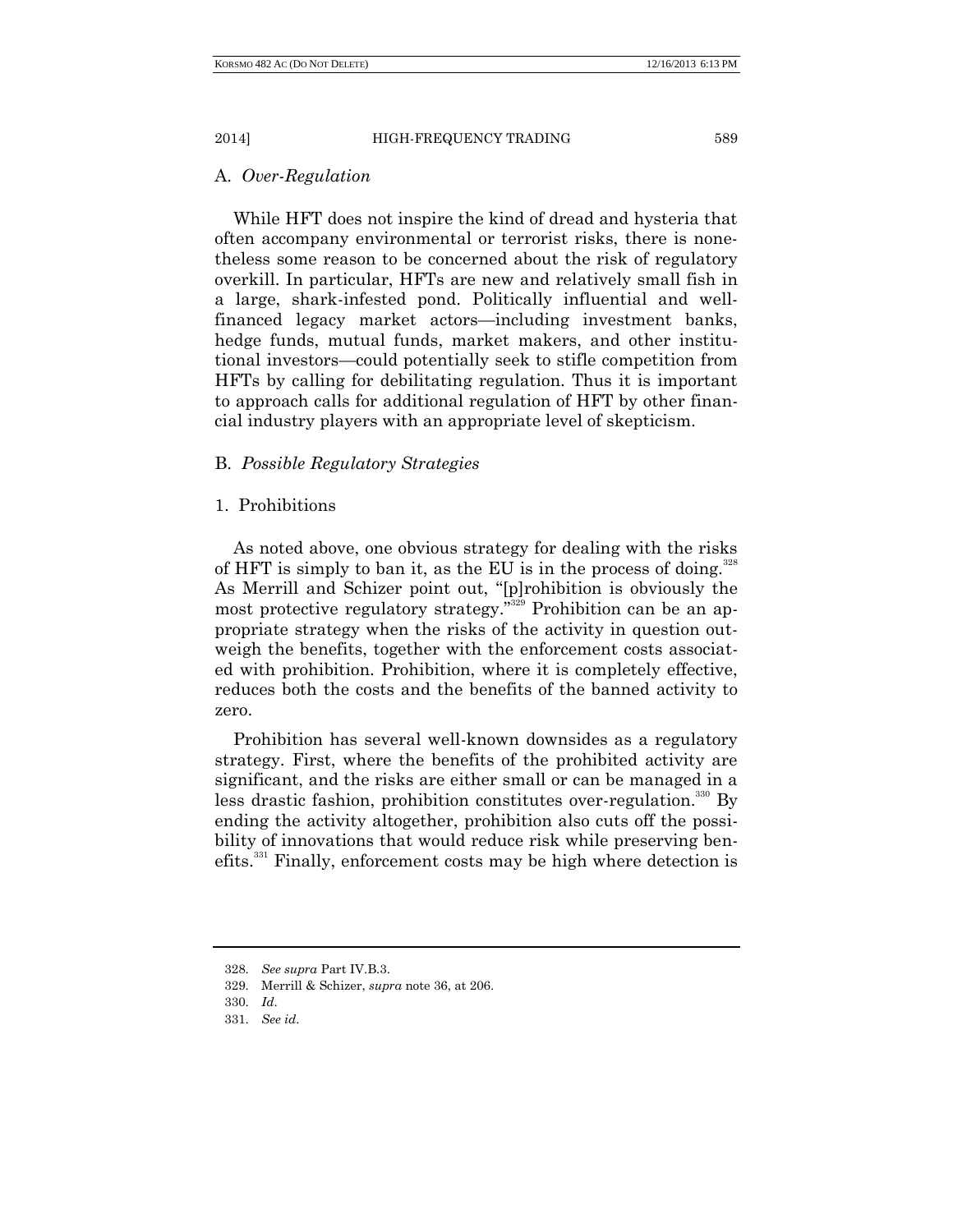difficult and where the prohibited activity closely resembles legitimate activities.<sup>332</sup>

# 2. Command and Control Regulation

A less drastic alternative to prohibiting an activity is to regulate it. Command and control regulations refer to requirements imposed by a regulator that are mandatory for the regulated entity.<sup>333</sup> Such regulations often come in the form of standards, such as a maximum level of arsenic in drinking water,<sup>334</sup> or a maximum number of insect parts in 100 grams of peanut butter. $335$  Perhaps the most common form of command and control regulation, however, is some form of "best practices" regulation, requiring regulated entities to follow basic prescriptions that are found to constitute the state of the art in the industry.<sup>336</sup> The basic judgment involved in such regulation is that if some firms are able to operate profitably with certain safeguards in place, it should not be overly burdensome to require those safeguards of the entire industry.<sup>337</sup>

The advantage of command and control regulation is that it can potentially achieve substantial reductions in risk without depriving society of all of the benefits of the regulated activity.<sup>338</sup> At the same time, command and control is likely more reassuring to the public than less direct forms of regulation.<sup>339</sup> With such regulation, the public can see what protections are in place in a way that is not generally the case with incentive-based regulation like excise taxes or ex post fines and liability.<sup>340</sup> Furthermore, best practices regulation tends to be fairly stable and predictable, and

339. *See id*. at 206–07.

<sup>332.</sup> *See id*. at 205.

<sup>333.</sup> *See id*. at 206; *cf.* MARK THORNTON, THE ECONOMICS OF PROHIBITION 76 (1891).

<sup>334.</sup> *See* National Primary Drinking Water Regulations, 66 Fed. Reg. 6976, 6981 (Jan. 22, 2001) (codified at 40 C.F.R. pt. 9, 1541, 142 (2012)).

<sup>335.</sup> FOOD & DRUG ADMIN., DEFECT LEVELS HANDBOOK 18 (2013), *available at* http:// www.fda.gov/Food/GuidanceRegulation/GuidanceDocumentsRegulatoryInformation/Sanit ationTransportation/ucm056174.htm.

<sup>336.</sup> Merrill & Schizer, *supra* note 36, at 206 (internal quotation marks omitted). Merrill and Schizer give as examples "rules requiring ships to carry lifeboats [and] cars to have seat belts." *Id.*

<sup>337.</sup> *Id*.

<sup>338.</sup> *See id*.

<sup>340.</sup> *See id*. at 207.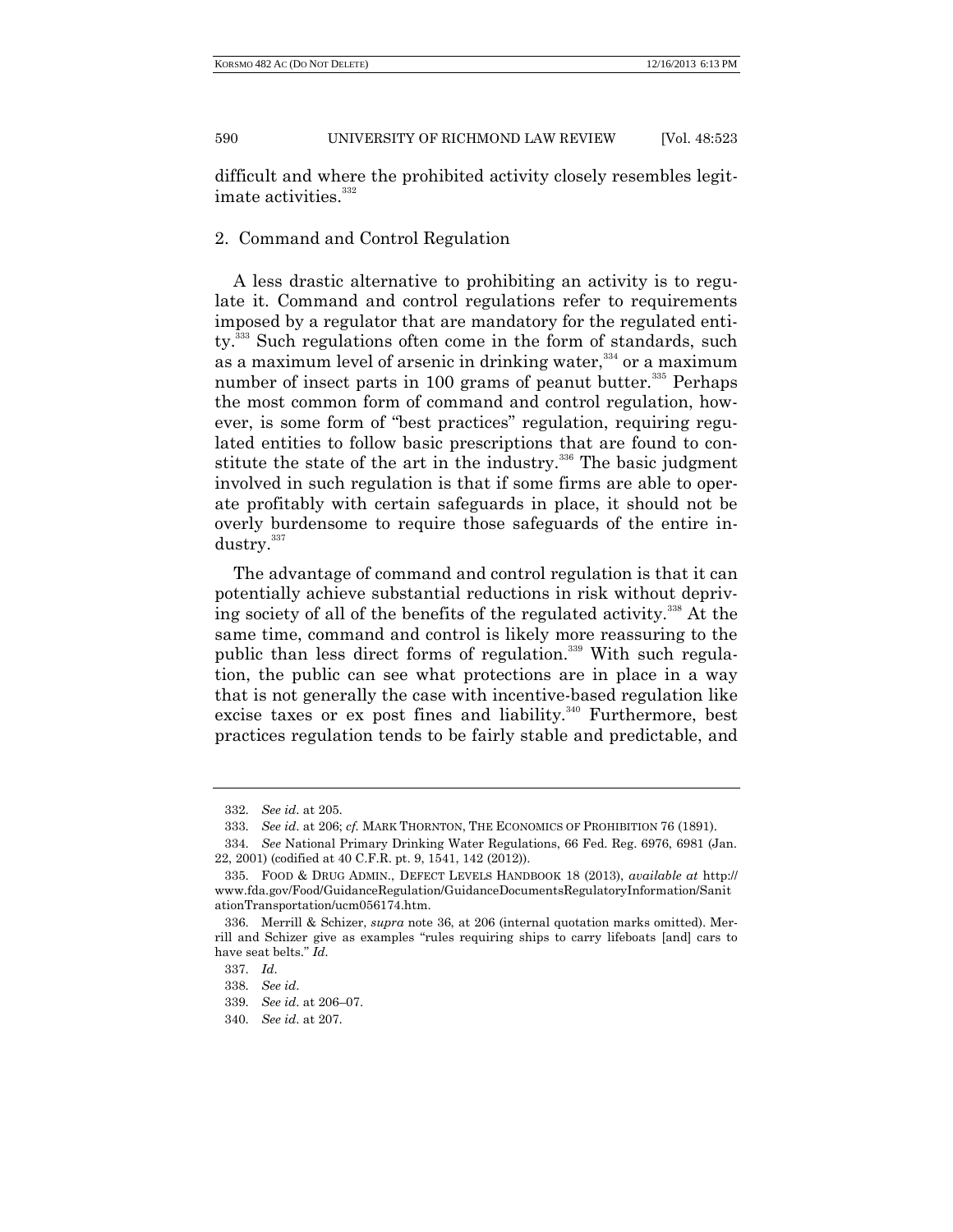is for that reason often popular with regulated industries, which often favor predictability over perfect efficiency.<sup>341</sup>

One disadvantage of command and control regulation is that it is obviously less protective than outright prohibition. $342$  Another is that it can result in either over- or under-regulation of the activity, depending as it does on the state of the art in the industry, rather than any explicit cost-benefit analysis.<sup>343</sup> Still another is that best practices regulation can serve to freeze innovation.<sup>344</sup> As long as regulated entities comply with existing best practices, they will escape liability, and thus have little incentive to invest resources in reducing risk further.<sup>345</sup>

### 3. Liability Rules

Regulation can also be ex post, rather than ex ante, imposing penalties on entities that impose harms on others. Perhaps the best-known system of retrospective liability is tort law. In a typical tort action, a party that has been harmed by the actions (usually the *wrongful* actions) of another party may sue, establish certain elements including injury and causation, and recover monetary compensation for the harm done. In general, however, "liability rules operate after the fact to levy a financial charge on externality-generating activity."<sup>346</sup>

Liability rules offer some significant advantages over ex ante regulation. First, in contrast to the potentially ossified nature of command and control regulation, liability provides an incentive to the regulated firms to look for all cost-justified ways to reduce negative externalities. $347$  This advantage is potentially substantial where the state of the art is still developing, and it is uncertain what constitutes best practices. Furthermore, liability rules often offer compensation directly to the injured parties.<sup>348</sup> Command

346. Merrill & Schizer, *supra* note 36, at 209.

<sup>341.</sup> *Id.*

<sup>342.</sup> *See id*.

<sup>343.</sup> *Id*.

<sup>344.</sup> *Id*.

<sup>345.</sup> *See* Charles R. Korsmo, *Lost in Translation: Law, Economics, and Subjective Standards of Care in Negligence Law*, 118 PENN. ST. L. REV. (forthcoming 2014).

<sup>347.</sup> *Id*. at 209–10 (noting that "[l]iability . . . is especially effective in encouraging riskreducing innovation").

<sup>348.</sup> *Id*. at 209.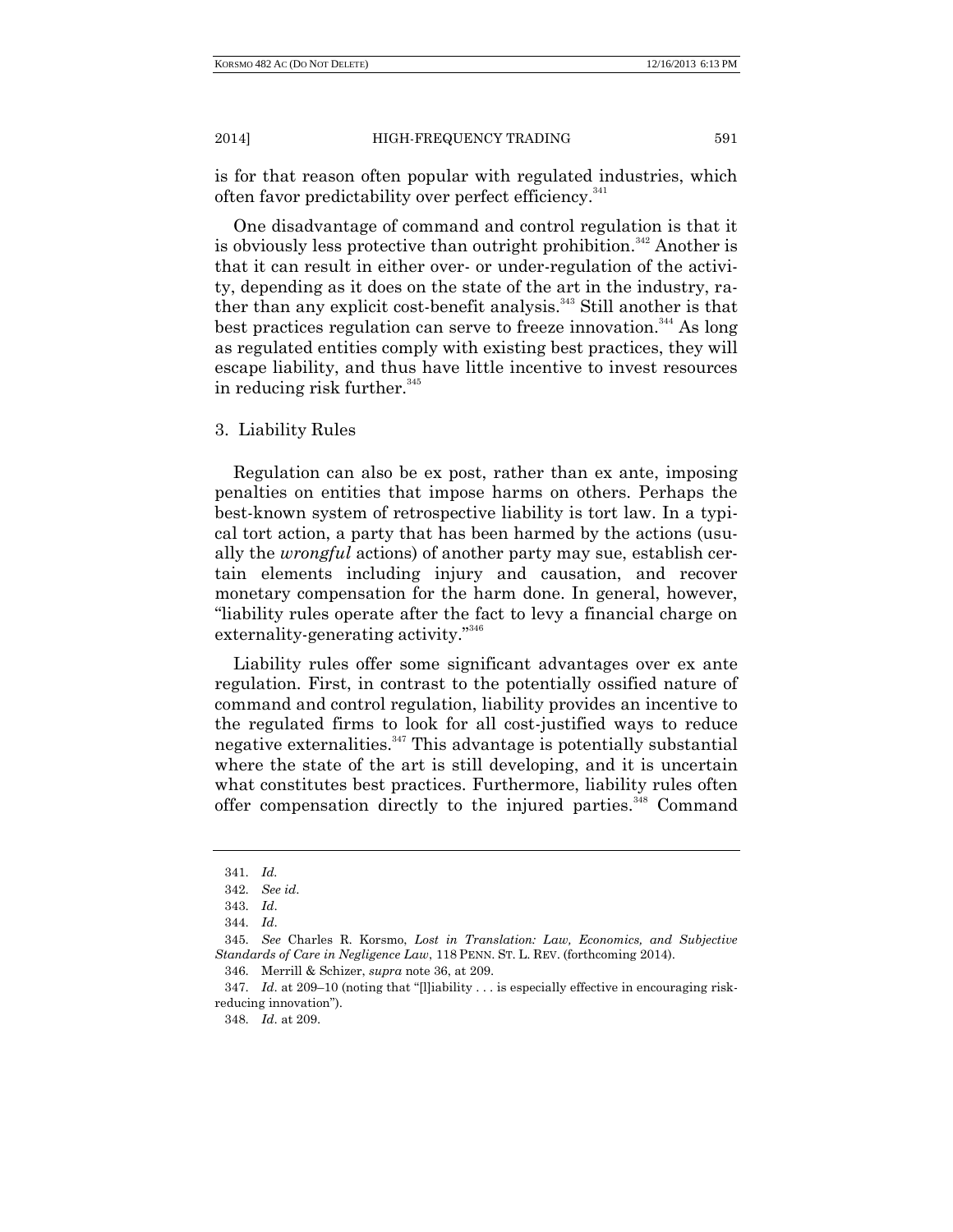and control, standing alone, may work to prevent harms, but does nothing to ameliorate harms that have actually occurred.

Along with these advantages come potentially serious disadvantages. Liability can generate substantial uncertainty for the regulated industry, which cannot be certain either of the standards it will be held to nor the magnitude of the damages until after the fact.<sup>349</sup> In addition, the public may find the ability to be compensated after the fact less reassuring than knowing that appropriate regulatory safeguards are in place ahead of time.<sup>350</sup> If, as is the case in most tort actions, private litigants must come forward, individuals suffering small harms may have insufficient incentive to bring suit, thus resulting in under-deterrence. This phenomenon is most acute where harms are diffuse—small for any individual, but affecting many people and thus large in the aggregate.<sup>351</sup> Finally, difficulty in establishing causation may make ex post liability assignments impractical.

# 4. Private Ordering

A final strategy is to allow externalities to be regulated by private ordering, contractual or otherwise.<sup>352</sup> Formal contractual solutions will not be possible where transaction costs are high or property rights are unclear.<sup>353</sup> Where HFT injures parties who lack relevant legal rights, Coasean bargaining will not be possible.<sup>354</sup> Nonetheless, such bargaining may be feasible for some risks associated with HFT. More broadly, often parties will be able to protect themselves against externalities at lower cost than an effective regulatory system would impose. Sometimes, to take an everyday example, an eyesore is better addressed by a fence

<sup>349.</sup> *See id*.

<sup>350.</sup> *See, e.g.*, STEPHEN D. SUGARMAN, DOING AWAY WITH PERSONAL INJURY LAW: NEW COMPENSATION MECHANISMS FOR VICTIMS, CONSUMERS, AND BUSINESS 6–7 (1989).

<sup>351.</sup> This difficulty is somewhat ameliorated by the availability of class actions, though aggregate litigation tends to be beset by a host of agency problems. *See, e.g.*, Samuel Isaacheroff, *The Governance Problem in Aggregate Litigation*, 81 FORDHAM L. REV. 3165, 3167 (2013) (discussing alternate efforts to structure class actions in light of agency problems).

<sup>352.</sup> The notion that, in the absence of transaction costs, private parties would be able to solve externality problems by contract is generally associated with the work of Ronald Coase. *See, e.g*., Ronald H. Coase, *The Problem of Social Cost*, 3 J. L. & ECON. 1 (1960).

<sup>353.</sup> *Id*. at 16–17.

<sup>354.</sup> *See id*. at 9–10 (noting that when a party has no relevant legal right, that party has no bargaining power).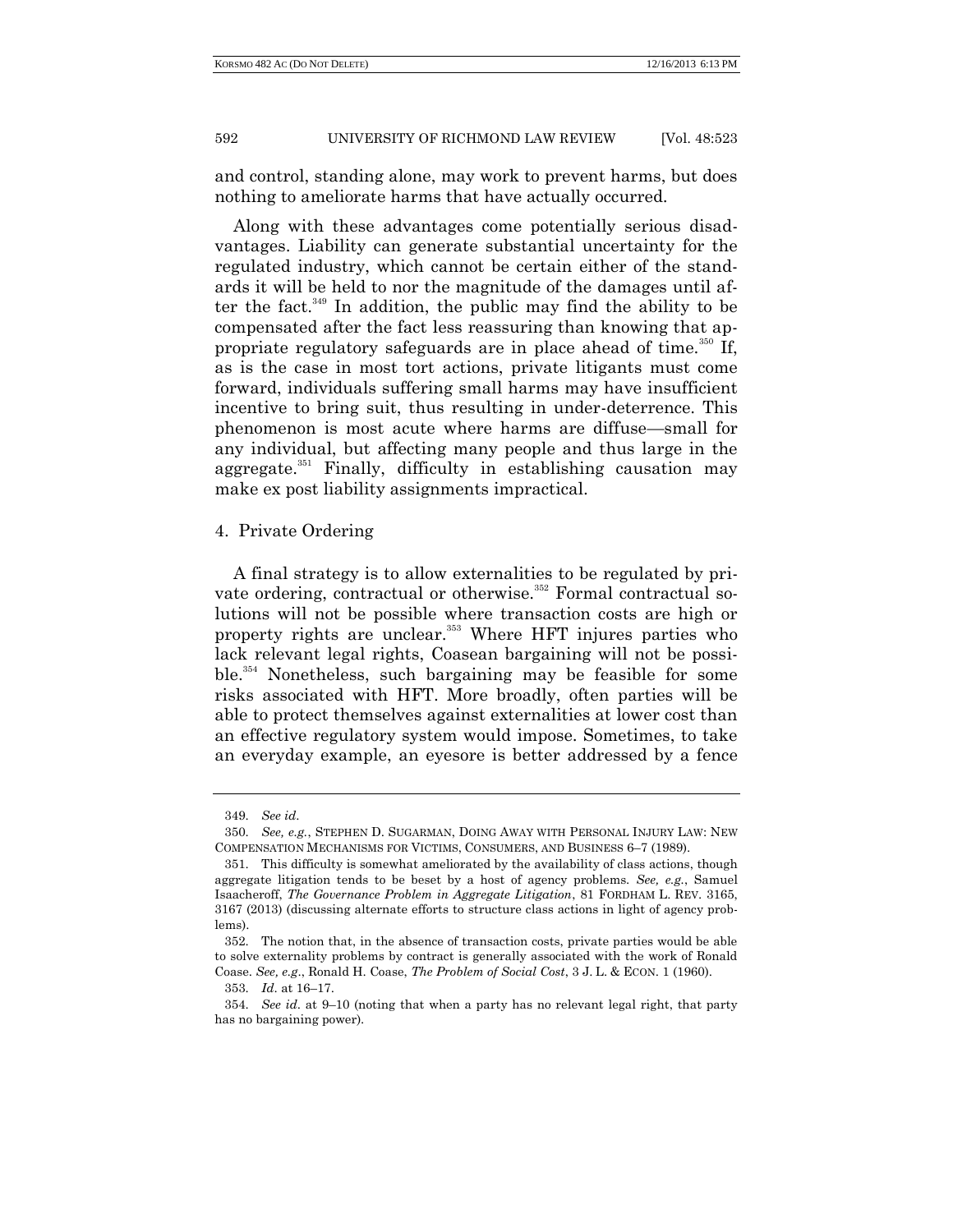than by instituting an architectural review board with plenary powers.

# C. *Factors Influencing the Choice of Regulatory Strategy*

Each of the above regulatory techniques entails competing considerations. These considerations should inform our choice of regulatory strategy—or combination of regulatory strategies. The literature on selection of a regulatory strategy is not as developed as one might expect.<sup>355</sup> Some ideas may be gleaned, however, from writings on the respective merit of ex ante regulations that seek to prevent harms before they occur, and ex post regulations that seek to sanction conduct that has already led to some harm and thereby also provide incentives to avoid harmful externalities in the first place.<sup>356</sup> Most of this literature focuses on the respective costs of determining optimal behavior, either before some harmful accident has occurred, or after the fact.<sup>357</sup> Merrill and Schizer helpfully distill the literature into four considerations that may help choose among regulatory strategies.<sup>358</sup>

The first factor is heterogeneity—how much variation is there among harm-producing scenarios?<sup>359</sup> Where accident scenarios recur repeatedly, or fall into predictable templates, ex ante regulation may be cost effective. Where each accident is sui generis, determining optimal behavior before the fact may be difficult, which tends to favor ex post judgment.<sup>360</sup> With HFT, the risks are likely to be relatively heterogeneous. Every algorithm is unique. While

<sup>355.</sup> *See generally* REGULATION VERSUS LITIGATION: PERSPECTIVES FROM ECONOMICS & LAW (Daniel P. Kessler ed. 2011) (exploring trade-offs between two approaches to market failure: developing administrative rules to ensure private party compliance and allowing the courts to enforce standards set by private parties); Steven Shavell, *Liability for Harm versus Regulation of Safety*, 13 J. LEGAL STUD. 357 (1984) (comparing liability in tort with the regulation of safety in controlling activities that create risk of harm to others).

<sup>356.</sup> *See* Merrill & Schizer, *supra* note 36, at 211–16; Samuel Issacharoff, *Regulating After the Fact*, 56 DEPAUL L. REV. 375, 377–78 (2007); Robert Innes, *Enforcement Costs, Optimal Sanctions, and the Choice Between Ex-Post Liability and Ex-Ante Regulation*, 24 INT'L REV. L. & ECON. 29, 35 (2004); Donald Wittman, *Prior Regulation versus Post Liability: The Choice Between Input and Output Monitoring*, 6 J. LEGAL STUD. 193, 195–201 (1977).

<sup>357.</sup> As a simple example, consider the costs of determining a reasonable speed limit for each stretch of road versus the costs of asking a jury to determine whether the defendant was going too fast after an accident has occurred.

<sup>358.</sup> Merrill & Schizer*, supra* note 36, at 213–16.

<sup>359.</sup> *Id*. at 213.

<sup>360.</sup> *See id.* at 212–14.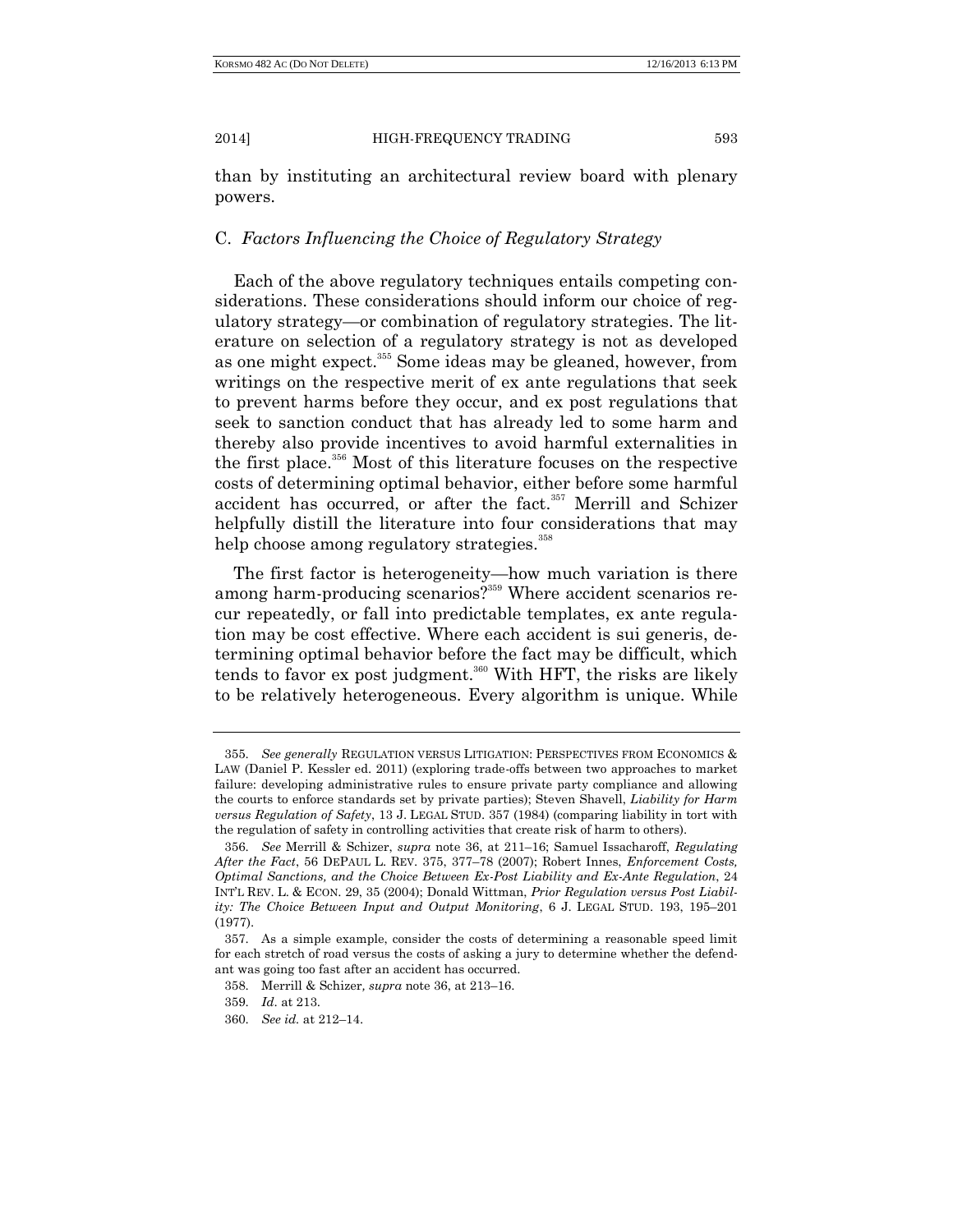the dangers involved can be categorized to some extent, the best preventive measures will depend sensitively on changing market conditions.<sup>361</sup> While best practices may be developed to minimize certain risks, it is likely some form of ex post regulation will also be needed, at least in the near term.

The second factor is the expected frequency and severity of the anticipated harm.<sup>362</sup> Frequent harms like car accidents and catastrophic harms like nuclear meltdowns may justify an up-front expenditure in determining optimal behavior ex ante.<sup>363</sup> For rare or less severe harms, it may be more expedient to wait for an accident to occur, and then assign responsibility.<sup>364</sup> With HFT, of course, life and limb are not at risk. In addition, most of the harms surveyed above are relatively small for any given victim. For these harms, ex ante regulation may not be worth the cost. An extreme volatility event, however, is a possible exception. Dramatic events like the Flash Crash can impose very large costs on society, and ex ante regulation may be justified to prevent their occurrence.

A third factor is the "settlement costs" associated with making ex post judgments.<sup>365</sup> Where responsibility for a harm is diffuse, or victims are numerous and difficult to identify, ex post liability may not be feasible as a mode of regulation.<sup>366</sup> Merrill and Schizer give the example of air pollution caused by automobiles.<sup>367</sup> Millions of drivers contribute to the harm, and millions of individuals are harmed, making assignment of liability virtually impossible.<sup>368</sup> As a result, ex ante rules designed to reduce exhaust pollution may be the only realistic regulatory possibility.<sup>369</sup> With HFT, the possible harms vary in their likely settlement costs. Frontrunning, for example, will usually have an identifiable victim and an identifiable perpetrator, and pose few problems for regulation by ex post liability. At the other end of the spectrum, major volatility spikes are likely to involve contributions from a multitude of

364. *Id*.

<sup>361.</sup> *See id*. at 213.

<sup>362.</sup> *Id*. at 213–14.

<sup>363.</sup> *Id*. at 214.

<sup>365.</sup> *Id*. (internal quotation marks omitted).

<sup>366.</sup> *Id*. at 214–15.

<sup>367.</sup> *Id*. at 215.

<sup>368.</sup> *Id*.

<sup>369.</sup> *Id*.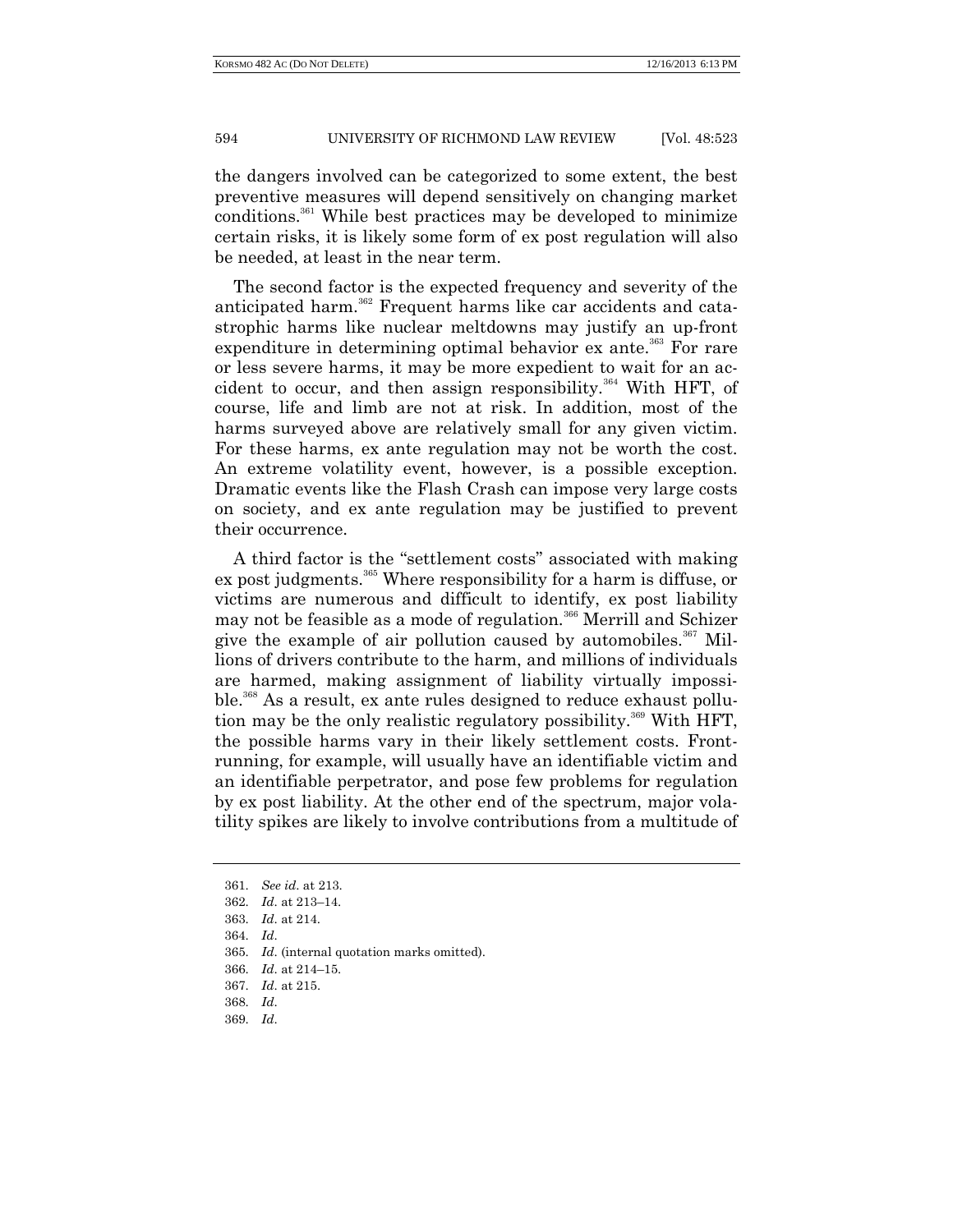market actors, and affect millions of investors, making a system of ex post liability problematic. Phenomena like market manipulation, flash orders, and quote-stuffing fall somewhere in between, in that those harmed may be widely dispersed. It is important to note, however, that ex post liability can consist of fines levied by regulators and exchange operators, instead of or in addition to traditional tort-like liability.<sup>370</sup>

Finally, the novelty of the technology involved and the attendant risks may be an important factor.<sup>371</sup> With novel technology and circumstances, the harms involved and the best methods for avoiding them are unlikely to be fully understood with any great confidence.<sup>372</sup> Without significant experience, it may not be possible to develop efficient and effective ex ante regulations.<sup>373</sup> Here, the novelty of HFT and the uncertainty surrounding its risks argues strongly for some form of ex post liability, and for caution in undertaking comprehensive ex ante regulation.

To these factors, we can add the set of five "objectives" set forth by Congress in Section 11A of the Exchange Act to guide the SEC in constituting a national market system. $374$  The following principles build off of those objectives and are intended to provide a starting point; a relatively uncontroversial set of propositions from which initial impressions can be drawn.

First, to the extent possible, the positive effects of HFT on efficient execution should not be destroyed. As detailed previously, at least under ordinary circumstances, HFT has led to dramatically improved speed of execution and far narrower spreads than prevailed even ten years ago.<sup>375</sup> Long-term investors benefit from a lower cost of trading as a result.<sup> $376$ </sup> Thus, all else being equal, an option that preserves these benefits is preferable to one that destroys them.

<sup>370.</sup> *Id*. at 209.

<sup>371.</sup> *Id.* at 215.

<sup>372.</sup> *Id*.

<sup>373.</sup> *Id*. ("Without experience, we generally will be better off with some form of *ex post* regulation . . . . "The general lesson is that we need significant exposure to a novel technology before developing efficient *ex ante* regulations.")

<sup>374.</sup> *See supra* note 324 and accompanying text.

<sup>375.</sup> *See supra* text accompanying notes 134.

<sup>376.</sup> *See supra* notes 142 and accompanying text.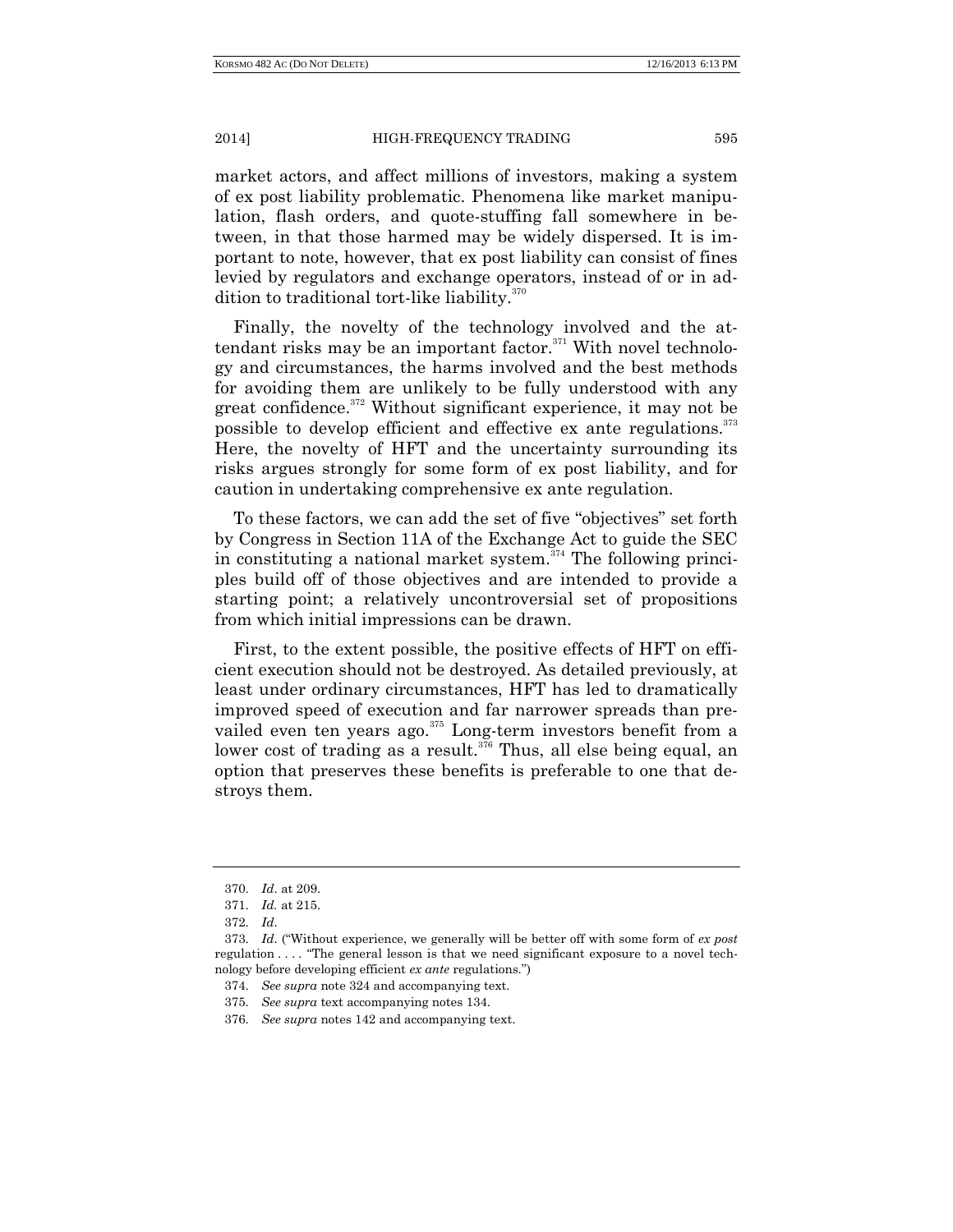Second, competition—between traders and between trading venues—should typically be encouraged, rather than curtailed. Unfair or inefficient practices can endure only when customers are either ignorant or powerless to go elsewhere. Where true competition exists between trading venues, venues that enable or allow unfair, abusive, or destructive trading practices will be punished by the marketplace, as investors (and listers) take their business elsewhere.<sup>377</sup> Those that find innovative ways to reduce the risks associated with HFT will be rewarded and increase their market share. Thus, while harmonization of rules across trading venues may sometimes be necessary or desirable, it should not be allowed to smother the innovative power of competition, and should not be pursued for its own sake when it undercuts the ability of exchanges to compete on quality.

Third, in keeping with Congress's desire for quotation and transaction information to be widely available to market participants, transparency should be encouraged. As IOSCO has stated, "[m]arket transparency . . . is generally regarded as central to both the fairness and efficiency of a market, and in particular to its liquidity and quality of price formation." <sup>378</sup> Transparency as to procedures and structures is essential to competition among trading venues. Transparency as to quotations and orders—and as to real-time liquidity in general—is just as essential if competition among traders is to be effective in reducing volatility and improving price discovery. The more easily market participants can determine when and where liquidity is most needed, the more effectively they can compete to provide it.

Finally, where possible, arrangements that provide market actors incentives to avoid or rectify problems should be preferred to attempts to impose solutions from without. In recommending the SEC work with exchanges to encourage market makers to remain in the market during periods of extreme volatility, the Joint CFTC-SEC Committee candidly and admirably confessed that it "does not believe it is competent" to determine how best to do

<sup>377.</sup> Already, responding to market demand, trading venues are beginning to materialize that aim to exclude HFTs. *See* Philip Stafford, *New Platform Aims to Limit 'Flash' Orders*, FIN. TIMES (May 30, 2012), *available at* http://www.ft.com/intl/cms/s/0/3f8cf658-aa43- 11e1-8b9d-00144feabdc0.html#axzz2g6kvmyjg (describing the planned creation of a new HFT-free trading venue, "respond[ing] to a market desire to do this").

<sup>378.</sup> IOSCO REPORT, *supra* note 134, at 3.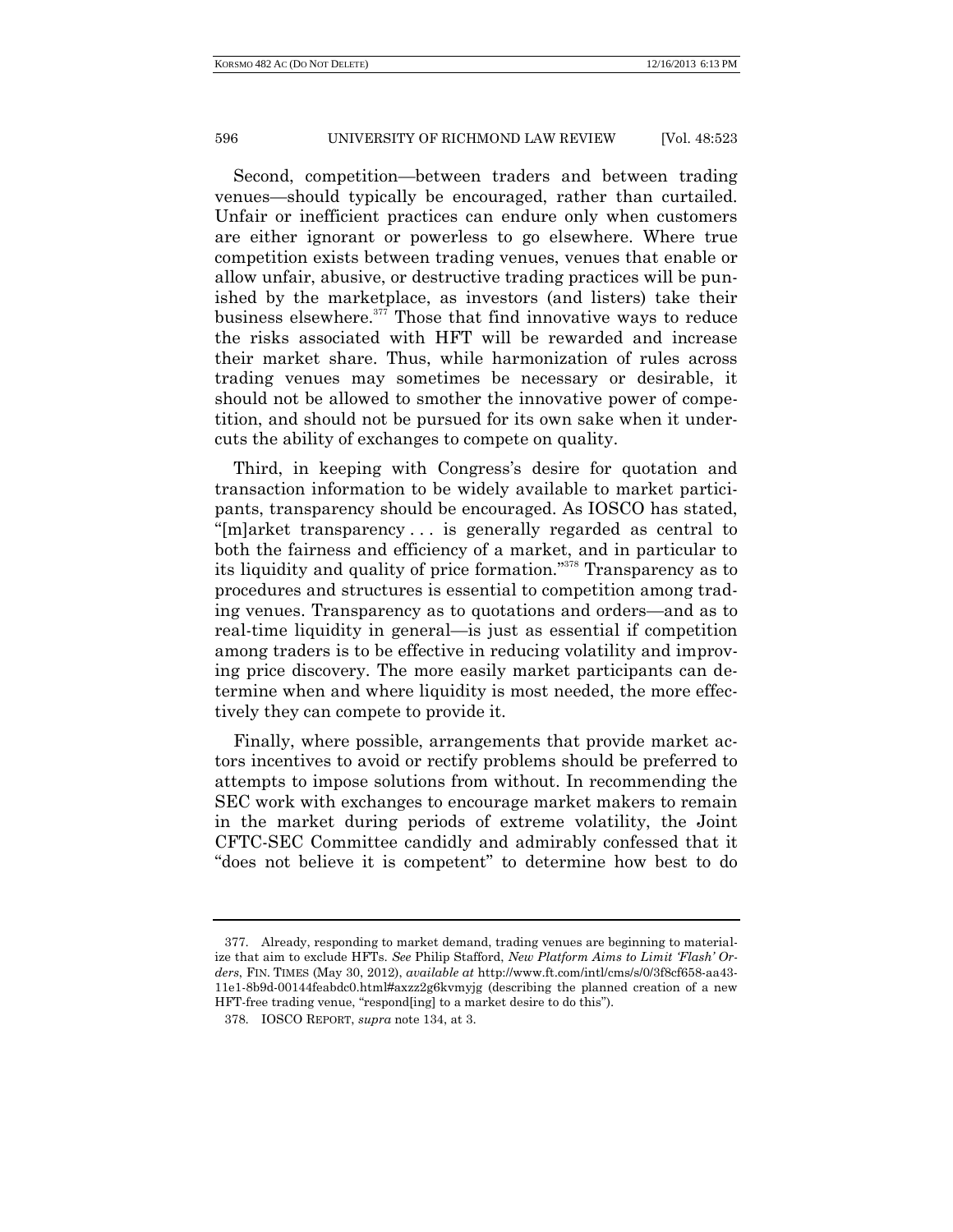so.<sup>379</sup> This is undoubtedly true far more often than it is admitted. As a result, especially when dealing with sophisticated market participants, we might tend to be chary about measures that protect actors from the consequences of failing to protect themselves.

# D. *A Regulatory Strategy for High-Frequency Trading*

With these principles in mind, we can now sketch an initial regulatory strategy. In brief, I would utilize at least some degree of best practices regulation, backstopped by liability to encourage risk-reducing innovation. In order to make ex post liability feasible, a consolidated audit trail should be developed, such that regulators and litigants can accurately and efficiently investigate incidents and assign responsibility. Finally, the risk of catastrophic volatility events like the Flash Crash should be controlled by an improved system of circuit breakers.

Utilizing at least some best practices regulation offers several advantages here. First, it can be used to control familiar risks and types of malfeasance, and regulate the most blatant forms of unfairness.<sup>380</sup> Second, it can provide some regulatory certainty for market participants, allowing them the predictability they need in order to invest in the necessary technology and human capital.<sup>381</sup> Perhaps most importantly, the existence of at least some body of public ex ante regulating would help to assure the public that regulators are aware of and seeking to control the risks of HFT. <sup>382</sup> This serves two purposes. First, it minimizes the risk of investors pulling their resources out of the markets and putting them to less productive use, in the belief that markets are unsafe or unfair. Second, it reduces the risk that opponents of HFT many of whom have vested interests that are threatened by HFTs—will be able to use such fears to build support for a ban on HFT, which would destroy all of the benefits of the practice.

<sup>379.</sup> JOINT ADVISORY REPORT, *supra* note 279, at 10–11.

<sup>380.</sup> *See* Merrill & Schizer, *supra* note 36, at 150.

<sup>381.</sup> *See* Randall Billingsley, *Arbitrage, Hedging, and the Law of One Price*, FIN. TIMES (Nov. 4, 2005), *available at* http://www.ftpress.com/articles/article.aspx?p=417513 (explaining that "[t]he act of arbitraging mispriced assets should return prices to their appropriate values").

<sup>382.</sup> *Cf.* Ashutosh Bhagwat, *Modes of Regulatory Enforcement and the Problem of Administrative Discretion*, 50 HASTINGS L.J. 1275, 1312 (1999) (describing how ex ante regulating assures firms of regulator's intentions so that firms can clarify their positions).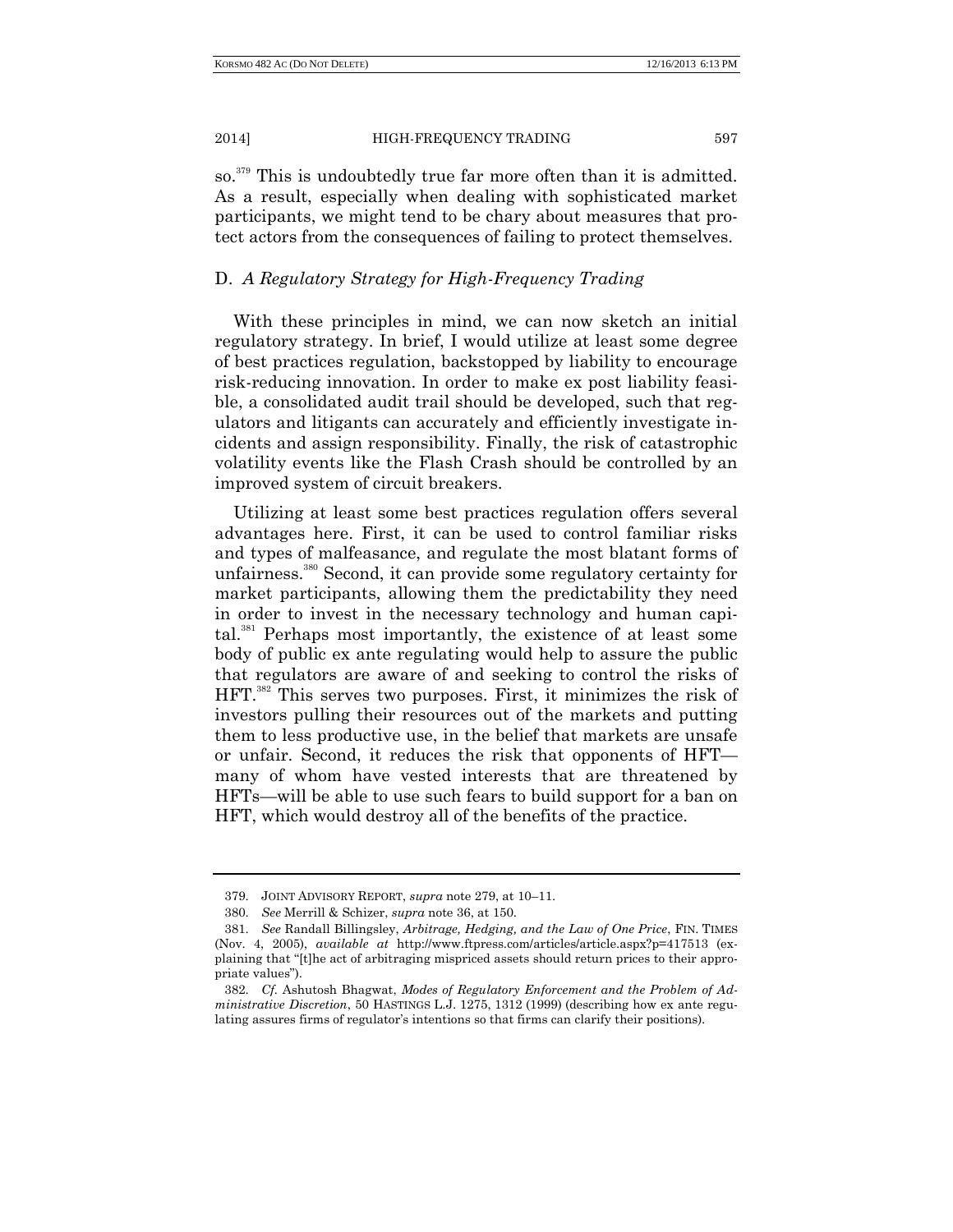Importantly, however, best practices regulation need not come entirely—or even primarily—from government regulators. The structure of the modern markets gives exchange operators and other so-called self-regulatory organizations the ability and incentive to enact many protective reforms themselves.<sup>383</sup> Such private ordering itself represents an appropriate regulatory strategy.

Best practices regulation has some drawbacks that prevent it from being fully effective in this context. First, such regulations can only be effective where regulators are able to enforce them.<sup>384</sup> Given the difficulties of effectively monitoring the markets, and the highly technical nature of the issues involved, enforcement is especially unlikely to be optimal. Second, HFT is a fast-changing field with a high degree of heterogeneity and novelty.<sup>385</sup> Best practices will undoubtedly develop over time, allowing ex post regulation to gradually be replaced by best practices regulation,<sup>386</sup> but the body of ex ante regulations must necessarily remain incomplete for the foreseeable future. Third, as noted above, best practices regulation may offer insufficient incentives for riskminimizing innovations.<sup>387</sup>

<sup>383.</sup> Anthony Malakian, *The Industry Needs to Come Together on Policing Itself When it Comes to HFT*, WATERS TECH. (Oct. 18, 2012), http://www.waterstechnology.com/buyside-technology/opinion/2218386/the-industry-needs-to-come-together-on-policing-itselfwhen-it-comes-to-hft; World Federation of Exchanges, *Understanding High Frequency* 

*Trading*, FOCUS (May 2013), http://www.world-exchanges.org/focus/2013-05/m-2-1.php; Zachary J. Ziliak, *Regulation Ahead: Advice and Options for Automated and High-Frequency Traders*, BLOOMBERG L., http://about.bloomberglaw.com/practitioner-contributi ons/regulation-ahead-advice-and-options-for-automated-and-high-frequency-traders/ (last visited Dec. 6, 2013); *The Laws That Govern the Securities Industry*, U.S. SEC. & EXCH. COMM'N, http://www.sec.gov/about/laws.shtml (last visited Dec. 6, 2013)

<sup>384.</sup> *Cf.* Vince Heaney, *High Frequency Traders' Claims Refuted by Studies*, FIN. TIMES (Sept. 30, 2012), http://www.ft.com/cms/s/0/2b1723c4-0704-11e2-92b5-00144feabdc0.html# ixzz2jEbSctKj (discussing a Federal Reserve Bank of Chicago study's finding that "many high frequency trading firms fail to implement all the industry's best practice recommendations or rely on other companies in the trade process to catch an out-of-control algorithm or erroneous trade"); Jeff Carter, *Is High Frequency Trading Good? Or Bad?,* TOWNHALL FIN. (June 28, 2012), http://finance.townhall.com/columnists/jeffcarter/2012/06/28/is\_high \_frequency\_trading\_good\_or\_bad/page/full (lamenting the failure of "ethical HFT traders" to "self polic[e] their own people").

<sup>385.</sup> *High Frequency Trading in FX: Open for Business*, AITE GROUP (Apr. 26, 2010), http://www.aitegroup.com/report/high-frequency-trading-fx-open-business.

<sup>386.</sup> Pierre Schlag, *Rules and Standards*, 33 UCLA L. REV. 379, 379–89 (1985) (pointing out the differences between a rule, such as Holmes' "stop and look" requirement at a railroad crossing, and a standard, such as Cardozo's "reasonable caution" requirement, and noting the development in new areas of law from rules to standards.).

<sup>387.</sup> Merrill & Schizer, *supra* note 36, at 263.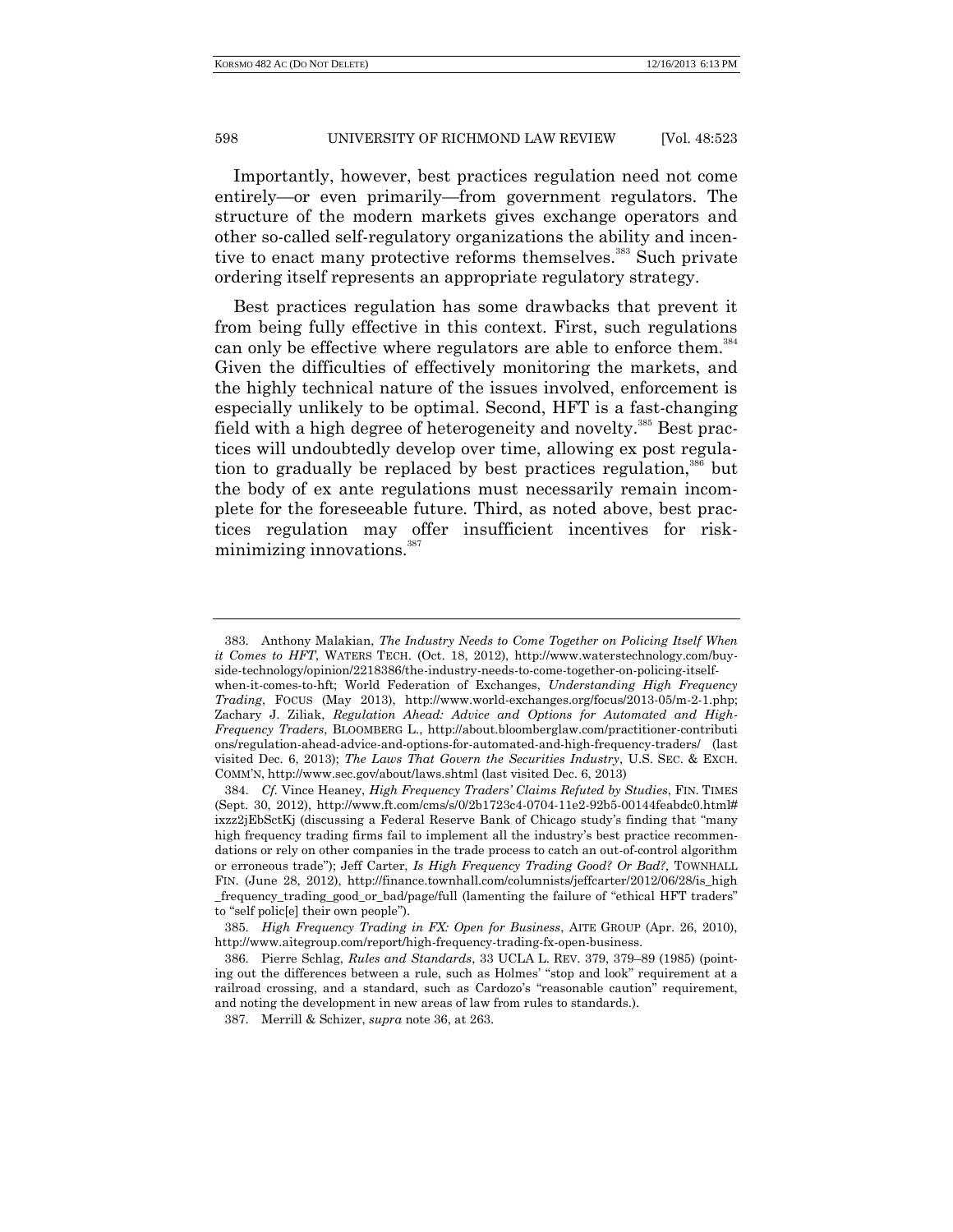Liability rules help to address each of these drawbacks. Most important in this regard is to ensure that HFTs and those who sponsor their access to their markets are capable of making good on the obligations they incur from their trading activities. Few things are more destructive to the functioning of public securities markets than the introduction of significant counter-party risk.<sup>388</sup> HFTs and their facilitators must be required to demonstrate that they have the financial wherewithal to make good on any obligations that their algorithms—even unintentionally—cause them to incur.

Most importantly with respect to truly novel and catastrophic volatility risk, these regulatory measures should be backstopped by improved circuit breakers designed to temporarily halt trading in individual securities during periods of unusual volatility. Improved circuit breakers are already in the process of being implemented for most securities, and should help to limit the most troubling risk posed by HFT.<sup>389</sup>

# VI. DESIGNING A REGULATORY REGIME FOR HIGH-FREQUENCY **TRADING**

In this part, I offer more detail about the proposed regulatory regime, together with consideration of the optimal institutional actors for implementing it.

# A. *Consolidated Audit Trail*

The first step towards effective regulation of HFT is to implement a consolidated audit trail. At present, while trades that are actually executed are reported to the consolidated market data system, there is no single database providing comprehensive records of all order activity, including orders that are cancelled without being executed.<sup>390</sup> Each exchange instead uses its own

<sup>388</sup>. *See, e.g.*, Iman Anabtawi & Steven L. Schwarcz, *Regulating Systemic Risk: Towards an Analytical Framework*, 86 NOTRE DAME L. REV. 1349, 1394 (2011).

<sup>389</sup>. *See supra* note 286.

<sup>390.</sup> Press Release, SEC, SEC Approves New Rule Requiring Consolidated Audit Trail to Monitor and Analyze Trading Activity (July 11, 2012) [hereinafter July Press Release], *available at* http://www.sec.gov/News/PressRelease/Detail/PressRelease/1365171483188#. UkXTmMi3A0M.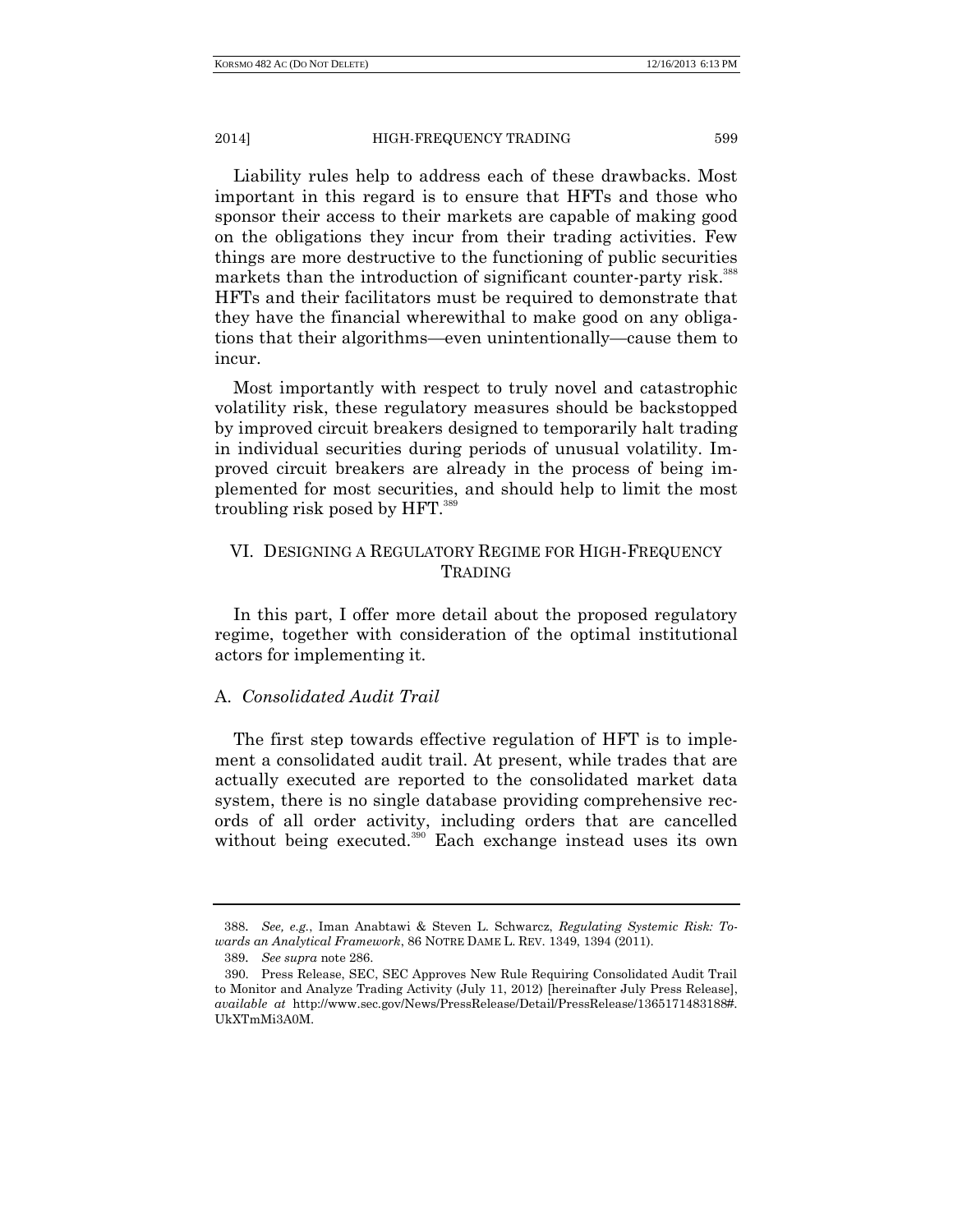system, with widely varying content, form, and quality. $391$  With respect to HFTs, which often place and rapidly cancel enormous numbers of unexecuted orders, the lack of comprehensive data on unexecuted orders cripples attempts to monitor or even understand their activities. In the wake of the Flash Crash, it took regulators weeks and months to even partially reconstruct the trading activity over even a few hours.<sup>392</sup>

The SEC has already promulgated a rule requiring the national securities exchanges and FINRA to establish a market-wide consolidated audit trail, which is scheduled to be implemented in stages by 2015.<sup>393</sup> Creation of a consolidated audit trail, while certainly a technical challenge, should be relatively uncontroversial. It will help to address several of the difficulties mentioned above. First, by providing easily accessible records of orders and trades, available in near real time, it will greatly simplify the task of regulators, and improve their ability to enforce ex ante regulations.<sup>394</sup> Second, it will enable private parties injured by HFT manipulation or other activities the possibility of reconstructing trading activity to establish causation and responsibility.<sup>395</sup> More broadly, it will provide a wealth of information about HFTs' activities, allowing the development of better best practices regulation, and enabling market participants to understand HFT and protect themselves against parasitic or predatory strategies.

### B. *Best Practices Regulation*

It is, of course, not possible to lay out a full program of best practices regulation here. Certainly it should include a clarification of what kinds of HFT activities qualify as market manipulation—namely, by expanding the definition given by Easterbrook and Fischel to include strategies where the placement and cancellation of large numbers of orders that are intended to move prices, even where there is no actual manipulative trading.<sup>396</sup> A program of best practices regulation should likely also include

<sup>391.</sup> *Id*.

<sup>392.</sup> *See supra* note 40 and accompanying text.

<sup>393.</sup> *See* 17 C.F.R. § 242.613 (2012); July Press Release, *supra* note 390.

<sup>394.</sup> July Press Release, *supra* note 390.

<sup>395.</sup> *See supra* text accompanying notes 124–33.

<sup>396.</sup> FRANK H., EASTERBROOK & DANIEL R. FISCHEL, THE ECONOMIC STRUCTURE OF CORPORATE LAW 253–54, 279–81 (1991).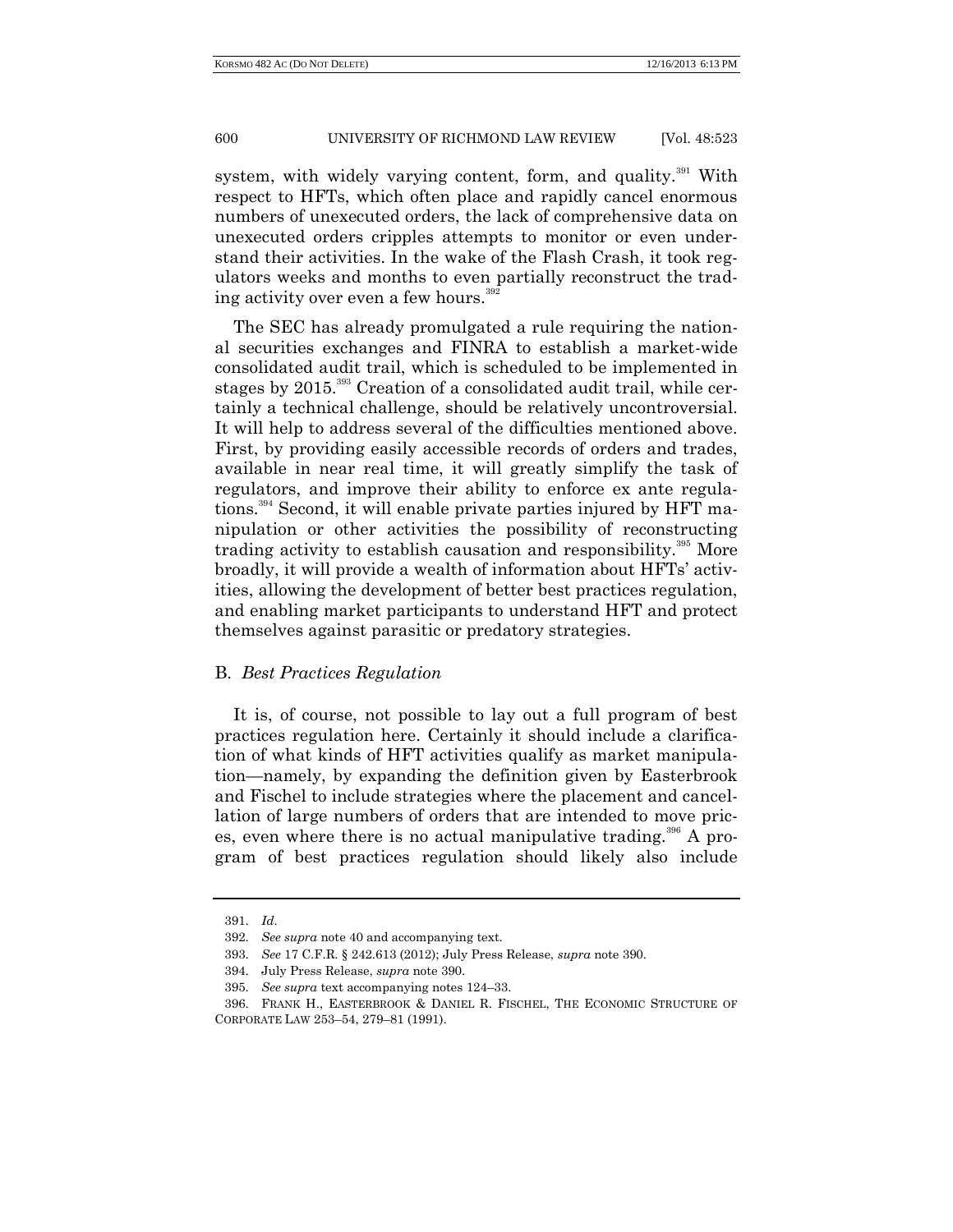requirements that trading algorithms—whether used by HFTs or by other algorithmic traders—be stress-tested against a full range of market conditions prior to being introduced into the real market.

Increasing transparency by requiring more information be provided in the consolidated data feed would also likely be beneficial. The ability to view the entire limit order book in real time, together with liquidity and order imbalance statistics, would allow traders to assess liquidity and compete to provide it when needed. Perhaps the only real argument against requiring such information to be provided to the consolidated feed is that it is unnecessary. Responding to market demand, most markets already make such information available in near real time for a fee,<sup>397</sup> and it is unclear whether many traders exist who could and would make use of such information, but lack access to it. The main impact of a regulatory requirement may thus be that the cost of providing the information is spread across the whole market, rather than being borne by the traders who profit most directly from it. Nonetheless, this may be desirable if the information leads to systemic improvements in liquidity and reductions in trading costs.

More useful than a catalog of such regulations, however, is a word of caution about how *not* to proceed, with an emphasis on various proposals for ex ante regulation that are problematic. Some commentators have called for a registration requirement for HFTs.<sup>398</sup> As an initial matter, there is no bright line between HFT and other forms of algorithmic trading. As a result, any registration requirement is likely to involve arbitrary line drawing and subsequent distortions as market actors adjust their activities to remain on one side of the line.<sup>399</sup> Furthermore, by adding compliance costs to trading, a registration requirement would hinder entry by new firms and degrade competition.<sup>400</sup> Registra-

<sup>397.</sup> *See NYSEOpenBook*, NYSE TECH., http://www.nyxdata.com/openbook) (last visited Dec. 6, 2013).

<sup>398.</sup> Nina Mehta, *High-Frequency Traders Should Be Registered to Aid Oversight, Chilton Says*, BLOOMBERG (Mar. 9, 2012), http://www.bloomberg.com/news/2012-03-09/ boost-high-frequency-trading-firm-oversight-cftc-s-chilton-says.html.

<sup>399.</sup> Ziliak, *supra* note 383.

<sup>400.</sup> Edgar Ortega Barrales, *Lessons from the Flash Crash for the Regulation of High-Frequency Traders*, 17 FORDHAM J. CORP. & FIN. L. 1195, 1251–52 (2012).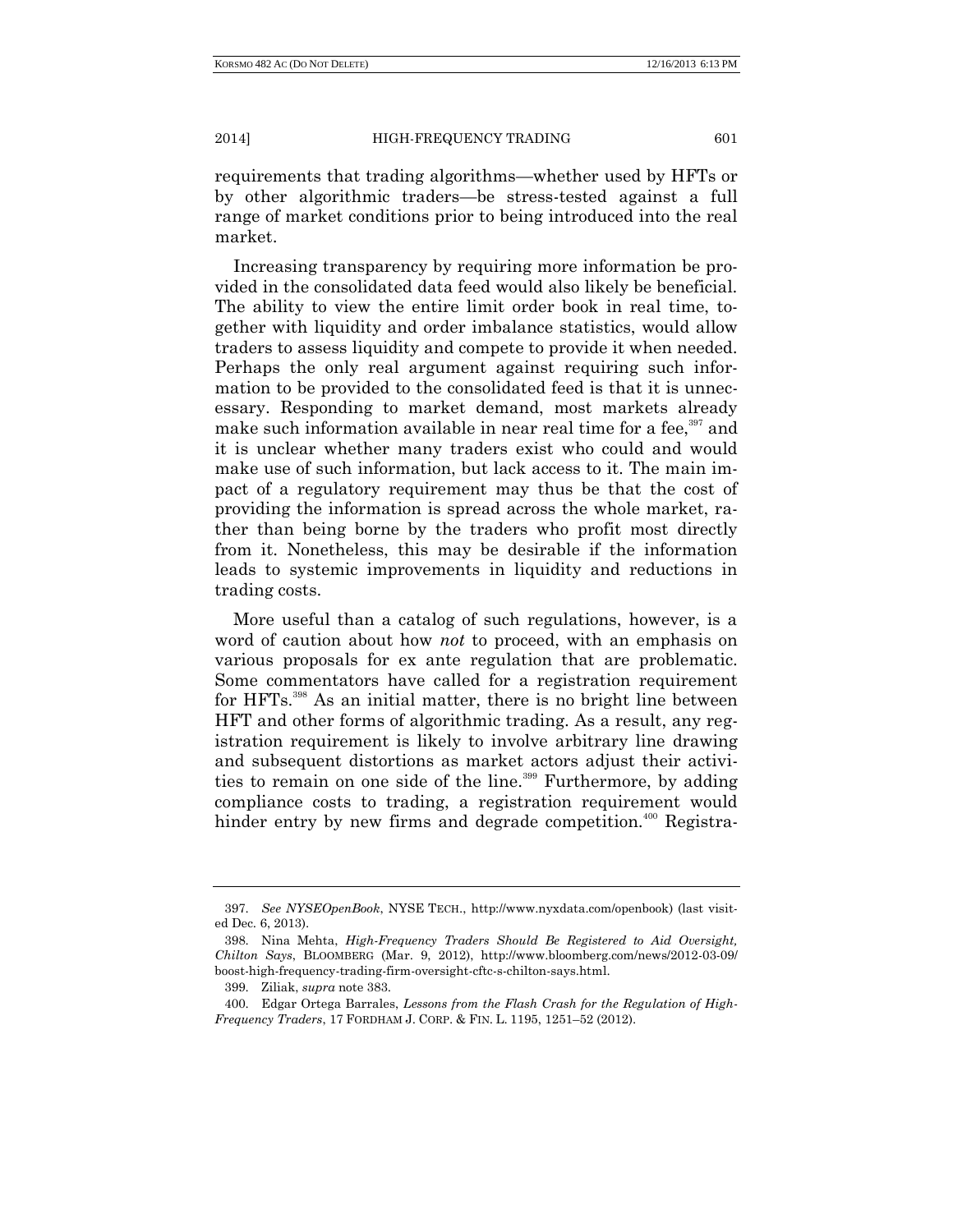tion is also likely to be of dubious value in policing HFT.<sup>401</sup> As an advisory group convened by the CFTC concluded—in a report recommending against registration of HFTs—"[f]ocus should be on specific behaviors that undermine market integrity irrespective of the means or pace of order entry."<sup>402</sup> A reliable audit trail is likely to be of far more value in detecting such behaviors, and without the distortions that would accompany a registration requirement.

Bans on whole types of HFT activity would face similar definitional problems, as they would inevitably overlap with legitimate trading strategies. Some, for example, have called for a wholesale ban of "layer[ing]," <sup>403</sup> but legitimate market making activities can involve placing and rapidly adjusting limit orders not easily distinguishable from objectionable layering.<sup> $404$ </sup> Thus, such a ban would need to be crafted with great care to avoid disrupting legitimate activities in a way that harms liquidity. It should also be recalled that those most likely to be fooled by layering are other sophisticated traders and HFTs.<sup>405</sup> Not only are such traders likely able to protect themselves by designing better algorithms, but they are only fooled in the first place because they are engaging in a form of liquidity hunting that is itself of dubious value to the markets.<sup>406</sup> As a result, the net gains from bans are not necessarily compelling, as compared to a more limited strategy of targeting individual bad actors.<sup>407</sup>

Other crude steps to curb HFT activity, such as minimum order durations, are also potentially destructive with unclear bene-

<sup>401.</sup> Silla Brush, *High-Frequency Trading Registration Studied by U.S. Regulator*, BLOOMBERG (June 20, 2012), http://www.bloomberg.com/news/print/2012-06-20/high-fre quency-trading-registration-studied-by-u-s-regulator.html.

<sup>402.</sup> *Id*.

<sup>403.</sup> *See* Prewitt, *supra* note 183, at 156.

<sup>404.</sup> *Compare* Jones, *supra* note 197, at 6 (describing limit orders as an instrument trading vendors use to allow market makers to quickly post and update their interest in particular trades), *with* Herbert Lash, *Update 2- Regulators Fine Trillium for Illicity "Layering" Trades*, REUTERS, Sept. 13, 2010, http://www.reuters.com/article/2010/09/13/finan cial-trillium-settlement-idusn1318717320100913 (describing layering as using non-bona fide limit orders to create the appearance of substantial buying or selling interest).

<sup>405.</sup> *See supra* text accompanying note 168.

<sup>406.</sup> *See supra* Part IV.

<sup>407.</sup> In addition to the Trillium case mentioend at notes 151–56, in September of 2012, the SEC levied \$4 million in fines against Hold Brothers On-Line Investment Services for allowing its clients to engage in allegedly manipulative layering. *See* Whitney Kisling, *SEC Says New York Firm Allowed High-Speed Stock Manipulation*, BLOOMBERG (Sept. 25, 2012), http://www.bloomberg.com/news/2012-09-25/sec-says-new-york-broker-allowed-high -speed-stock-manipulation.html.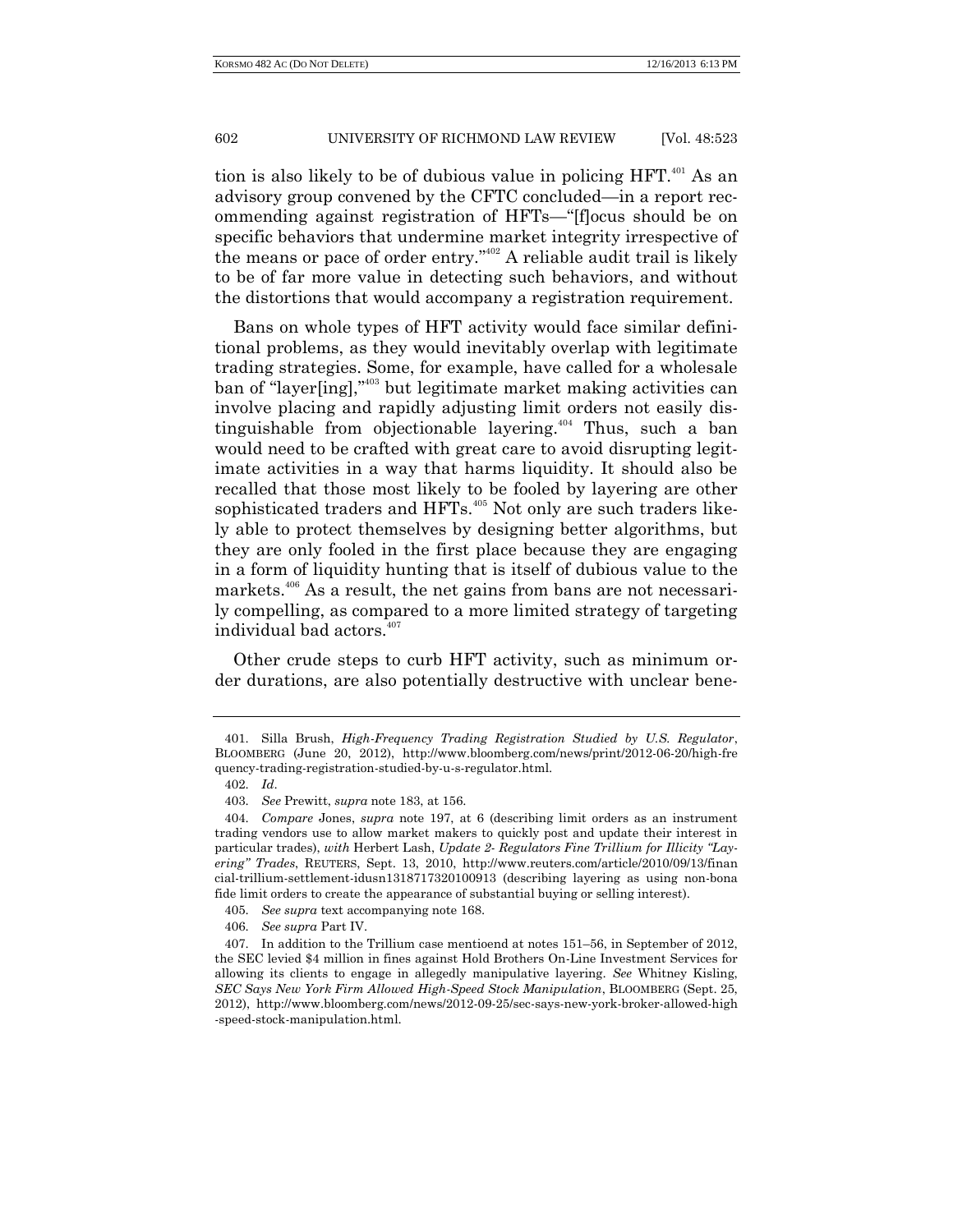fits. The ability to readjust orders at a very high speed in reaction to changing market conditions is one of the primary drivers of the narrowing of spreads in the past decade. Reducing the speed at which market makers are allowed to react would necessarily require them to increase spreads to compensate for the increased risk of being wrong footed by changing conditions.<sup>408</sup> European regulators have recently voted to implement a 500 millisecond "minimum resting time" for orders.<sup>409</sup> Formal implementation is not due to occur until 2015,<sup>410</sup> but U.S. regulators would do well to wait to observe the effects in Europe before going down the same road.

Nor should regulators be overeager to protect exchange operators from HFTs. As noted above, the trading venues themselves have both the ability and the incentive to protect themselves against HFTs abusing market infrastructure or exploiting liquidity rebates without providing corresponding benefits. A one-sizefits-all solution imposed by regulators may simply serve to cut off competition among venues to develop optimal systems.

Similarly, as noted above, regulators should resist the temptation to protect sophisticated entities from the consequences of their own negligence. There is an inherent tension in trying to prevent harm from negligence in this context, in that the greatest harm tends to fall on the negligent party itself. With this in mind, a number of recent regulatory actions appear suspect. The SEC moved to ban "stub quotes" soon after the Flash Crash.<sup>411</sup> While this is unobjectionable in itself, stub quotes would not have existed in the first place except for poorly designed market making requirements, preventing market makers from leaving the market, but allowing meaningless participation via stub quotes.<sup>412</sup> The

<sup>408.</sup> Owain Self, head of algorithmic trading at the investment bank UBS, explained that "if you're trading an ETF . . . where the underlying price of the constituents could change thousands of times a second, and you are only allowed to update your quotes twice a second, you are going to have to have a wider spread to allow for that volatility on the underlying price. So spreads are bound to widen." *Minimum Resting Time*, *supra* note 136. 409. *Id*.

<sup>410.</sup> *Id*.

<sup>411.</sup> Proposed Rule Change Relating to Quotation Requirements on the Alternative Display Facility, Exchange Act Release No. 34–62,953, 75 Fed. Reg. 59,300, 59,300 (September 20, 2010) (internal quotation marks omitted). The SEC rule requires market makers to place bids and offers within a "band" around the best bid or offer—a band of 8% on either side for most securities. *Id.*; FINRA Manual  $\S 6272(a)(5)(B)(i) (2011)$ .

<sup>412.</sup> *See* Testimony Concerning the Severe Market Disruption on May 6, 2010 Before the H. Subcomm. On Capital Mkts., 111th Cong. 8–9 (2010) (statement of Mary L.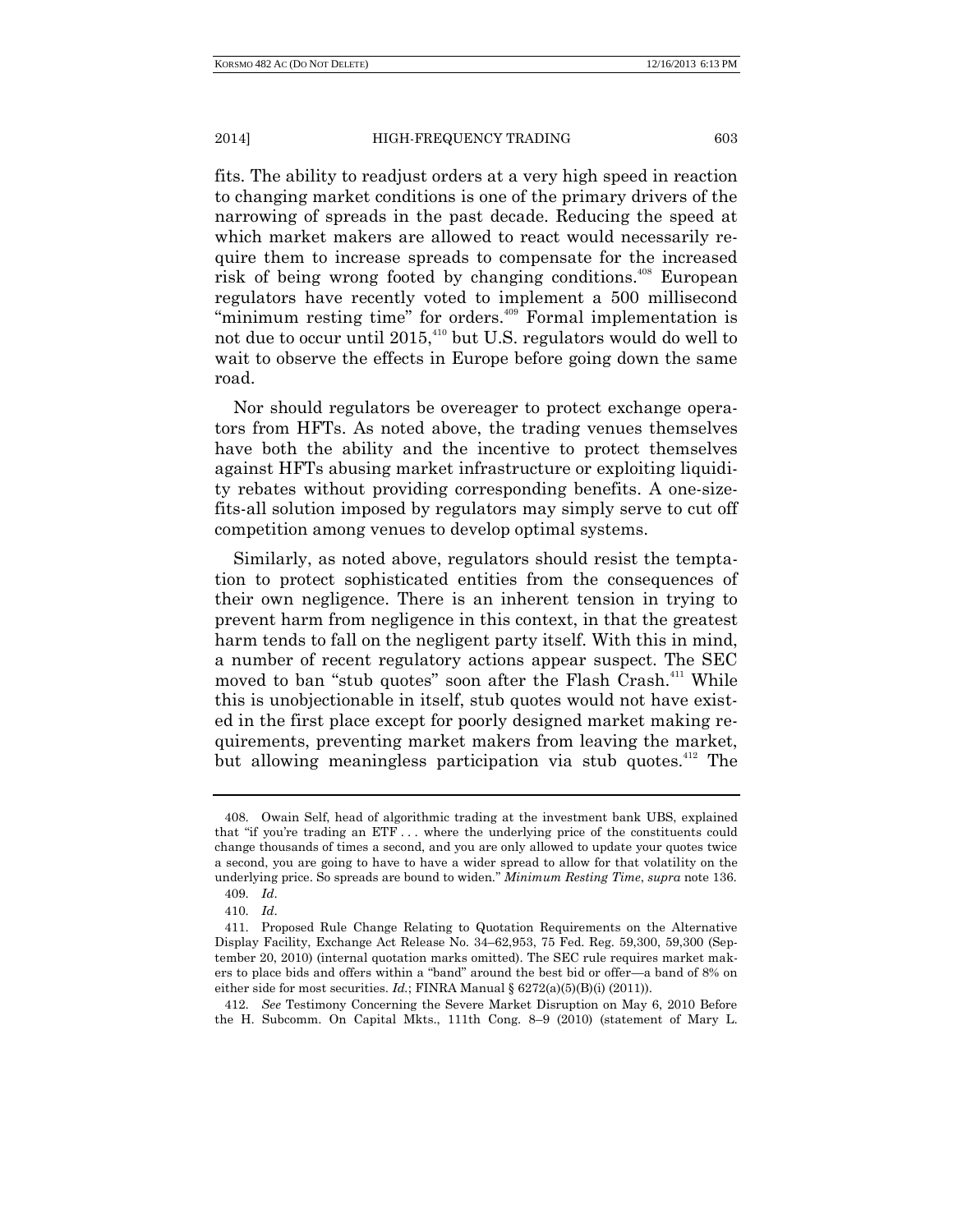SEC also quickly moved to require trading venues to clarify when trades would be cancelled as "clearly erroneous"—a subject of some confusion in the immediate aftermath of the Flash Crash.<sup>413</sup> Ironically, these two new rules may work together to injure retail traders. A market order by a retail investor $414$  that executes against a stub quote would almost certainly be considered clearly erroneous, and would be cancelled. The 2010 rule disallows true stub quotes of a penny or \$100,000, but allows quotes up to eight percent away from the best price under most circumstances—far enough away to injure an unsuspecting retail trader placing a market order, but not always far enough away to be cancelled as clearly erroneous.<sup>415</sup>

Cancellation of "clearly erroneous" trades is problematic for at least two additional reasons. First, and most related to negligence harms, perhaps the most likely party to an "erroneous" trade is the trader whose negligence precipitated the unwarranted price move in the first place.<sup>416</sup> To allow them out of the trade would be to allow the negligent party to escape some of the consequences of their negligence, reducing deterrence.

Furthermore, often the quickest way for the price of a security to recover from a sudden spike or plunge caused by trading irregularities is for arbitrageurs to enter the market and drive the price back toward fundamental value.<sup>417</sup> To reduce the risk involved, arbitrageurs typically attempt to hedge their trades.<sup>418</sup> If, for example, IBM plunges fifty percent for no apparent reason, an arbitrageur might simultaneously buy large amounts of IBM and

Schapiro, Chairman, U.S. Securities and Exchange Commission), *available at* http://www. sec.gov/news/testimony/2010/ts051110mls.pdf.

<sup>413.</sup> Proposed Rule Change to Amend FINRA Rule 11892 (Clearly Erroneous Transactions in Exchange-Listed Securities), Exchange Act Release No. 34–62,341, 75 Fed. Reg. 36,756, 36,756 (June 21, 2010).

<sup>414.</sup> A "market order" is an order seeking immediate execution at the best available price, no matter what that price is. *See supra* note 107.

<sup>415.</sup> The SEC rule generally requires a trade to be at 10% away or more from the average price over the preceding five-minute period to be broken as "clearly erroneous." *US to Adopt Harmonised Erroneous Trade Breaks*, THE TRADE NEWS (June 18, 2010), *available at* http://www.thetradenews.com/news/Trading\_\_\_Execution/Regulation/US\_to\_adopt\_har monised\_erroneous\_trade\_breaks.aspx.

<sup>416.</sup> *See* Press Release, U.S. Sec. & Exch. Comm'n, SEC Approves New Exchange Rules for Breaking Clearly Erroneous Trades (Oct. 5, 2009), http://www.sec.gov/news/press/ 2009/2009-215.htm.

<sup>417.</sup> Randall Billingsley, *Arbitrage, Hedging, and the Law of One Price*, FIN. TIMES (Nov. 4, 2005), http://www.ftpress.com/articles/article.aspx?p=417513&seqnum=3.

<sup>418.</sup> *See id*.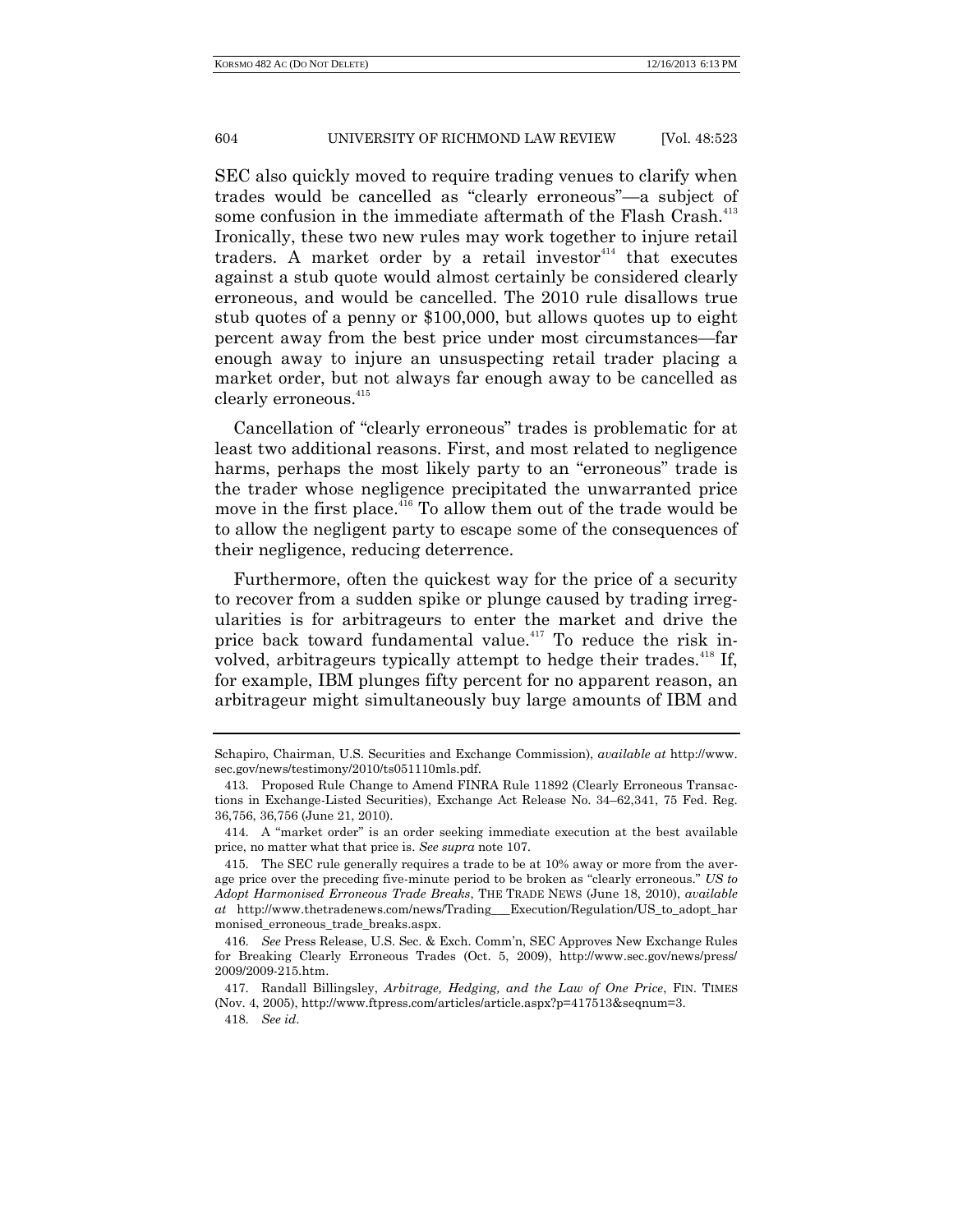short an index fund. If, however, the trades in IBM are subsequently canceled as "clearly erroneous," while the hedging trades are not, the arbitrageur could be left with a large loss. The net result is to increase the risk to arbitrageurs of correcting severe mispricings. While clear rules for handling of erroneous trades are likely better than unclear rules, these considerations demonstrate the importance of proceeding with care in their design.

Also problematic are proposals for registration, review, and approval of new algorithms. While some regulation of new algorithms is likely justified, an advisory group convened by the CFTC to study the issue recently concluded that such measures "would be an ineffective use of budgetary resources with unclear benefits.<sup>"<sup>419</sup> The potential problems with registration and audit</sup> are at least three-fold. First, given the ubiquity of algorithmic order execution, regulators would face serious definitional problems if they are to avoid micromanaging all trading. Second, regulators are highly unlikely to have—or to be able to obtain—the necessary expertise to do a better job of evaluating the soundness of new algorithms than the actual creators of those algorithms, who already have enormous incentives to ensure their safety and quality.

Third, in response to changing market conditions and a changing competitive landscape, HFTs (and other traders) adjust their algorithms and introduce new ones on a continuous basis. The life cycle of a typical HFT algorithm can be as short as a few weeks. $420$ Not only would this speed of turnover swamp the resources of regulators, but anything other than the most cursory review process would radically slow the speed at which new algorithms could be developed, introduced, and improved. This could result in an undesirable choking off of innovation in what is still very much a maturing industry. It could also result in older algorithms remaining in the market longer, where they will be more vulnerable both to changing market conditions that render them suboptimal, and also to reverse engineering and exploitation by other traders.

<sup>419.</sup> Brush, *supra* note 401.

<sup>420.</sup> *See* Frank Partnoy, *Don't Blink: Snap Decisions and Securities Regulation*, 77 BROOK. L. REV. 151, 172 (2011).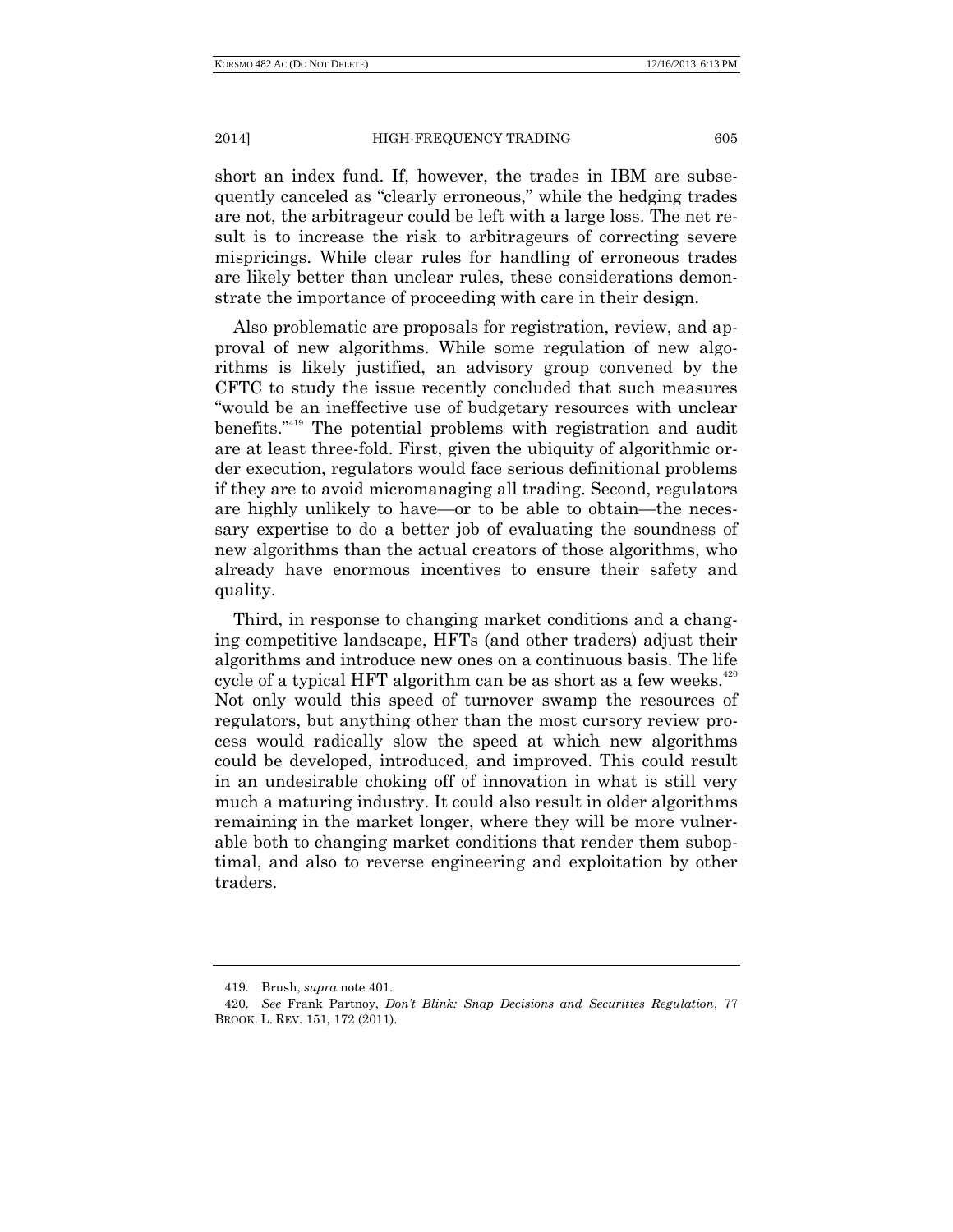Thus, despite the surface appeal of greater regulatory supervision of HFTs, in practice, regulators must tread carefully, lest the costs and disruptions involved swamp any tangible improvements. Nor is window-dressing regulatory approval simply harmless. Indeed, there is some risk that regulatory approval—even where such approval is of dubious value—will come to substitute for more effective diligence by HFTs themselves. Just as mortgage brokers and investment banks were able to hide behind ratings agencies and Fannie Mae during the mortgage securitization debacle, HFTs whose algorithms go rogue could plausibly deflect accountability by pointing to SEC or CFTC approval of those algorithms as evidence they took appropriate care.

# C. *Ex Post Liability*

Ex post liability can mean at least two things in this context. Most obviously, it means tort-like liability to parties who are harmed by HFT misconduct. In this sense, plaintiffs will be able to take advantage of the doctrine of negligence per se to recover from HFTs who engage in market manipulation or otherwise fail to comply with applicable protective regulation. Private litigation can serve to supplement regulatory enforcement actions as deterrence to wrongdoing. Perhaps more importantly, litigants can attempt to demonstrate that behavior that is not covered by ex ante regulation was nonetheless wrongful under the particular circumstances. As such, liability can not only remedy incomplete enforcement, but also incomplete regulatory coverage.

More important than tort liability, however, is straightforward contract liability. As the example of Knight Capital Group shows, a single rogue algorithm is capable of generating hundreds of millions of dollars in losses before human intervention is able to rein it in.<sup>421</sup> In the event, Knight had sufficient trading capital to cover its losses, though doing so effectively destroyed the firm.<sup> $422$ </sup> It is quite possible, however, for HFTs' algorithms to generate losses beyond those HFTs' ability to pay, thus introducing counterparty risk to the public securities markets.

Protecting against this risk should be a regulatory priority. Neither regulatory fines nor liability regimes can be effective in

<sup>421.</sup> Ruhle et al., *supra* note 232.

<sup>422.</sup> *Id*.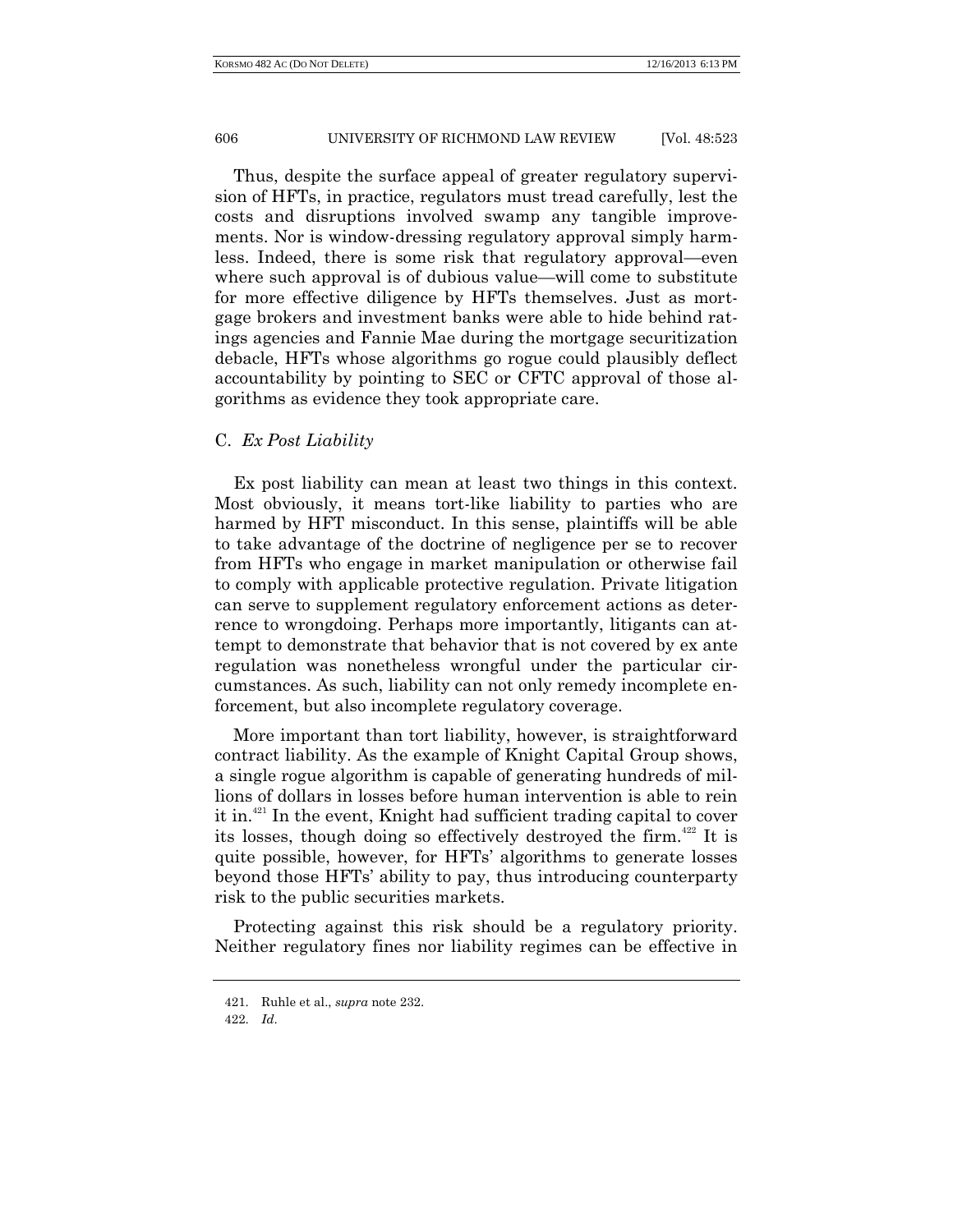achieving their deterrence and compensation goals if defendants are insolvent.<sup>423</sup> Private solutions to insolvency risk, such as in-

surance and bonding, are potentially available.<sup>424</sup> Indeed, exchanges and brokerages generally require posting of collateral, and all manner of engineered insurance mechanisms are available.<sup>425</sup> Such private solutions may not be fully effective where HFTs have naked access to an exchange via a sponsoring exchange member.<sup>426</sup> In the immediate wake of the Flash Crash, the  $SEC$  moved to ban naked access.<sup>427</sup> While this is a measure that likely could have been taken by trading venues themselves, if subjected to competitive pressure, it at least serves to make clear the responsibility (and liability) of the sponsoring broker for trades made using their systems. It is unclear, though, whether such clarity actually necessitates orders being physically routed through the exchange member's systems, as the SEC proposal requires. This requirement may create unnecessary latency issues for sponsored traders, while not reducing risk any more than a simple requirement of liability for the sponsoring member.

If these measures fail to eliminate HFT-generated counterparty risk, a mixed liability/government insurance regime may be feasible. The FDIC is an example of such a system.<sup>428</sup> Under such a regime, algorithmic traders could be required to contribute to a central fund that would cover liabilities if the responsible trader becomes insolvent. The fund could be backed up by taxpayers. The result is a responsibility waterfall: first the responsible firm to the limit of its resources, then the fund, then the government. Firms could be assessed fees according to their level of risk in order to mitigate moral hazard.

# D. *Improved Circuit Breakers*

Improved circuit breakers have probably received the most regulatory attention in the wake of the Flash Crash. This single,

<sup>423.</sup> *See* Merrill & Schizer, *supra* note 36, at 249.

<sup>424.</sup> *Id.*

<sup>425.</sup> *See, e.g.*, *id*. at 249–50.

<sup>426.</sup> Yoon, *supra* note 100, at 928–29; *see supra* 296–97 and accompanying text.

<sup>427.</sup> *See supra* note 297 and accompanying text.

<sup>428.</sup> 12 U.S.C. § 1821 (2012). Examples abound in other industries as well. *See, e.g.*, The Oil Pollution Act, 33 U.S.C. § 2712 (2010) (regarding oil spills); The Price Anderson Act, 42 U.S.C. § 2210 (2006) (regarding nuclear accidents).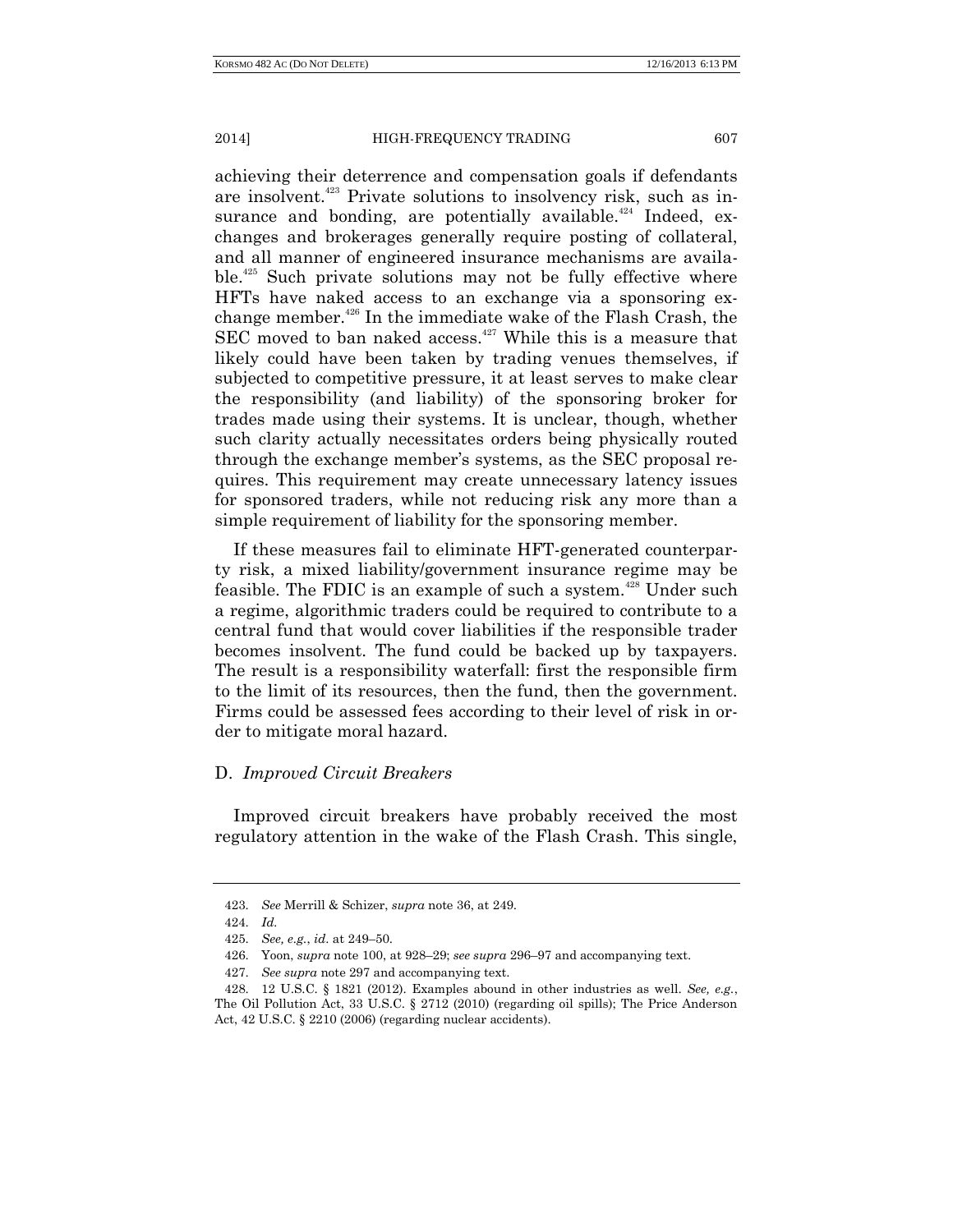relatively simple measure is likely sufficient to mitigate the most unique and dangerous risk associated with HFT. Single-stock circuit breakers were among the first regulatory proposals rolled out, and implementation of improved market-wide circuit breakers and a full limit up-limit down system for individual securities is imminent.<sup>429</sup> While some have questioned the complexity of the new rules,<sup>430</sup> circuit breakers are the most straightforward way to prevent a repeat of the major dislocations of the Flash Crash or the smaller dislocations seen in the numerous mini-Flash Crashes before and since. Particularly once the limit up-limit down procedures are fully in place, such systems should prevent the worst incidences of extreme volatility while preserving the positive benefits of HFT. While individual trading venues could implement circuit breakers themselves—and would have incentives to do so if investors believed them to be beneficial—the reality of a national market system likely makes harmonization necessary. If one trading venue were to institute a trading halt while others did not, spillover trading in the affected securities—and related derivatives—could flow to and overwhelm other trading venues.<sup>431</sup>

### **CONCLUSION**

The market events of May 6, 2010 were a wake-up call that the new world of HFT brought with it new dangers, in addition to its benefits. Thus far, however, a scholarly debate on how best to approach HFT—or even to think about the issues involved—has been strangely lacking in the legal literature. This article seeks to begin the conversation. As such, I have provided at least a sketch

<sup>429.</sup> Exchange Act Release No. 62,252, *see supra* note 42, at 8–9, 11. The new procedures were scheduled to be introduced in February, 2013, but have now been delayed until at least April. *See FINRA Pushes Back Circuit Breaker Implementation*, CME GROUP (Feb. 7, 2013), http://www.cmegroup.com/education/market-commentary/industry-news/2013/02 /pre-open-industry-news\_295.html?source=rss; Anish Puarr, "Market Opts for Cautious US Circuit Breaker Rollout," THE TRADE NEWS (Jan. 8, 2013), http://www.thetradenews. com/USA/newsarticle.aspx?id=6442451270.

<sup>430.</sup> *See, e.g.*, Tom Steinert-Threlkeld, *Switching Chairs at SEC Delays Market Structure Changes*, SEC. TECH. MONITOR (Jan. 24, 2013), *available at* http://www.securities technologymonitor.com/news/switching-chairs-at-sec-delays-market-structure-changes-31 551-1.html? (quoting one trader as saying "I kind of fear [the new rules] will make markets more complex" and another as saying "If anybody really understood [how to carry out the rules], I would be really surprised").

<sup>431.</sup> *See* IOSCO REPORT, *supra* note 134, at 58–59.